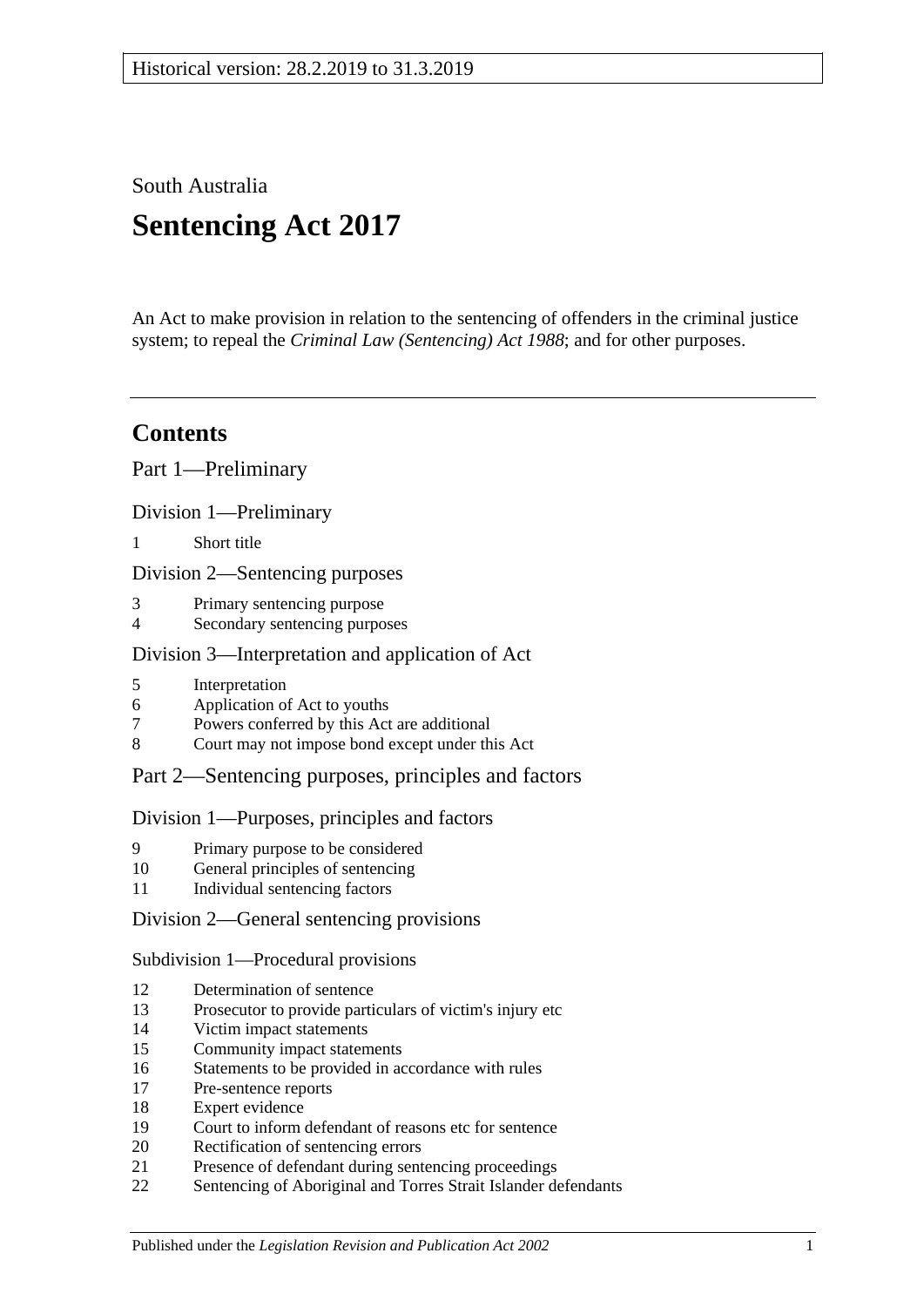#### Subdivision [2—General sentencing powers](#page-18-0)

- [Discharge without penalty](#page-18-1)
- [Imposition of penalty without conviction](#page-19-0)<br>25 Court may reduce add or substitute certain
- [Court may reduce, add or substitute certain penalties](#page-19-1)
- [Sentencing for multiple offences](#page-20-0)
- [Non-association or place restriction orders may be issued on sentence](#page-20-1)
- [Intervention orders may be issued on finding of guilt or sentencing](#page-21-0)
- [Deferral of sentence for rehabilitation and other purposes](#page-22-0)
- [Mental impairment](#page-23-0)

Subdivision [3—Taking further offences into account](#page-24-0)

- [Definitions](#page-24-1)
- [Prosecutor may file list of additional charges](#page-25-0)
- [Outstanding charges may be taken into account](#page-25-1)
- [Ancillary orders relating to offences taken into account](#page-26-0)
- [Consequences of taking offences into account](#page-26-1)

#### Subdivision [4—Sentencing reductions](#page-27-0)

- [Application of Subdivision](#page-27-1)
- [Reduction of sentences for cooperation etc with law enforcement agency](#page-27-2)
- [Reduction of sentences for cooperation with procedural requirements etc](#page-28-0)
- [Reduction of sentences for guilty plea in Magistrates Court etc](#page-28-1)
- [Reduction of sentences for guilty pleas in other cases](#page-30-0)
- [Application of sentencing reductions](#page-32-0)
- [Re-sentencing for failure to cooperate in accordance with undertaking under section](#page-33-0) 37
- [Re-sentencing for subsequent cooperation with law enforcement agency](#page-33-1)

#### Part [3—Custodial sentences](#page-35-0)

#### Division [1—Imprisonment](#page-35-1)

- [Commencement of sentences and non-parole periods](#page-35-2)
- [Cumulative sentences](#page-36-0)

#### Division [2—Non-parole periods](#page-36-1)

- [Application of Division to youths](#page-36-2)
- [Duty of court to fix or extend non-parole periods](#page-36-3)
- [Mandatory minimum non-parole periods and proportionality](#page-40-0)

#### Division [3—Serious firearm offenders](#page-40-1)

- [Interpretation](#page-40-2)
- [Serious firearm offenders](#page-42-0)
- [Sentence of imprisonment not to be suspended](#page-42-1)

#### Division [4—Serious repeat adult offenders and recidivist young offenders](#page-43-0)

- [Interpretation and application](#page-43-1)
- [Serious repeat offenders](#page-45-0)
- [Sentencing of serious repeat offenders](#page-45-1)
- [Declaration that youth is recidivist young offender](#page-46-0)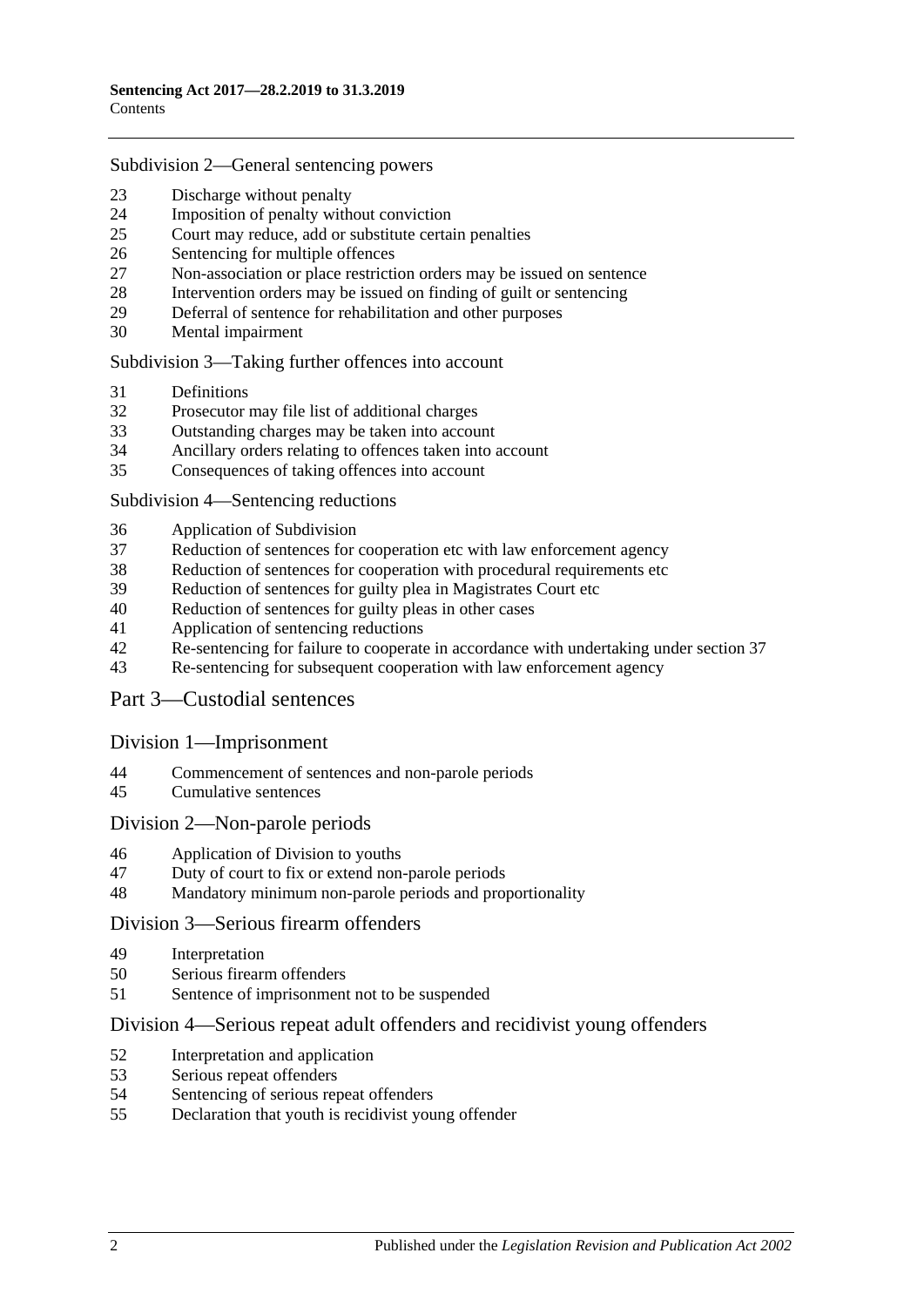Division [5—Offenders incapable of controlling, or unwilling to control, sexual](#page-46-1)  [instincts](#page-46-1)

- [Application of this Division](#page-46-2)
- [Offenders incapable of controlling, or unwilling to control, sexual instincts](#page-47-0)
- [Discharge of detention order under section](#page-49-0) 57
- [Release on licence](#page-50-0)
- [Appropriate board may direct person to surrender firearm etc](#page-53-0)
- [Court may obtain reports](#page-54-0)
- [Inquiries by medical practitioners](#page-54-1)
- [Parties](#page-54-2)
- [Service on guardian](#page-54-3)
- [Appeals](#page-55-0)<br>66 Proclama
- [Proclamations](#page-55-1)
- [Regulations](#page-55-2)

#### Division [6—Sentencing standards for offences involving paedophilia](#page-56-0)

[Sentencing standards for offences involving paedophilia](#page-56-1)

#### Division [7—Community based custodial sentences](#page-56-2)

#### Subdivision [1—Home detention](#page-56-3)

- [Purpose of home detention](#page-56-4)
- [Home detention not available for certain offences](#page-56-5)
- [Home detention orders](#page-57-0)
- [Conditions of home detention order](#page-60-0)
- [Orders that court may make on breach of condition of home detention order etc](#page-61-0)
- [Court to provide CE with copy of home detention order](#page-63-0)
- [CE must assign home detention officer](#page-63-1)
- [Powers of home detention officers](#page-63-2)
- [Apprehension and detention of person subject to home detention order without warrant](#page-64-0)
- [Offence to contravene or fail to comply with condition of home detention order](#page-64-1)

#### Subdivision [2—Intensive correction](#page-64-2)

- [Purpose of intensive correction order](#page-64-3)
- [Intensive correction not available for certain offences](#page-65-0)
- [Intensive correction orders](#page-65-1)
- [Conditions of intensive correction order](#page-66-0)
- [Orders that court may make on breach of condition of intensive correction order etc](#page-67-0)
- [Court to provide CE with copy of intensive correction order](#page-69-0)
- [CE must assign community corrections officer](#page-69-1)
- [Provisions relating to community service](#page-70-0)
- [Court to be notified if suitable community service placement not available](#page-71-0)
- [Community corrections officer to give reasonable directions](#page-71-1)
- [Power of Minister in relation to default in performance of community service](#page-72-0)
- [Apprehension and detention of person subject to intensive correction order without](#page-72-1)  [warrant](#page-72-1)
- [Offence to contravene or fail to comply with condition of intensive correction order](#page-72-2)

#### [Subdivision](#page-72-3) 3—General

[Court may direct person to surrender firearm etc](#page-72-4)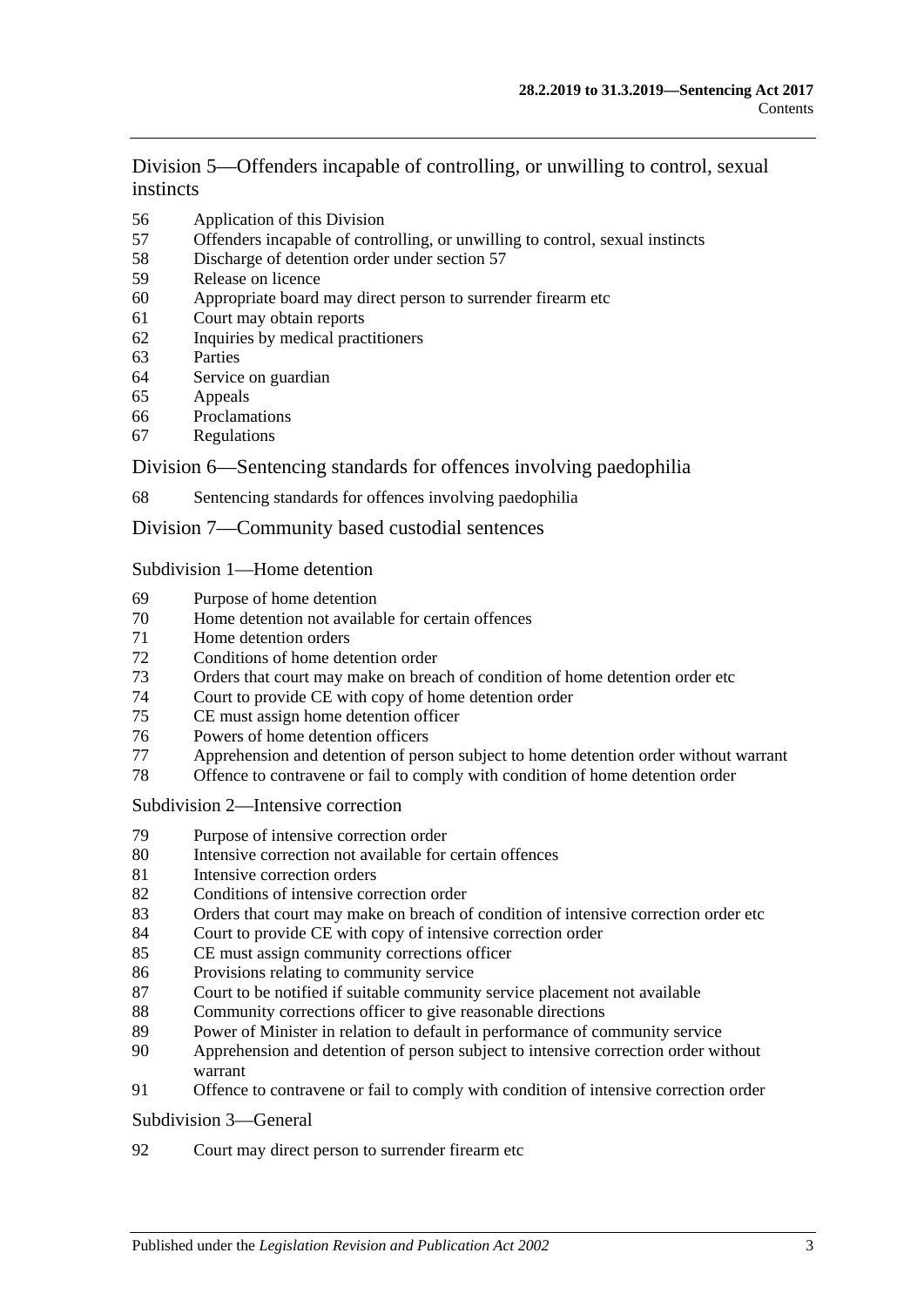Division [8—Effect of imprisonment for contempt](#page-73-0)

[Effect of imprisonment for contempt](#page-73-1)

#### Part [4—Other community based sentences](#page-73-2)

#### Division [1—Purpose, interpretation and application](#page-73-3)

- [Purpose of Part](#page-73-4)
- [Interpretation and application of Part](#page-73-5)

#### Division [2—Bonds, community service and supervision in community](#page-74-0)

- [Suspension of imprisonment on defendant entering into bond](#page-74-1)
- [Discharge of other defendants on entering into good behaviour bond](#page-77-0)<br>98 Conditions of bonds under this Act
- [Conditions of bonds under this Act](#page-77-1)
- [Term of bond](#page-79-0)
- [Guarantors etc](#page-79-1)
- [Court may direct person to surrender firearm etc](#page-79-2)
- [Court to provide CE with copy of court order](#page-80-0)
- [Variation or discharge of bond](#page-80-1)
- [Court to be notified if suitable community service placement not available](#page-81-0)
- [Provisions relating to community service](#page-81-1)
- [Provisions relating to supervision in the community](#page-82-0)
- [CE must assign community corrections officer](#page-82-1)
- [Community corrections officer to give reasonable directions](#page-83-0)
- [Powers of community corrections officer relating to probationers on home detention](#page-83-1)
- [Variation of community service order](#page-84-0)
- [Power of Minister to cancel unperformed hours of community service](#page-84-1)
- [Power of Minister in relation to default in performance of community service](#page-85-0)

Division [3—Enforcement of bonds, community service orders and other orders of a](#page-85-1)  [non-pecuniary nature](#page-85-1)

[Subdivision](#page-85-2) 1—Bonds

- [Non-compliance with bond](#page-85-3)
- [Orders that court may make on breach of bond](#page-86-0)

Subdivision [2—Community service orders and other orders of a non-pecuniary nature](#page-88-0)

- [Community service orders may be enforced by imprisonment](#page-88-1)
- [Other non-pecuniary orders may be enforced by imprisonment](#page-89-0)
- [Registrar may exercise jurisdiction under this Division](#page-90-0)
- [Detention in prison](#page-90-1)

### Part [5—Financial penalties](#page-90-2)

- [Maximum fine if no other maximum provided](#page-90-3)
- [Order for payment of pecuniary sum not to be made in certain circumstances](#page-91-0)
- [Preference must be given to compensation for victims](#page-91-1)
- [Court not to fix time for payment of pecuniary sums](#page-91-2)

### Part [6—Restitution and compensation](#page-92-0)

#### Division [1—Restitution and compensation generally](#page-92-1)

[Restitution of property](#page-92-2)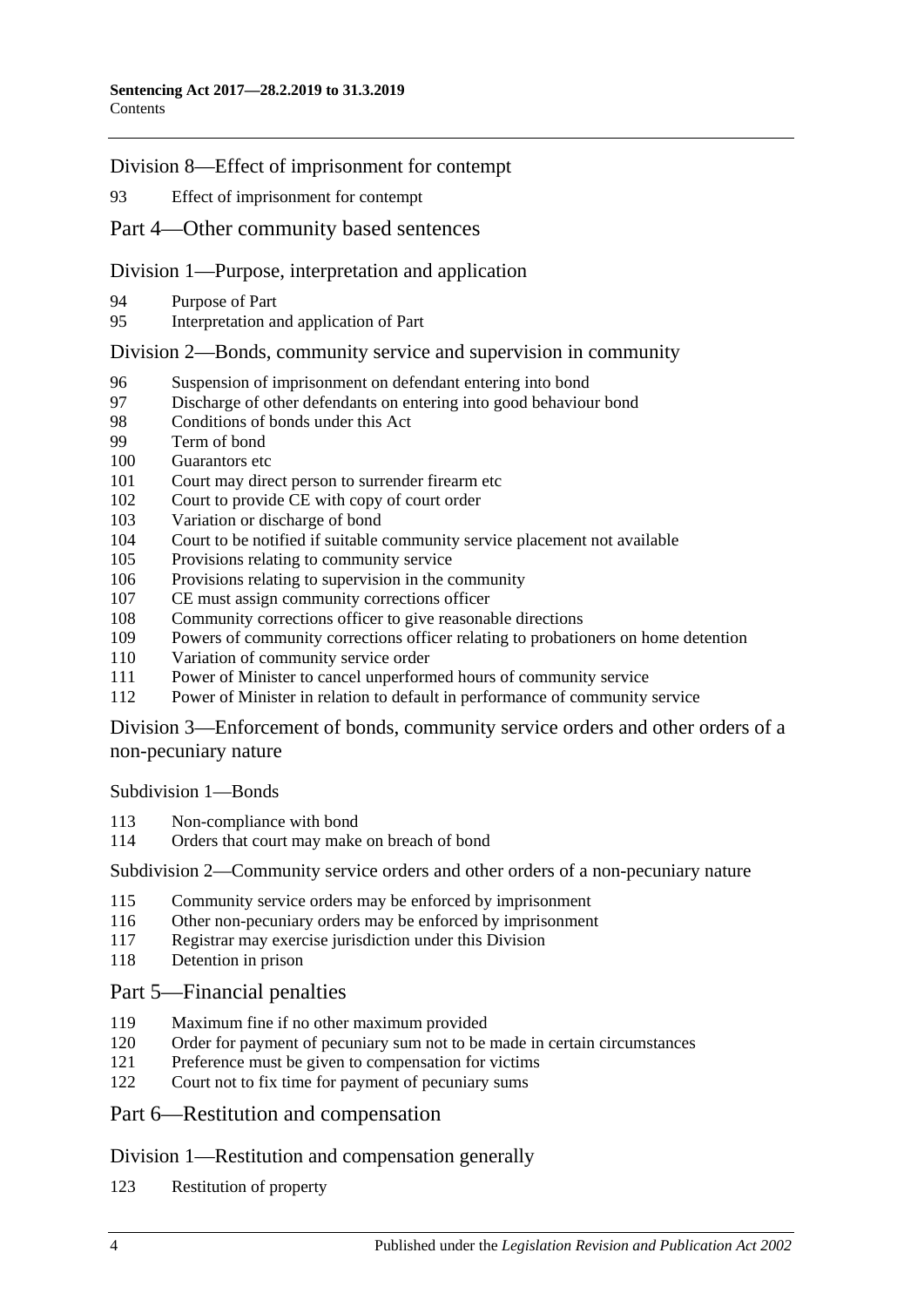- 124 [Compensation](#page-92-3)
- 125 [Certificate for victims of identity theft](#page-93-0)

#### Division [2—Enforcement of restitution orders](#page-93-1)

- 126 [Non-compliance with order for restitution of property](#page-93-2)
- Part [7—Miscellaneous](#page-94-0)
- 127 [Power of delegation—intervention program manager](#page-94-1)
- 128 [Regulations](#page-95-0)

Schedule [1—Repeal and transitional provisions](#page-95-1)

Part 1—Repeal of *Criminal Law (Sentencing) Act 1988*

1 [Repeal of Act](#page-95-2)

Part 2—Transitional provisions

2 [Transitional provisions](#page-95-3)

Part 3—Transitional provisions relating to *Sentencing (Release on Licence) Amendment Act 2018*

3 [Transitional provisions](#page-96-0)

[Schedule 2—Re-consideration of authorisations to release on licence under](#page-97-0)  [section 24 of repealed Act or section](#page-97-0) 59 of this Act

1 [Re-consideration of authorisations to release on licence under section 24 of repealed Act](#page-97-1)  or [section](#page-50-0) 59 [of this Act](#page-97-1)

[Legislative history](#page-99-0)

### <span id="page-4-0"></span>**The Parliament of South Australia enacts as follows:**

## **Part 1—Preliminary**

## <span id="page-4-1"></span>**Division 1—Preliminary**

### <span id="page-4-2"></span>**1—Short title**

This Act may be cited as the *Sentencing Act 2017*.

### <span id="page-4-3"></span>**Division 2—Sentencing purposes**

### <span id="page-4-4"></span>**3—Primary sentencing purpose**

The primary purpose for sentencing a defendant for an offence is to protect the safety of the community (whether as individuals or in general).

### <span id="page-4-6"></span><span id="page-4-5"></span>**4—Secondary sentencing purposes**

- (1) The secondary purposes for sentencing a defendant for an offence are as follows:
	- (a) to ensure that the defendant—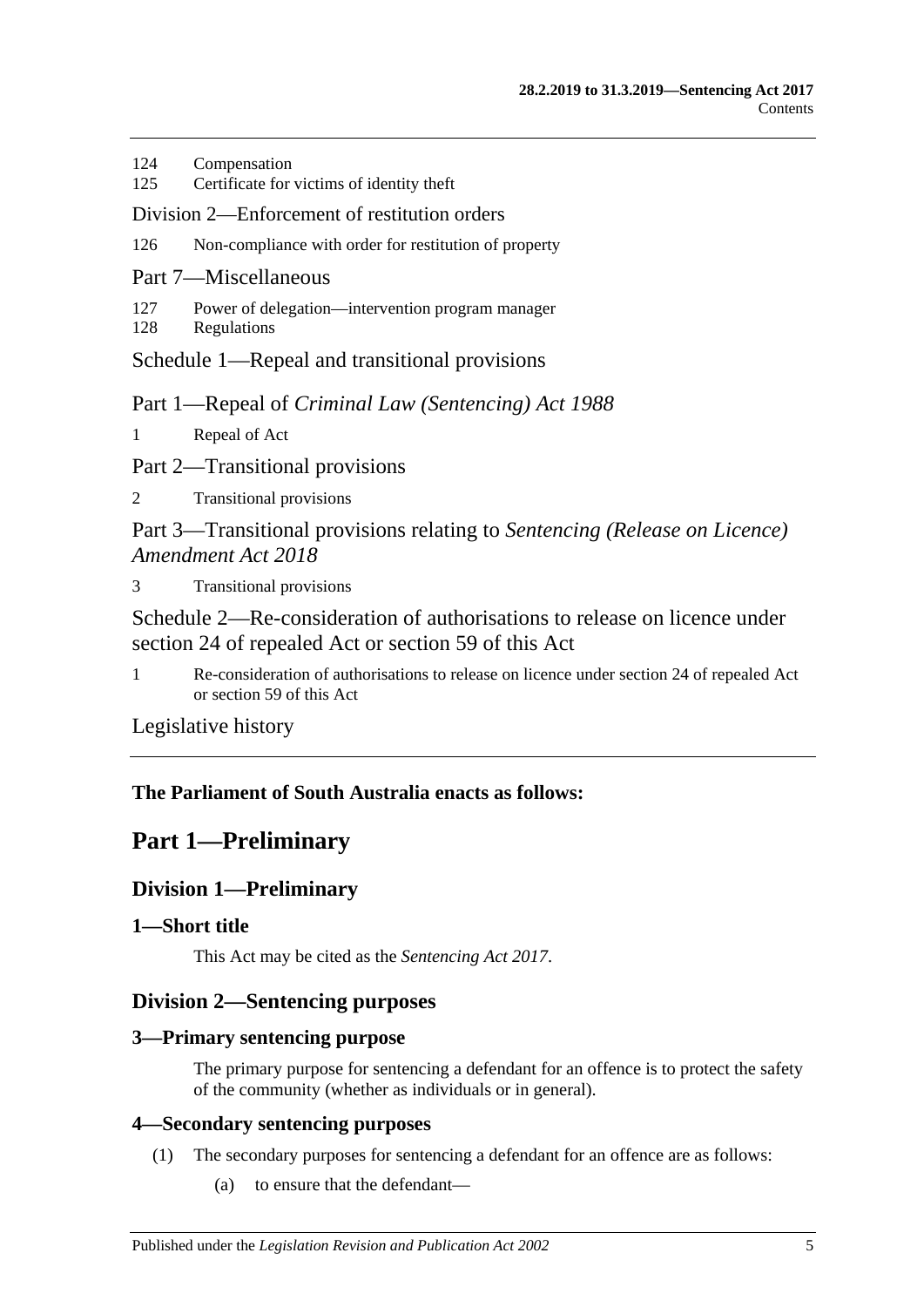- (i) is punished for the offending behaviour; and
- (ii) is held accountable to the community for the offending behaviour;
- (b) to publicly denounce the offending behaviour;
- (c) to publicly recognise the harm done to the community and to any victim of the offending behaviour;
- (d) to deter the defendant and others in the community from committing offences;
- (e) to promote the rehabilitation of the defendant.
- (2) Nothing about the order in which the secondary purposes are listed in [subsection](#page-4-6) (1) implies that any 1 of those secondary purposes is to be given greater weight than any other secondary purpose.

## <span id="page-5-0"></span>**Division 3—Interpretation and application of Act**

#### <span id="page-5-1"></span>**5—Interpretation**

(1) In this Act, unless the contrary intention appears—

*bond* means an agreement (not being a bail agreement) entered into pursuant to the sentence of a court under which the defendant undertakes to the Crown to comply with the conditions of the agreement (see Part [4 Division](#page-74-0) 2);

*CE* means the chief executive of the administrative unit of the Public Service that is responsible for assisting a Minister in the administration of the *[Correctional Services](http://www.legislation.sa.gov.au/index.aspx?action=legref&type=act&legtitle=Correctional%20Services%20Act%201982)  Act [1982](http://www.legislation.sa.gov.au/index.aspx?action=legref&type=act&legtitle=Correctional%20Services%20Act%201982)*;

*close personal relationship* means the relationship between 2 adult persons (whether or not related by family and irrespective of their sex or gender identity) who live together as a couple on a genuine domestic basis, but does not include—

- (a) the relationship between a legally married couple; or
- (b) a relationship where 1 of the persons provides the other with domestic support or personal care (or both) for fee or reward, or on behalf of some other person or an organisation of whatever kind;

**Note—**

Two persons may live together as a couple on a genuine domestic basis whether or not a sexual relationship exists, or has ever existed, between them.

*cognitive impairment* includes—

- (a) a developmental disability (including, for example, an intellectual disability, Down syndrome, cerebral palsy or an autistic spectrum disorder); and
- (b) an acquired disability as a result of illness or injury (including, for example, dementia, a traumatic brain injury or a neurological disorder); and
- (c) a mental illness;

#### *community based custodial sentence*—see Part [3 Division](#page-56-2) 7;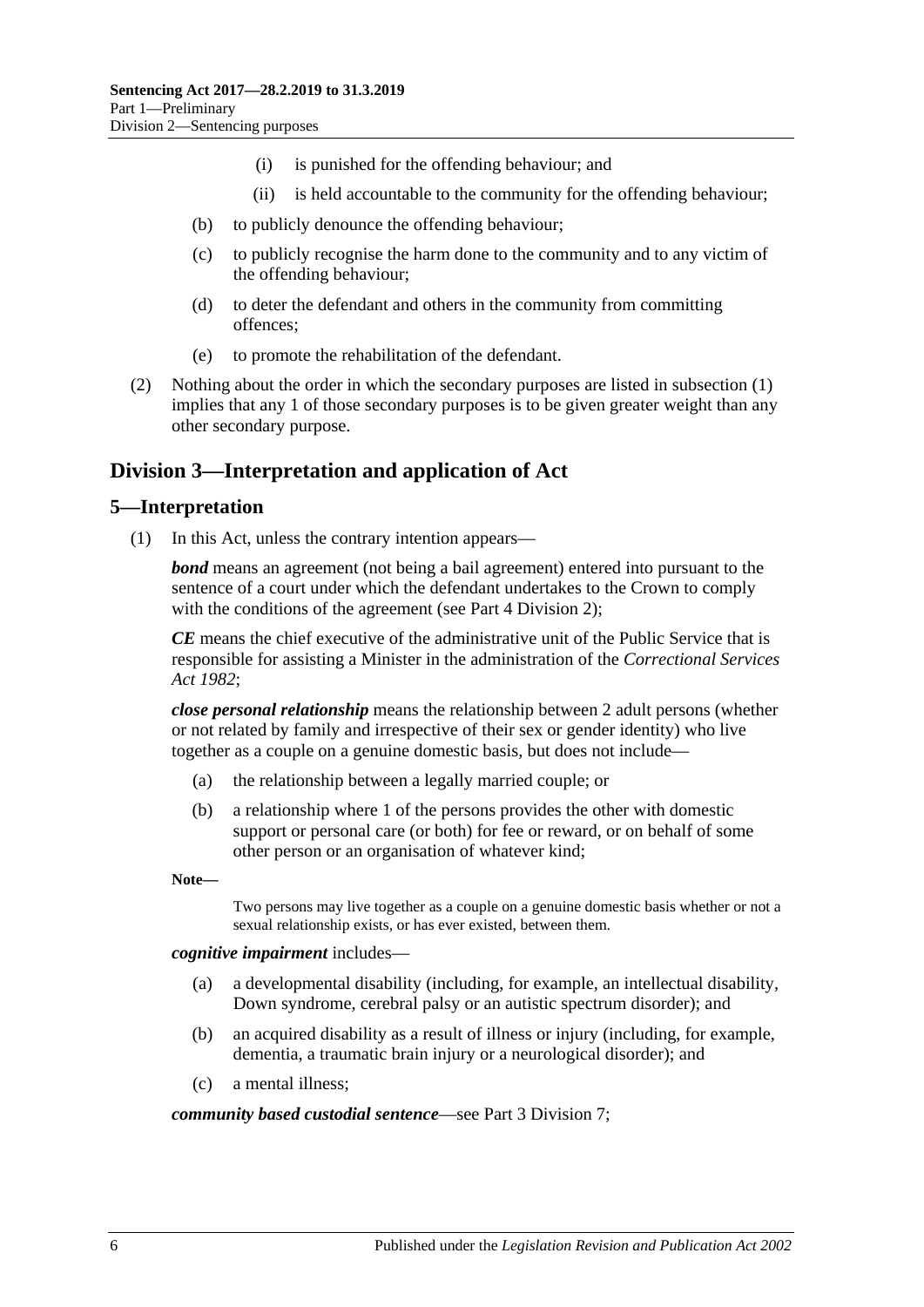*community corrections officer* means an officer or employee of the administrative unit of the Public Service that is responsible for assisting a Minister in the administration of the *[Correctional Services Act](http://www.legislation.sa.gov.au/index.aspx?action=legref&type=act&legtitle=Correctional%20Services%20Act%201982) 1982* whose duties include the supervision of offenders in the community;

*conditional release* means conditional release from a training centre;

*consumption* of a drug includes—

- (a) injection of the drug (either by the person to whom the drug is administered or someone else); and
- (b) inhalation of the drug; and
- (c) any other means of introducing the drug into the body;

*court*—

- (a) means a court of criminal jurisdiction; and
- (b) in relation to the exercise of powers under this Act with respect to the variation, revocation or enforcement of an order of a court or other related matters, means the court that made the order or a court of coordinate jurisdiction;

*domestic partner*—a person is the domestic partner of another if the person lives with the other in a close personal relationship;

*DPP* means the Director of Public Prosecutions:

*drug* means alcohol or any other substance that is capable (either alone or in combination with other substances) of influencing mental functioning;

*home detention officer* means a home detention officer appointed by the Minister for Correctional Services under Part 4 Division 6A of the *[Correctional Services Act](http://www.legislation.sa.gov.au/index.aspx?action=legref&type=act&legtitle=Correctional%20Services%20Act%201982) 1982*;

*home detention condition*—see [section](#page-60-0) 72;

*home detention order*—see [section](#page-57-0) 71;

*injury*, in relation to an offence, includes pregnancy, mental injury, shock, fear, grief, distress or embarrassment resulting from the offence;

*intensive correction condition*—see [section](#page-66-0) 82;

*intensive correction order*—see [section](#page-65-1) 81;

*intervention program* means a program that provides—

- (a) supervised treatment; or
- (b) supervised rehabilitation; or
- (c) supervised behaviour management; or
- (d) supervised access to support services; or
- (e) a combination of any 1 or more of the above,

designed to address behavioural problems (including problem gambling), substance abuse or cognitive impairment;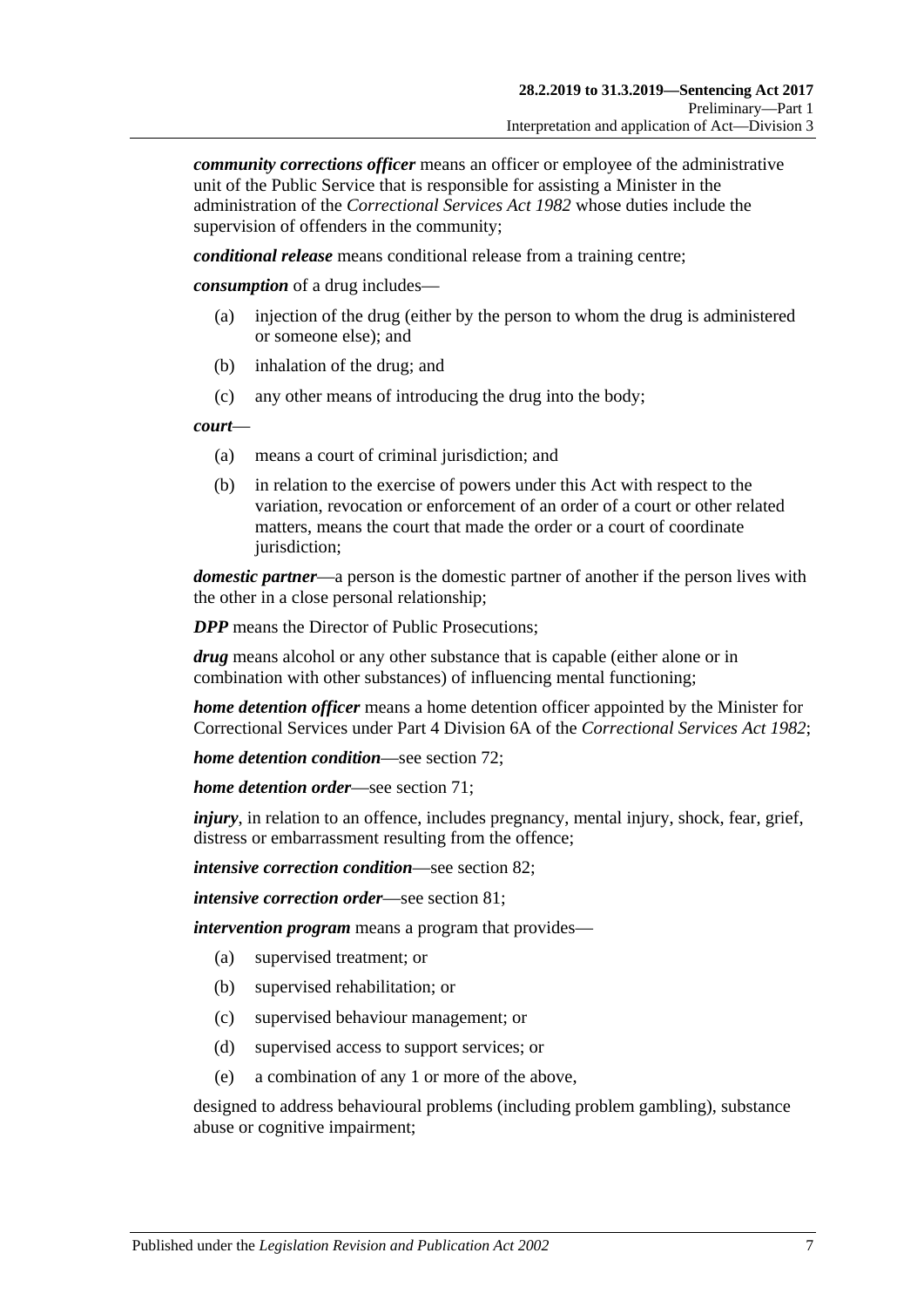#### *intervention program manager* means—

- (a) for the purposes of [sections](#page-22-0) 29 and [30—](#page-23-0)a person employed by the South Australian Courts Administration Authority (including a delegate of such a person) to have general oversight of intervention programs referred to in those sections and to coordinate the implementation of relevant court orders under those sections; or
- (b) for the purposes of this Act (other than [sections](#page-22-0) 29 and [30\)](#page-23-0)—a person employed in the administrative unit of the Public Service that is responsible for assisting a Minister in the administration of the *[Correctional Services](http://www.legislation.sa.gov.au/index.aspx?action=legref&type=act&legtitle=Correctional%20Services%20Act%201982)  Act [1982](http://www.legislation.sa.gov.au/index.aspx?action=legref&type=act&legtitle=Correctional%20Services%20Act%201982)* (including a delegate of such a person) to have general oversight of intervention programs and coordinate the implementation of relevant court orders;

*Minister for Correctional Services* means the Minister responsible for the administration of the *[Correctional Services Act](http://www.legislation.sa.gov.au/index.aspx?action=legref&type=act&legtitle=Correctional%20Services%20Act%201982) 1982*;

*Minister for Youth Justice* means the Minister responsible for the administration of the *[Youth Justice Administration Act](http://www.legislation.sa.gov.au/index.aspx?action=legref&type=act&legtitle=Youth%20Justice%20Administration%20Act%202016) 2016*;

*Parole Board* means the Parole Board of South Australia established under the *[Correctional Services Act](http://www.legislation.sa.gov.au/index.aspx?action=legref&type=act&legtitle=Correctional%20Services%20Act%201982) 1982*;

#### *pecuniary sum* means—

- (a) a fine; or
- (b) compensation; or
- (c) costs; or
- (d) a sum payable under a bond or to a guarantee ancillary to a bond; or
- (e) any other amount payable under an order or direction of a court,

and includes a VIC levy;

*primary purpose*—the primary purpose for sentencing a defendant for an offence is as set out in [section](#page-4-4) 3;

*prisoner*—a reference to a *prisoner* includes, where the context so requires, a reference to a person serving a sentence—

- (a) on home detention subject to a home detention order; or
- (b) in the community subject to an intensive correction order;

*probationer* means a defendant who has entered into a bond under [Part](#page-73-2) 4;

#### *probative court* means—

- (a) in the case of a bond entered into pursuant to an order of an appellate court on an appeal against sentence—the court that imposed that sentence; or
- (b) in any other case—the court that made the order pursuant to which the defendant entered into the bond;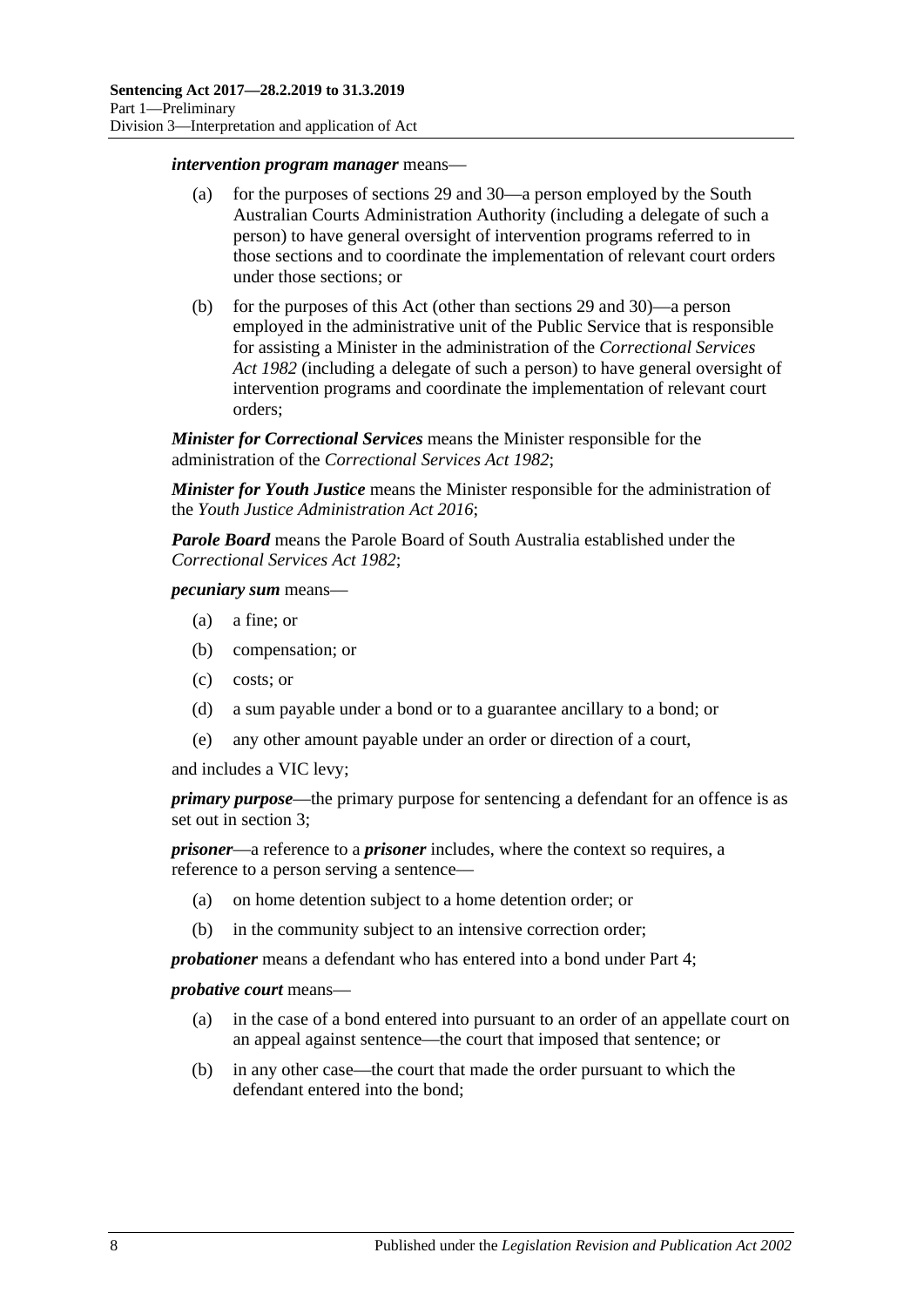*recreational use* of a drug—consumption of a drug is to be regarded as recreational use of the drug unless—

- (a) the drug is administered against the will, or without the knowledge, of the person who consumes it; or
- (b) the consumption occurs accidentally; or
- (c) the person who consumes the drug does so under duress, or as a result of fraud or reasonable mistake; or
- (d) the consumption is therapeutic;

*residence* includes, if the defendant is an Aboriginal or Torres Strait Islander person, any place specified by the court as the person's residence;

*secondary purposes*—the secondary purposes for sentencing a defendant for an offence are as set out in [section](#page-4-5) 4;

*self-induced*—see [subsections \(2\)](#page-9-1) and [\(3\);](#page-9-2)

*sentence* means—

- (a) the imposition of a penalty; or
- (b) the decision of a court to offer a defendant an opportunity to enter into a bond; or
- (c) the fixing, extending or negating of a non-parole period; or
- (d) the making of any other order or direction affecting penalty, including the decision of a court to discharge a defendant—
	- (i) without imposing a penalty; or
	- (ii) without recording a conviction;

*sentence of indeterminate duration* means detention in custody until further order (and see Part [3 Division](#page-46-1) 5);

*spouse*—a person is the spouse of another if they are legally married;

*therapeutic*—the consumption of a drug is to be regarded as therapeutic if—

- (a) the drug is prescribed by, and consumed in accordance with the directions of, a medical practitioner; or
- (b) the drug—
	- (i) is a drug of a kind available, without prescription, from registered pharmacists; and
	- (ii) is consumed for a purpose recommended by the manufacturer and in accordance with the manufacturer's instructions;

*VIC levy* means a levy imposed under the *[Victims of Crime Act](http://www.legislation.sa.gov.au/index.aspx?action=legref&type=act&legtitle=Victims%20of%20Crime%20Act%202001) 2001* or a corresponding previous law;

*working day* means any day other than a Saturday, Sunday or public holiday;

*youth* has the same meaning as in the *[Young Offenders Act](http://www.legislation.sa.gov.au/index.aspx?action=legref&type=act&legtitle=Young%20Offenders%20Act%201993) 1993*;

*Youth Court* means the *Youth Court of South Australia*.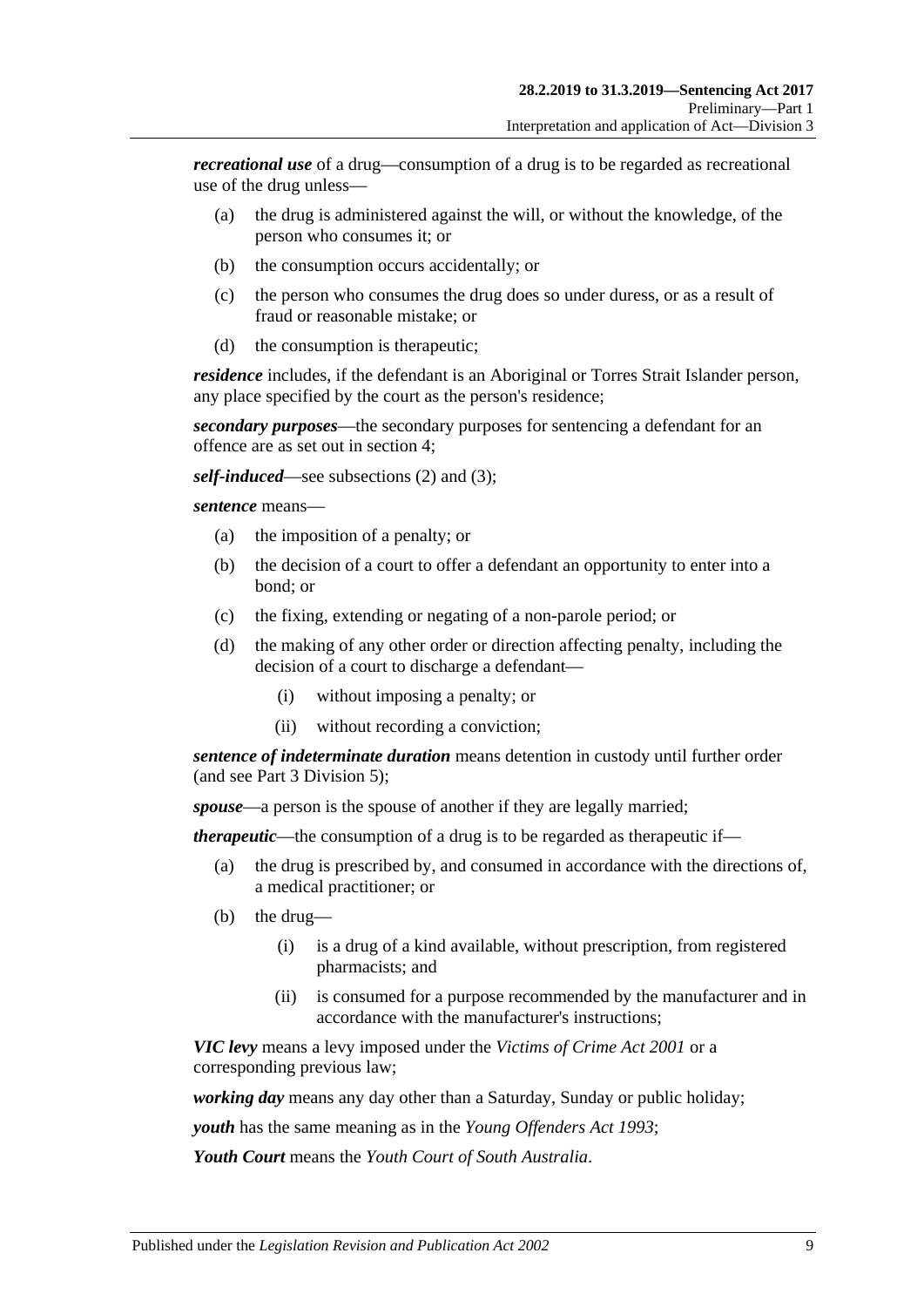- <span id="page-9-1"></span>(2) Intoxication resulting from the recreational use of a drug is to be regarded as self-induced.
- <span id="page-9-2"></span>(3) If a person becomes intoxicated as a result of the combined effect of the therapeutic consumption of a drug and the recreational use of the same or another drug, the intoxication is to be regarded as self-induced even though in part attributable to therapeutic consumption.
- (4) For the purposes of this Act—
	- (a) a VIC levy imposed on a person will be taken to have been imposed by order of the court that found the person guilty of the offence that gave rise to the levy; and
	- (b) a person who pleads guilty to a charge of an offence will be taken to have been found guilty of the offence unless—
		- (i) the plea is subsequently withdrawn; or
		- (ii) the person is adjudged incompetent to have made the plea.

#### <span id="page-9-0"></span>**6—Application of Act to youths**

- (1) Subject to a provision of this Act to the contrary, this Act applies in relation to the sentencing of a youth and the enforcement of a sentence against a youth.
- (2) However, in the event of conflict between a provision of this Act and a provision of the *[Young Offenders Act](http://www.legislation.sa.gov.au/index.aspx?action=legref&type=act&legtitle=Young%20Offenders%20Act%201993) 1993* or the *[Youth Court Act](http://www.legislation.sa.gov.au/index.aspx?action=legref&type=act&legtitle=Youth%20Court%20Act%201993) 1993*, the latter provision prevails to the extent of that conflict.
- (3) In applying a provision of this Act to a youth who is being or has been dealt with as a youth (and not as an adult)—
	- (a) a reference to imprisonment is to be read as a reference to detention; and
	- (b) a reference to a warrant of commitment is to be read as an order for detention; and
	- (c) a reference to a prison is to be read as a reference to a training centre; and
	- (d) a reference to the CE is to be read as a reference to the chief executive of the administrative unit of the Public Service that is responsible for assisting a Minister in the administration of the *[Youth Justice Administration Act](http://www.legislation.sa.gov.au/index.aspx?action=legref&type=act&legtitle=Youth%20Justice%20Administration%20Act%202016) 2016*; and
	- (e) a reference to a community corrections officer is to be read as a reference to a community youth justice officer under the *[Youth Justice Administration](http://www.legislation.sa.gov.au/index.aspx?action=legref&type=act&legtitle=Youth%20Justice%20Administration%20Act%202016)  Act [2016](http://www.legislation.sa.gov.au/index.aspx?action=legref&type=act&legtitle=Youth%20Justice%20Administration%20Act%202016)*; and
	- (f) a reference to a bond, or to entering into a bond, is to be read as a reference to an order under section 26 of the *[Young Offenders Act](http://www.legislation.sa.gov.au/index.aspx?action=legref&type=act&legtitle=Young%20Offenders%20Act%201993) 1993*, or to becoming subject to such an order; and
	- (g) a reference to a probationer is to be read as a reference to a youth the subject of such an order; and
	- (h) a reference to the Minister for Correctional Services is to be read as a reference to the Minister for Youth Justice.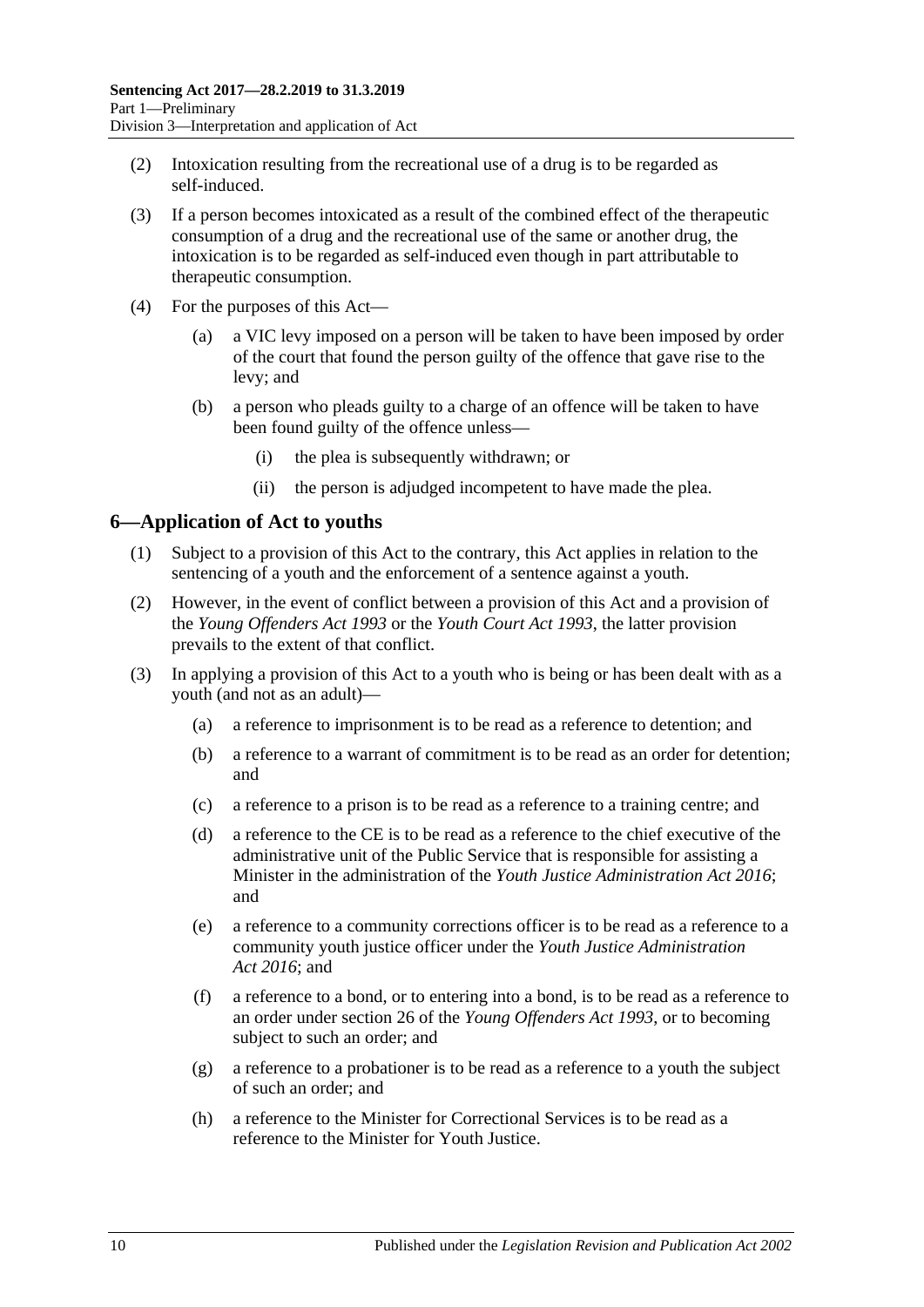### <span id="page-10-0"></span>**7—Powers conferred by this Act are additional**

- (1) Subject to this Act, the powers conferred on a court by this Act are in addition to, and do not derogate from, the powers conferred by another Act or law to impose a penalty on, or make an order or give a direction in relation to, a person found guilty of an offence.
- (2) Nothing in this Act affects the powers of a court to punish a person for contempt of that court.

### <span id="page-10-1"></span>**8—Court may not impose bond except under this Act**

Despite any other Act or law to the contrary, a defendant may not enter into a bond except under this Act.

## <span id="page-10-2"></span>**Part 2—Sentencing purposes, principles and factors**

## <span id="page-10-3"></span>**Division 1—Purposes, principles and factors**

#### <span id="page-10-4"></span>**9—Primary purpose to be considered**

For the avoidance of doubt, the primary purpose for sentencing a defendant for an offence must be the paramount consideration when a court is determining and imposing the sentence.

#### <span id="page-10-5"></span>**10—General principles of sentencing**

- (1) Subject to this Act or any other Act, in determining a sentence for an offence, a court must apply (although not to the exclusion of any other relevant principle) the common law concepts reflected in the following principles:
	- (a) proportionality;
	- (b) parity;
	- (c) totality;
	- (d) the rule that a defendant may not be sentenced on the basis of having committed an offence in respect of which the defendant was not convicted.
- (2) Subject to this Act or any other Act, a court must not impose a sentence of imprisonment on a defendant unless the court decides that—
	- (a) the seriousness of the offence is such that the only penalty that can be justified is imprisonment; or
	- (b) it is required for the purpose of protecting the safety of the community (whether as individuals or in general).

#### <span id="page-10-7"></span><span id="page-10-6"></span>**11—Individual sentencing factors**

- <span id="page-10-8"></span>(1) In determining a sentence for an offence, a court must take into account such of the factors as are known to the court that relate to the following matters as may be relevant:
	- (a) the nature, circumstances and seriousness of the offence;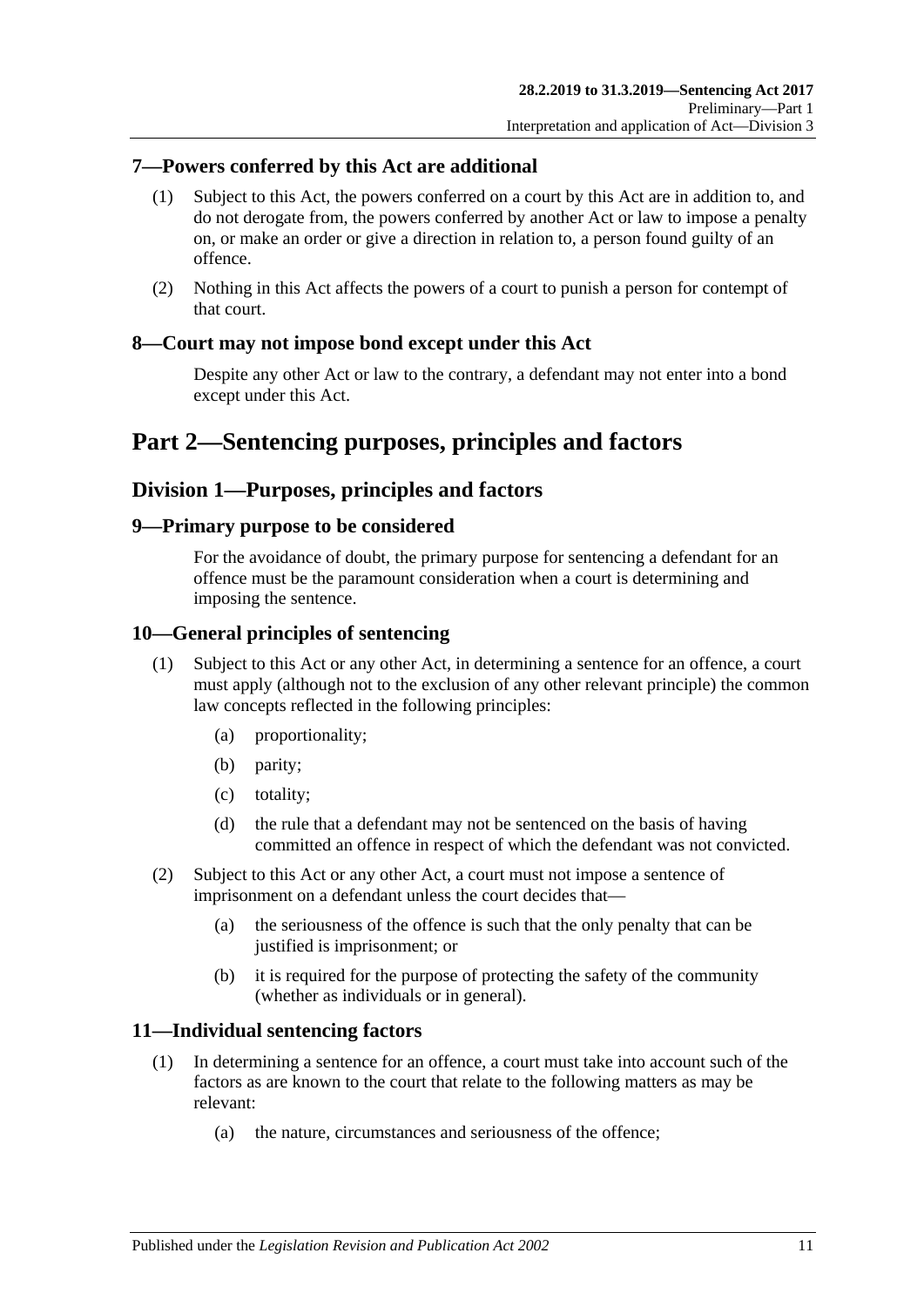- (b) the personal circumstances and vulnerability of any victim of the offence whether because of the victim's age, occupation, relationship to the defendant, disability or otherwise;
- (c) the extent of any injury, emotional harm, loss or damage resulting from the offence or any significant risk or danger created by the offence, including any risk to national security;
- (d) the defendant's character, general background and offending history;
- (e) the likelihood of the defendant re-offending;
- (f) the defendant's age, and physical and mental condition (including any cognitive impairment);
- (g) the extent of the defendant's remorse for the offence, having regard in particular as to whether—
	- (i) the defendant has provided evidence that the defendant has accepted responsibility for the defendant's actions; and
	- (ii) the defendant has acknowledged any injury, loss or damage caused by the defendant's actions, or voluntarily made reparation for any such injury, loss or damage, or both;
- (h) the defendant's prospects of rehabilitation.
- (2) The matters referred to in [subsection](#page-10-7) (1) are in addition to any other matter the court is required or permitted to take into account under this Act or any other Act or law.
- (3) The court must not have regard to any of the factors in sentencing if it would be contrary to an Act or law to do so (and the fact that any such factor is relevant and known to the court does not require the court to increase or reduce the sentence for the offence).
- (4) A court must determine the sentence for an offence without regard to—
	- (a) the fact that this Act or another Act prescribes a mandatory minimum non-parole period in respect of the offence; or
	- (b) any consequences that may arise under the *[Child Sex Offenders Registration](http://www.legislation.sa.gov.au/index.aspx?action=legref&type=act&legtitle=Child%20Sex%20Offenders%20Registration%20Act%202006)  Act [2006](http://www.legislation.sa.gov.au/index.aspx?action=legref&type=act&legtitle=Child%20Sex%20Offenders%20Registration%20Act%202006)*; or
	- (c) the good character or lack of previous convictions of the defendant if—
		- (i) the offence is a class 1 or class 2 offence within the meaning of the *[Child Sex Offenders Registration Act](http://www.legislation.sa.gov.au/index.aspx?action=legref&type=act&legtitle=Child%20Sex%20Offenders%20Registration%20Act%202006) 2006*; and
		- (ii) the court is satisfied that the defendant's alleged good character or lack of previous convictions was of assistance to the defendant in the commission of the offence.
- (5) For the purposes of [subsection](#page-10-8)  $(1)(a)$ , the court must only have regard to the matters personal to the defendant that the court is satisfied are causally connected with, or have materially contributed to, the commission of the offence, including (for example) the defendant's motivation in committing the offence and the degree to which the defendant participated in its commission.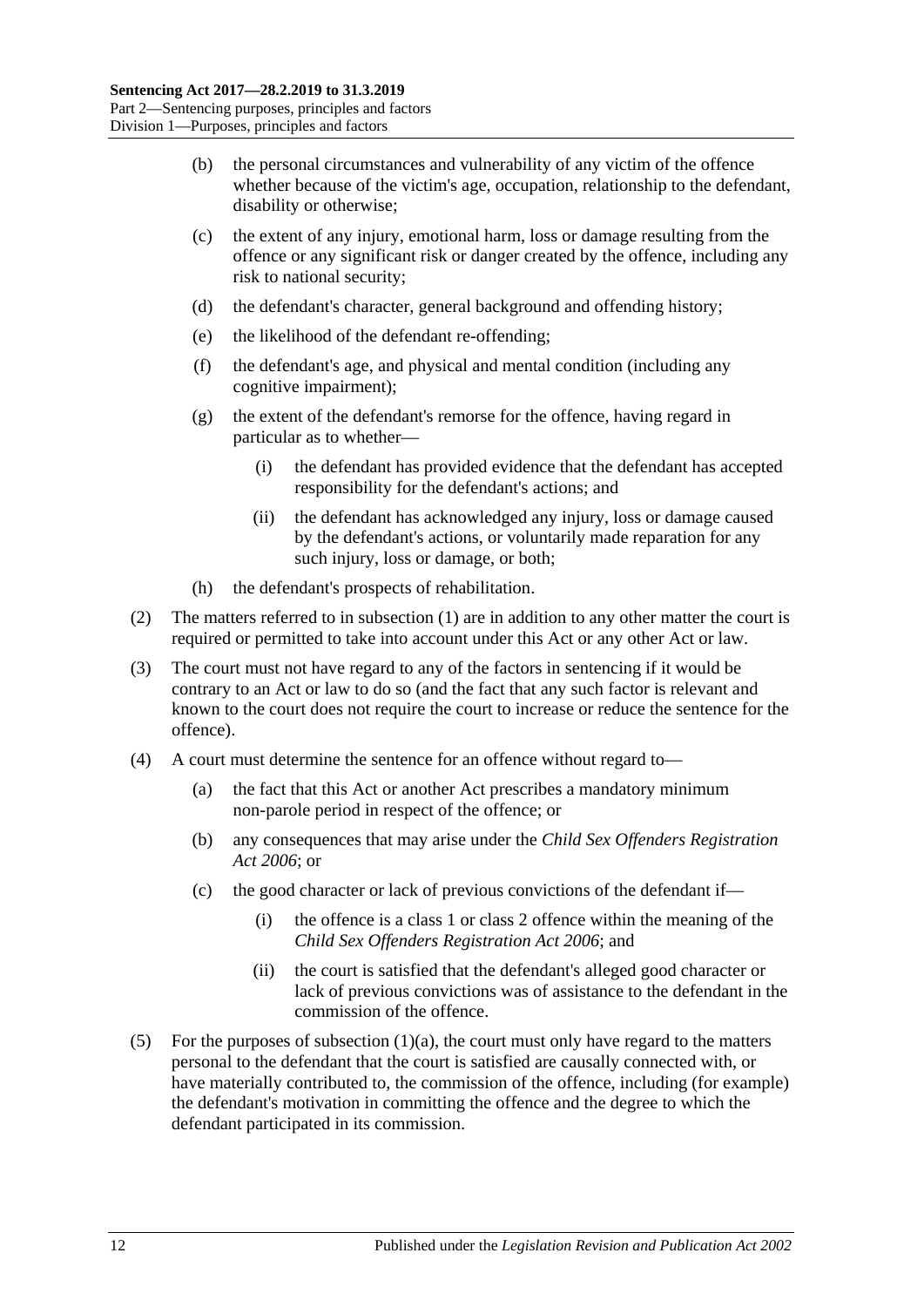- (6) If a defendant has participated in an intervention program, a court may treat the defendant's participation in the program, and the defendant's achievements in the program, as relevant to sentence.
- (7) However, the fact that a defendant
	- has not participated in, or has not had the opportunity to participate in, an intervention program; or
	- (b) has performed badly in, or has failed to make satisfactory progress in, such a program,

is not relevant to sentence.

## <span id="page-12-1"></span><span id="page-12-0"></span>**Division 2—General sentencing provisions**

#### **Subdivision 1—Procedural provisions**

#### <span id="page-12-2"></span>**12—Determination of sentence**

For the purpose of determining sentence, a court—

- (a) is not bound by the rules of evidence; and
- (b) may inform itself on matters relevant to the determination as it thinks fit; and
- (c) must act according to equity, good conscience and the substantial merits of the case without regard to technicalities and legal forms.

### <span id="page-12-3"></span>**13—Prosecutor to provide particulars of victim's injury etc**

- (1) Subject to [subsection](#page-12-4) (2), the prosecutor must, for the purpose of assisting a court to determine sentence for an offence, provide the court with particulars (that are reasonably ascertainable and not already before the court in evidence or a pre-sentence report) of—
	- (a) injury, loss or damage resulting from the offence; and
	- (b) injury, loss or damage resulting from—
		- (i) any other offence that is to be taken into account specifically in the determination of sentence; or
		- (ii) a course of conduct consisting of a series of criminal acts of the same or a similar character of which the offence for which sentence is to be imposed forms part.
- <span id="page-12-4"></span>(2) The prosecutor may refrain from providing the court with particulars of injury, loss or damage suffered by a person if the person has expressed a wish to that effect to the prosecutor.
- (3) If the offence is not an offence in relation to which a victim impact statement may be provided in accordance with [section](#page-13-0) 14, the court must still allow particulars provided under this section to include a victim impact statement unless the court determines that it would not be appropriate in the circumstances of the case (and the other provisions of this Division relating to victim impact statements apply to such a statement as if it were provided under [section](#page-13-0) 14).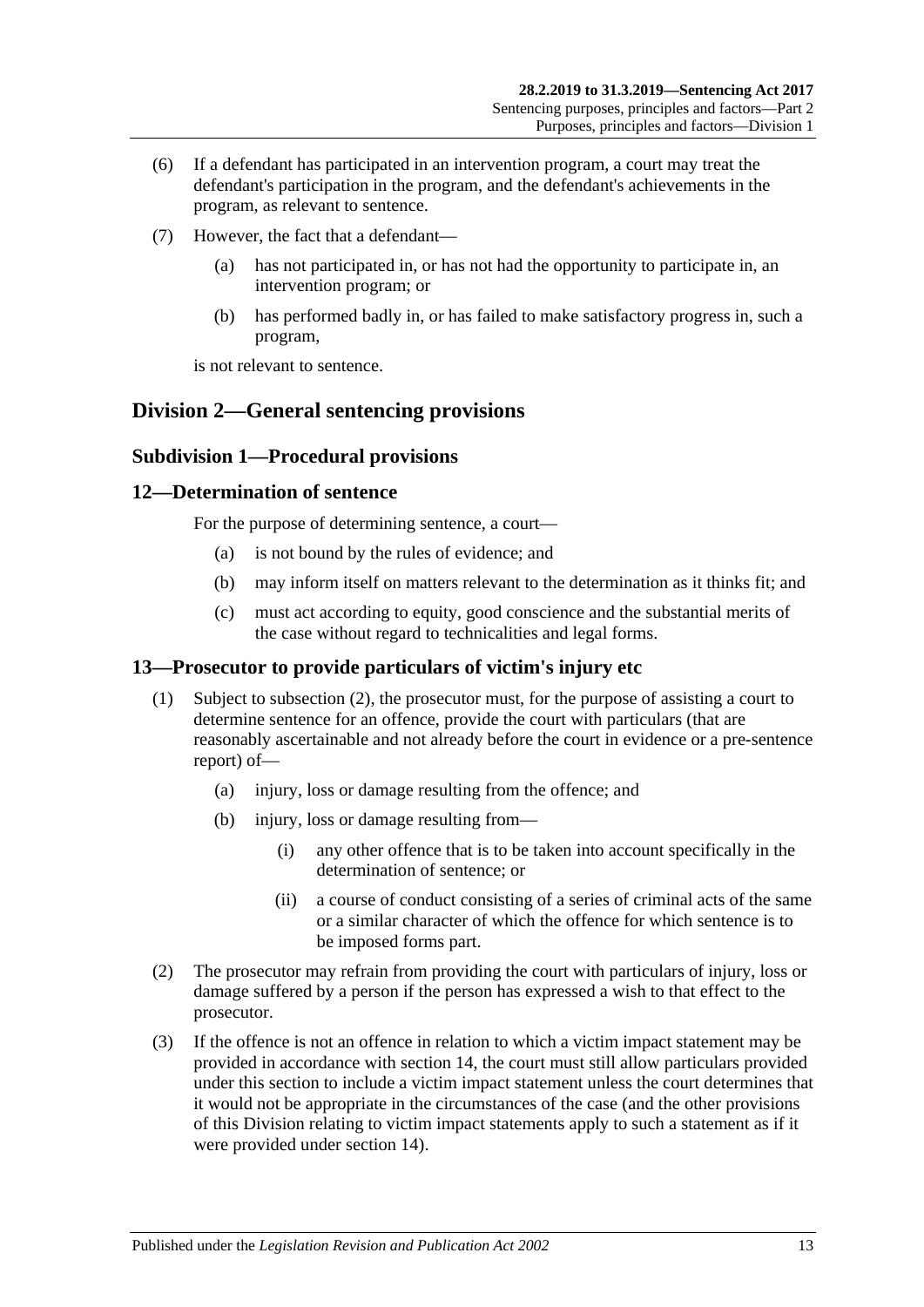(4) The validity of a sentence is not affected by non-compliance or insufficient compliance with this section.

### <span id="page-13-0"></span>**14—Victim impact statements**

- (1) A person who has suffered injury, loss or damage resulting from an indictable offence or a prescribed summary offence committed by another may provide the sentencing court with a written personal statement (a *victim impact statement*) about the impact of that injury, loss or damage on the person and the person's family.
- (2) Before determining sentence for the offence, the court may, if the person so requested when providing the statement—
	- (a) allow the person an opportunity to read the statement aloud to the court; or
	- (b) cause the statement to be read aloud to the court; or
	- (c) give consideration to the statement without the statement being read aloud to the court.
- (3) If the court considers there is good reason to do so, it may, in order to assist a person who wishes to read aloud a victim impact statement to the court—
	- (a) allow an audio visual record or audio record of the person reading the statement to be played to the court; or
	- (b) exercise any other powers that it has with regard to a vulnerable witness.
- <span id="page-13-2"></span>(4) Subject to [subsection](#page-13-1) (5) (but despite any other provision of this Act), the court must, if the person so requested when providing the statement, ensure that—
	- (a) the defendant; or
	- (b) if the defendant is a body corporate, a director or some other representative of the body corporate satisfactory to the court,

is present when the statement is read aloud to the court.

- <span id="page-13-1"></span>(5) [Subsection](#page-13-2) (4) does not apply if the court is satisfied that special reasons exist which make it inappropriate for the defendant or other person to be present, or that the presence of the defendant or other person may cause a disturbance or a threat to public order and safety (however, in such a case, the court must ensure that the defendant or other person is present by means of an audio visual link or audio link, if such facilities are reasonably available to the court, or that arrangements are otherwise made for an audio visual record of the statement to be made and played to the defendant or other person).
- (6) The validity of a sentence is not affected by non-compliance or insufficient compliance with this section.
- (7) In this section—

*prescribed summary offence* means—

- (a) a summary offence that results in the death of a victim or a victim suffering total incapacity; or
- (b) a summary offence (other than a summary offence of assault) that results in a victim suffering serious harm;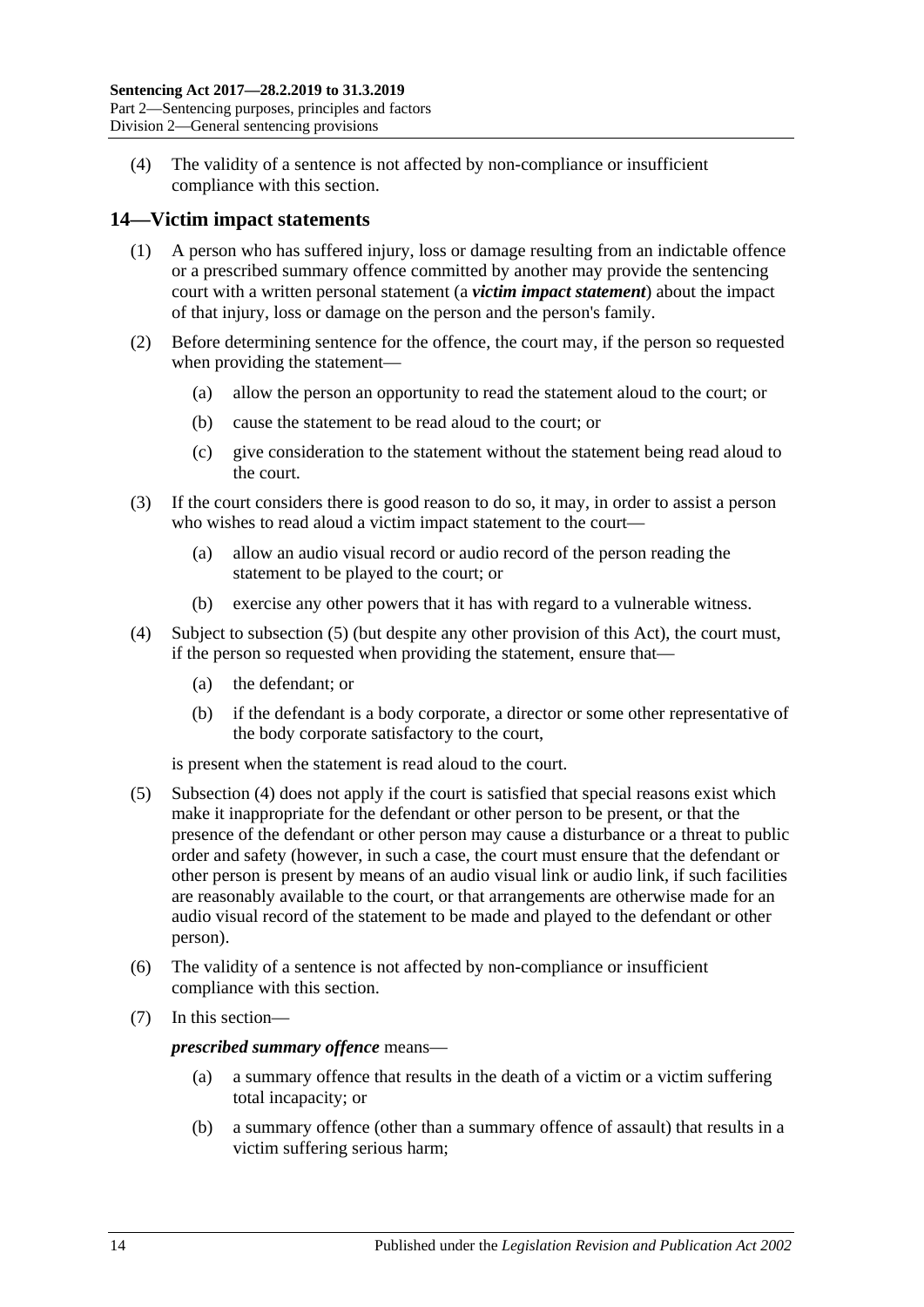#### *serious harm* means—

- (a) harm that endangers a person's life; or
- (b) harm that consists of loss of, or serious and protracted impairment of, a part of the body or a physical or mental function; or
- (c) harm that consists of serious disfigurement;

*total incapacity*—a victim suffers total incapacity if the victim is permanently physically or mentally incapable of independent function.

### <span id="page-14-0"></span>**15—Community impact statements**

- (1) Any person may make a submission to the Commissioner for Victims' Rights for the purpose of assisting the Commissioner to compile information which may be included in a statement under this section.
- (2) In proceedings to determine sentence for an offence, the prosecutor or the Commissioner for Victims' Rights may, if they think fit, provide the sentencing court with—
	- (a) a written statement about the effect of the offence, or of offences of the same kind, on people living or working in the location in which the offence was committed (a *neighbourhood impact statement*); or
	- (b) a written statement about the effect of the offence, or of offences of the same kind, on the community generally or on any particular sections of the community (a *social impact statement*).
- (3) Before determining sentence for the offence, the court will cause the statement to be read aloud to the court by the prosecutor, or such other person as the court thinks fit, unless the court determines that it is inappropriate or would be unduly time consuming for the statement to be so read.
- (4) The validity of a sentence is not affected by non-compliance or insufficient compliance with this section.

### <span id="page-14-1"></span>**16—Statements to be provided in accordance with rules**

- (1) A statement to be provided to a court under [section](#page-13-0) 14 or [15](#page-14-0) must comply with and be provided in accordance with rules of court.
- (2) Nothing prevents a statement to be provided to a court under [section](#page-13-0) 14 or [15](#page-14-0) from containing recommendations relating to the sentence to be determined by the court.
- (3) A copy of a statement to be provided to a court under [section](#page-13-0) 14 or [15](#page-14-0) must be made available for inspection by the defendant or the defendant's counsel in accordance with rules of court and the defendant is entitled to make submissions to the court in relation to the statement.

### <span id="page-14-2"></span>**17—Pre-sentence reports**

- (1) A court may, if of the opinion that it would assist in determining sentence, order the preparation of a pre-sentence report on any or all of the following matters:
	- (a) the physical or mental condition of the defendant;
	- (b) the personal circumstances and history of the defendant;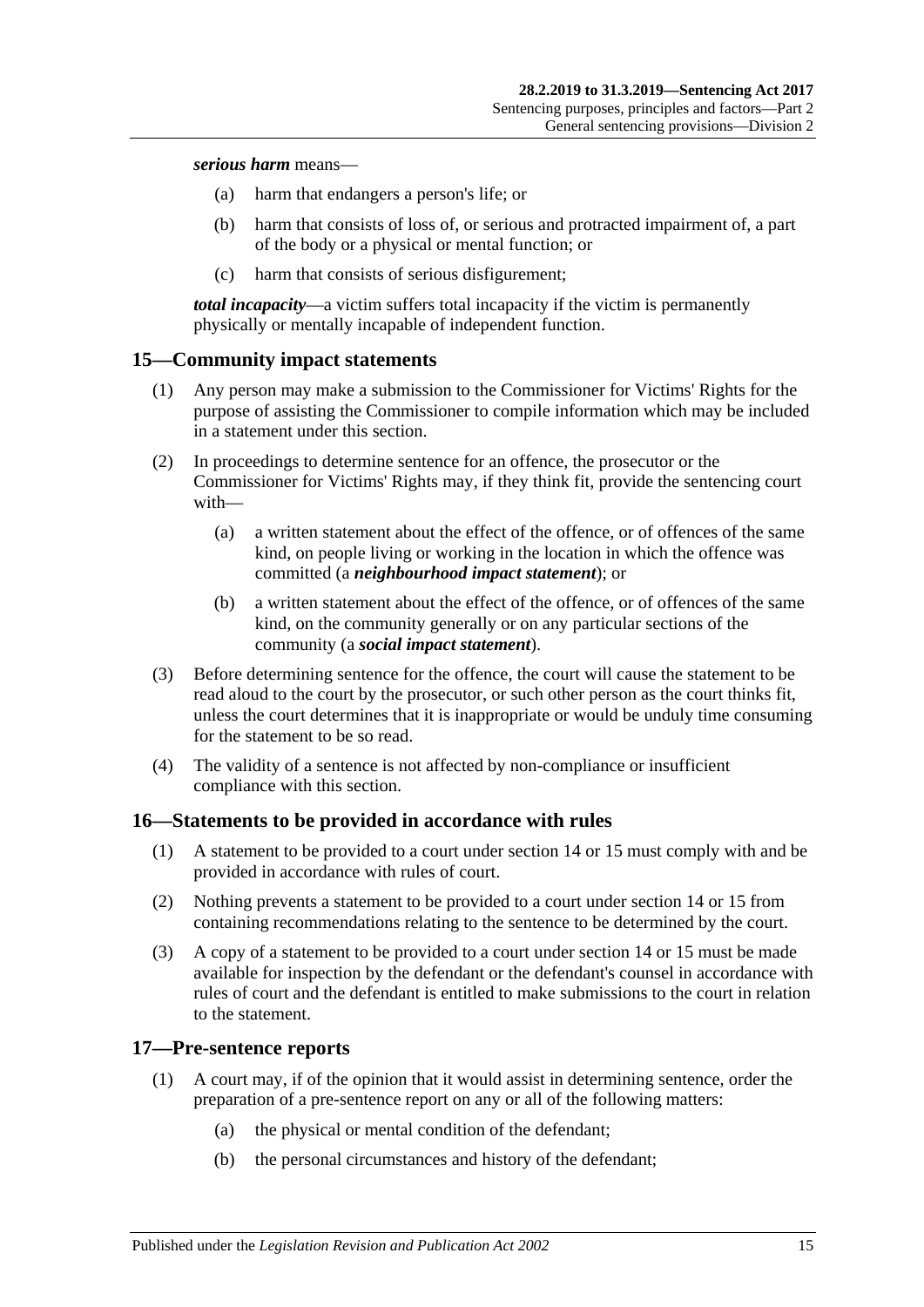- (c) any other matter that would assist the court in determining sentence.
- (2) However, the court should not order the preparation of a pre-sentence report—
	- (a) if the information sought by the court cannot be provided within a reasonable time; or
	- (b) if the penalty to be imposed is a mandatory penalty for which no other penalty can be substituted and a non-parole period is not in question.
- (3) A pre-sentence report may be given orally or in writing.
- (4) A copy of every written pre-sentence report received by a court must be provided to the prosecutor and to the defendant or the defendant's counsel.
- (5) The person by whom a pre-sentence report is given is liable to be examined or cross-examined on any of the matters contained in the report and, in the case of a written report, must appear before the court for that purpose if requested to do so.
- (6) If a statement of fact or opinion in a pre-sentence report is challenged by the prosecutor or the defendant, the court must disregard the fact or opinion unless it is substantiated on oath.

### <span id="page-15-0"></span>**18—Expert evidence**

- (1) If a defendant is to be sentenced for an indictable offence and expert evidence is to be presented to the court by the defendant or the defendant's counsel, written notice of intention to introduce the evidence must be given to the DPP—
	- (a) at least 28 days before the date appointed for submissions on sentence; or
	- (b) if the evidence does not become available to the defence until later—as soon as practicable after it becomes available to the defence.
- (2) The notice must—
	- (a) set out the name and qualifications of the expert; and
	- (b) describe the general nature of the evidence and what it tends to establish.
- (3) The court may, on application by a defendant, exempt the defendant from the obligation imposed by this section.
- <span id="page-15-1"></span>(4) If the defence proposes to introduce expert psychiatric evidence or other expert medical evidence relevant to the defendant's mental state or medical condition at the time of an alleged offence, the court may, on application by the prosecutor, require the defendant to submit, at the prosecutor's expense, to an examination by an independent expert approved by the court.
- (5) If a defendant fails to comply with a requirement of or under this section, the evidence will not be admitted without the court's permission (but the court cannot allow the admission of evidence if the defendant fails to submit to an examination by an independent expert under [subsection](#page-15-1) (4)).
- <span id="page-15-2"></span>(6) If the DPP receives notice under this section of an intention to introduce expert evidence less than 28 days before the day appointed for submissions on sentence, the court may, on application by the prosecutor, adjourn the sentencing to allow the prosecution a reasonable opportunity to obtain expert advice on the proposed evidence.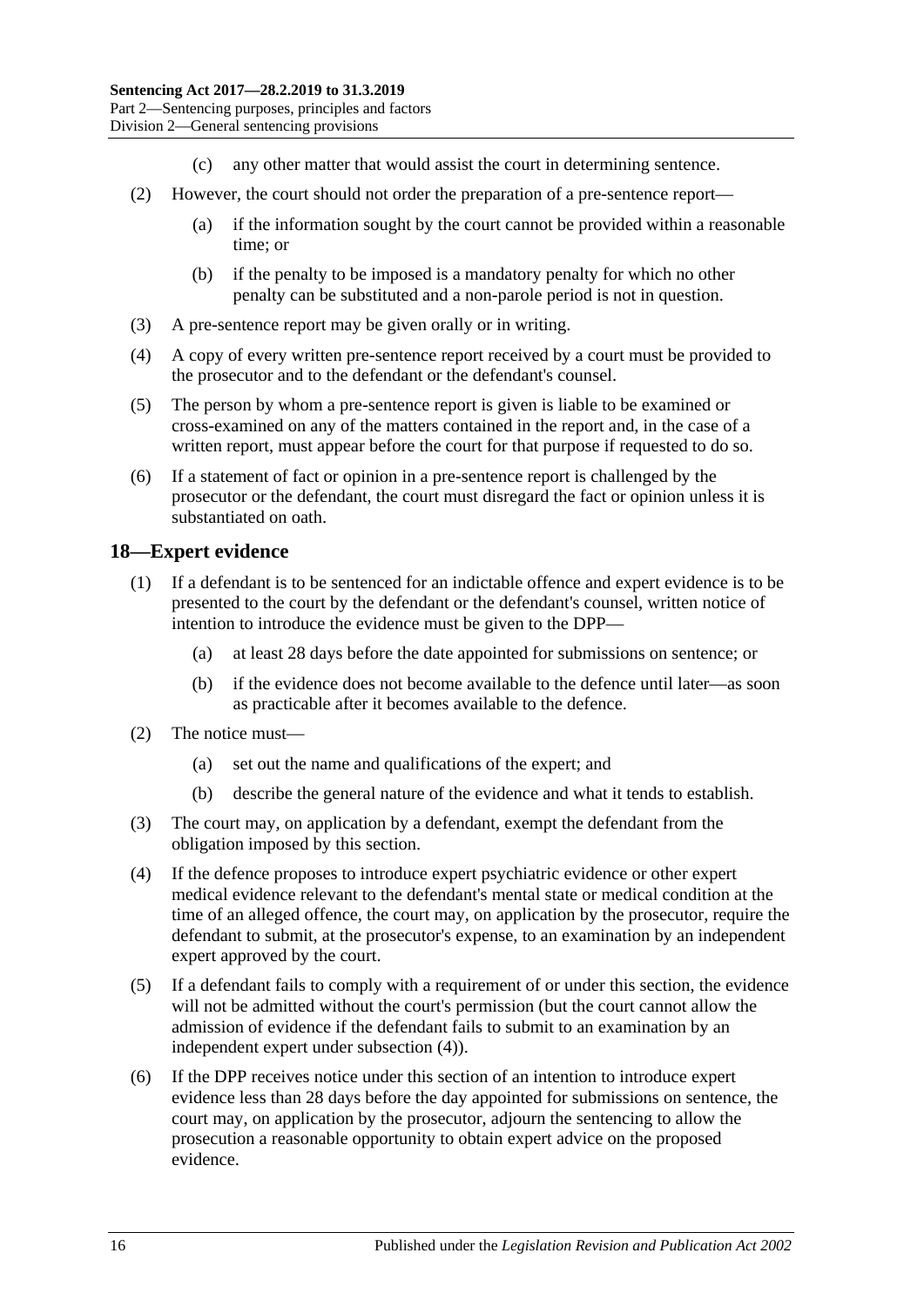- (7) The court should grant an application for an adjournment under [subsection](#page-15-2) (6) unless there are good reasons to the contrary.
- (8) The court may, on application by the prosecution, require the defendant to provide to the prosecution a copy of any report obtained by the defendant from a person proposed to be called to give expert evidence at the sentencing.

### <span id="page-16-3"></span><span id="page-16-0"></span>**19—Court to inform defendant of reasons etc for sentence**

- (1) A court must, on sentencing a defendant who is present in court (whether in person or by audio visual link or audio link) for an offence or offences, state the sentence that it is imposing for the offence or offences and its reasons for imposing that sentence, including (for example) any reason why a sentence that would otherwise have been imposed for the offence or offences has been reduced.
- (2) Nothing in [subsection](#page-16-3) (1) requires a court to state any information that relates to a person's cooperation, or undertaking to cooperate, with a law enforcement agency.
- (3) The validity of a sentence is not affected by non-compliance or insufficient compliance with this section.

#### <span id="page-16-1"></span>**20—Rectification of sentencing errors**

- (1) A court that imposes, or purports to impose, a sentence on a defendant, or a court of coordinate jurisdiction, may, on its own initiative or on application by the DPP or the defendant, make such orders as the court is satisfied are required to rectify an error of a technical nature made by the sentencing court in imposing, or purporting to impose, the sentence, or to supply a deficiency or remove an ambiguity in the sentencing order.
- (2) The DPP and the defendant are both parties to proceedings under this section.

#### <span id="page-16-2"></span>**21—Presence of defendant during sentencing proceedings**

- (1) Subject to the exceptions set out in [subsection](#page-16-4) (2), a defendant who is to be sentenced for an indictable offence must be present when the sentence is imposed and throughout all proceedings relevant to the determination of sentence.
- <span id="page-16-4"></span>(2) The following exceptions apply:
	- (a) the defendant may, with the court's consent, be absent during the whole or part of the proceedings;
	- (b) if a defendant is in custody prior to sentence and facilities exist for dealing with proceedings by means of an audio visual link or audio link, the court may, if of the opinion that it is appropriate in the circumstances to do so, deal with the proceedings by audio visual link or audio link without requiring the personal attendance of the defendant;
	- (c) the court may exclude the defendant from the courtroom if satisfied that the exclusion is necessary in the interests of safety or for the orderly conduct of the proceedings (however, if such an exclusion is made, the court should (if practicable) make arrangements to enable the defendant to see and hear the proceedings by audio visual link).
- (3) If the defendant is a body corporate, the requirement is satisfied by the presence of a director or some other representative of the body corporate satisfactory to the court (but, in that case, either the prosecutor or the court may waive the requirement).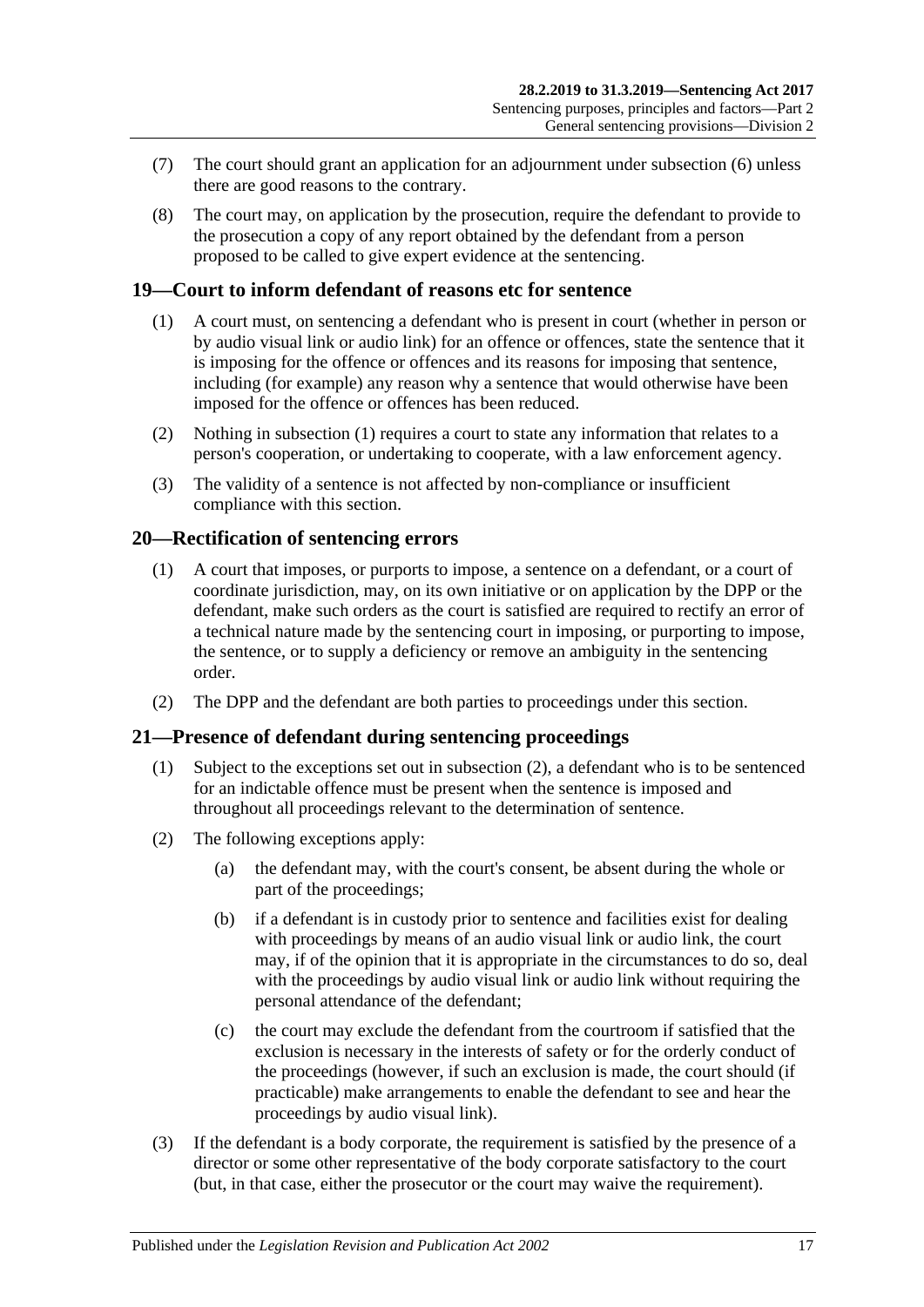- (4) A court may make any order necessary to secure compliance with this section and, if necessary, issue a warrant to have the defendant (or, if the defendant is a body corporate, a director or other representative of the defendant) arrested and brought before the court.
- (5) This section—
	- (a) does not prevent the passing of sentence in the absence of the defendant in a case where the defendant cannot be found; and
	- (b) does not invalidate a sentence passed in the absence of the defendant.

## <span id="page-17-1"></span><span id="page-17-0"></span>**22—Sentencing of Aboriginal and Torres Strait Islander defendants**

- (1) Before sentencing an Aboriginal or Torres Strait Islander defendant, the court may, with the defendant's consent, and with the assistance of an Aboriginal and Torres Strait Islander Justice Officer—
	- (a) convene a sentencing conference; and
	- (b) take into consideration views expressed at the conference.
- (2) Nothing in [subsection](#page-17-1) (1) is to be taken to require the court to convene a sentencing conference if the court, after taking into account all relevant sentencing purposes, principles and factors, determines not to convene a sentencing conference.
- (3) A sentencing conference must comprise—
	- (a) the defendant and, if the defendant is a child, the defendant's parent or guardian; and
	- (b) the defendant's legal representative (if any); and
	- (c) the prosecutor; and
	- (d) if the victim chooses to be present at the conference—the victim and, if the victim so desires, a person of the victim's choice to provide assistance and support; and
	- (e) if the victim is a child—the victim's parent or guardian.
- (4) A sentencing conference may also include (if the court thinks the person may contribute usefully to the sentencing process) 1 or more of the following:
	- (a) a person regarded by the defendant, and accepted within the defendant's Aboriginal or Torres Strait Islander community, as an Aboriginal or Torres Strait Islander elder;
	- (b) a person accepted by the defendant's Aboriginal or Torres Strait Islander community as a person qualified to provide cultural advice relevant to sentencing of the defendant;
	- (c) a member of the defendant's family;
	- (d) a person who has provided support or counselling to the defendant;
	- (e) any other person.
- (5) A person will be taken to be an Aboriginal or Torres Strait Islander person for the purposes of this section if—
	- (a) the person is descended from an Aboriginal or Torres Strait Islander; and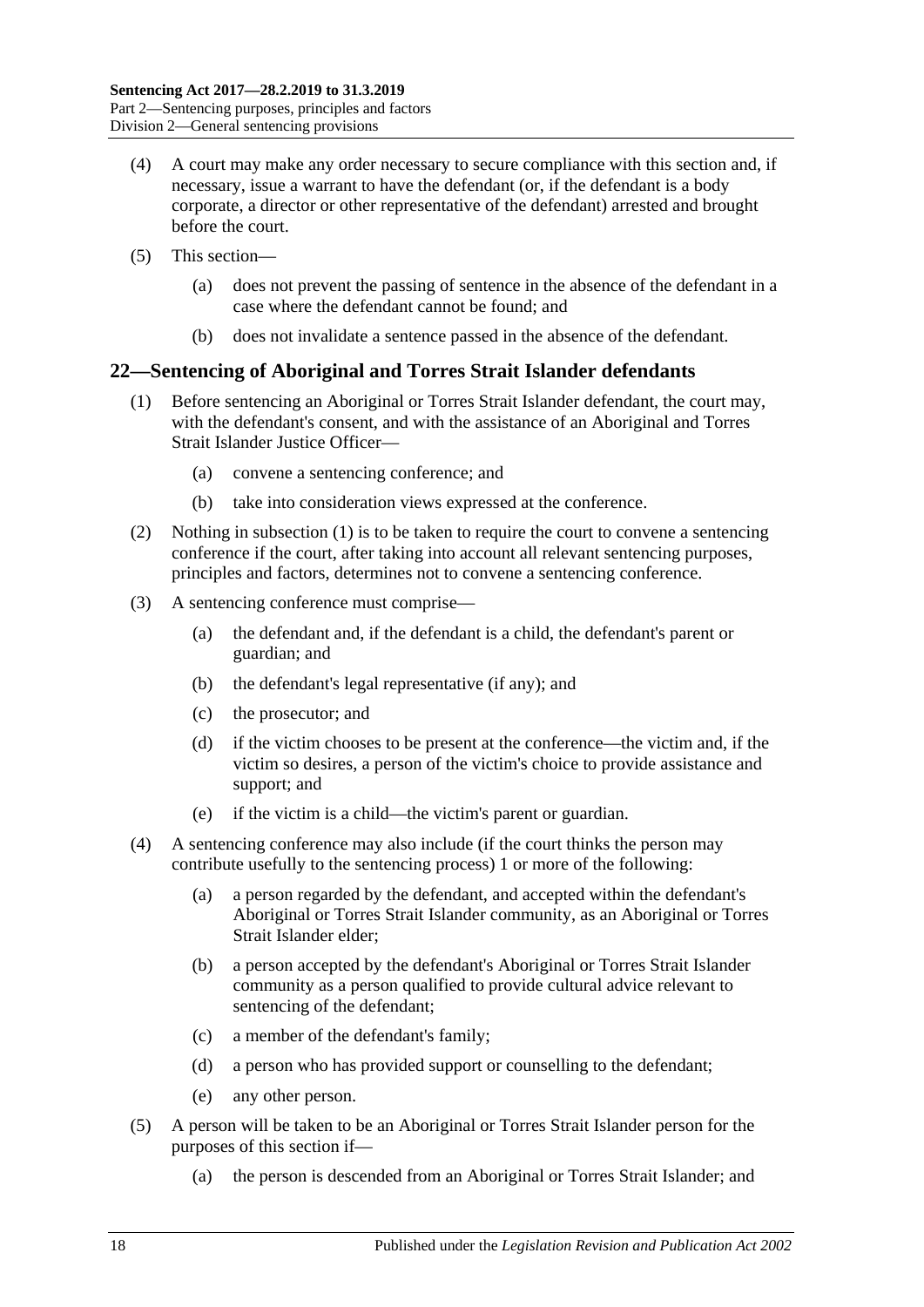- (b) the person regards themself as an Aboriginal or Torres Strait Islander or, if the person is a young child, at least 1 of the parents regards the child as an Aboriginal or Torres Strait Islander; and
- (c) the person is accepted as an Aboriginal or Torres Strait Islander by an Aboriginal or Torres Strait Islander community.
- (6) In this section—

*Aboriginal and Torres Strait Islander Justice Officer* means a person employed by the South Australian Courts Administration Authority whose duties include—

- (a) assisting the court in sentencing Aboriginal or Torres Strait Islander persons by providing advice on Aboriginal or Torres Strait Islander society and culture; and
- (b) assisting the court to convene sentencing conferences under this section; and
- (c) assisting Aboriginal or Torres Strait Islander persons to understand court procedures and sentencing options and to comply with court orders;

*family* includes—

- (a) the defendant's spouse or domestic partner; and
- (b) any person to whom the defendant is related by blood; and
- (c) any person who is, or has been, a member of the defendant's household; and
- (d) any person held to be related to the defendant according to Aboriginal or Torres Strait Islander kinship rules and observances.

#### <span id="page-18-0"></span>**Subdivision 2—General sentencing powers**

#### <span id="page-18-1"></span>**23—Discharge without penalty**

- (1) If a court finds a person guilty of an offence but finds the offence so trifling that it is inappropriate to impose a penalty, the court may—
	- (a) without recording a conviction—dismiss the charge; or
	- (b) on recording a conviction—discharge the defendant without penalty.
- (2) If a court finds a person guilty of an offence and—
	- (a) the defendant has spent time in custody in respect of the offence; and
	- (b) the court is satisfied there is good reason not to impose any further penalty on the defendant,

the court may—

- (c) without recording a conviction—dismiss the charge; or
- (d) on recording a conviction—discharge the defendant without further penalty.
- (3) A court may exercise the powers conferred by this section despite any minimum penalty fixed by an Act or statutory instrument.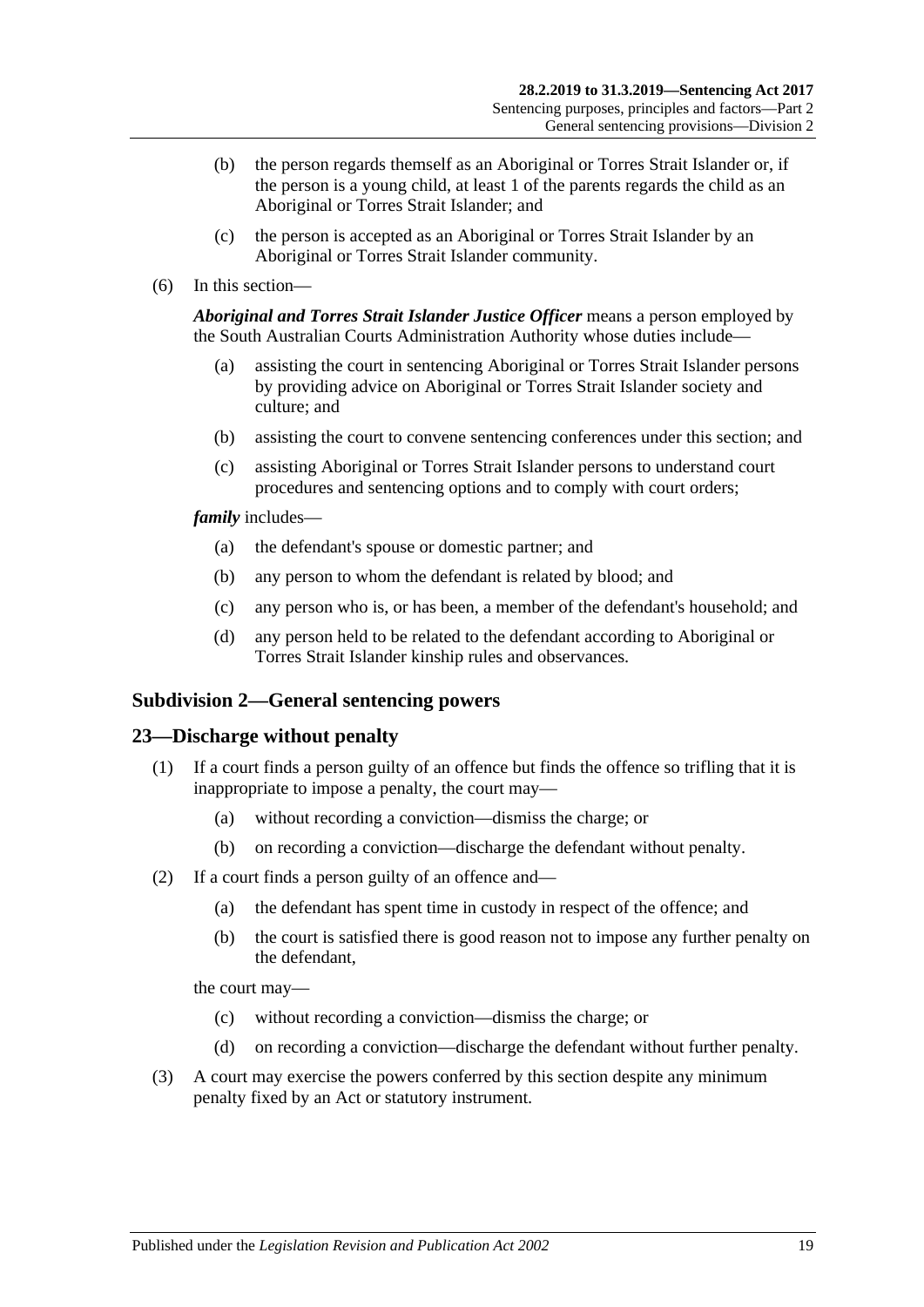### <span id="page-19-0"></span>**24—Imposition of penalty without conviction**

If a court finds a person guilty of an offence for which it proposes to impose a fine, a sentence of community service, or both, and the court is of the opinion—

- (a) that the defendant is unlikely to commit such an offence again; and
- (b) that, having regard to—
	- (i) the character, antecedents, age, or physical or mental condition, of the defendant; or
	- (ii) the fact that the offence was trifling; or
	- (iii) any other extenuating circumstances,

good reason exists for not recording a conviction,

the court may impose the penalty without recording a conviction.

#### <span id="page-19-1"></span>**25—Court may reduce, add or substitute certain penalties**

- (1) Subject to this Act or any other Act that prohibits the substitution or mitigation of a penalty prescribed under the Act, if, on convicting a defendant or finding a defendant guilty of an offence and after having regard to—
	- (a) the character, antecedents, age, or physical or mental condition, of the defendant; or
	- (b) the fact that the offence was trifling; or
	- (c) any other extenuating circumstances,

the court thinks that good reason exists for reducing the penalty below the minimum, the court may so reduce the penalty.

- <span id="page-19-2"></span>(2) Subject to this Act or any other Act that prohibits the substitution or mitigation of a penalty prescribed under the Act, if, on convicting a defendant or finding a defendant guilty of an offence, the court thinks that good reason exists for departing from the penalty provided for the offence under the Act, the court may—
	- (a) impose another type of sentence for the sentence prescribed under the Act for the offence; or
	- (b) impose more than 1 type of sentence as the court thinks appropriate in the circumstances.
- (3) For the purposes of [subsection](#page-19-2) (2)—
	- (a) if the Act prescribes a sentence of imprisonment only for the offence, the court may instead impose—
		- (i) a sentence of imprisonment (including a community based custodial sentence or a suspended sentence); or
		- (ii) a fine; or
		- (iii) a sentence of community service; or
		- (iv) both a fine and a sentence of community service; or
	- (b) if the Act prescribes a sentence of both imprisonment and a fine for the offence, the court may instead impose—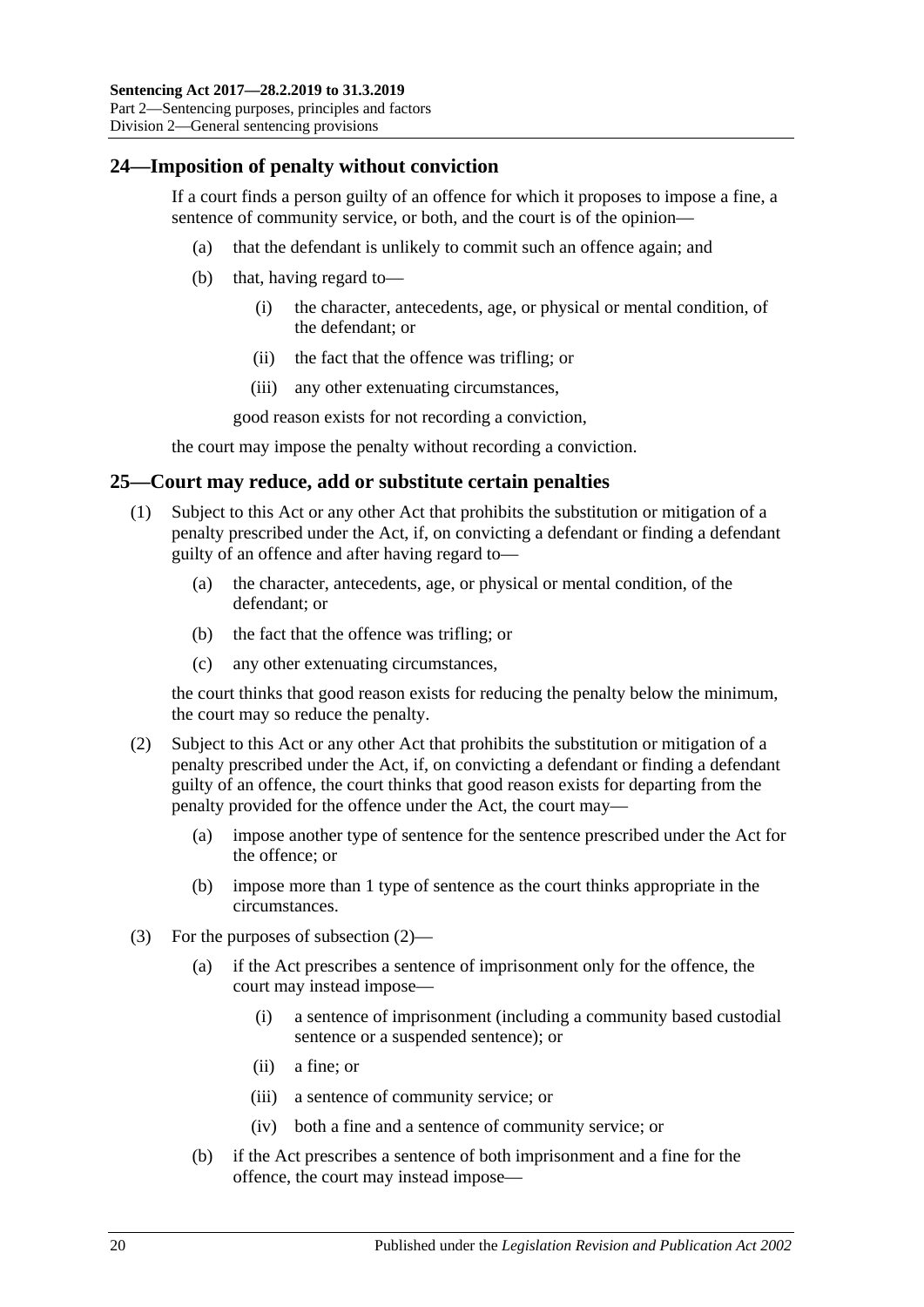- (i) a sentence of imprisonment (including a community based custodial sentence or a suspended sentence) only; or
- (ii) a fine only; or
- (iii) a sentence of community service; or
- (iv) both a fine and a sentence of community service; or
- (c) if the Act prescribes a sentence of imprisonment or a fine in the alternative for the offence, the court may instead impose—
	- (i) a sentence of community service; or
	- (ii) both a fine and a sentence of community service; or
- (d) if the Act prescribes a fine only for the offence, the court may instead impose a sentence of community service.
- (4) In this section—

*Act* includes a statutory instrument;

*community based custodial sentence* means—

- (a) a sentence on home detention under a home detention order; or
- (b) a sentence to be served in the community while subject to intensive correction under an intensive correction order;

*suspended sentence* means a sentence of imprisonment that is suspended on condition that the defendant enter into a bond under Part [4 Division](#page-74-0) 2.

#### <span id="page-20-2"></span><span id="page-20-0"></span>**26—Sentencing for multiple offences**

- (1) If a person is to be sentenced by a court for a number of offences, the court may sentence the person to the 1 penalty for all or some of those offences, but the sentence cannot exceed the total of the maximum penalties that could be imposed in respect of each of the offences to which the sentence relates.
- (2) However, if any of the offences for which the person is being sentenced is a prescribed designated offence, [subsection](#page-20-2) (1) does not apply to the sentencing of the person for that offence (but nothing in this subsection affects the operation of [subsection](#page-20-2) (1) in respect of the other offences).
- (3) In this section—

*prescribed designated offence* has the same meaning as in [section](#page-74-1) 96.

#### <span id="page-20-1"></span>**27—Non-association or place restriction orders may be issued on sentence**

(1) A court may, on sentencing a person for a prescribed offence, exercise the powers of the Magistrates Court to issue against the defendant a non-association order or a place restriction order under the *[Criminal Procedure Act](http://www.legislation.sa.gov.au/index.aspx?action=legref&type=act&legtitle=Criminal%20Procedure%20Act%201921) 1921* as if a complaint had been made under that Act against the defendant in relation to that conviction (and if the person is already subject to such an order, the court may vary or revoke that order as if an application for variation or revocation of the order had been made under that Act, regardless of whether the order was made by it or by some other court).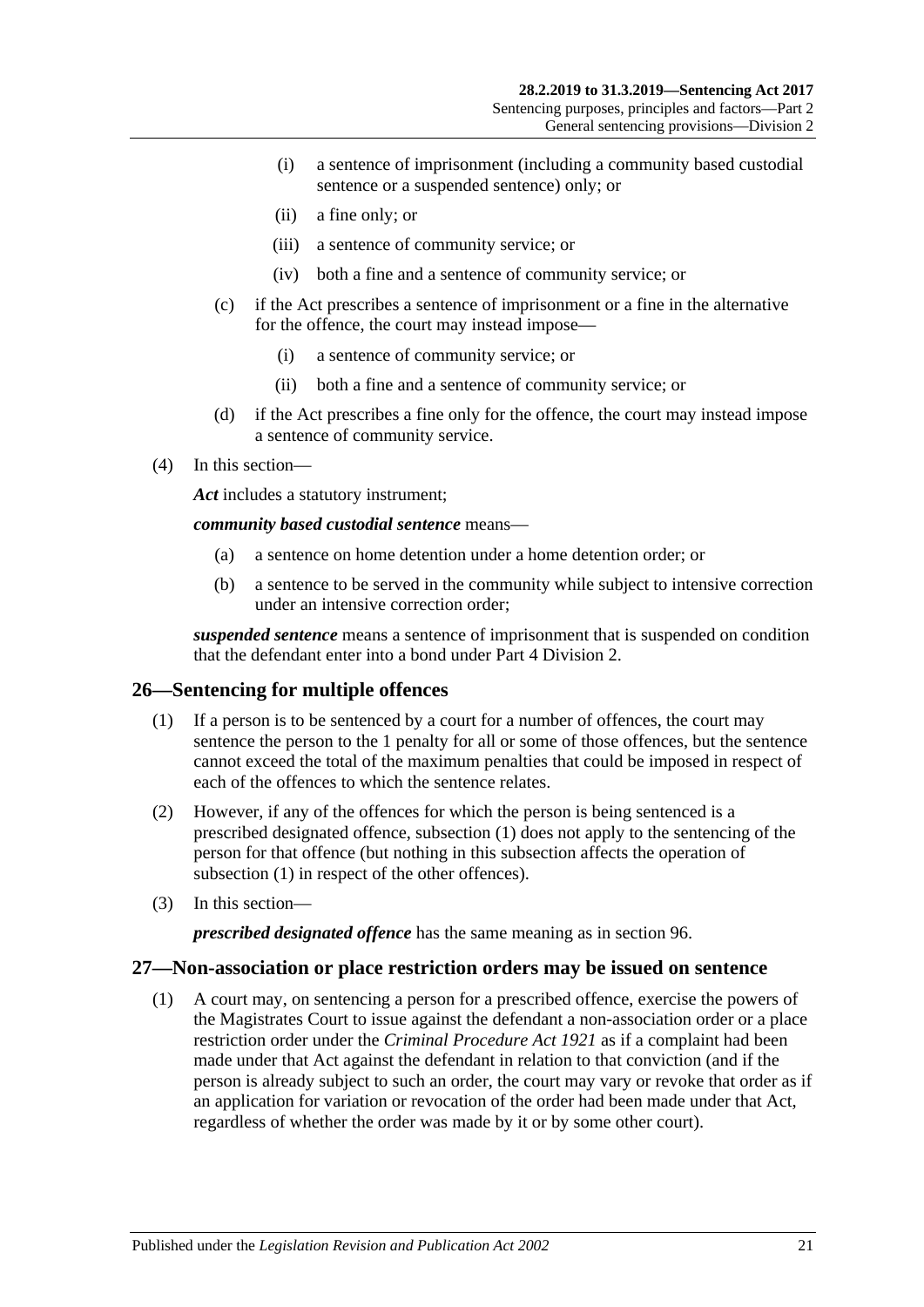- (2) A non-association order or a place restriction order issued or varied under this section on sentencing a person for a prescribed offence—
	- (a) has effect as such an order under the *[Criminal Procedure Act](http://www.legislation.sa.gov.au/index.aspx?action=legref&type=act&legtitle=Criminal%20Procedure%20Act%201921) 1921*; and
	- (b) is not a sentence for the purposes of this Act but may be taken into account in determining the sentence for the prescribed offence.
- (3) In this section—

*prescribed offence* has the same meaning as in Part 4 Division 5 of the *[Criminal](http://www.legislation.sa.gov.au/index.aspx?action=legref&type=act&legtitle=Criminal%20Procedure%20Act%201921)  [Procedure Act](http://www.legislation.sa.gov.au/index.aspx?action=legref&type=act&legtitle=Criminal%20Procedure%20Act%201921) 1921*.

#### <span id="page-21-0"></span>**28—Intervention orders may be issued on finding of guilt or sentencing**

- (1) A court may, on finding a person guilty of an offence or on sentencing a person for an offence, exercise the powers of the Magistrates Court to issue against the defendant a restraining order under the *[Criminal Procedure](http://www.legislation.sa.gov.au/index.aspx?action=legref&type=act&legtitle=Criminal%20Procedure%20Act%201921) Act 1921* or an intervention order under the *[Intervention Orders \(Prevention of Abuse\) Act](http://www.legislation.sa.gov.au/index.aspx?action=legref&type=act&legtitle=Intervention%20Orders%20(Prevention%20of%20Abuse)%20Act%202009) 2009* as if an application had been made under the relevant Act against the defendant in relation to the matters alleged in the proceedings for the offence.
- (2) Before issuing an order under this section, the court must consider whether, if the whereabouts of the person for whose benefit the order would be issued are not known to the defendant, the issuing of the order would be counterproductive.
- (3) If a court, in accordance with this section, determines to exercise the powers of the Magistrates Court to issue a restraining order under section 99AAC of the *[Criminal](http://www.legislation.sa.gov.au/index.aspx?action=legref&type=act&legtitle=Criminal%20Procedure%20Act%201921)  [Procedure Act](http://www.legislation.sa.gov.au/index.aspx?action=legref&type=act&legtitle=Criminal%20Procedure%20Act%201921) 1921*, section 99KA of that Act applies to proceedings relating to the restraining order as if—
	- (a) the court were the Magistrates Court; and
	- (b) the proceedings were child protection restraining order proceedings within the meaning of that section.
- (4) An order issued under this section—
	- (a) has effect—
		- (i) as a restraining order under the *[Criminal Procedure Act](http://www.legislation.sa.gov.au/index.aspx?action=legref&type=act&legtitle=Criminal%20Procedure%20Act%201921) 1921*; or
		- (ii) as a final intervention order issued by the court under the *[Intervention Orders \(Prevention of Abuse\) Act](http://www.legislation.sa.gov.au/index.aspx?action=legref&type=act&legtitle=Intervention%20Orders%20(Prevention%20of%20Abuse)%20Act%202009) 2009*,

as the case may require; and

- (b) is not a sentence for the purposes of this Act.
- (5) A court must, on finding a person guilty of a sexual offence or on sentencing a person for a sexual offence—
	- (a) consider whether or not an order should be issued under this section; and
	- (b) if the court determines that an order should not be issued under this section—give reasons for that determination (and the determination is subject to appeal as if it were an order of the court made on sentence).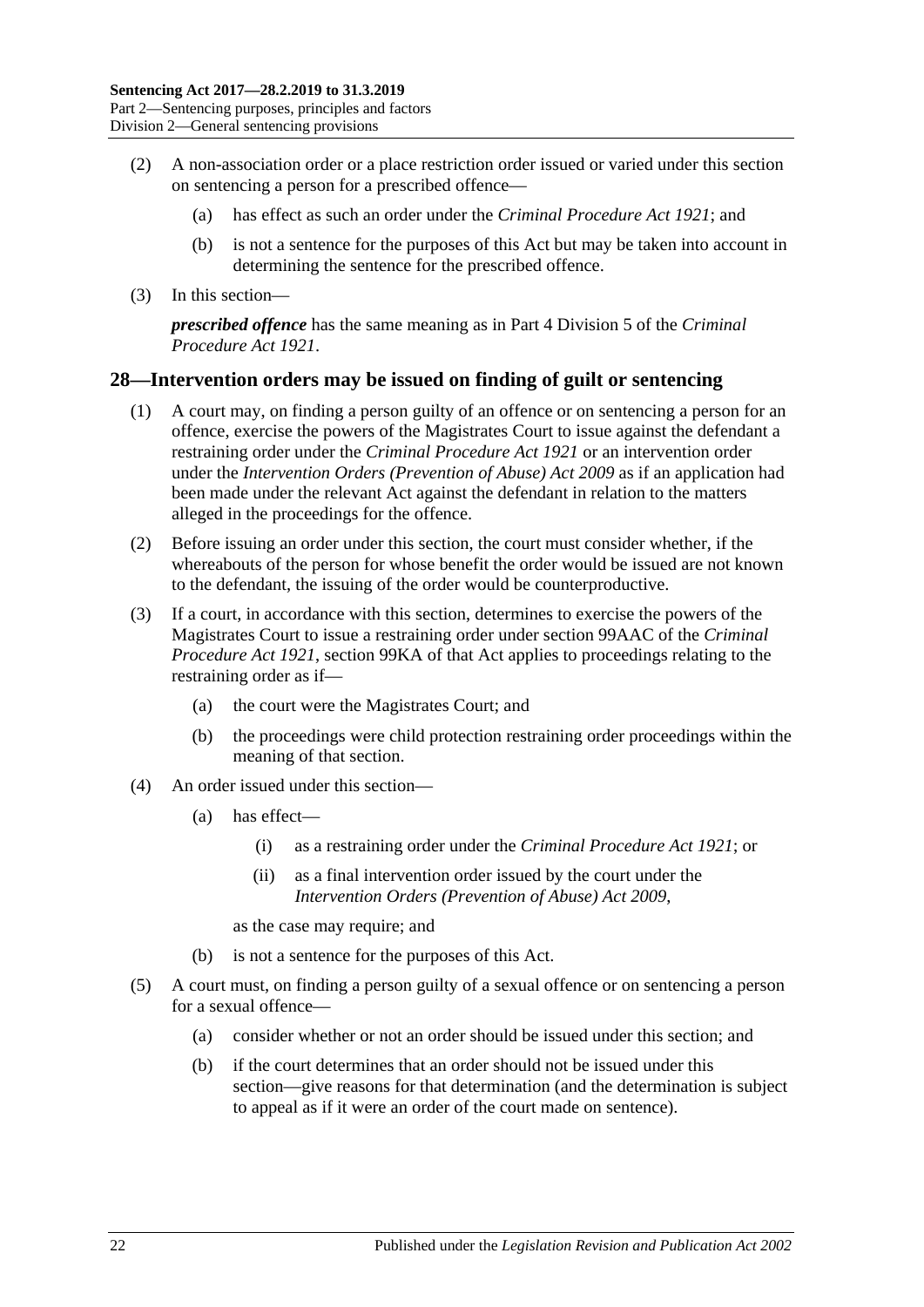(6) In this section—

#### *sexual offence* means—

- (a) rape; or
- (b) compelled sexual manipulation; or
- (c) indecent assault; or
- (d) any offence involving unlawful sexual intercourse or an act of gross indecency; or
- (e) incest; or
- (f) any offence involving sexual exploitation or abuse of a child, or exploitation of a child as an object of prurient interest; or
- (g) an offence of sexual exploitation of a person with a cognitive impairment under section 51 of the *[Criminal Law Consolidation Act](http://www.legislation.sa.gov.au/index.aspx?action=legref&type=act&legtitle=Criminal%20Law%20Consolidation%20Act%201935) 1935*; or
- (h) an attempt to commit, or assault with intent to commit, any of the offences referred to in a preceding paragraph.

#### <span id="page-22-0"></span>**29—Deferral of sentence for rehabilitation and other purposes**

- (1) A court may, on finding a person guilty of an offence (whether or not it proceeds to conviction), make an order adjourning proceedings to a specified date, and granting bail to the defendant in accordance with the *[Bail Act](http://www.legislation.sa.gov.au/index.aspx?action=legref&type=act&legtitle=Bail%20Act%201985) 1985*—
	- (a) for the purpose of assessing the defendant's capacity and prospects for rehabilitation; or
	- (b) for the purpose of allowing the defendant to demonstrate that rehabilitation has taken place; or
	- (c) for the purpose of assessing the defendant's eligibility for participation in an intervention program; or
	- (d) for the purpose of allowing the defendant to participate in an intervention program; or
	- (e) for any other purpose the court considers appropriate in the circumstances.
- (2) As a general rule, proceedings may not be adjourned under this section (whether by a single adjournment or a series of adjournments) for more than 12 months from the date of the finding of guilt (the *usual maximum*).
- (3) A court may adjourn proceedings for a period exceeding the usual maximum if the defendant is, or will be, participating in an intervention program and the court is satisfied that—
	- (a) the defendant has, by participating in, or agreeing to participate in, the intervention program, demonstrated a commitment to addressing the problems out of which the defendant's offending arose; and
	- (b) if the proceedings were not adjourned for such a period—
		- (i) the defendant would be prevented from completing, or participating in, the intervention program; and
		- (ii) the defendant's rehabilitation would be prejudiced.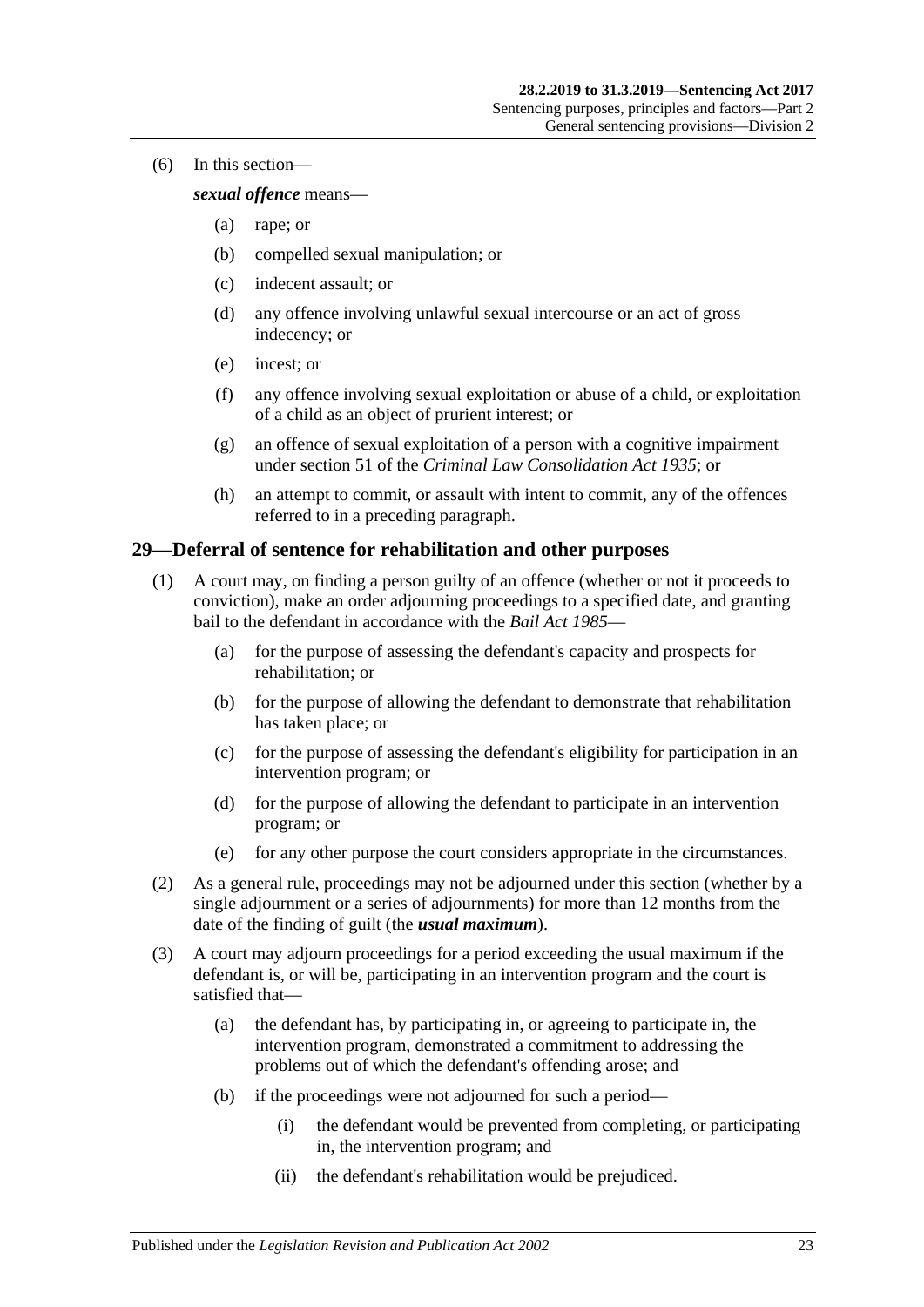- (4) In considering whether to adjourn proceedings for a period exceeding the usual maximum, a court is not bound by the rules of evidence and may (in particular) inform itself on the basis of a written or oral report from a person who may be in a position to provide relevant information.
- (5) A person who provides information to the court by way of a written or oral report is liable to be cross-examined on any of the matters contained in the report.
- (6) If a statement of fact or opinion in a report is challenged by the prosecutor or the defendant, the court must disregard the fact or opinion unless it is substantiated on oath.
- (7) This section does not limit any power that a court has, apart from this section, to adjourn proceedings or to grant bail in relation to any period of adjournment.

### <span id="page-23-0"></span>**30—Mental impairment**

- (1) A court that finds a defendant guilty of a summary or minor indictable offence may release the defendant without conviction or penalty if satisfied—
	- (a) that the defendant—
		- (i) suffers from a mental impairment that explains and extenuates, at least to some extent, the conduct that forms the subject matter of the offence; and
		- (ii) has completed, or is participating to a satisfactory extent in, a suitable intervention program; and
		- (iii) recognises that the defendant suffers from the mental impairment and is making a conscientious attempt to overcome behavioural problems associated with it; and
	- (b) that the release of the defendant under this subsection would not involve an unacceptable risk to the safety of a particular person or the community.
- <span id="page-23-1"></span>(2) A court may, at any time before a charge of a summary or minor indictable offence has been finally determined, dismiss the charge if satisfied—
	- (a) that the defendant—
		- (i) suffers from a mental impairment that explains and extenuates, at least to some extent, the conduct that forms the subject matter of the offence; and
		- (ii) has completed, or participated to a satisfactory extent in, a suitable intervention program; and
		- (iii) recognises that the defendant suffers from the mental impairment and is making a conscientious attempt to overcome behavioural problems associated with it; and
	- (b) that dismissal of the charge under this subsection would not involve an unacceptable risk to the safety of a particular person or the community; and
	- (c) that the court would not, if a finding of guilt were made, make an order requiring the defendant to pay compensation for injury, loss or damage resulting from the offence.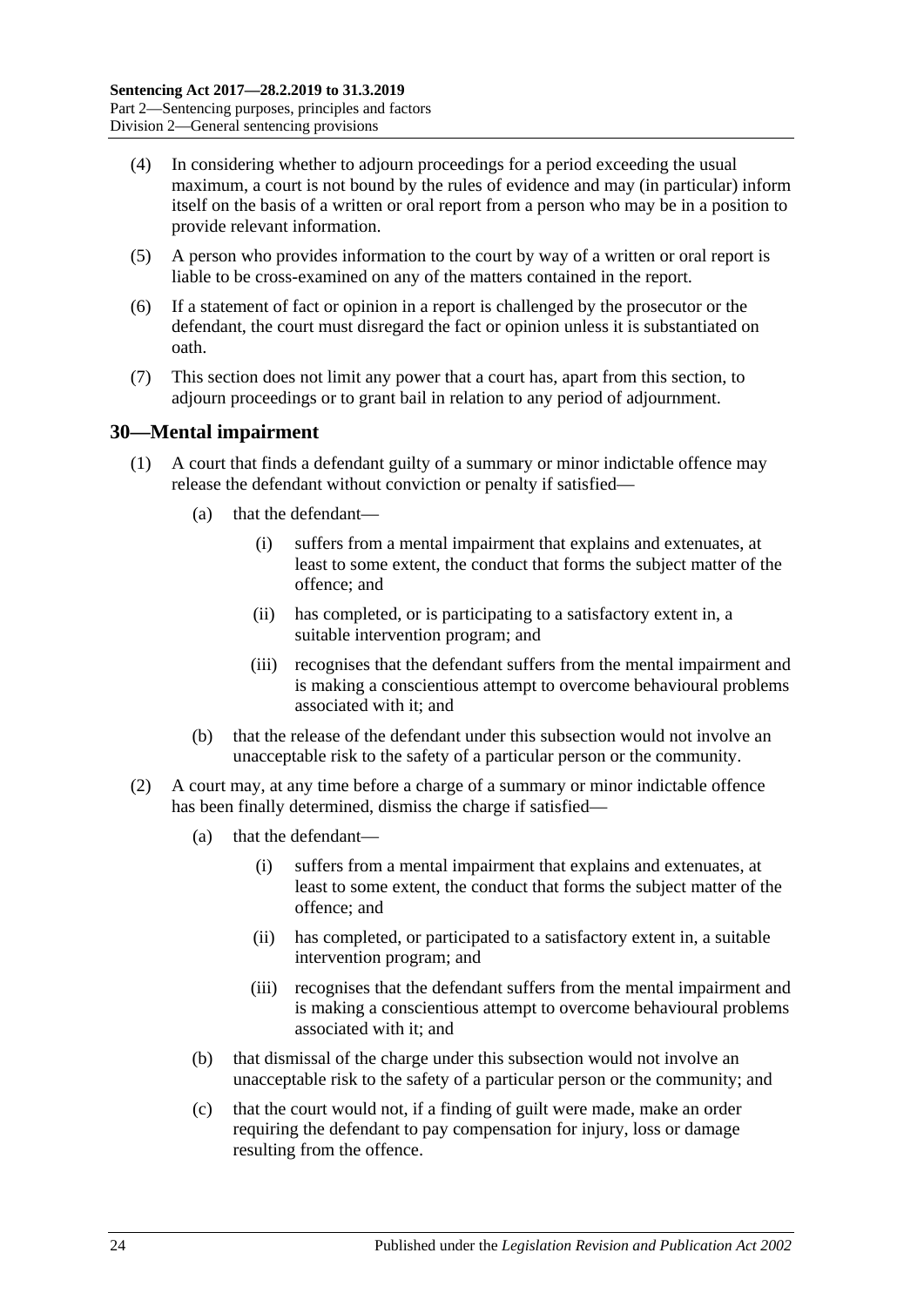- <span id="page-24-2"></span>(3) If the defendant is participating in, but has not completed, an intervention program, the court may, instead of dismissing the charge under [subsection](#page-23-1) (2), release the defendant on an undertaking—
	- (a) to complete the intervention program; and
	- (b) to appear before the court for determination of the charge—
		- (i) after the defendant has completed the intervention program; or
		- (ii) if the defendant fails to complete the intervention program.
- (4) In deciding whether to exercise its powers under this section, the court—
	- (a) may act on the basis of information that it considers reliable without regard to the rules of evidence; and
	- (b) should, if proposing to dismiss a charge under [subsection](#page-23-1) (2) or release a defendant on an undertaking under [subsection](#page-24-2) (3), consider any information about the interests of possible victims that is before it (but is not obliged to inform itself on the matter).
- (5) In this section—

*court* means—

- (a) the Magistrates Court; or
- (b) the Youth Court; or
- (c) any other court authorised by regulation to exercise the powers conferred by this section;

*mental impairment* means an impaired intellectual or mental function resulting from a mental illness, an intellectual disability, a personality disorder, or a brain injury or neurological disorder (including dementia);

*suitable intervention program*, in respect of a defendant, means an intervention program that, in the opinion of the court, provides—

- (a) supervised treatment; or
- (b) supervised rehabilitation; or
- (c) supervised behaviour management; or
- (d) supervised access to support services; or
- (e) a combination of any 1 or more of the above,

that is suited to address the particular behavioural problems of the defendant relating to the defendant's mental impairment.

#### <span id="page-24-0"></span>**Subdivision 3—Taking further offences into account**

#### <span id="page-24-1"></span>**31—Definitions**

For the purposes of this Subdivision—

*further offence* means an offence referred to in a list of additional charges;

*list of additional charges* means a document filed in court by the prosecutor as referred to in [section](#page-25-0) 32;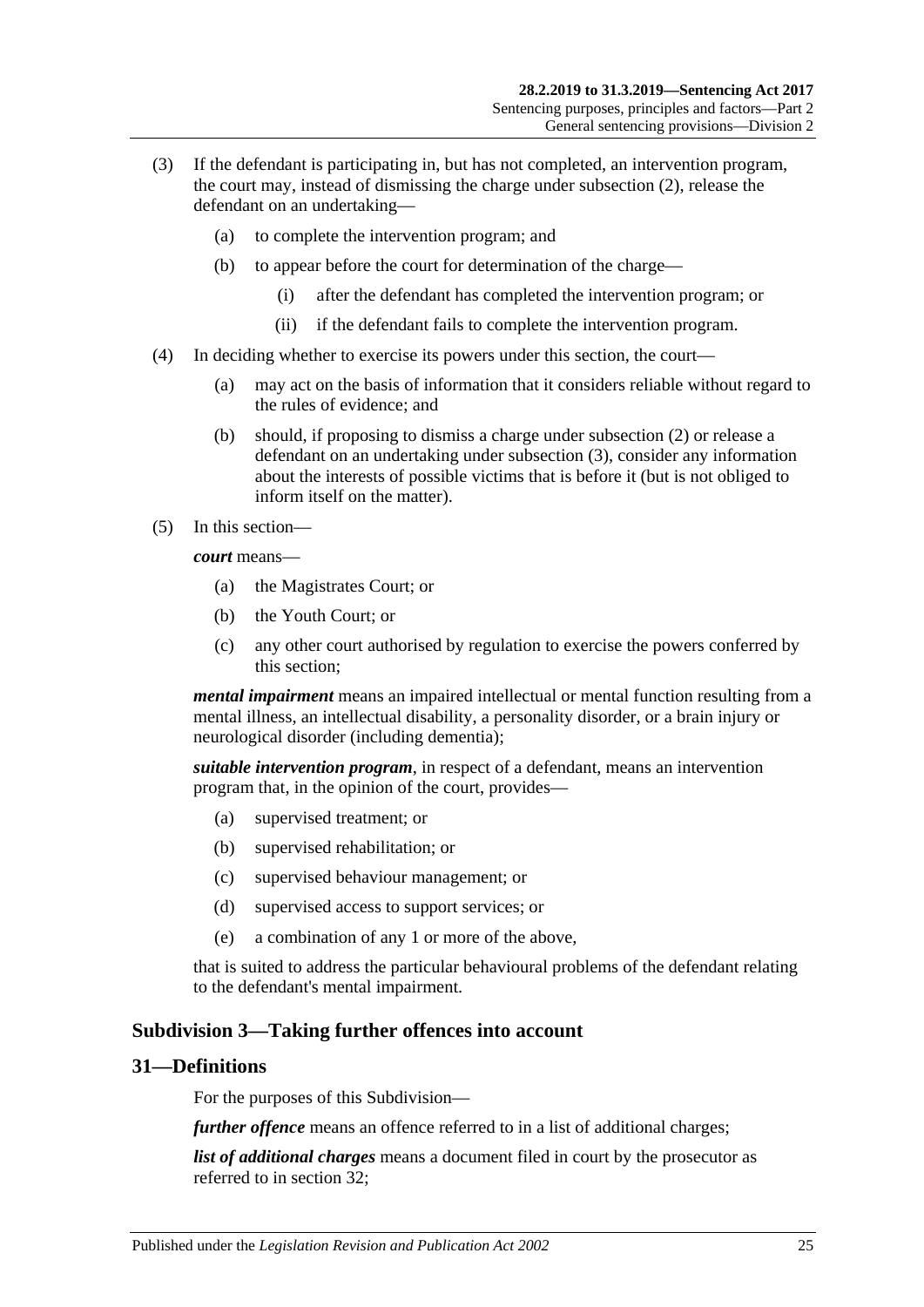*principal offence* means an offence the subject of proceedings referred to in [section](#page-25-2) 32(1).

## <span id="page-25-2"></span><span id="page-25-0"></span>**32—Prosecutor may file list of additional charges**

- (1) In any proceedings for an offence (the *principal offence*), the prosecutor may file in the court a document that specifies other offences with which the defendant has been charged, but not convicted, being offences that the defendant has indicated are offences that the defendant wants the court to take into account when dealing with the defendant for the principal offence.
- (2) A list of additional charges may be filed at any time—
	- (a) after the court finds the defendant guilty of the principal offence; and
	- (b) before the court deals with the defendant for the principal offence.
- (3) A copy of the list of additional charges, as filed in the court, must be given to the defendant.
- (4) A list of additional charges—
	- (a) must be signed by the defendant; and
	- (b) must be signed by or on behalf of the DPP or by a person, or a person belonging to a class of persons, prescribed by the regulations.
- (5) A failure to comply with the requirements of this section does not invalidate any sentence imposed by the court for the principal offence.

### <span id="page-25-1"></span>**33—Outstanding charges may be taken into account**

- (1) When dealing with the defendant for the principal offence, the court must ask the defendant whether the defendant wants the court to take any further offences into account in dealing with the defendant for the principal offence.
- (2) The court may take a further offence into account in dealing with the defendant for the principal offence—
	- (a) if the defendant—
		- (i) admits guilt to the further offence; and
		- (ii) indicates that the defendant wants the court to take the further offence into account in dealing with the defendant for the principal offence; and
	- (b) if, in all of the circumstances, the court considers it appropriate to do so.
- (3) If the court takes a further offence into account, the penalty imposed on the defendant for the principal offence must not exceed the maximum penalty that the court could have imposed for the principal offence had the further offence not been taken into account.
- <span id="page-25-3"></span>(4) A court may not take a further offence into account—
	- (a) if the offence is of a kind for which the court has no jurisdiction to impose a penalty; or
	- (b) if the offence is an indictable offence that is punishable with imprisonment for life.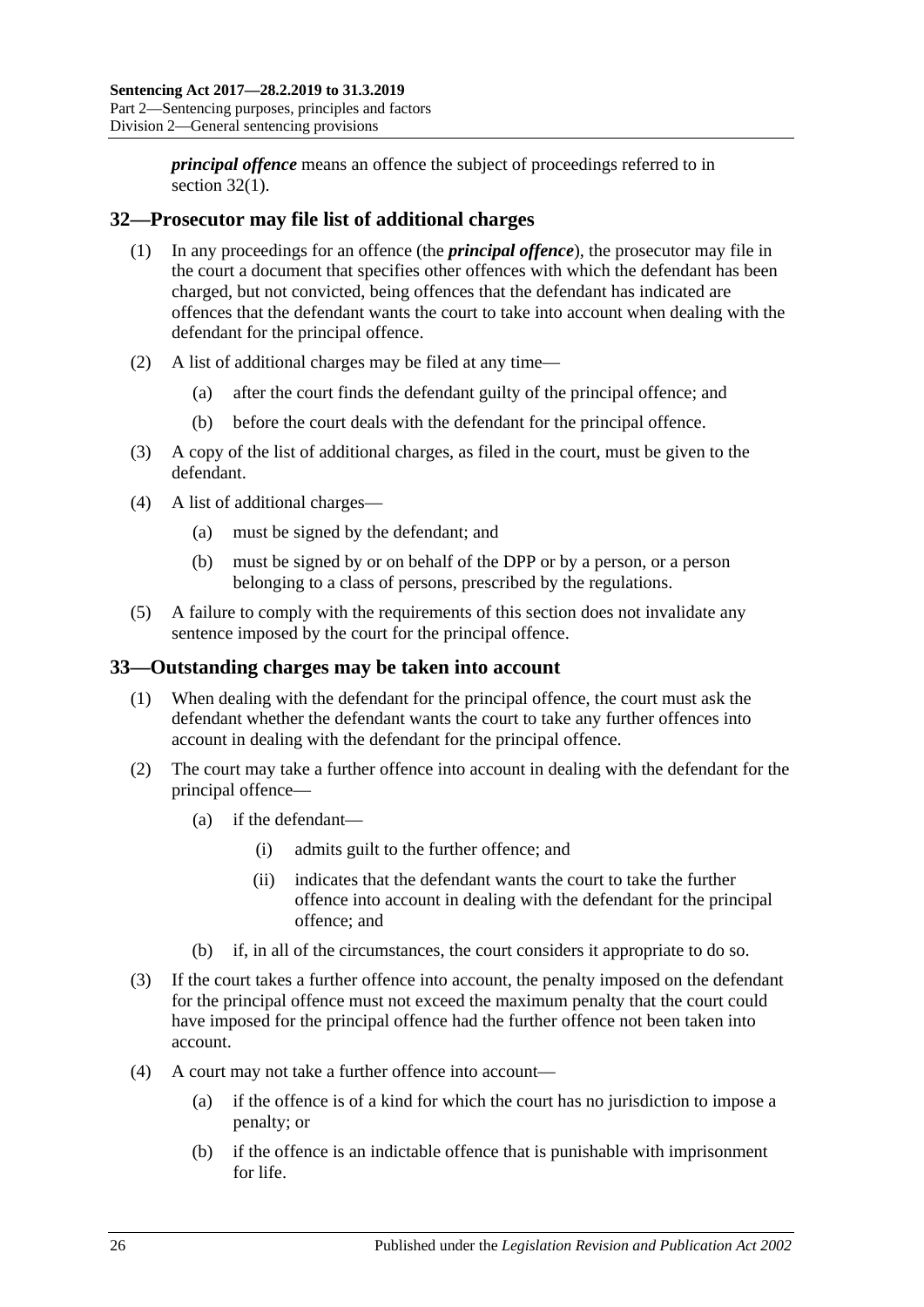- (5) For the purposes of [subsection](#page-25-3)  $(4)(a)$ , a court is taken to have jurisdiction to impose a penalty for an offence even if that jurisdiction may only be exercised with the consent of the defendant.
- (6) Despite [subsection](#page-25-3) (4)(a), the Supreme Court, the Court of Criminal Appeal and the District Court may take a summary offence into account.

#### <span id="page-26-0"></span>**34—Ancillary orders relating to offences taken into account**

- (1) If a court takes a further offence into account under this Subdivision, the court may make such ancillary orders as it could have made had it convicted the offender of the offence when it took the offence into account, but may not impose a separate penalty for the offence.
- (2) A defendant with respect to whom an ancillary order is made has the same rights of appeal as the defendant would have had if the order had been made on the conviction of the defendant for the further offence.
- (3) An ancillary order for an offence taken into account lapses, by force of this subsection, if the defendant's conviction for the principal offence is quashed or set aside.
- (4) In this section—

*ancillary order* means an order or direction with respect to restitution, compensation, costs, forfeiture, destruction, disqualification or loss or suspension of a licence or privilege.

#### <span id="page-26-1"></span>**35—Consequences of taking offences into account**

- (1) If a further offence is taken into account under this Subdivision—
	- (a) the court is to certify, on the list of additional charges, that the further offence has been taken into account; and
	- (b) no proceedings may be taken or continued in respect of the further offence unless the conviction for the principal offence is quashed or set aside.
- (2) This section does not prevent a court that has taken a further offence into account when dealing with a defendant for a principal offence from taking the further offence into account if it subsequently imposes a penalty when sentencing or re-sentencing the defendant for the principal offence.
- (3) An admission of guilt made for the purposes of this Subdivision is not admissible in evidence in any proceedings relating to—
	- (a) the further offence in respect of which the admission was made; or
	- (b) any other offence specified in the list of additional charges.
- (4) An offence taken into account under this Subdivision is not, merely because it is taken into account, to be regarded for any purpose as an offence of which a defendant has been convicted.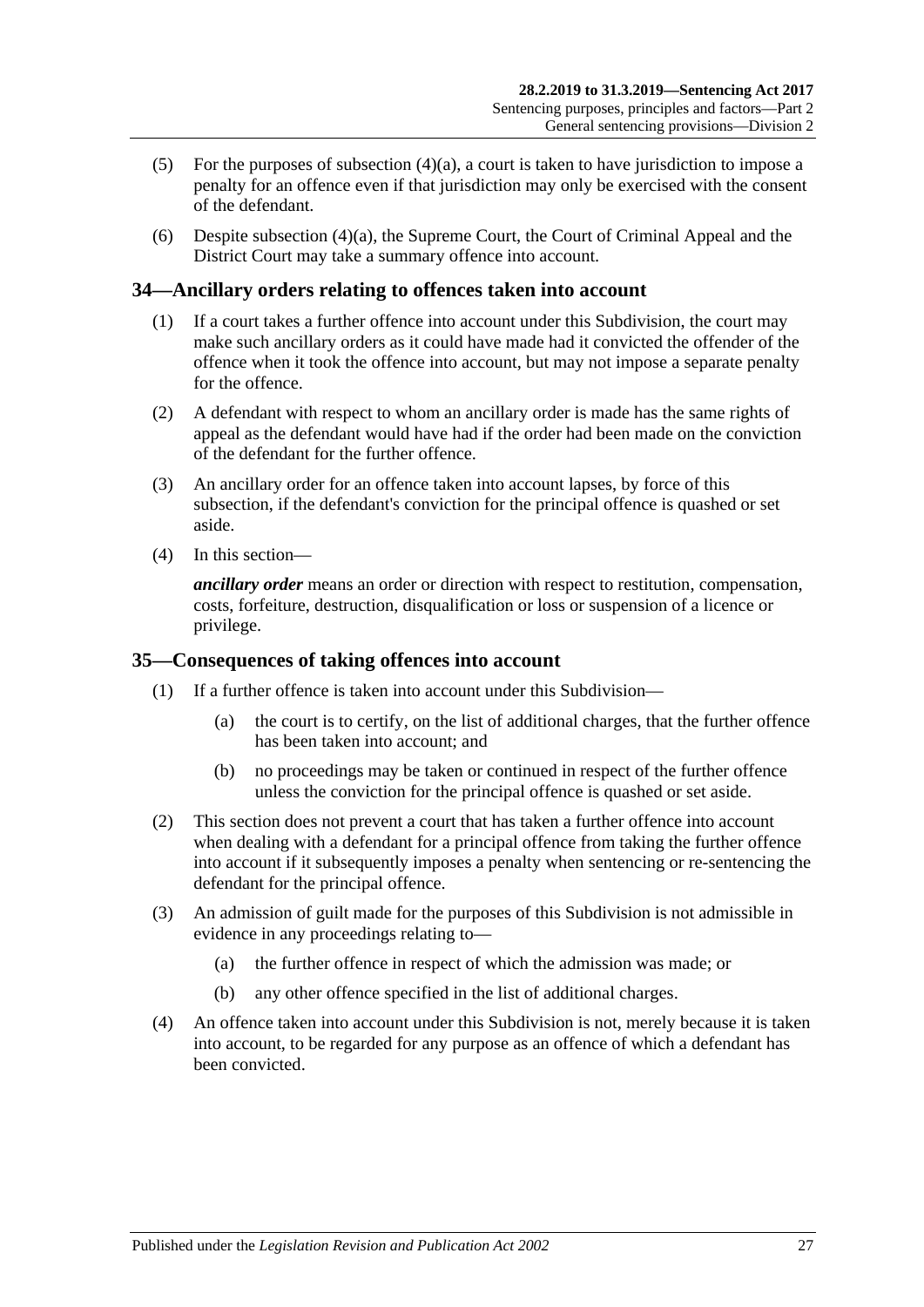- (5) In or in relation to any criminal proceedings, reference may lawfully be made to, or evidence may lawfully be given of, the fact that a further offence has been taken into account under this Subdivision in imposing a penalty for a principal offence of which a defendant has been found guilty if, in or in relation to those proceedings—
	- (a) reference may lawfully be made to, or evidence may lawfully be given of, the fact that the defendant was found guilty or convicted of the principal offence; and
	- (b) had the defendant been found guilty or convicted of the further offence so taken into account, reference could lawfully have been made to, or evidence could lawfully have been given of, the fact that the defendant had been found guilty or convicted of that further offence.
- (6) The fact that a further offence has been taken into account under this Subdivision may be proved in the same manner as the conviction for the principal offence.

#### <span id="page-27-0"></span>**Subdivision 4—Sentencing reductions**

#### <span id="page-27-1"></span>**36—Application of Subdivision**

Except where the contrary intention expressly appears, this Subdivision is in addition to, and does not derogate from, a provision of this Act or any other Act—

- (a) that expressly prohibits the reduction, mitigation or substitution of penalties or sentences; or
- (b) that limits or otherwise makes special provision in relation to the way a penalty or sentence for a particular offence under that Act may be imposed.

#### <span id="page-27-3"></span><span id="page-27-2"></span>**37—Reduction of sentences for cooperation etc with law enforcement agency**

- (1) A court may declare a defendant to be a defendant to whom this section applies if the court is satisfied that the defendant has cooperated or undertaken to cooperate with a law enforcement agency and the cooperation—
	- (a) relates directly to combating serious and organised criminal activity; and
	- (b) is provided in exceptional circumstances; and
	- (c) contributes significantly to the public interest.
- (2) In determining sentence for an offence or offences to which a defendant has pleaded guilty or in respect of which a defendant has been found guilty, the court may, if the defendant is the subject of a declaration under [subsection](#page-27-3) (1), reduce the sentence that it would otherwise have imposed by such percentage as the court thinks appropriate in the circumstances.
- (3) In determining the percentage by which a sentence is to be reduced under this section, the court must have regard to such of the following as may be relevant:
	- (a) if the defendant has pleaded guilty to the offence or offences—that fact and the circumstances of the plea;
	- (b) the nature and extent of the defendant's cooperation or undertaking;
	- (c) the timeliness of the cooperation or undertaking;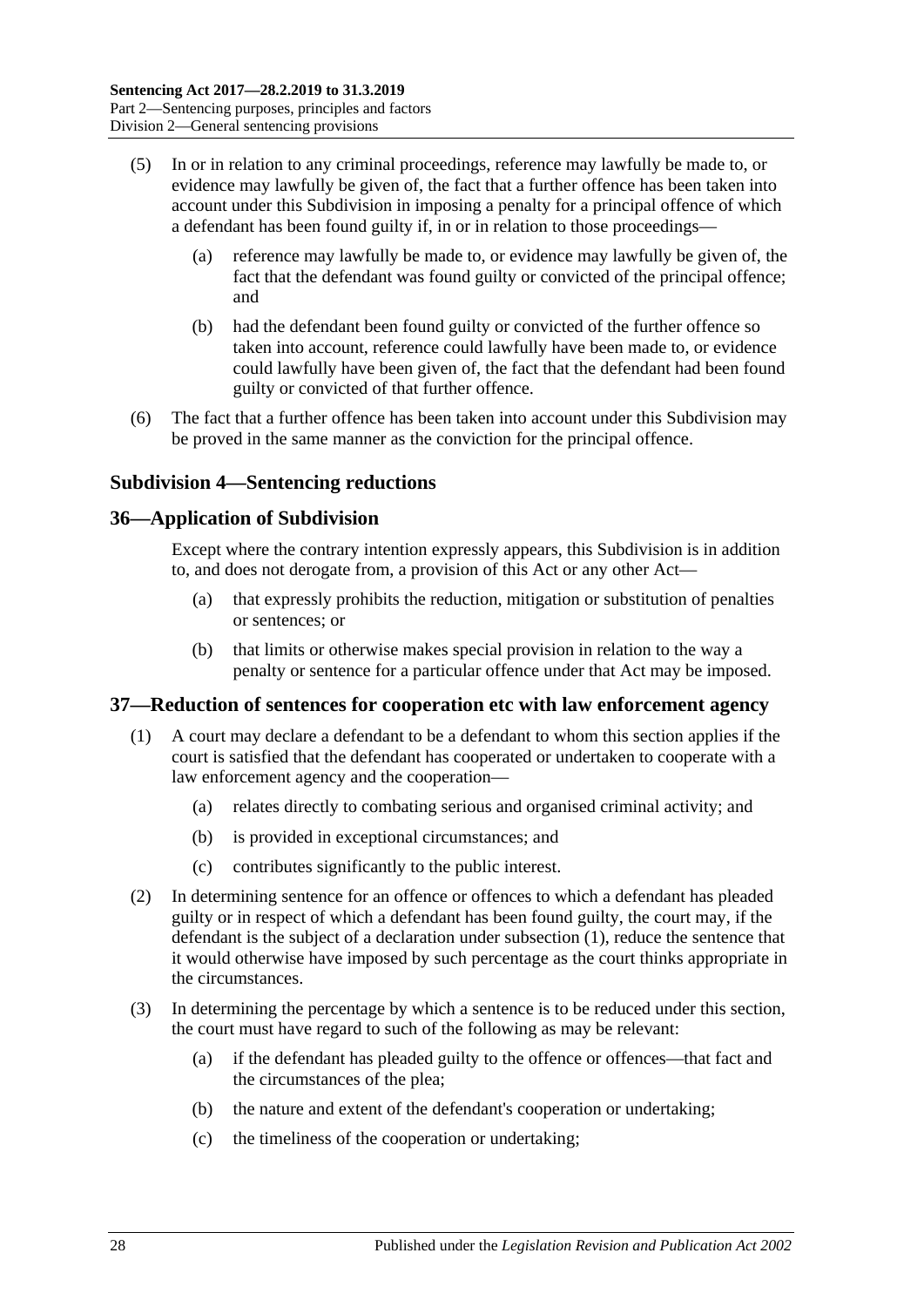- (d) the truthfulness, completeness and reliability of any information or evidence provided by the defendant;
- (e) the evaluation (if any) by the authorities of the significance and usefulness of the defendant's cooperation or undertaking;
- (f) any benefit that the defendant has gained or is likely to gain by reason of the cooperation or undertaking;
- (g) the degree to which the safety of the defendant (or some other person) has been put at risk of violent retribution as a result of the defendant's cooperation or undertaking;
- (h) whether the cooperation or undertaking concerns an offence for which the defendant is being sentenced or some other offence, whether related or unrelated (and, if related, whether the offence forms part of a criminal enterprise);
- (i) whether, as a consequence of the defendant's cooperation or undertaking, the defendant would be likely to suffer violent retribution while serving any term of imprisonment, or be compelled to serve any such term in particularly severe conditions;
- (j) the nature of any steps that would be likely to be necessary to protect the defendant on release from prison;
- (k) the likelihood that the defendant will commit further offences,

and may have regard to any other factor or principle the court thinks relevant.

(4) In this section—

*serious and organised criminal activity* includes any activity that may constitute a serious and organised crime offence within the meaning of the *[Criminal Law](http://www.legislation.sa.gov.au/index.aspx?action=legref&type=act&legtitle=Criminal%20Law%20Consolidation%20Act%201935)  [Consolidation Act](http://www.legislation.sa.gov.au/index.aspx?action=legref&type=act&legtitle=Criminal%20Law%20Consolidation%20Act%201935) 1935*.

#### <span id="page-28-0"></span>**38—Reduction of sentences for cooperation with procedural requirements etc**

- (1) If a defendant has not pleaded guilty to an indictable offence but the sentencing court is satisfied that the defendant complied with all statutory or court ordered requirements relating to pre-trial disclosure and procedures and has otherwise conducted the case in a cooperative and expeditious manner, the sentencing court may reduce the sentence that it would otherwise have imposed by up to 10%.
- (2) In determining the percentage by which a sentence for an offence is to be reduced in accordance with this section, the court must have regard to—
	- (a) the impact of the proceedings on any victim of the offence; and
	- (b) the utilitarian benefit to the community of the defendant's conduct in relation to the proceedings,

and may have regard to any factor or principle the court thinks relevant.

#### <span id="page-28-2"></span><span id="page-28-1"></span>**39—Reduction of sentences for guilty plea in Magistrates Court etc**

- (1) This section applies—
	- (a) if the offence is a summary offence; or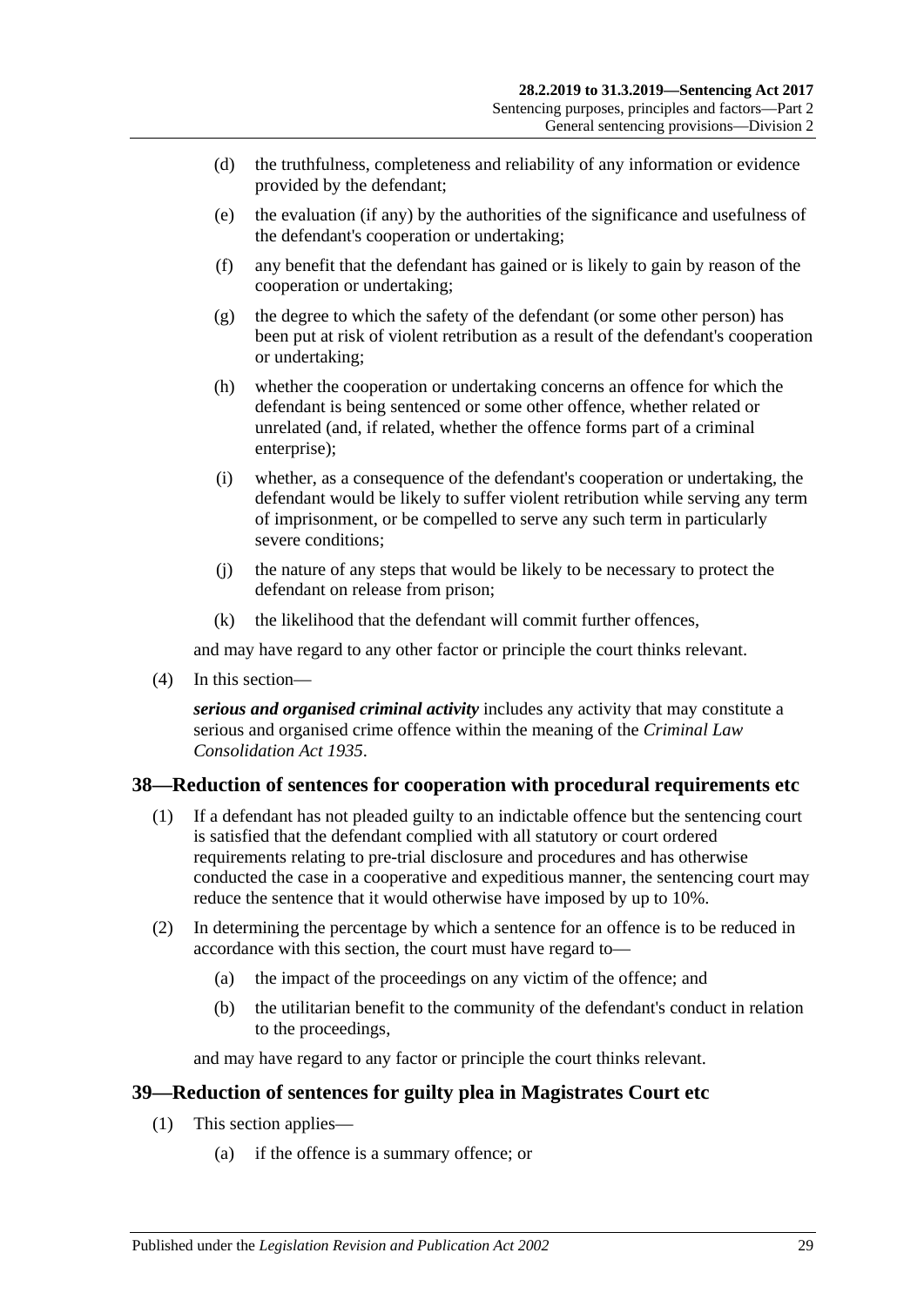- (b) if the sentencing court is sentencing in relation to a minor indictable offence that has been tried in the same way as a summary offence; or
- (c) in any other circumstances prescribed by the regulations.
- <span id="page-29-0"></span>(2) Subject to this section, if a defendant has pleaded guilty to an offence or offences—
	- (a) not more than 4 weeks after the defendant's first court appearance in relation to the relevant offence or offences—the sentencing court may reduce the sentence that it would otherwise have imposed by up to 40%;
	- (b) more than 4 weeks after the defendant's first court appearance in relation to the relevant offence or offences but—
		- (i) if a date has been set for a trial for the offence or offences—not less than 4 weeks before that day; or
		- (ii) in any other case—before the commencement of the trial for the offence or offences,

the sentencing court may reduce the sentence that it would otherwise have imposed by up to 30%;

- (c) less than 4 weeks before the day set for trial for the offence or offences, and if the defendant satisfies the sentencing court that the defendant could not reasonably have pleaded guilty at an earlier stage in the proceedings because of circumstances outside of the defendant's control—the sentencing court may reduce the sentence that it would otherwise have imposed by up to 30%;
- (d) in circumstances other than those referred to in a preceding paragraph—the sentencing court may, if satisfied that there is good reason to do so, reduce the sentence that it would otherwise have imposed by up to 10%.
- $(3)$  If—
	- (a) a maximum reduction available under [subsection](#page-29-0) (2) does not apply in relation to a defendant's plea of guilty because the defendant did not plead guilty within the relevant period; and
	- (b) the court is satisfied that the only reason that the defendant did not plead guilty within the relevant period was because—
		- (i) the court did not sit during that period; or
		- (ii) the court did not sit during that period at a place where the defendant could reasonably have been expected to attend; or
		- (iii) the court did not list the defendant's matter for hearing during that period; or
		- (iv) the court was, for any other reason outside of the control of the defendant, unable to hear the defendant's matter during that period; or
		- (v) the prosecution was, for any reason outside of the control of the defendant, unable to finalise negotiations with the defendant in relation to the plea during that period,

the court may nevertheless reduce the sentence that it would otherwise have imposed as if the defendant had pleaded guilty during the relevant period.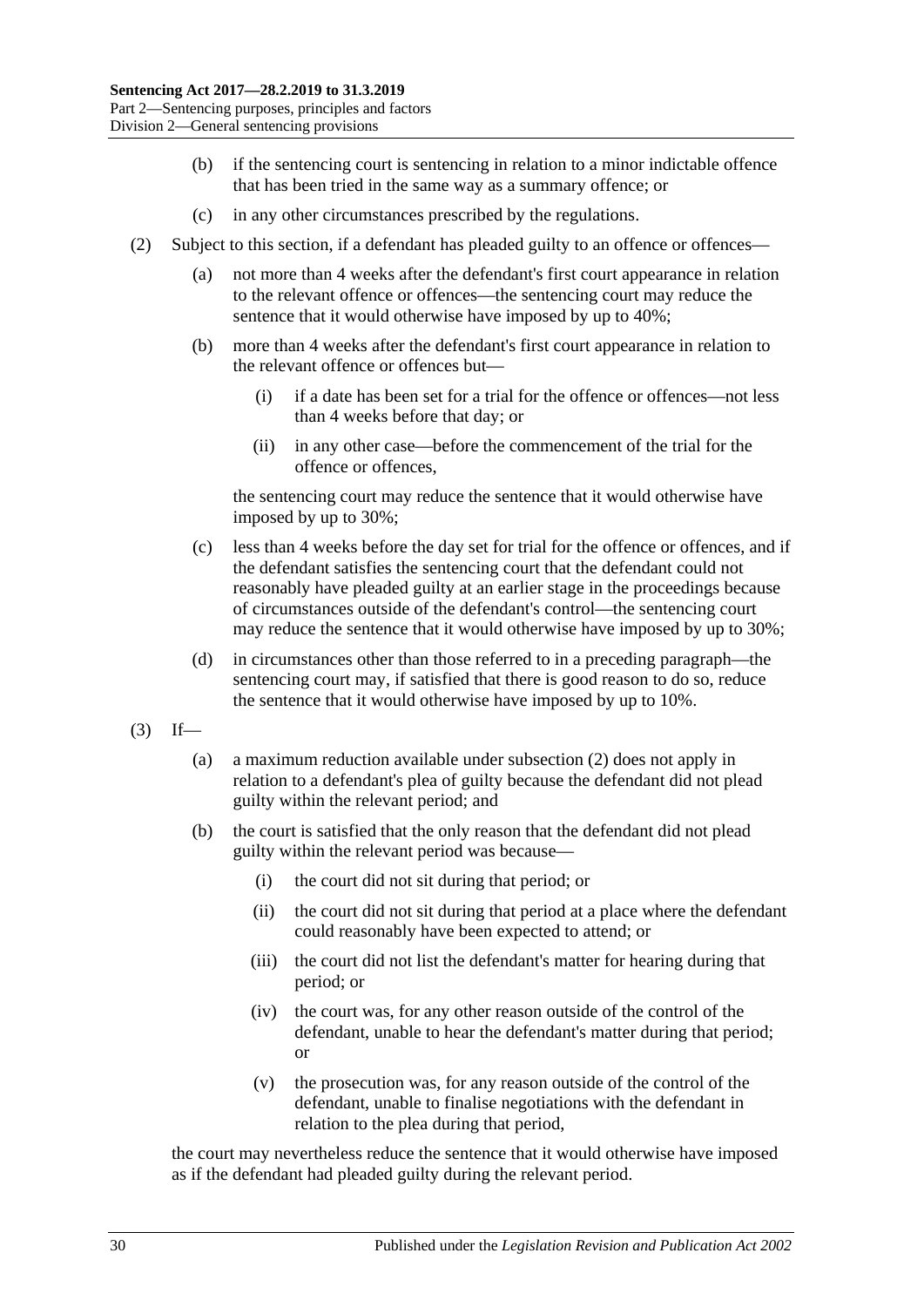- (4) In determining the percentage by which a sentence for an offence is to be reduced in respect of a guilty plea made within a particular period, a court must have regard to such of the following as may be relevant:
	- (a) whether the reduction of the defendant's sentence by the percentage contemplated would be so disproportionate to the seriousness of the offence, or so inappropriate in the case of that particular defendant, that it would, or may, affect public confidence in the administration of justice;
	- (b) the stage in the proceedings for the offence at which the defendant first indicated the defendant's intention to plead guilty (including whether it would, in the opinion of the court, have been reasonable to expect the defendant to have done so at an earlier stage in the proceedings);
	- (c) whether the defendant was initially charged with a different offence in respect of the same conduct and whether (and at what stage in the proceedings) negotiations occurred with the prosecution in relation to the offence charged;
	- (d) in the case where the defendant has been charged with more than 1 offence—whether the defendant pleaded guilty to all of the offences;
	- (e) whether or not the defendant was made aware of any relevant matter that would have enabled the defendant to plead guilty at an earlier stage in the proceedings,

and may have regard to any other factor or principle the court thinks relevant.

(5) For the purposes of this section, a reference to a defendant appearing in a court will be taken to include a reference to a person appearing in a court on behalf of the defendant.

### <span id="page-30-0"></span>**40—Reduction of sentences for guilty pleas in other cases**

- (1) This section applies to a court sentencing a defendant for an offence other than an offence described in [section](#page-28-2) 39(1).
- $(2)$  If—
	- (a) a defendant in any proceedings is pleading guilty to more than 1 offence; and
	- (b) this section applies to at least 1 of the offences,

this section will be taken to apply to all of the offences (despite [section](#page-28-2) 39(1)).

- <span id="page-30-1"></span>(3) If a defendant has pleaded guilty to an offence or offences—
	- (a) not more than 4 weeks after the defendant's first court appearance in relation to the relevant offence or offences—the sentencing court may reduce the sentence that it would otherwise have imposed by up to 40%;
	- (b) more than 4 weeks after the defendant's first court appearance in relation to the relevant offence or offences but on the day of, or before, the defendant's committal appearance in relation to the relevant offence or offences—the sentencing court may reduce the sentence that it would otherwise have imposed by up to 30%;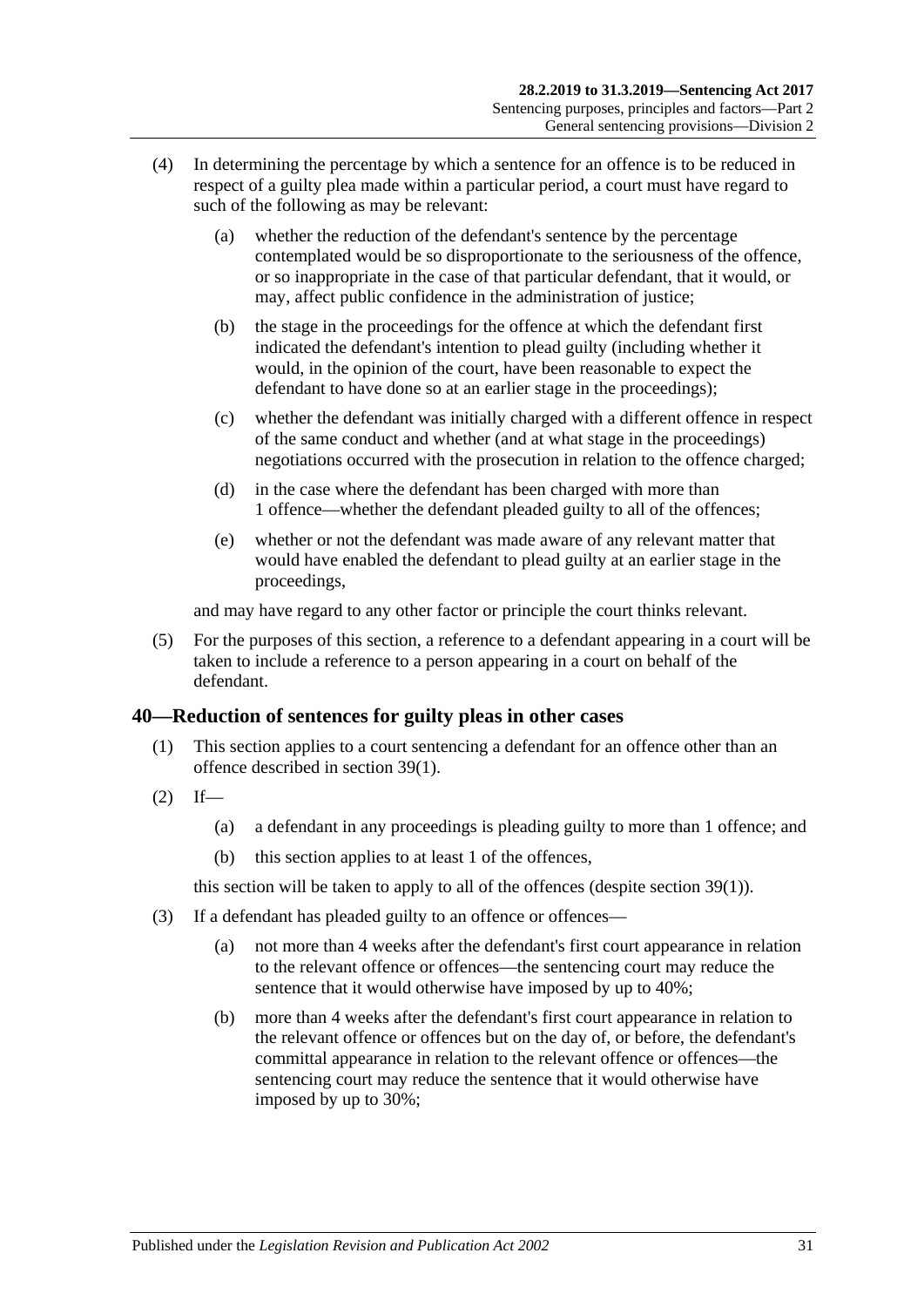(c) during the period commencing on the day after the defendant's committal appearance in relation to the relevant offence or offences and ending immediately before the defendant is committed for trial for the offence or offences—the sentencing court may reduce the sentence that it would otherwise have imposed by up to 20%;

**Note—**

See also section 110(3) of the *[Criminal Procedure Act](http://www.legislation.sa.gov.au/index.aspx?action=legref&type=act&legtitle=Criminal%20Procedure%20Act%201921) 1921*.

- (d) during the period commencing immediately after the defendant is committed for trial for the relevant offence or offences and ending immediately after the first date fixed for the arraignment of the defendant in a superior court—the sentencing court may reduce the sentence that it would otherwise have imposed by up to 15%;
- (e) during the period commencing immediately after the first date fixed for the arraignment of the defendant in a superior court in relation to the relevant offence or offences and ending at the commencement of the defendant's trial for the relevant offence or offences—the sentencing court may, if satisfied that there is good reason to do so, reduce the sentence that it would otherwise have imposed by up to 10%.
- $(4)$  If—
	- (a) a maximum reduction available under [subsection](#page-30-1) (3) does not apply in relation to a defendant's plea of guilty because the defendant did not plead guilty within the relevant period; and
	- (b) the court is satisfied that the only reason that the defendant did not plead guilty within the relevant period was because—
		- (i) the court did not sit during that period; or
		- (ii) the court did not sit during that period at a place where the defendant could reasonably have been expected to attend; or
		- (iii) the court did not list the defendant's matter for hearing during that period; or
		- (iv) the court was, for any other reason outside of the control of the defendant, unable to hear the defendant's matter during that period; or
		- (v) after the making of the charge determination (within the meaning of section 106 of the *[Criminal Procedure Act](http://www.legislation.sa.gov.au/index.aspx?action=legref&type=act&legtitle=Criminal%20Procedure%20Act%201921) 1921*)—the prosecution was, for any reason outside of the control of the defendant, unable to finalise negotiations with the defendant in relation to the plea during that period,

the court may nevertheless reduce the sentence that it would otherwise have imposed as if the defendant had pleaded guilty during the relevant period.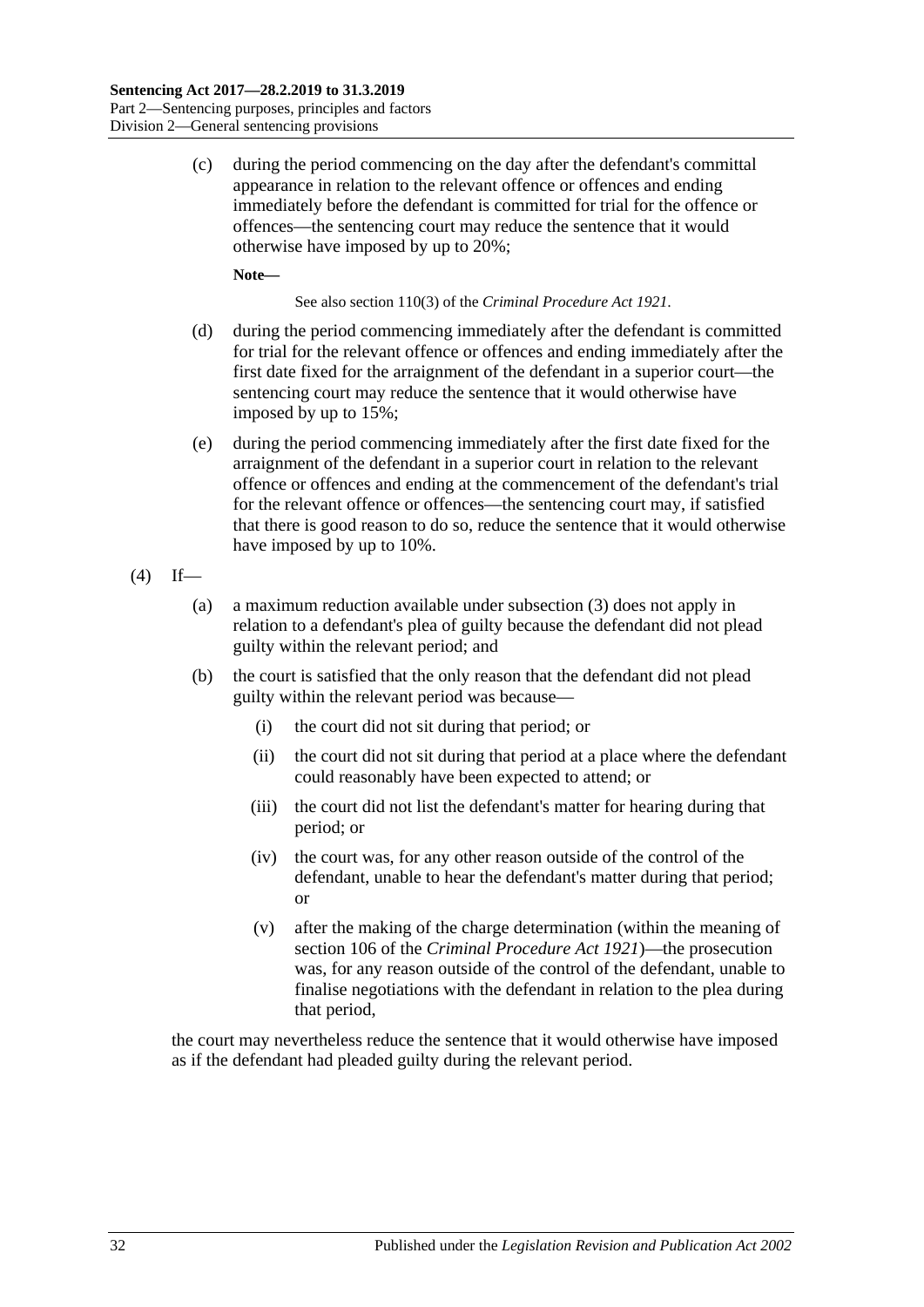- (5) In determining the percentage by which a sentence for an offence is to be reduced in respect of a guilty plea made within a particular period, a court must have regard to such of the following as may be relevant:
	- (a) whether the reduction of the defendant's sentence by the percentage contemplated would be so disproportionate to the seriousness of the offence, or so inappropriate in the case of that particular defendant, that it would, or may, affect public confidence in the administration of justice;
	- (b) the stage in the proceedings for the offence at which the defendant indicated an intention to plead guilty (including whether it would, in the opinion of the court, have been reasonable to expect the defendant to have done so at an earlier stage in the proceedings);
	- (c) whether the defendant was initially charged with a different offence in respect of the same conduct and whether (and at what stage in the proceedings) negotiations occurred with the prosecution in relation to the offence charged;
	- (d) in the case where the defendant has been charged with more than 1 offence—whether the defendant pleaded guilty to all of the offences;
	- (e) if the defendant satisfies the court that the defendant could not reasonably have been expected to plead guilty at an earlier stage in the proceedings because of circumstances outside of the defendant's control—that fact;
	- (f) whether or not the defendant was made aware of any relevant matter that would have enabled the defendant to plead guilty at an earlier stage in the proceedings,

and may have regard to any other factor or principle the court thinks relevant.

- (6) For the purposes of this section, a reference to a defendant appearing in a court will be taken to include a reference to a person appearing in a court on behalf of the defendant.
- (7) Where proceedings have been instituted in a superior court by the DPP laying an information ex officio in accordance with section 103 of the *[Criminal Procedure](http://www.legislation.sa.gov.au/index.aspx?action=legref&type=act&legtitle=Criminal%20Procedure%20Act%201921)  Act [1921](http://www.legislation.sa.gov.au/index.aspx?action=legref&type=act&legtitle=Criminal%20Procedure%20Act%201921)*, this section applies in relation to those proceedings with the modifications prescribed by the regulations.
- (8) In this section—

*committal appearance* has the same meaning as in section 109 of the *[Criminal](http://www.legislation.sa.gov.au/index.aspx?action=legref&type=act&legtitle=Criminal%20Procedure%20Act%201921)  [Procedure Act](http://www.legislation.sa.gov.au/index.aspx?action=legref&type=act&legtitle=Criminal%20Procedure%20Act%201921) 1921*.

### <span id="page-32-4"></span><span id="page-32-0"></span>**41—Application of sentencing reductions**

- <span id="page-32-3"></span><span id="page-32-2"></span><span id="page-32-1"></span>(1) For the purpose of applying [section](#page-27-2) 37, [38,](#page-28-0) [39](#page-28-1) or [40](#page-30-0) in sentencing a defendant for a particular offence, the sentencing court must—
	- (a) first determine the sentence that the court would apply but for the existence of those provisions; and
	- (b) then determine the maximum percentage reduction that is applicable to the sentencing in accordance with those provisions; and
	- (c) then determine the percentage reduction that is, in the opinion of the court, appropriate in the particular case (being not more than the maximum percentage determined in accordance with [paragraph](#page-32-1) (b)); and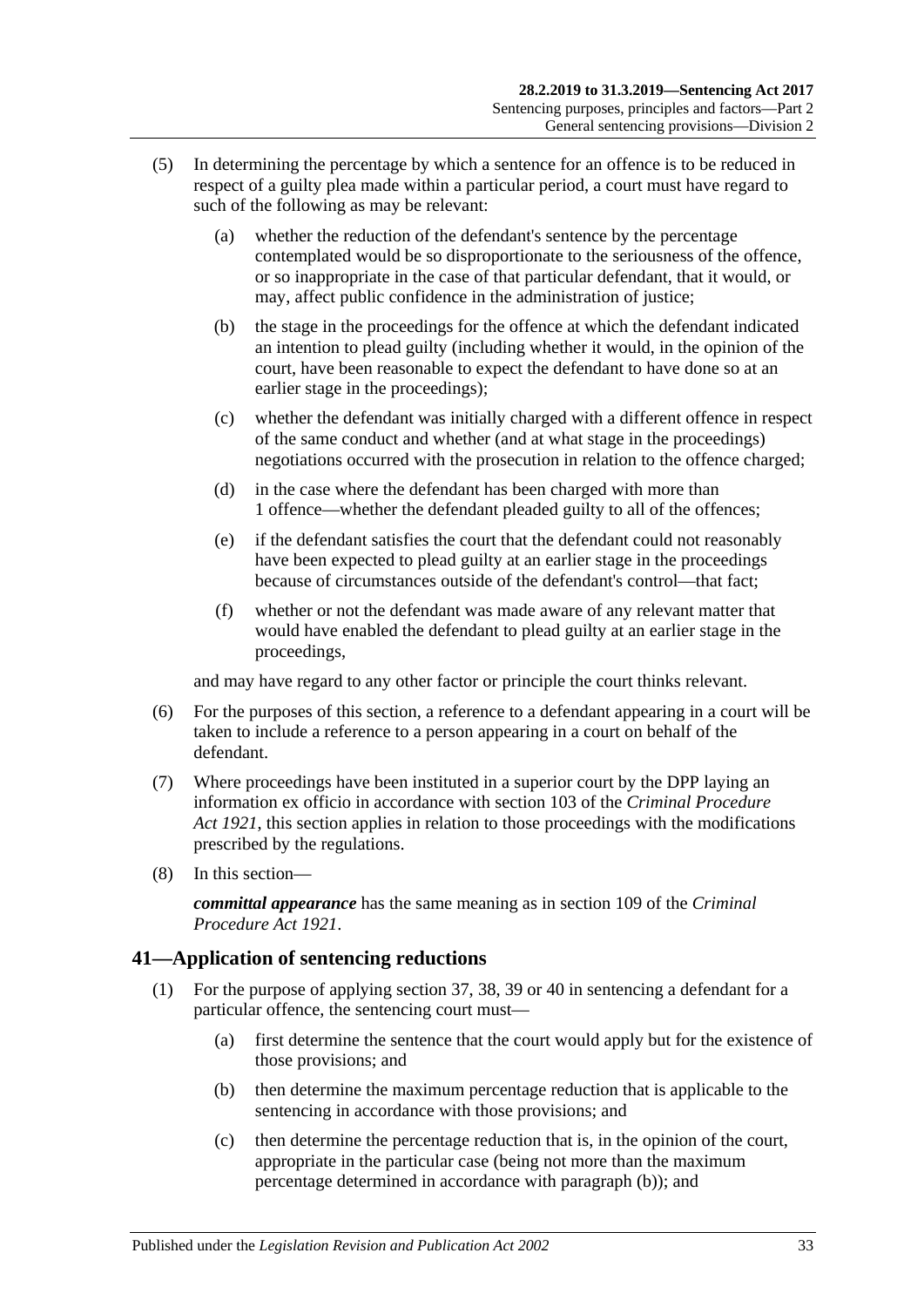- (d) finally, apply the percentage reduction determined in accordance with [paragraph](#page-32-2) (c) to the sentence determined in accordance with [paragraph](#page-32-3) (a).
- (2) A sentencing court that wants to apply [section](#page-20-0) 26 to sentence a defendant to a single penalty for more than 1 offence must, if the court would otherwise be required to apply [section](#page-27-2) 37, [38,](#page-28-0) [39](#page-28-1) or [40](#page-30-0) in sentencing the defendant for any 1 or more of those offences (the *discounted offences*), determine, in accordance with [subsection](#page-32-4) (1), the appropriate sentence for each discounted offence before applying [section](#page-20-0) 26 to determine the total sentence (and for the purposes of [section](#page-20-0) 26, a reference to the maximum penalty that could be imposed in respect of an offence will, in the case of each discounted offence, be a reference to the sentence determined, in accordance with [subsection](#page-32-4) (1), for that discounted offence).
- (3) Nothing in this Subdivision affects the operation of [section 23,](#page-18-1) [24](#page-19-0) or [25.](#page-19-1)

### <span id="page-33-0"></span>**42—Re-sentencing for failure to cooperate in accordance with undertaking under [section](#page-27-2) 37**

- (1) This section applies if—
	- (a) a person is currently serving a sentence of imprisonment for an offence or offences that was reduced by the sentencing court under [section](#page-27-2) 37 (the *relevant sentence*); and
	- (b) the person has failed to cooperate with a law enforcement agency in accordance with the terms of an undertaking given by the person under that section.
- (2) The DPP may, with the permission of the court that imposed the relevant sentence on the person, apply to the court to have the sentence quashed and a new sentence imposed, taking into account the person's failure to cooperate with the law enforcement agency in accordance with the terms of an undertaking given by the person under [section](#page-27-2) 37.
- (3) The DPP, the chief officer of the law enforcement agency and the person are parties to the proceedings on the application.
- (4) Nothing in this section authorises a court to impose a new sentence that would exceed the sentence that would, but for the reduction given under [section](#page-27-2) 37, have been imposed by the sentencing court under that section.

#### <span id="page-33-1"></span>**43—Re-sentencing for subsequent cooperation with law enforcement agency**

- (1) This section applies to a person if—
	- (a) the person is currently serving a period of imprisonment for an offence or offences (the *relevant sentence*); and
	- (b) the person has cooperated with a law enforcement agency.
- (2) A person to whom this section applies may, with the permission of the court that imposed the relevant sentence, apply to the court to have the sentence quashed and a new sentence imposed, taking into account the person's cooperation with the law enforcement agency in accordance with this section.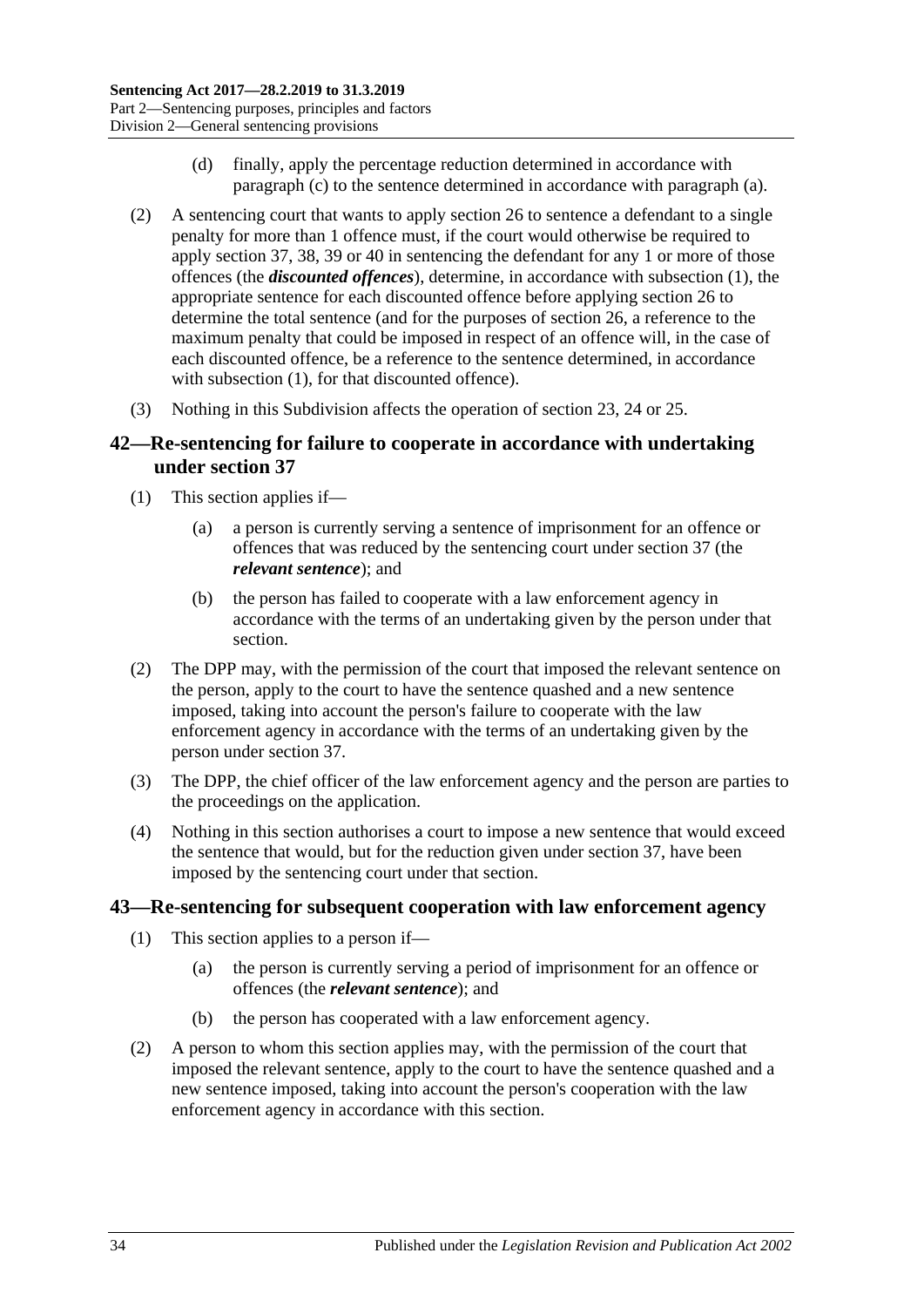- (3) The court may only grant permission to make an application under this section if the court is satisfied that the cooperation relates directly to an offence that is, in the opinion of the court, a serious offence that has been committed or may be committed in the future (whether in this or any other jurisdiction).
- (4) The chief officer of the law enforcement agency, the DPP and the applicant are parties to the proceedings on the application.
- (5) In determining a new sentence on an application under this section, the court must have regard to such of the following as may be relevant:
	- (a) the nature and extent of the person's cooperation;
	- (b) the timeliness of the cooperation;
	- (c) the truthfulness, completeness and reliability of any information or evidence provided by the person;
	- (d) the evaluation (if any) by the authorities of the significance and usefulness of the person's cooperation;
	- (e) any benefit that the person has gained or is likely to gain by reason of the cooperation;
	- (f) the degree to which the safety of the person (or some other person) has been put at risk of violent retribution as a result of the person's cooperation;
	- (g) whether the cooperation concerns the offence for which the person is being sentenced or some other offence, whether related or unrelated;
	- (h) whether, as a consequence of the person's cooperation, the person would be likely to suffer violent retribution while serving any term of imprisonment, or be compelled to serve any such term in particularly severe conditions;
	- (i) the nature of any steps that would be likely to be necessary to protect the person on release from prison;
	- (j) the likelihood that the person will commit further offences,

and may have regard to any other factor or principle the court thinks relevant.

- (6) Except as provided in this section, in determining a new sentence on an application under this section, the court must apply the law that was applicable in relation to the relevant sentence at the time that sentence was imposed (and this subsection applies to an application under this section, whether made or determined before or after the commencement of this subsection).
- (7) On an application by a person under this section, the court must not impose a sentence that is more severe than the relevant sentence, but the court may extend the non-parole period where the court passes a shorter sentence.
- (8) In this section—

*chief officer* of a law enforcement agency means—

- (a) in the case of SA Police—the Commissioner of Police;
- (b) in the case of the Independent Commissioner Against Corruption—the Independent Commissioner Against Corruption;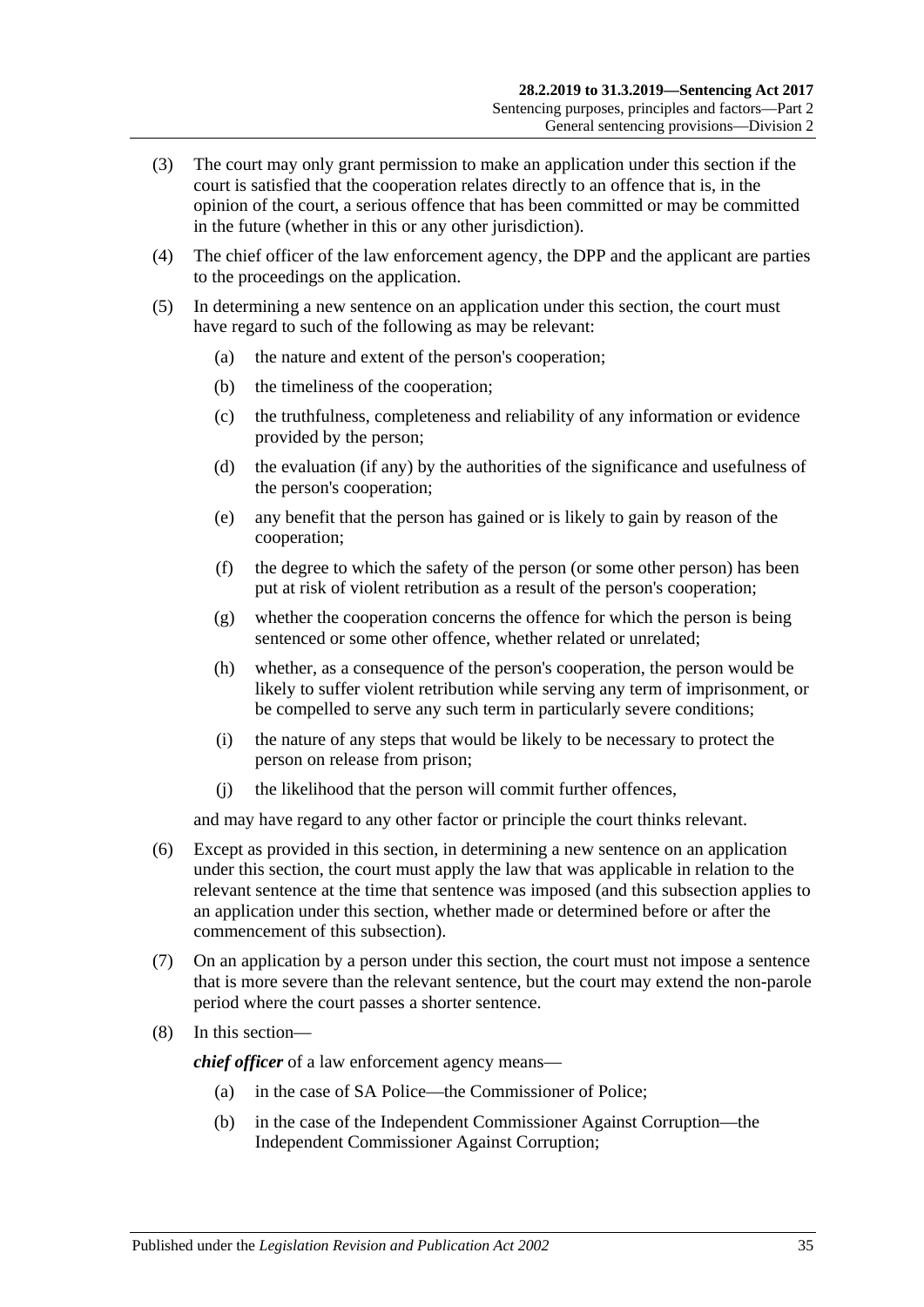(c) in any other case—the person for the time being occupying a position within the agency prescribed by the regulations.

## <span id="page-35-0"></span>**Part 3—Custodial sentences**

## <span id="page-35-1"></span>**Division 1—Imprisonment**

### <span id="page-35-2"></span>**44—Commencement of sentences and non-parole periods**

- (1) If a court imposes a sentence of imprisonment and does not suspend the sentence under Part [4 Division](#page-74-0) 2, the court must specify the date on which, or the time at which, the sentence is to commence or is to be taken to have commenced.
- (2) If a defendant has spent time in custody in respect of an offence for which the defendant is subsequently sentenced to imprisonment, the court may, when sentencing the defendant, take into account the time already spent in custody and—
	- (a) make an appropriate reduction in the term of the sentence; or
	- (b) direct that the sentence will be taken to have commenced—
		- (i) on the day on which the defendant was taken into custody; or
		- (ii) on a date specified by the court that occurs after the day on which the defendant was taken into custody but before the day on which the defendant is sentenced.
- (3) If a court imposes a sentence of imprisonment on a defendant who is not present in court, the court must direct that the sentence is to commence—
	- (a) on the day on which the defendant is taken into custody under the warrant of commitment issued in respect of the sentence; or
	- (b) if the defendant is subject to some other sentence of imprisonment—on the completion of that other sentence of imprisonment or at some earlier time fixed by the court.
- (4) If a court fixes a non-parole period, the court must specify the date on which the non-parole period is to commence or is to be taken to have commenced.
- (5) If a court directs that a sentence of imprisonment is to be taken to have commenced on the day on which the defendant was taken into custody, any non-parole period fixed by the court in respect of that sentence will be taken to have commenced on that day.
- (6) If, on imposing a sentence of imprisonment, the court fails to specify the date on which or the time at which the sentence is to commence or is to be taken to have commenced, the sentence will—
	- (a) in the case of a defendant not then in custody—commence on the day on which the defendant is subsequently taken into custody for the offence; or
	- (b) in the case of a defendant already in custody for the offence—be taken to have commenced on the day on which the defendant was last so taken into custody; or
	- (c) in the case of a defendant in custody for some other offence—commence on the day on which the sentence is imposed, unless the sentence is to be served cumulatively under this Act or any other Act.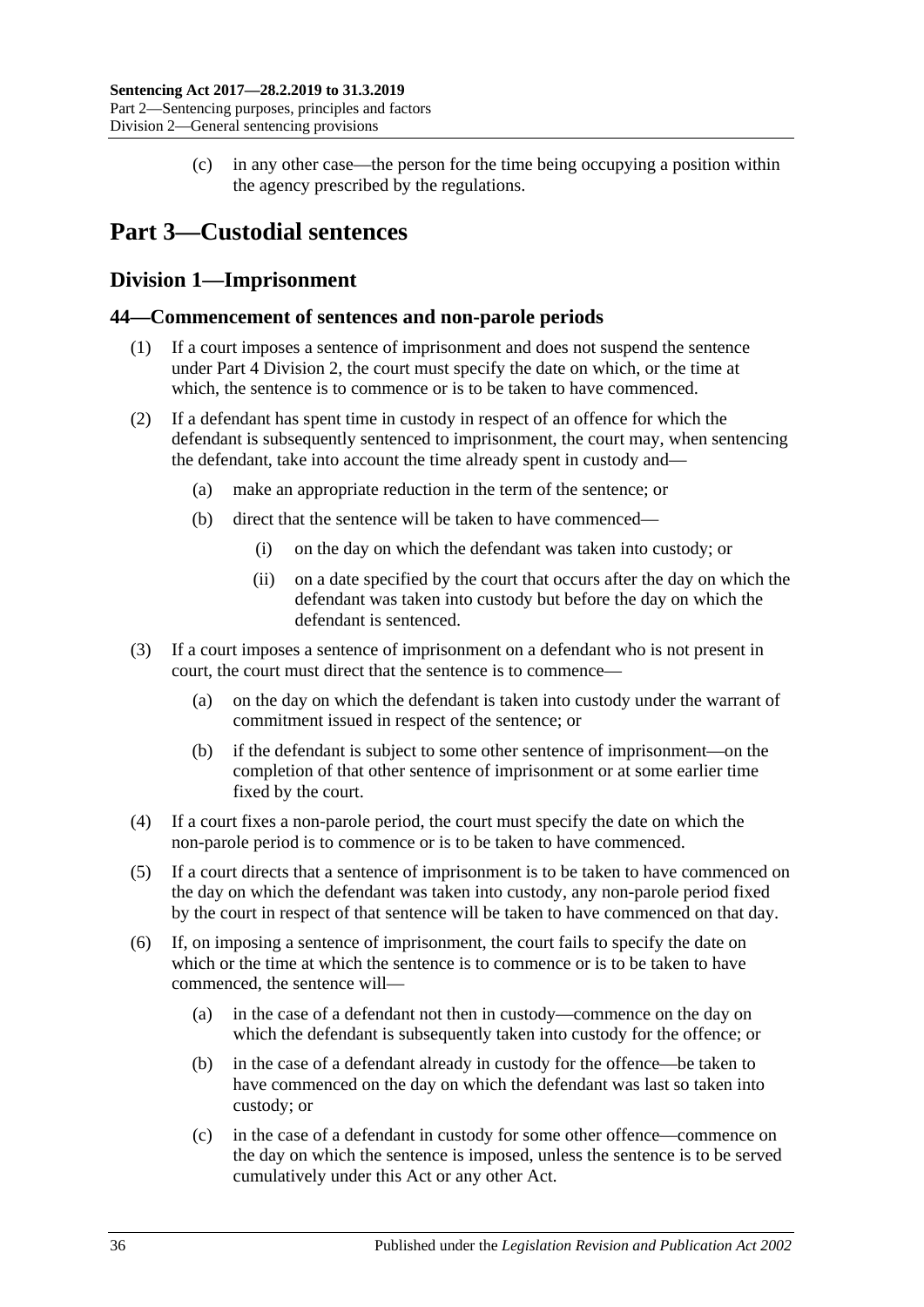### <span id="page-36-1"></span>**45—Cumulative sentences**

- (1) Subject to [subsection](#page-36-0) (2), the court by which a sentence of imprisonment is imposed may direct that the sentence be cumulative on any other sentence, or sentences, of imprisonment or detention in a training centre then being served, or to be served, by the defendant.
- <span id="page-36-0"></span>(2) If a sentence of imprisonment is imposed for an offence committed by the defendant—
	- (a) during a period of release on parole or conditional release; or
	- (b) while serving a period of imprisonment under an order of the Parole Board for breach of parole conditions,

the sentence will (except where 1 of the sentences to which the defendant is subject is life imprisonment) be cumulative on the sentence, or sentences, in respect of which the defendant was on parole.

- (3) A direction may be given under [subsection](#page-36-1) (1) irrespective of the number of cumulative sentences that the defendant is already serving or will, in consequence of the direction, be liable to serve.
- (4) This section does not apply in relation to a youth unless the youth is sentenced as an adult.

# **Division 2—Non-parole periods**

### **46—Application of Division to youths**

- (1) The following provisions of this Division do not apply in relation to a youth unless the youth is sentenced as an adult:
	- (a) section  $47(5)(b)$ ;
	- (b) section  $47(5)(d)$ ;
	- (c) [section](#page-38-0) 47 $(6)$ ;
	- (d) [section](#page-40-0) 48.
- (2) The remaining provisions of this Division do not apply in relation to a youth unless the youth is sentenced as an adult, or is sentenced to detention to be served in a prison, or is otherwise transferred to or ordered to serve a period of detention in a prison.
- (3) [Section](#page-36-2) 47 applies in relation to a person who is serving concurrent sentences of imprisonment and detention in a prison as if the person were serving concurrent sentences of imprisonment.

### <span id="page-36-2"></span>**47—Duty of court to fix or extend non-parole periods**

- <span id="page-36-3"></span>(1) Subject to this section, when a court, on convicting a person of an offence, sentences the person to imprisonment, the court must—
	- (a) if the person is not subject to an existing non-parole period—fix a non-parole period; or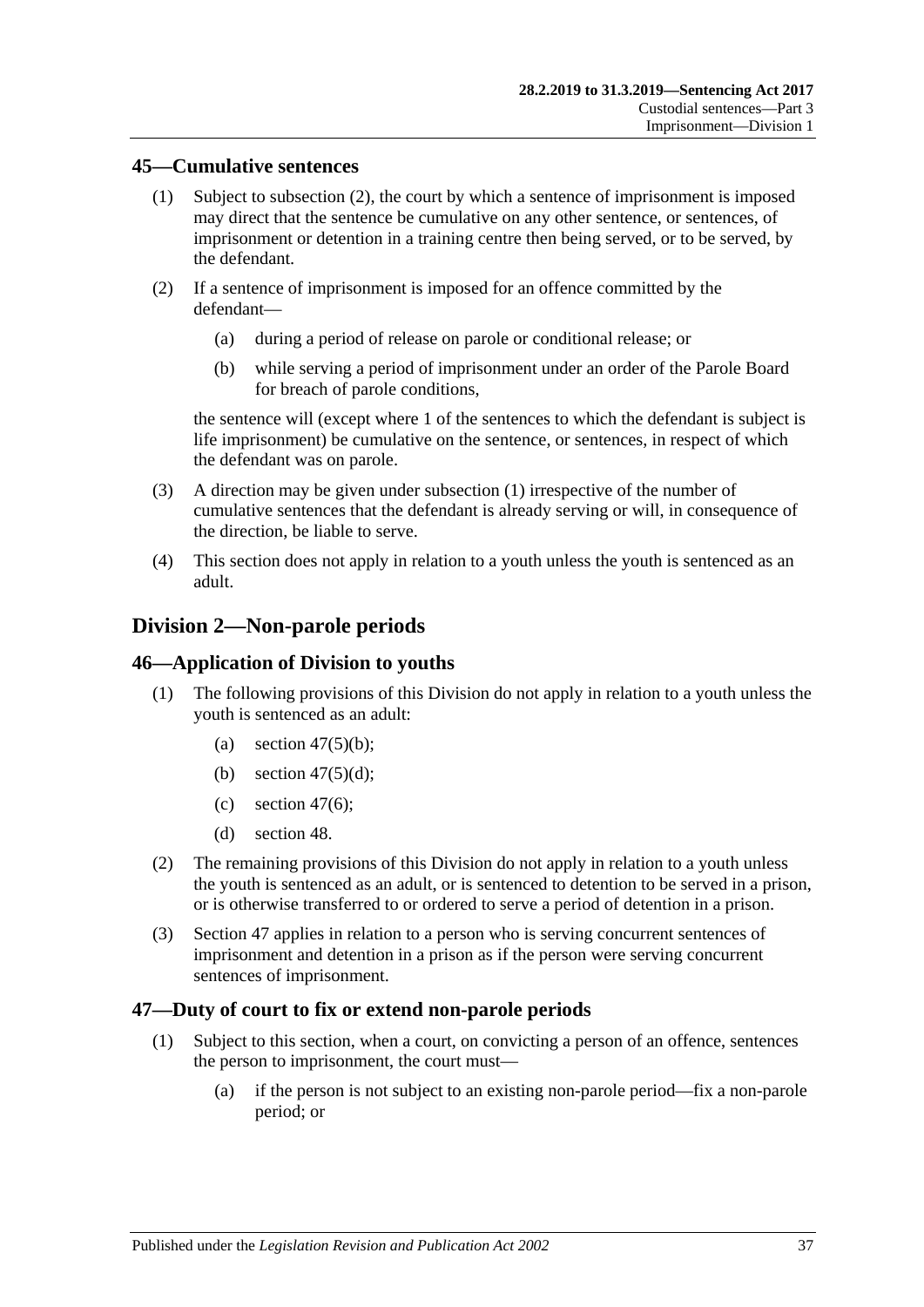- (b) if the person is subject to an existing non-parole period—review the non-parole period and extend it by such period as the court thinks fit (but not so that the period of extension exceeds the period of imprisonment that the person becomes liable to serve by virtue of the sentence, or sentences, imposed by the court); or
- (c) if the person is serving a minimum term imposed in respect of an offence under a law of the Commonwealth or is liable to serve such a term on the expiry of an existing non-parole period—fix a non-parole period in respect of the sentence, or sentences, to be served on the expiry of that minimum term.
- (2) If the sentence of imprisonment is imposed for an offence committed during a period of release on parole or conditional release from a previous sentence of imprisonment or detention, the court, in fixing a non-parole period under [subsection](#page-36-3)  $(1)(a)$ , must have regard to the total period of imprisonment (or detention and imprisonment) that the person is, by virtue of the new sentence and the balance of the previous sentence, liable to serve.
- <span id="page-37-3"></span>(3) If a prisoner is serving a sentence of imprisonment but is not subject to an existing non-parole period, the sentencing court may, subject to [subsection](#page-37-2) (5), fix a non-parole period, on application by the prisoner or the presiding member of the Parole Board.
- (4) The fact that the prisoner has completed a non-parole period previously fixed in respect of the same sentence of imprisonment, or that a court has previously declined to fix a non-parole period in respect of that sentence, does not preclude an application under [subsection](#page-37-3) (3).
- <span id="page-37-2"></span><span id="page-37-1"></span><span id="page-37-0"></span>(5) The above provisions are subject to the following qualifications:
	- (a) a non-parole period may not be fixed—
		- (i) in respect of a person who is liable to serve a total period of imprisonment (or detention and imprisonment) of less than 12 months; or
		- (ii) in respect of a person who is liable to serve a sentence in the community while subject to an intensive correction order;
	- (b) if fixing a non-parole period in respect of a person sentenced to life imprisonment for an offence of murder, the mandatory minimum non-parole period prescribed in respect of the offence is 20 years;
	- (c) if a person who is subject to a sentence of life imprisonment is further sentenced to imprisonment by the Magistrates Court or the Youth Court, the question of whether a non-parole period should be fixed or extended must be referred to the court by which the sentence of life imprisonment was imposed;
	- (d) if fixing a non-parole period in respect of a person sentenced to imprisonment for a serious offence against the person, the mandatory minimum non-parole period prescribed in respect of the offence is four-fifths the length of the sentence;
	- (e) a court may, by order, decline to fix a non-parole period in respect of a person sentenced to imprisonment if the court is of the opinion that it would be inappropriate to fix such a period because of—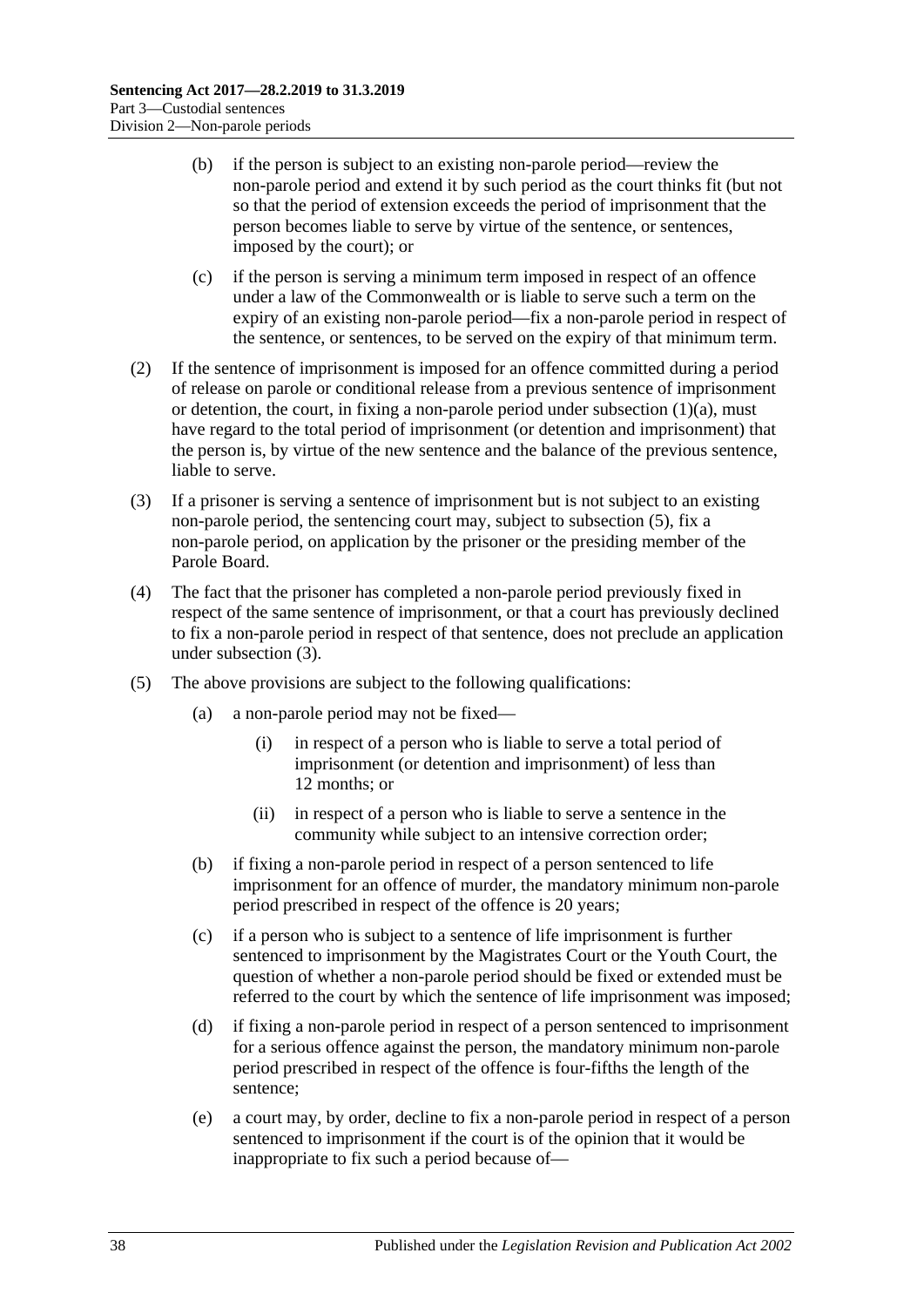- (i) the gravity of the offence or the circumstances surrounding the offence; or
- (ii) the criminal record of the person; or
- (iii) the behaviour of the person during any previous period of release on parole or conditional release; or
- (iv) any other circumstance.
- <span id="page-38-0"></span> $(6)$  If—
	- (a) a court sentences a person under [section](#page-20-0) 26 to the 1 penalty for a number of offences; and
	- (b) a mandatory minimum non-parole period is prescribed (*mandatory period*) in respect of any of those offences,

any non-parole period to be fixed by the court under that section—

- (c) must be a period not less than the mandatory period prescribed in respect of the relevant offence; and
- (d) if there is more than 1 such offence in respect of which a mandatory period is prescribed—must be a period not less than the greater of any such mandatory period; and
- (e) must be commenced or be taken to have commenced on the date specified by the court (which may be the day on which the person was first taken into custody or a later date specified by the court that occurs after the day on which the defendant was taken into custody but before the day on which the person is sentenced).

**Note—**

See PNJ v The Queen [2009] HCA 6.

- <span id="page-38-1"></span>(7) The DPP or the presiding member of the Parole Board or the Training Centre Review Board (as the case may require) may apply to the sentencing court for an order extending a non-parole period fixed in respect of the sentence, or sentences, of a prisoner, whether the non-parole period was fixed before or after the commencement of this Act.
- (8) The DPP must be notified of an application made by the presiding member of the Parole Board or Training Centre Review Board under this section.
- (9) In fixing or extending a non-parole period, the court—
	- (a) must, if the person in respect of whom the non-parole period is to be fixed or extended is in prison or a training centre serving a sentence of imprisonment or detention, take into account the period already served; and
	- (b) in the case of an application by the DPP or the presiding member of the Parole Board or Training Centre Review Board under [subsection](#page-38-1) (7), must have regard to—
		- (i) the likely behaviour of the person the subject of the application should the person be released from custody; and
		- (ii) the necessity (if any) to protect some other person or persons generally should the person be released from custody; and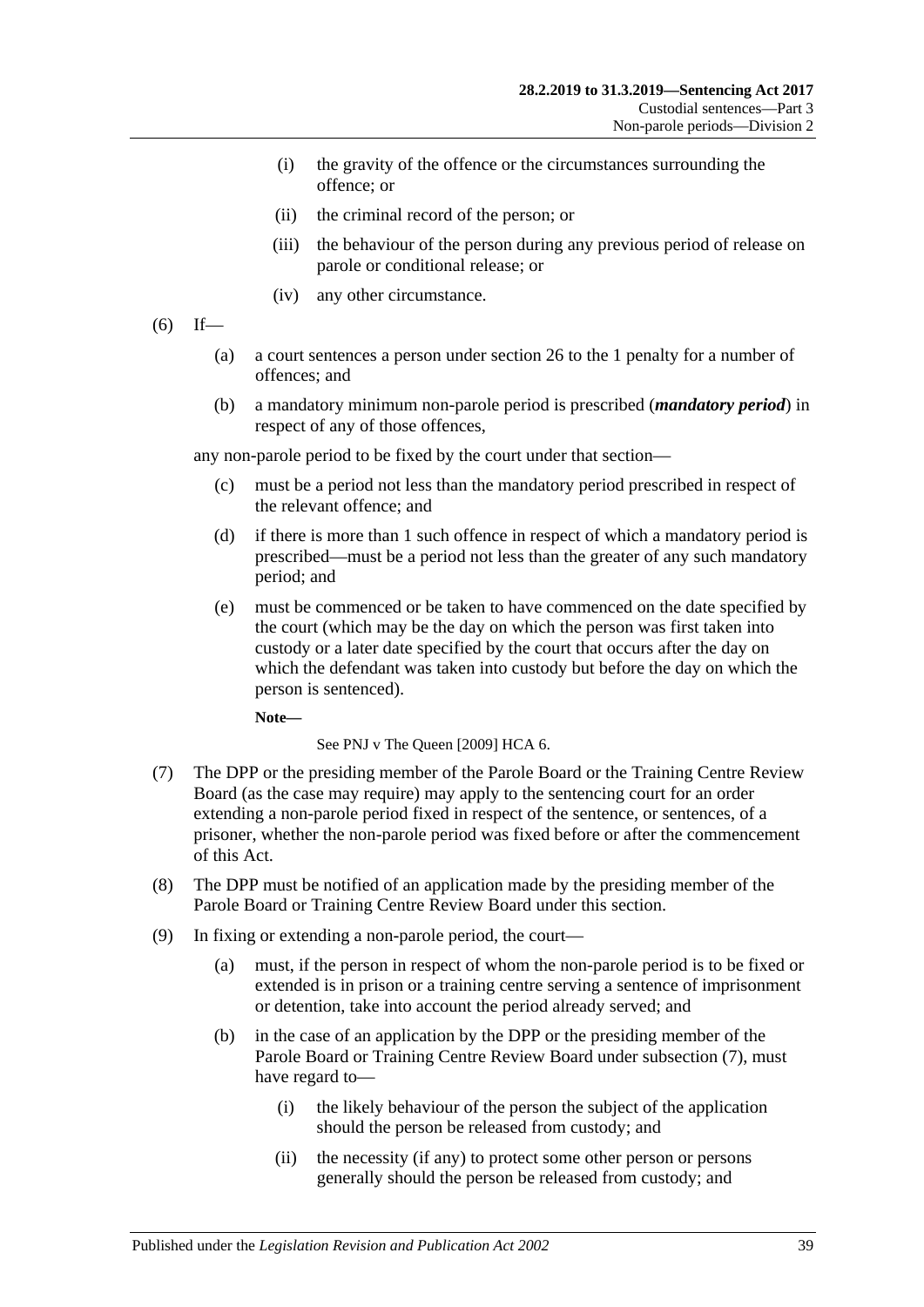- (iii) the behaviour of the person while in custody (but only insofar as it may assist the court to determine how the person is likely to behave should the person be released); and
- (iv) such other matters as the court thinks relevant.
- (10) This section does not apply in relation to a person who is serving, or is liable to serve, a sentence of indeterminate duration.
- (11) The Parole Board or the Training Centre Review Board (as the case may require) must, at the request of a sentencing court, make a report to the court on any person in respect of whom the court proposes to fix or extend a non-parole period.
- <span id="page-39-0"></span>(12) For the purposes of this section—
	- (a) a court that orders a suspended sentence of imprisonment to be carried into effect will be taken to have sentenced the person to whom the order relates to imprisonment; and
	- (b) the person the subject of an application by the DPP or the presiding member of the Parole Board or Training Centre Review Board under this section is a party to the application and the DPP is a party to an application under [subsection](#page-37-3) (3); and
	- (c) a reference to an *offence of murder* includes—
		- (i) an offence of conspiracy to murder; and
		- (ii) an offence of aiding, abetting, counselling or procuring the commission of murder; and
	- (d) the *sentencing court* means—
		- (i) if the prisoner is subject to a single sentence of imprisonment, or a number of sentences imposed by the 1 court or by a number of courts of coordinate jurisdiction—that court, or a court of coordinate jurisdiction; or
		- (ii) if the prisoner is subject to a number of sentences of imprisonment imposed by courts of different jurisdiction—the court of the highest jurisdiction or a court whose jurisdiction is coordinate with the jurisdiction of that court; and
	- (e) a *serious offence against the person* means—
		- (i) a major indictable offence (other than an offence of murder) that results in the death of the victim or the victim suffering total incapacity; or
		- (ii) a conspiracy to commit an offence referred to in [subparagraph](#page-39-0) (i); or
		- (iii) aiding, abetting, counselling or procuring the commission of an offence referred to in [subparagraph](#page-39-0) (i); and
	- (f) a victim suffers *total incapacity* if the victim is permanently physically or mentally incapable of independent function.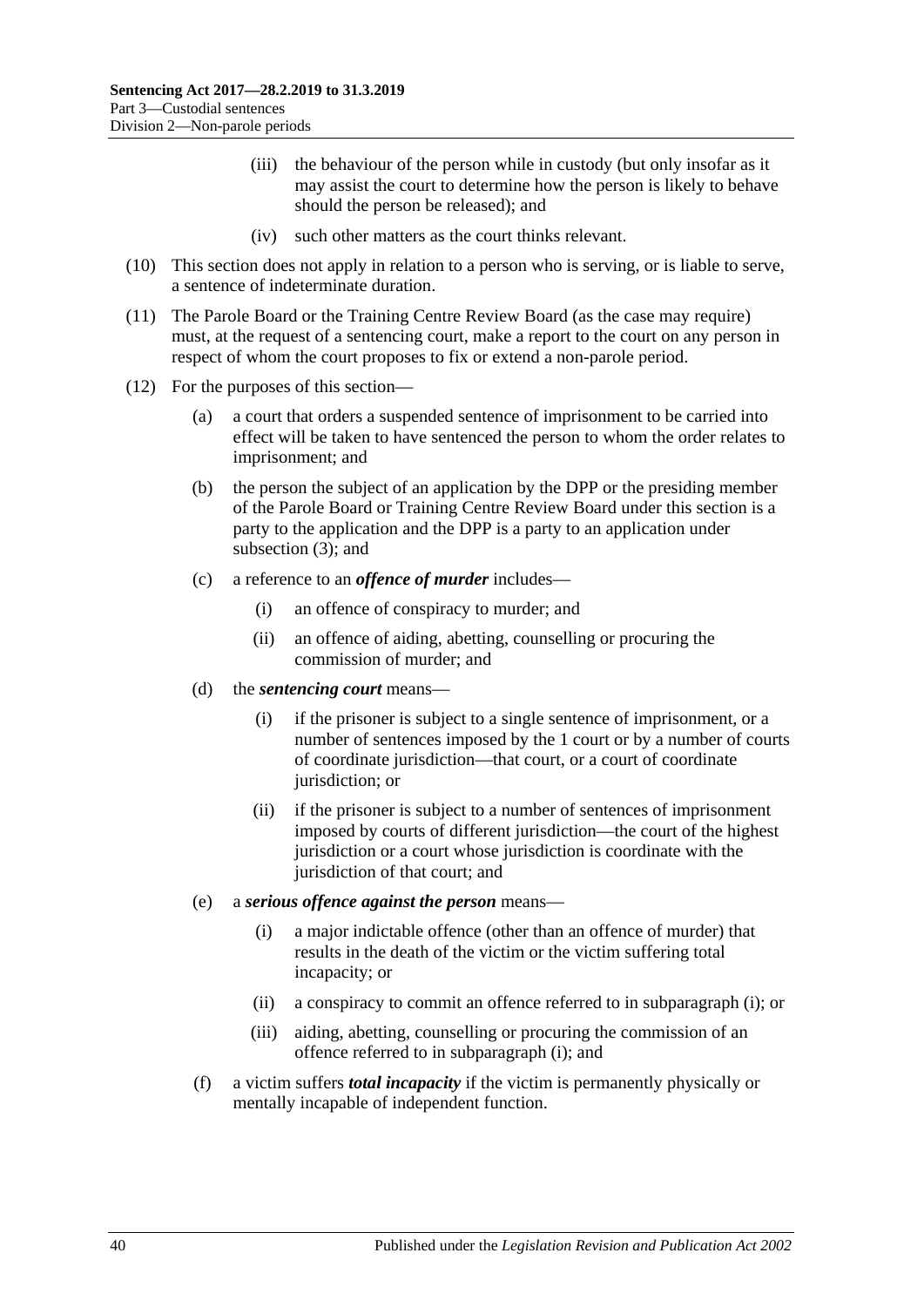# <span id="page-40-0"></span>**48—Mandatory minimum non-parole periods and proportionality**

- (1) If a mandatory minimum non-parole period is prescribed in respect of an offence, the period prescribed represents the non-parole period for an offence at the lower end of the range of objective seriousness for offences to which the mandatory minimum non-parole period applies.
- (2) In fixing a non-parole period in respect of an offence for which a mandatory minimum non-parole period is prescribed, the court may—
	- (a) if satisfied that a non-parole period that is longer than the prescribed period is warranted because of any objective or subjective factors affecting the relative seriousness of the offence, fix such longer non-parole period as it thinks fit; or
	- (b) if satisfied that special reasons exist for fixing a non-parole period that is shorter than the prescribed period, fix such shorter non-parole period as it thinks fit.
- <span id="page-40-1"></span>(3) In deciding whether special reasons exist for the purposes of [subsection](#page-40-1)  $(2)(b)$ , the court must have regard to the following matters and only those matters:
	- (a) the offence was committed in circumstances in which the victim's conduct or condition substantially mitigated the offender's conduct;
	- (b) if the offender pleaded guilty to the charge of the offence—that fact and the circumstances surrounding the plea;
	- (c) the degree to which the offender has cooperated in the investigation or prosecution of that or any other offence and the circumstances surrounding, and likely consequences of, any such cooperation.
- (4) This section applies whether a mandatory minimum non-parole period is prescribed under this Act or some other Act.

# <span id="page-40-2"></span>**Division 3—Serious firearm offenders**

# **49—Interpretation**

(1) In this Division—

*serious drug offence* means an offence under section 32, 33, 33A, 33B, 33C, 33F, 33G, 33H, 33I, 33J, 33K, 33LA or 33LB of the *[Controlled Substances Act](http://www.legislation.sa.gov.au/index.aspx?action=legref&type=act&legtitle=Controlled%20Substances%20Act%201984) 1984*;

*serious firearm offence* means—

- (a) an offence under the *[Criminal Law Consolidation Act](http://www.legislation.sa.gov.au/index.aspx?action=legref&type=act&legtitle=Criminal%20Law%20Consolidation%20Act%201935) 1935* or the *[Firearms](http://www.legislation.sa.gov.au/index.aspx?action=legref&type=act&legtitle=Firearms%20Act%202015)  Act [2015](http://www.legislation.sa.gov.au/index.aspx?action=legref&type=act&legtitle=Firearms%20Act%202015)* involving the use or carriage of—
	- (i) a category H firearm—
		- (A) that is unregistered at the time of the offence or is registered in the name of a person other than the defendant; and
		- (B) for which the defendant does not, at the time of the offence, hold a firearms licence authorising possession of the firearm; or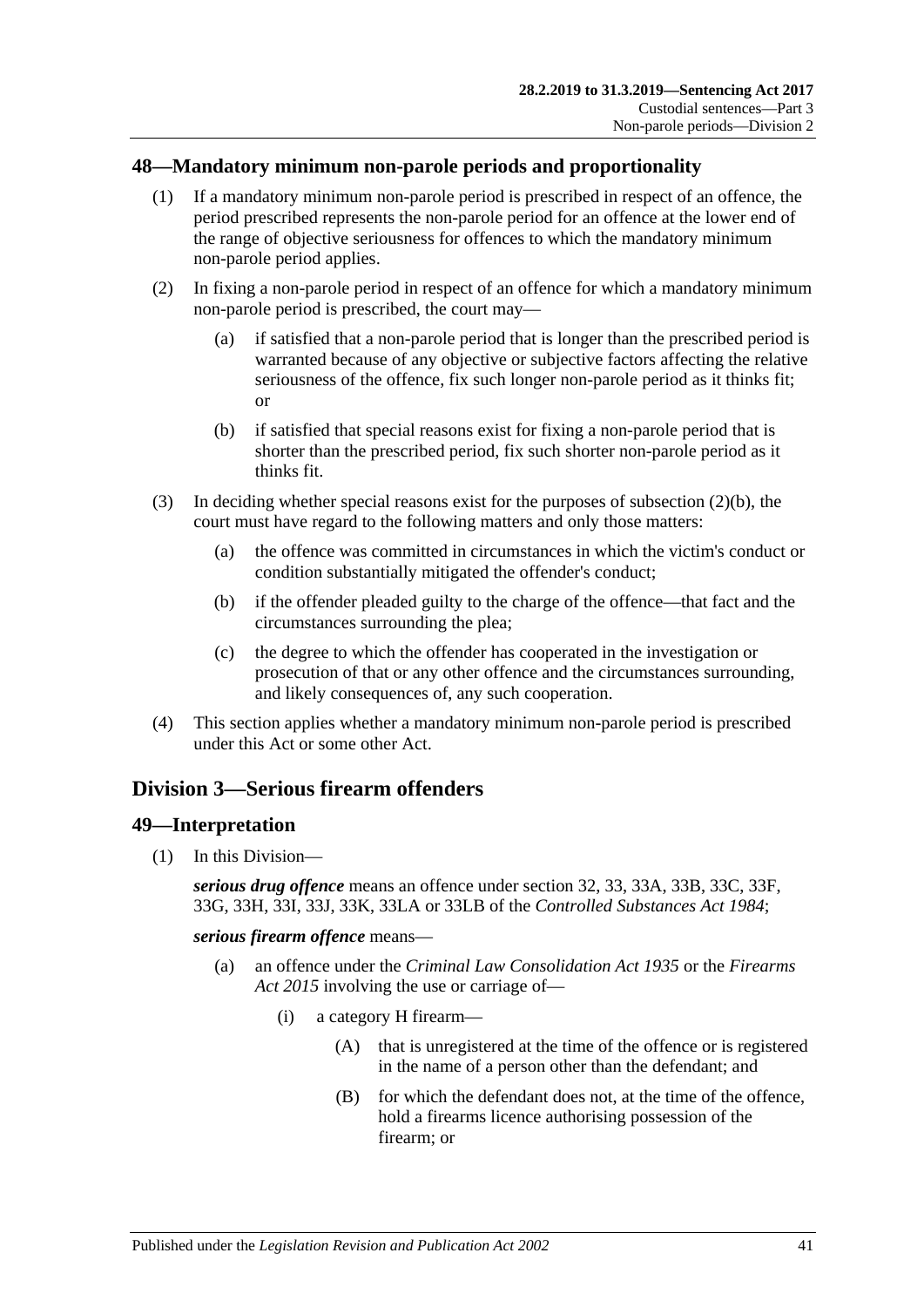- (ii) a category C firearm or category D firearm that is an automatic firearm; or
- (iii) a prescribed firearm (other than a firearm declared by the regulations to be excluded from the ambit of this subparagraph); or
- (iv) any other firearm declared by the regulations to be included in the ambit of this paragraph; or
- (b) an offence under the *[Criminal Law Consolidation Act](http://www.legislation.sa.gov.au/index.aspx?action=legref&type=act&legtitle=Criminal%20Law%20Consolidation%20Act%201935) 1935* or the *[Firearms](http://www.legislation.sa.gov.au/index.aspx?action=legref&type=act&legtitle=Firearms%20Act%202015)  Act [2015](http://www.legislation.sa.gov.au/index.aspx?action=legref&type=act&legtitle=Firearms%20Act%202015)* involving the use or possession of a firearm and committed—
	- (i) while the defendant is the subject of a control order under the *[Serious](http://www.legislation.sa.gov.au/index.aspx?action=legref&type=act&legtitle=Serious%20and%20Organised%20Crime%20(Control)%20Act%202008)  [and Organised Crime \(Control\) Act](http://www.legislation.sa.gov.au/index.aspx?action=legref&type=act&legtitle=Serious%20and%20Organised%20Crime%20(Control)%20Act%202008) 2008*; or
	- (ii) in the circumstances contemplated by section  $5AA(1)(ga)$  of the *[Criminal Law Consolidation Act](http://www.legislation.sa.gov.au/index.aspx?action=legref&type=act&legtitle=Criminal%20Law%20Consolidation%20Act%201935) 1935*; or
	- (iii) while the defendant is the subject of a firearms prohibition order; or
- (c) an offence under section 29A of the *[Criminal Law Consolidation Act](http://www.legislation.sa.gov.au/index.aspx?action=legref&type=act&legtitle=Criminal%20Law%20Consolidation%20Act%201935) 1935*; or
- (d) an offence under the *[Firearms Act](http://www.legislation.sa.gov.au/index.aspx?action=legref&type=act&legtitle=Firearms%20Act%202015) 2015* involving the use or possession of a firearm if the use or possession of the firearm occurred in the course of, or was for a purpose related to, the commission of a serious drug offence; or
- (e) an offence under the *[Firearms Act](http://www.legislation.sa.gov.au/index.aspx?action=legref&type=act&legtitle=Firearms%20Act%202015) 2015* committed while the defendant—
	- (i) is on bail (being bail that was, at the relevant time, subject to the condition imposed by section 11(1)(a) of the *[Bail Act](http://www.legislation.sa.gov.au/index.aspx?action=legref&type=act&legtitle=Bail%20Act%201985) 1985*); or
	- (ii) is the subject of a bond under this or any other Act (being a bond that was, at the relevant time, subject to the condition imposed by section  $96(2)(a)$ , or a condition of a similar kind); or
	- (iii) is serving a sentence on home detention under a home detention order subject to the condition imposed by section [72\(1\)\(e\);](#page-60-0) or
	- (iv) is on release from prison on home detention (being a release subject to the condition imposed by section 37A(3)(ca) of the *[Correctional](http://www.legislation.sa.gov.au/index.aspx?action=legref&type=act&legtitle=Correctional%20Services%20Act%201982)  [Services Act](http://www.legislation.sa.gov.au/index.aspx?action=legref&type=act&legtitle=Correctional%20Services%20Act%201982) 1982*); or
	- (v) is on parole (being parole that was, at the relevant time, subject to the condition imposed by section 68(1)(a)(ia) of the *[Correctional](http://www.legislation.sa.gov.au/index.aspx?action=legref&type=act&legtitle=Correctional%20Services%20Act%201982)  [Services Act](http://www.legislation.sa.gov.au/index.aspx?action=legref&type=act&legtitle=Correctional%20Services%20Act%201982) 1982*); or
	- (vi) is on release on licence from custody under this or any other Act (being a licence that was, at the relevant time, subject to a condition prohibiting the defendant from possessing a firearm, part of a firearm or ammunition); or
- (f) an offence under section 45(9) of the *[Firearms Act](http://www.legislation.sa.gov.au/index.aspx?action=legref&type=act&legtitle=Firearms%20Act%202015) 2015*; or
- (g) an offence under section 22(2)(a) of the *[Firearms Act](http://www.legislation.sa.gov.au/index.aspx?action=legref&type=act&legtitle=Firearms%20Act%202015) 2015*; or
- (h) an offence that was a *serious firearms offence* within the meaning of section 20AA of the *[Criminal Law \(Sentencing\) Act](http://www.legislation.sa.gov.au/index.aspx?action=legref&type=act&legtitle=Criminal%20Law%20(Sentencing)%20Act%201988) 1988* at the time of the commission of the offence;

*serious firearm offender* means a person who is, by virtue of the operation of [section](#page-42-0) 50, a serious firearm offender.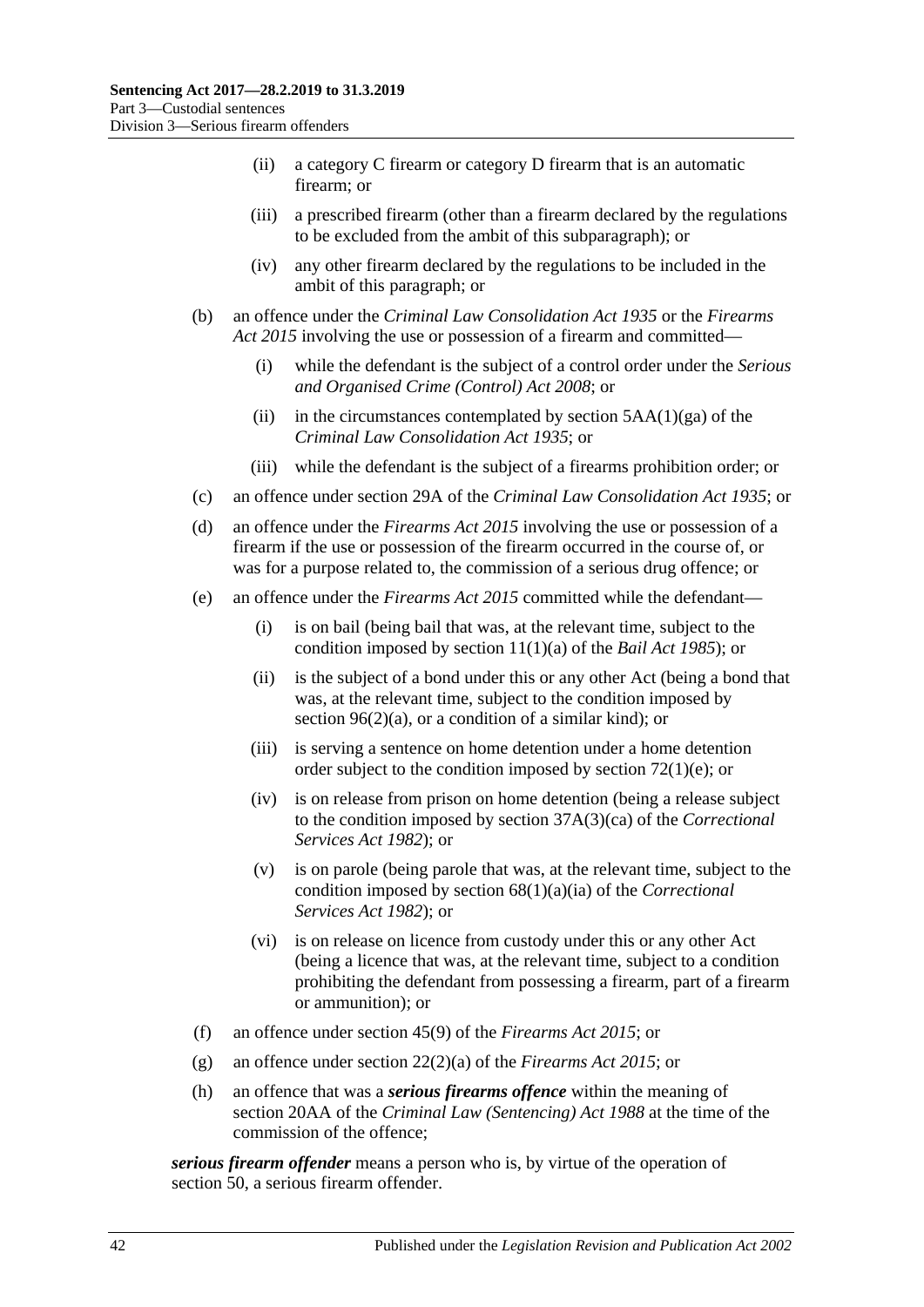- (2) In this Division, the following terms have the same meaning as in the *[Firearms](http://www.legislation.sa.gov.au/index.aspx?action=legref&type=act&legtitle=Firearms%20Act%202015)  Act [2015](http://www.legislation.sa.gov.au/index.aspx?action=legref&type=act&legtitle=Firearms%20Act%202015)*:
	- (a) automatic firearm;
	- (b) category C firearm;
	- (c) category D firearm;
	- (d) category H firearm;
	- (e) firearm;
	- (f) firearms prohibition order;
	- (g) prescribed firearm.
- (3) For the purposes of this Division, a reference to imprisonment includes, in the case of a youth, a reference to detention in a training centre or home detention (within the meaning of the *[Young Offenders Act](http://www.legislation.sa.gov.au/index.aspx?action=legref&type=act&legtitle=Young%20Offenders%20Act%201993) 1993*).

# <span id="page-42-1"></span><span id="page-42-0"></span>**50—Serious firearm offenders**

- (1) A person will, by force of this section, be taken to be a *serious firearm offender* if the person is convicted of a serious firearm offence (whether the offence was committed as an adult or as a youth).
- (2) [Subsection](#page-42-1) (1) does not apply in relation to a conviction of a serious firearm offence if—
	- (a) the defendant was prosecuted and punished as a principal offender in respect of the offence under section 267 of the *[Criminal Law Consolidation](http://www.legislation.sa.gov.au/index.aspx?action=legref&type=act&legtitle=Criminal%20Law%20Consolidation%20Act%201935)  Act [1935](http://www.legislation.sa.gov.au/index.aspx?action=legref&type=act&legtitle=Criminal%20Law%20Consolidation%20Act%201935)*; or
	- (b) the defendant's liability in respect of the offence derives solely from the defendant's involvement in a joint criminal enterprise (however described).

# **51—Sentence of imprisonment not to be suspended**

- (1) Subject to [subsection](#page-42-2) (2), but despite any other provision of this Act or any other Act or law, the following provisions apply in relation to the sentencing of a person who is a serious firearm offender for a serious firearm offence (including where the offence is the serious firearm offence that resulted in the person being a serious firearm offender):
	- (a) if the maximum penalty for the serious firearm offence includes a period of imprisonment—a sentence of imprisonment must be imposed on the person;
	- (b) the sentence of imprisonment cannot be suspended;
	- (c) [section](#page-19-0) 25 does not apply in respect of the sentencing of the person.
- <span id="page-42-3"></span><span id="page-42-2"></span>(2) A court sentencing a person who is a serious firearm offender for a serious firearm offence may declare that [subsection](#page-42-3) (1)(b) does not apply to the person if the person satisfies the court, by evidence given on oath, that—
	- (a) the person's personal circumstances are so exceptional as to outweigh the paramount consideration of protecting the safety of the community (whether as individuals or in general) and personal and general deterrence; and
	- (b) it is, in all the circumstances, appropriate to suspend the sentence.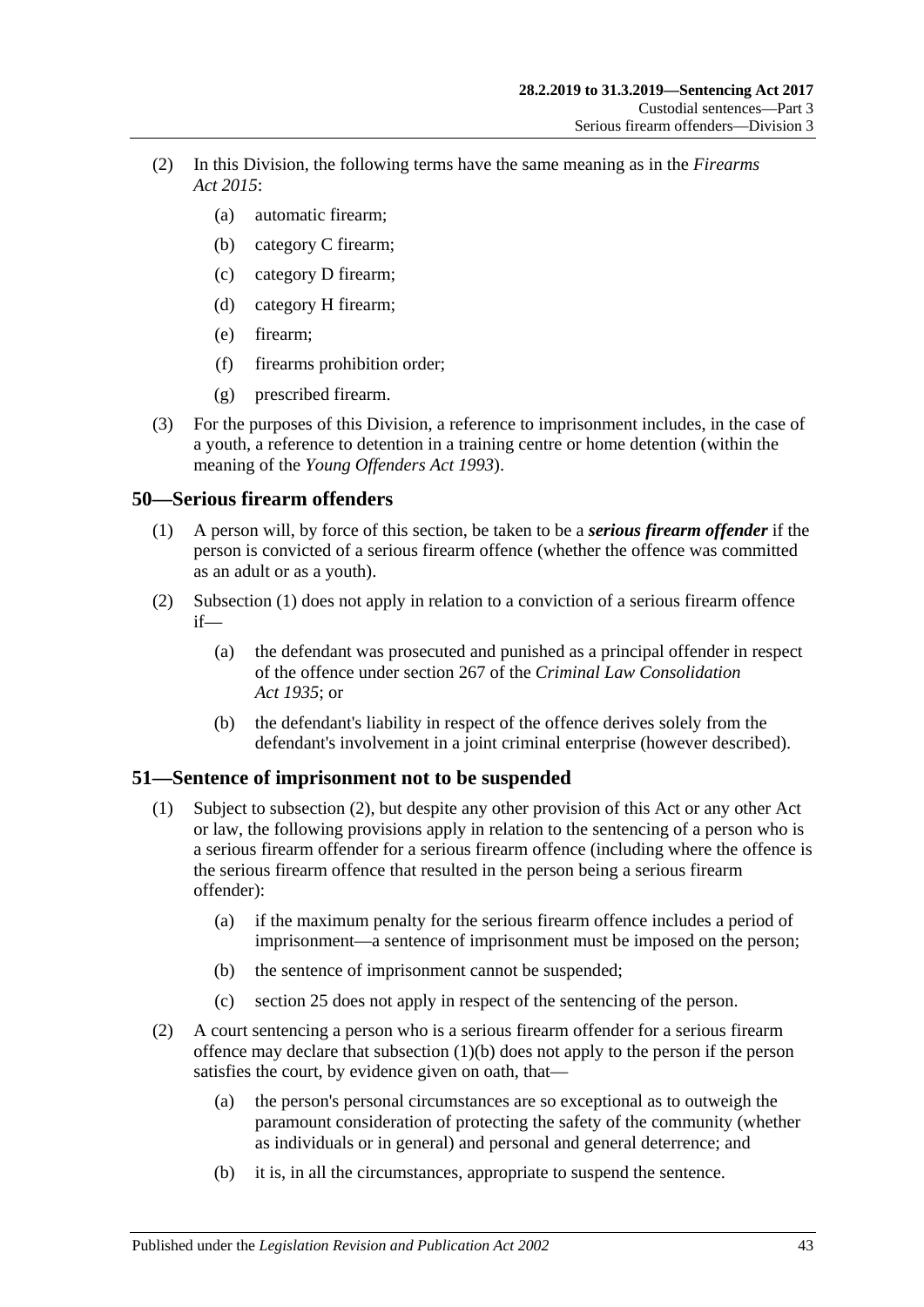# **Division 4—Serious repeat adult offenders and recidivist young offenders**

# **52—Interpretation and application**

(1) In this Division—

*category A serious offence* means any of the following serious offences:

- (a) home invasion;
- (b) a serious and organised crime offence;
- (c) a serious firearm offence;

*home invasion* means a criminal trespass committed in a place of residence while a person is lawfully present in the place and the trespasser knows of the person's presence or is reckless about whether anyone is in the place;

*serious and organised crime offence* has the same meaning as in the *[Criminal Law](http://www.legislation.sa.gov.au/index.aspx?action=legref&type=act&legtitle=Criminal%20Law%20Consolidation%20Act%201935)  [Consolidation Act](http://www.legislation.sa.gov.au/index.aspx?action=legref&type=act&legtitle=Criminal%20Law%20Consolidation%20Act%201935) 1935*;

*serious drug offence* means—

- (a) an offence under Part 5 Division 2 or 3 of the *[Controlled Substances Act](http://www.legislation.sa.gov.au/index.aspx?action=legref&type=act&legtitle=Controlled%20Substances%20Act%201984) 1984* or a substantially similar offence under a corresponding previous enactment; or
- (b) a conspiracy to commit, or an attempt to commit, such an offence;

*serious firearm offence* means a serious firearm offence within the meaning of [Division](#page-40-2) 3;

### *serious offence* means—

- (a) a serious drug offence; or
- (b) an offence under a law of the Commonwealth dealing with the unlawful importation of drugs into Australia; or
- (c) an offence involving a terrorist act (within the meaning of the *Terrorism (Commonwealth Powers) Act 2002*); or
- <span id="page-43-0"></span>(d) one of the following offences:
	- (i) an offence under Part 3 of the *[Criminal Law Consolidation Act](http://www.legislation.sa.gov.au/index.aspx?action=legref&type=act&legtitle=Criminal%20Law%20Consolidation%20Act%201935) 1935*;
	- (ii) an offence of robbery or aggravated robbery;
	- (iii) home invasion;
	- (iv) an offence of damage to property by fire or explosives;
	- (v) an offence of causing a bushfire;
	- (vi) an offence under a corresponding previous enactment substantially similar to an offence referred to in any of the preceding subparagraphs;
	- (vii) a conspiracy to commit, or an attempt to commit, an offence referred to in any of the preceding subparagraphs; or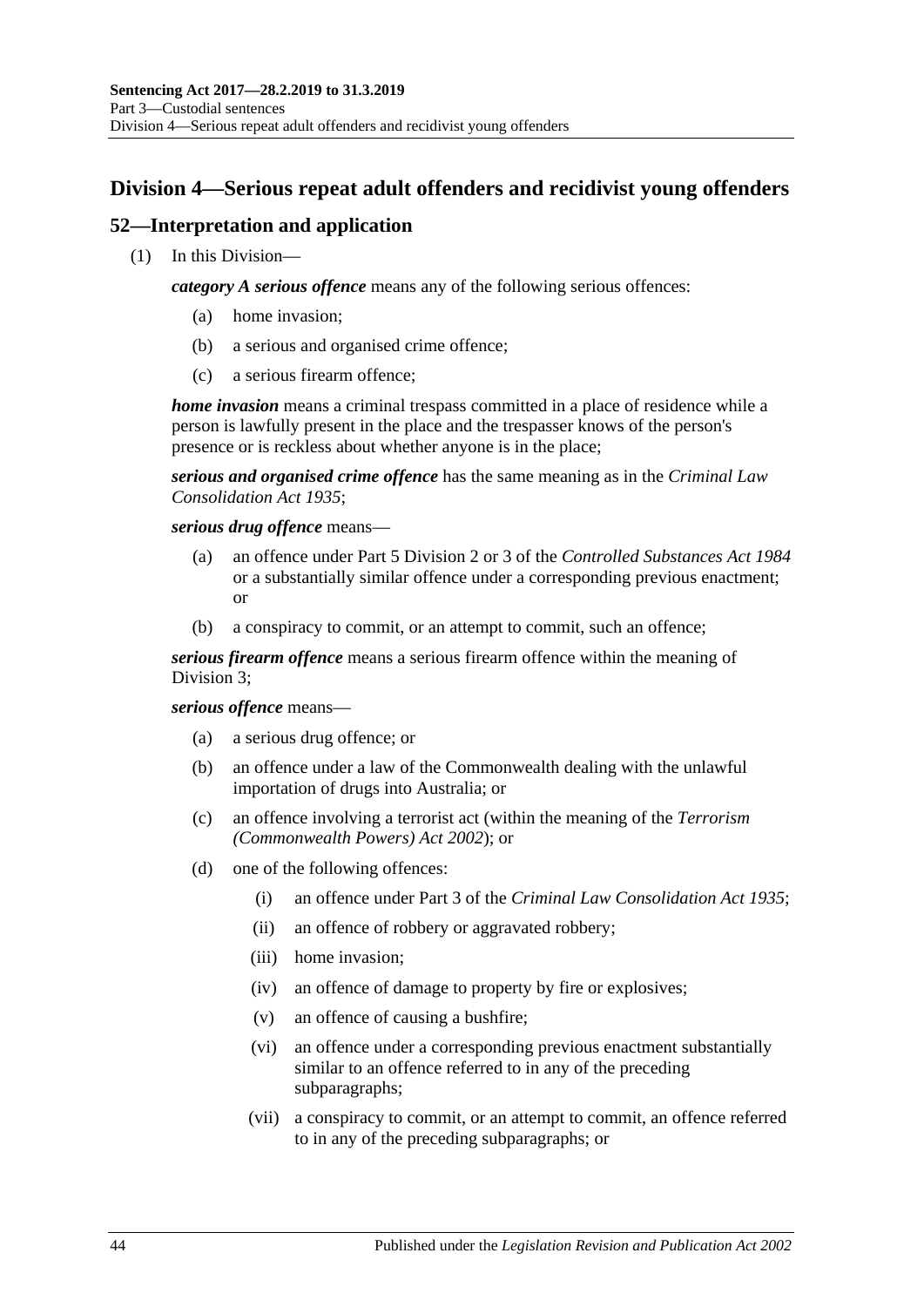**Note—**

A person who acts as an accessary to the commission of an offence described in [paragraph](#page-43-0) (d) is, by virtue of section 267 of the *[Criminal Law Consolidation](http://www.legislation.sa.gov.au/index.aspx?action=legref&type=act&legtitle=Criminal%20Law%20Consolidation%20Act%201935)  Act [1935](http://www.legislation.sa.gov.au/index.aspx?action=legref&type=act&legtitle=Criminal%20Law%20Consolidation%20Act%201935)*, guilty of the principal offence and has, therefore, committed a serious offence.

- (e) an offence that is committed in circumstances in which the offender uses violence or a threat of violence for the purpose of committing the offence, in the course of committing the offence, or for the purpose of escaping from the scene of the offence; or
- (f) a serious firearm offence; or
- (g) a serious and organised crime offence; or
- (h) an offence under the law of another State or a Territory that would, if committed in this State, be a serious offence;

#### *serious repeat offender* means—

- (a) a person who is a serious repeat offender under [section](#page-45-0) 53(1); or
- (b) a person declared to be a serious repeat offender under section 20B of the *[Criminal Law \(Sentencing\) Act](http://www.legislation.sa.gov.au/index.aspx?action=legref&type=act&legtitle=Criminal%20Law%20(Sentencing)%20Act%201988) 1988* as in force immediately before the commencement of section 17 of the *[Statutes Amendment \(Serious Firearm](http://www.legislation.sa.gov.au/index.aspx?action=legref&type=act&legtitle=Statutes%20Amendment%20(Serious%20Firearm%20Offences)%20Act%202012)  [Offences\) Act](http://www.legislation.sa.gov.au/index.aspx?action=legref&type=act&legtitle=Statutes%20Amendment%20(Serious%20Firearm%20Offences)%20Act%202012) 2012*; or
- (c) a person declared to be a serious repeat offender under section 20B of the *[Criminal Law \(Sentencing\) Act](http://www.legislation.sa.gov.au/index.aspx?action=legref&type=act&legtitle=Criminal%20Law%20(Sentencing)%20Act%201988) 1988* as in force immediately before the repeal of that Act;

### <span id="page-44-1"></span><span id="page-44-0"></span>*serious sexual offence* means—

- (a) any of the following serious offences:
	- (i) an offence under section 48, 48A, 49, 50, 56, 58, 59, 60, 63, 63B, 66, 67, 68 or 72 of the *[Criminal Law Consolidation Act](http://www.legislation.sa.gov.au/index.aspx?action=legref&type=act&legtitle=Criminal%20Law%20Consolidation%20Act%201935) 1935*;
	- (ii) an offence under a corresponding previous enactment substantially similar to an offence referred to in [subparagraph](#page-44-0) (i);
	- (iii) an attempt to commit or an assault with intent to commit any of those offences; or
- (b) an offence under the law of another State or a Territory corresponding to an offence referred to in [paragraph](#page-44-1) (a).
- (2) For the purposes of this Division, an offence (other than a serious firearm offence) will not be regarded as a serious offence unless the maximum penalty prescribed for the offence is, or includes, imprisonment for at least 5 years.
- (3) An offence is one to which this Division applies if the offence is a serious offence and—
	- (a) a sentence of imprisonment (other than a suspended sentence) has been imposed for the offence; or
	- (b) if a penalty is yet to be imposed—a sentence of imprisonment (other than a suspended sentence) is, in the circumstances, the appropriate penalty.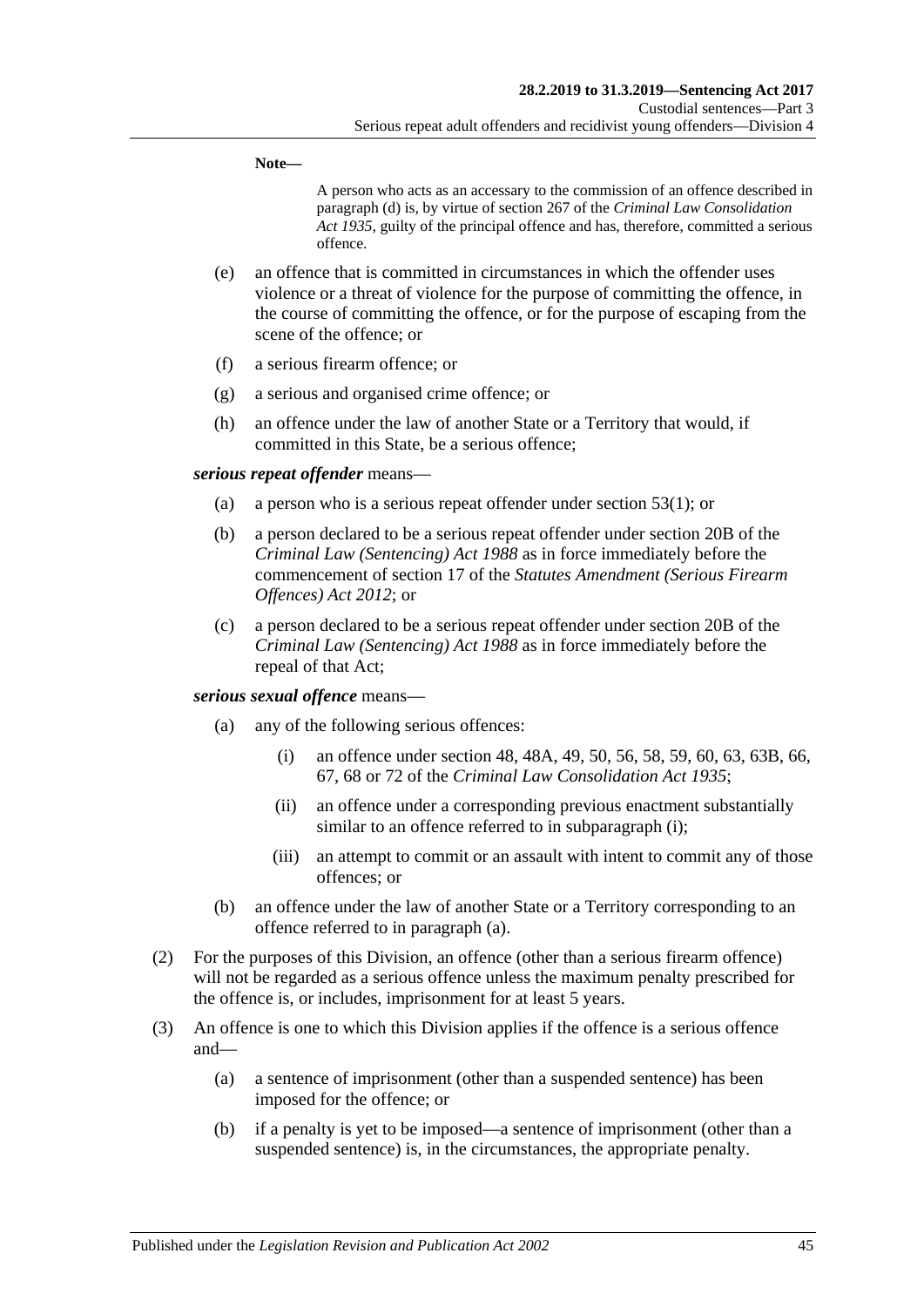# <span id="page-45-0"></span>**53—Serious repeat offenders**

- (1) A person will, by force of this subsection, be taken to be a *serious repeat offender* if—
	- (a) the person (whether as an adult or as a youth)—
		- (i) has committed on at least 3 separate occasions a category A serious offence to which this Division applies (whether or not the same offence on each occasion); and
		- (ii) has been convicted of those offences; or
	- (b) the person (whether as an adult or as a youth)—
		- (i) has committed on at least 3 separate occasions an offence to which this Division applies (whether or not the same offence on each occasion); and
		- (ii) has been convicted of those offences; or
	- (c) the person (whether as an adult or as a youth)—
		- (i) has committed on at least 2 separate occasions a serious sexual offence against a person or persons under the age of 14 years (whether or not the same offence on each occasion); and
		- (ii) has been convicted of those offences; or
	- (d) the person (whether as an adult or as a youth)—
		- (i) has committed on at least 2 separate occasions a category A serious offence (whether or not the same offence on each occasion); and
		- (ii) has been convicted of those offences.
- (2) For the purposes of this section, when determining the number of occasions on which a person has committed a particular kind of offence, the offence for which the person is being sentenced is to be included if it is of the relevant kind.

# <span id="page-45-1"></span>**54—Sentencing of serious repeat offenders**

- (1) The following provisions apply in relation to the sentencing of a person who is a serious repeat offender for an offence (including an offence that resulted in the person being a serious repeat offender):
	- (a) the court sentencing the person is not bound to ensure that the sentence it imposes for the offence is proportional to the offence;
	- (b) any non-parole period fixed in relation to the sentence must be at least four-fifths the length of the sentence.
- (2) However, a court that is sentencing a person who is a serious repeat offender for an offence may declare that [subsection](#page-45-1) (1) does not apply if the person satisfies the court, by evidence given on oath, that—
	- (a) the person's personal circumstances are so exceptional as to outweigh the paramount consideration of protecting the safety of the community (whether as individuals or in general) and personal and general deterrence; and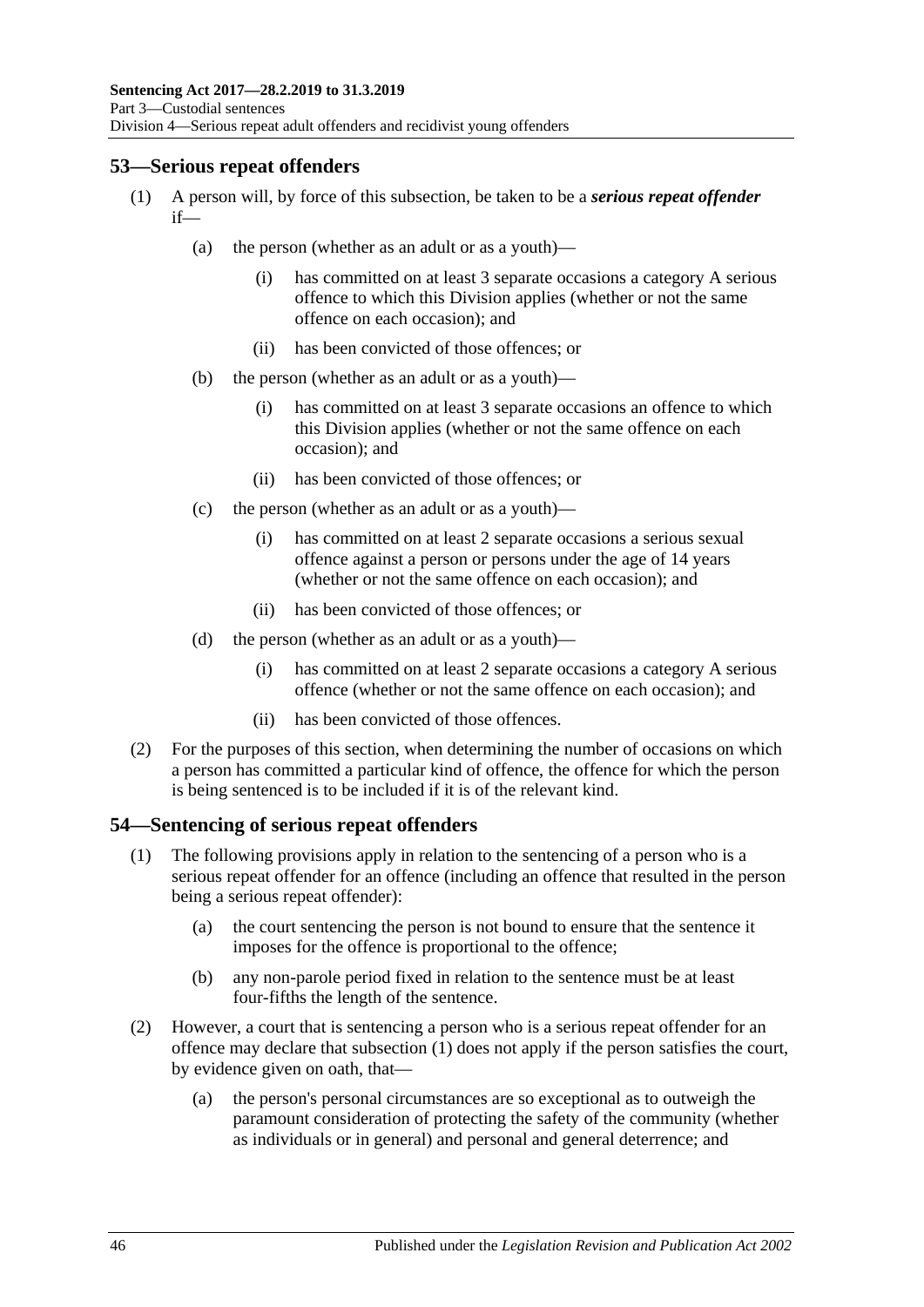(b) it is, in all the circumstances, not appropriate that the person be sentenced as a serious repeat offender.

# **55—Declaration that youth is recidivist young offender**

- (1) A youth is liable to be declared a recidivist young offender if—
	- (a) the youth—
		- (i) has committed on at least 3 separate occasions an offence to which this Division applies (whether or not the same offence on each occasion); and
		- (ii) has been convicted of those offences; or
	- (b) the youth—
		- (i) has committed on at least 2 separate occasions a serious sexual offence against a person or persons under the age of 14 years (whether or not the same offence on each occasion); and
		- (ii) has been convicted of those offences.
- (2) If a court convicts a youth of a serious offence, and the youth is liable, or becomes liable as a result of the conviction, to a declaration that the youth is a recidivist young offender, the court—
	- (a) must consider whether to make such a declaration; and
	- (b) if of the opinion that the youth's history of offending warrants a particularly severe sentence in order to protect the community—should make such a declaration.
- (3) If a court convicts a youth of a serious offence, and the youth is declared (or has previously been declared) to be a recidivist young offender—
	- (a) the court is not bound to ensure that the sentence it imposes for the offence is proportional to the offence (but, in the case of the Youth Court, the limitations relating to a sentence of detention under section 23 of the *[Young](http://www.legislation.sa.gov.au/index.aspx?action=legref&type=act&legtitle=Young%20Offenders%20Act%201993)  [Offenders Act](http://www.legislation.sa.gov.au/index.aspx?action=legref&type=act&legtitle=Young%20Offenders%20Act%201993) 1993* apply to the sentence that may be imposed by the Youth Court on the recidivist young offender); and
	- (b) any non-parole period fixed in relation to the sentence must be at least four-fifths the length of the sentence.

# **Division 5—Offenders incapable of controlling, or unwilling to control, sexual instincts**

# **56—Application of this Division**

- (1) Subject to [subsection](#page-46-0) (2), this Division does not apply in relation to a youth.
- <span id="page-46-0"></span>(2) The Supreme Court may exercise its powers under [section](#page-47-0) 57 in relation to a youth who is sentenced as an adult under the *[Young Offenders Act](http://www.legislation.sa.gov.au/index.aspx?action=legref&type=act&legtitle=Young%20Offenders%20Act%201993) 1993*.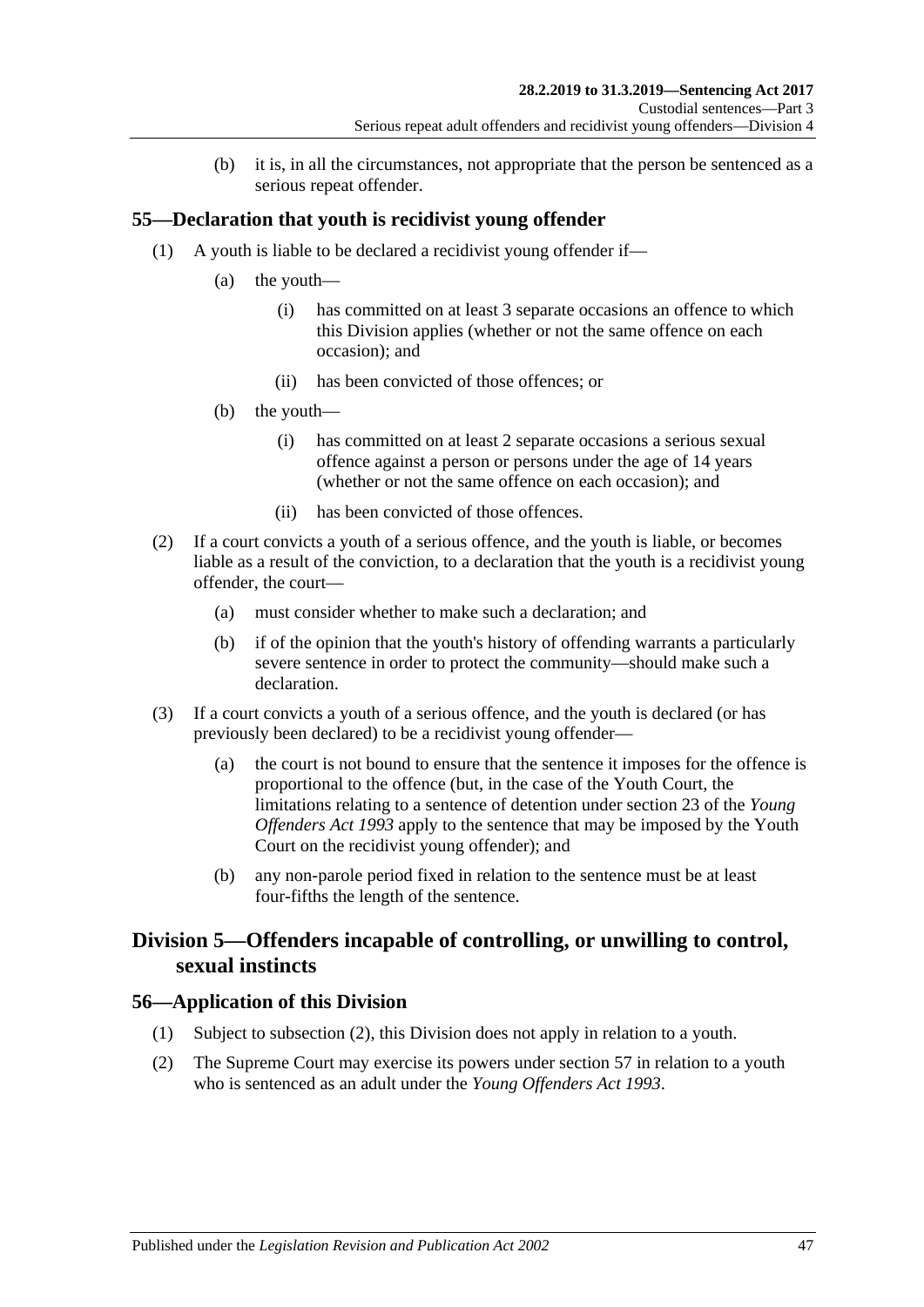# <span id="page-47-0"></span>**57—Offenders incapable of controlling, or unwilling to control, sexual instincts**

(1) In this section—

#### *institution* means—

- (a) a prison; and
- (b) a place declared by the Governor by proclamation to be a place in which persons may be detained under this section; and
- (c) in relation to a youth, includes a training centre;

### *person to whom this section applies* means—

- (a) a person convicted by the Supreme Court of a relevant offence; or
- (b) a person remanded by the District Court or the Magistrates Court under [subsection](#page-47-1) (2) to be dealt with by the Supreme Court under this section; or
- (c) a person who is the subject of an application by the Attorney-General under [subsection](#page-47-2) (3);

### *relevant offence* means—

- (a) an offence under section 48, 48A, 49, 50, 56, 58, 59, 63, 63A, 63B, 69 or 72 of the *[Criminal Law Consolidation Act](http://www.legislation.sa.gov.au/index.aspx?action=legref&type=act&legtitle=Criminal%20Law%20Consolidation%20Act%201935) 1935*; or
- (b) an offence under section 23 of the *[Summary Offences Act](http://www.legislation.sa.gov.au/index.aspx?action=legref&type=act&legtitle=Summary%20Offences%20Act%201953) 1953*; or
- (c) an offence under a corresponding previous enactment substantially similar to an offence referred to in either of the preceding paragraphs; or
- (d) any other offence where the evidence indicates that the defendant may be incapable of controlling, or unwilling to control, the defendant's sexual instincts; or
- (e) an offence of failing to comply with a reporting obligation relating to reportable contact with a child without a reasonable excuse where the defendant is a registrable offender within the meaning of the *[Child Sex](http://www.legislation.sa.gov.au/index.aspx?action=legref&type=act&legtitle=Child%20Sex%20Offenders%20Registration%20Act%202006)  [Offenders Registration Act](http://www.legislation.sa.gov.au/index.aspx?action=legref&type=act&legtitle=Child%20Sex%20Offenders%20Registration%20Act%202006) 2006*;

*unwilling*—a person to whom this section applies will be regarded as unwilling to control sexual instincts if there is a significant risk that the person would, given an opportunity to commit a relevant offence, fail to exercise appropriate control of the person's sexual instincts.

- <span id="page-47-1"></span>(2) If, in proceedings before the District Court or Magistrates Court, a person is convicted of a relevant offence and—
	- (a) the court is of the opinion that the defendant should be dealt with under this section; or
	- (b) the prosecutor applies to have the defendant dealt with under this section,

the court will, instead of sentencing the defendant itself, remand the convicted person, in custody or on bail, to appear before the Supreme Court to be dealt with under this section.

<span id="page-47-2"></span>(3) If a person has been convicted of a relevant offence, the Attorney-General may, while the person remains in prison serving a sentence of imprisonment, apply to the Supreme Court to have the person dealt with under this section.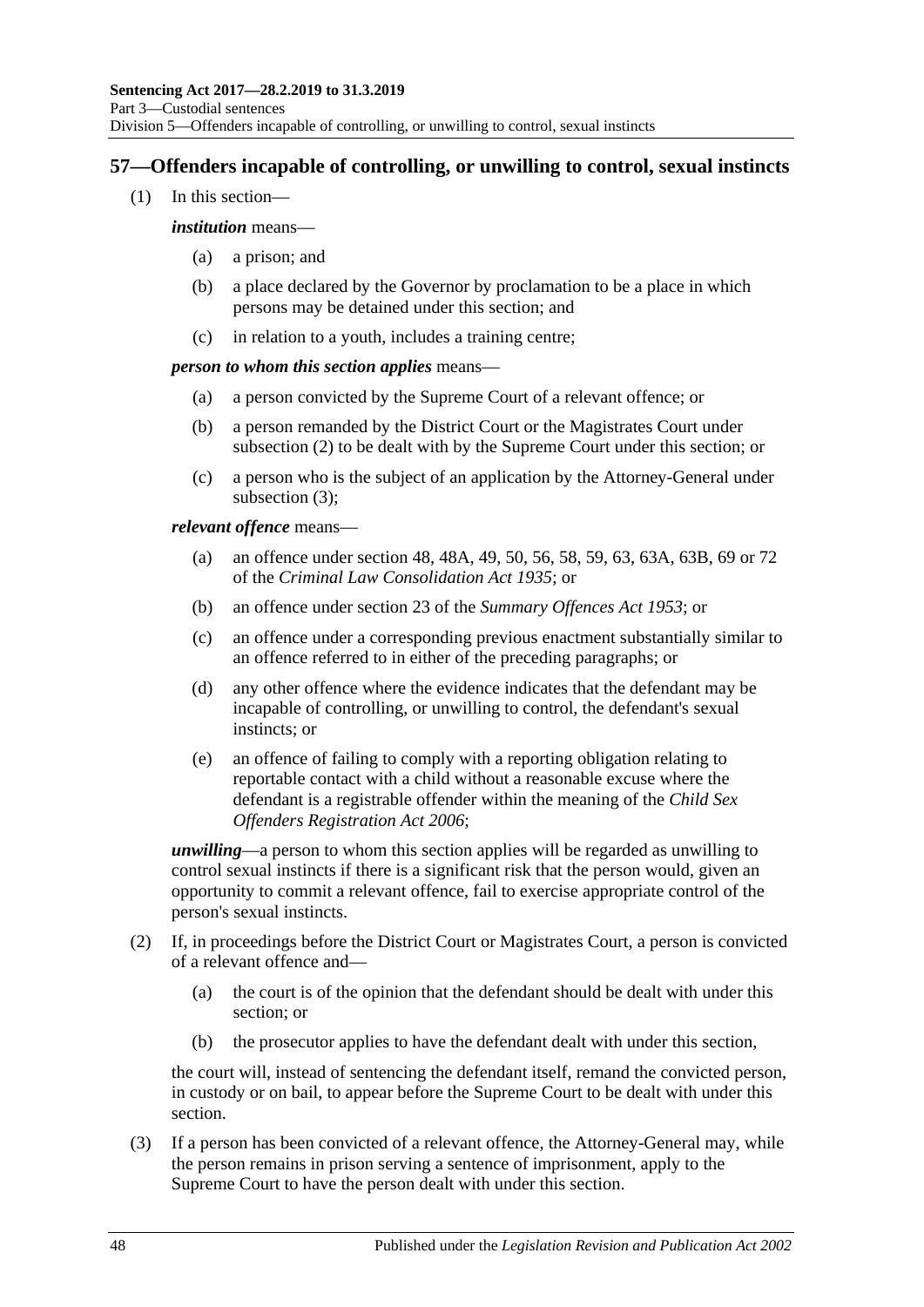- (4) The Attorney-General may make an application under [subsection](#page-47-2) (3) in respect of a person serving a sentence of imprisonment whether or not an application to the Supreme Court to have the person dealt with under this section has previously been made (but, if a previous application has been made, a further application cannot be made more than 12 months before the person is eligible to apply for release on parole).
- (5) The Supreme Court may, if the Attorney-General has made an application under [subsection](#page-47-2) (3) in respect of a person who is in prison serving a sentence of imprisonment, make an interim order that the person is to remain in custody pending determination by the Supreme Court as to whether to make an order under this section that the person be detained in custody until further order.
- <span id="page-48-0"></span>(6) The Supreme Court must, before determining whether to make an order that a person to whom this section applies be detained in custody until further order, direct that at least 2 legally qualified medical practitioners (to be nominated by a prescribed authority for the purpose) inquire into the mental condition of a person to whom this section applies and report to the Court on whether the person is incapable of controlling, or unwilling to control, the person's sexual instincts.
- (7) The Supreme Court may order that a person to whom this section applies be detained in custody until further order if satisfied that the order is appropriate.
- (8) The paramount consideration of the Supreme Court in determining whether to make an order that a person to whom this section applies be detained in custody until further order must be to protect the safety of the community (whether as individuals or in general).
- <span id="page-48-1"></span>(9) The Supreme Court must also take the following matters into consideration in determining whether to make an order that a person to whom this section applies be detained in custody until further order:
	- (a) the reports of the medical practitioners (as directed and nominated under [subsection](#page-48-0) (6)) provided to the Court;
	- (b) any relevant evidence or representations that the person may desire to put to the Court;
	- (c) any report required by the Court under [section](#page-54-0) 61;
	- (d) any other matter that the Court thinks relevant.
- (10) A copy of a report provided to the Supreme Court under [subsection](#page-48-1) (9) must be given to each party to the proceedings or to counsel for those parties.
- (11) If a person to whom this section applies refuses to cooperate with an inquiry or examination for the purposes of this section, the Supreme Court may, if satisfied that the order is appropriate, order that the person be detained in custody until further order having given—
	- (a) paramount consideration to protecting the safety of the community (whether as individuals or in general); and
	- (b) consideration to any relevant evidence and representations that the person may desire to put to the Court.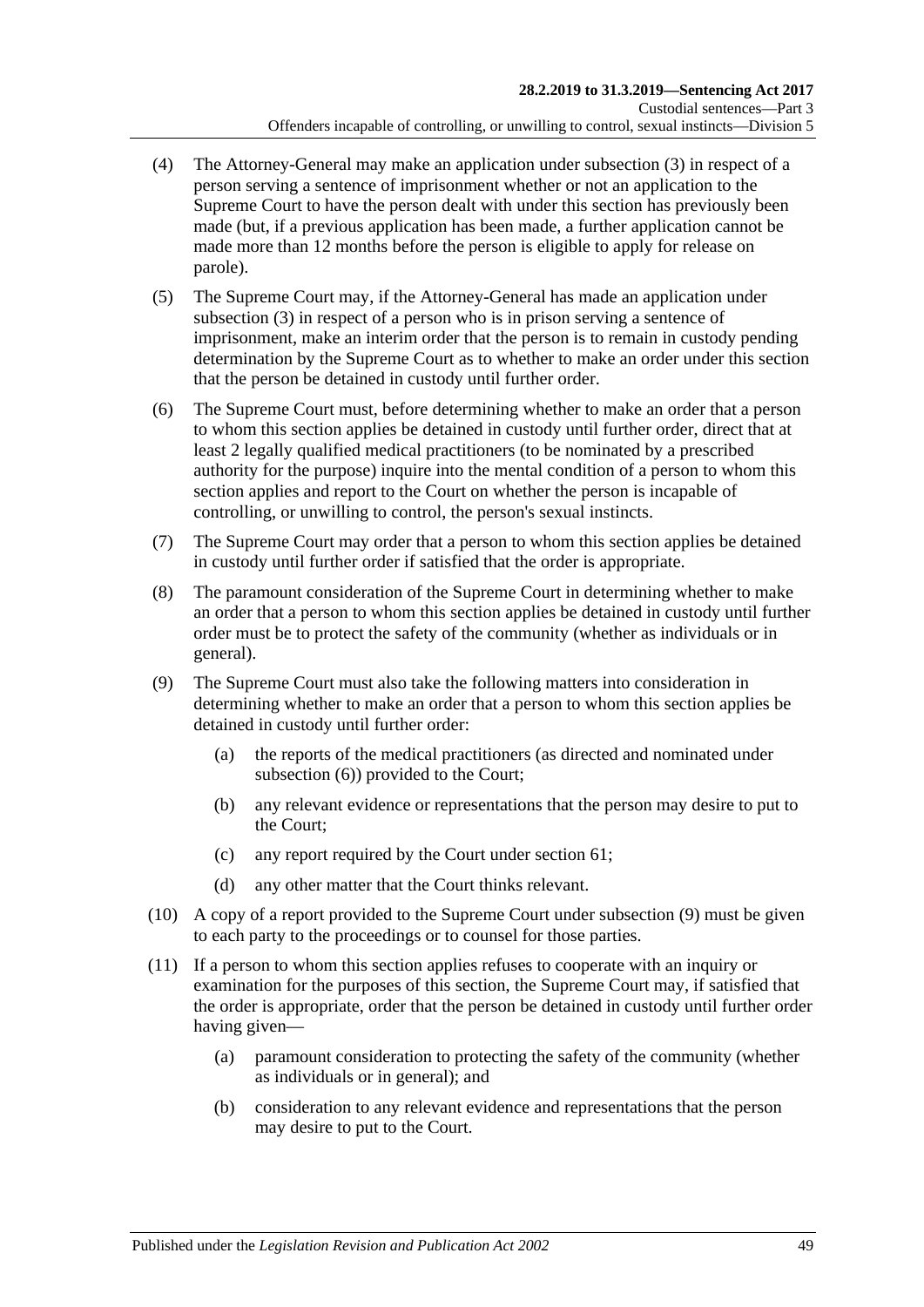- (12) If a person to whom this section applies has not been sentenced for a relevant offence, the Supreme Court will deal with the question of sentence at the same time as it deals with the question whether an order is to be made under this section and, if the Court decides to make such an order, the order may be made in addition to, or instead of, a sentence of imprisonment.
- (13) If the detention is in addition to a sentence of imprisonment, the detention will commence on the expiration of the term of imprisonment, or of all terms of imprisonment, that the person is liable to serve.
- (14) A person detained in custody under this section will be detained—
	- (a) if the defendant is under 18 years of age—in such institution (not being a prison) as the Minister for Youth Justice from time to time directs;
	- (b) in any other case—in such institution as the Minister for Correctional Services from time to time directs.
- <span id="page-49-0"></span>(15) The progress and circumstances of a person subject to an order under this section must be reviewed at least once in each period of 12 months—
	- (a) if the person is detained in, or released on licence from, a training centre—by the Training Centre Review Board; or
	- (b) in any other case—by the Parole Board,

for the purpose of making a recommendation about whether the person is—

- (c) if the person is in custody—suitable for release on licence under [section](#page-50-0) 59; or
- (d) if the person has been authorised to be released, or has been released, on licence under [section](#page-50-0) 59—suitable to be so released.
- (16) The results of a review under [subsection](#page-49-0) (15), including the recommendation of the relevant Board, must be embodied in a written report, a copy of which must be provided to the person the subject of the report, the Attorney-General and—
	- (a) in the case of a report of the Training Centre Review Board—the Minister for Youth Justice;
	- (b) in the case of a report of the Parole Board—the Minister for Correctional Services.

# **58—Discharge of detention order under [section](#page-47-0) 57**

- (1) Subject to this Act, a person subject to an order for detention under [section](#page-47-0) 57 will not be released from detention under that section until the Supreme Court, on application by the DPP or the person, discharges the order for detention.
- (1a) An order for detention under [section](#page-47-0) 57 cannot be discharged unless the person subject to the order satisfies the Supreme Court that—
	- (a) the person is both capable of controlling and willing to control the person's sexual instincts; or
	- (b) the person no longer presents an appreciable risk to the safety of the community (whether as individuals or in general) due to the person's advanced age or permanent infirmity.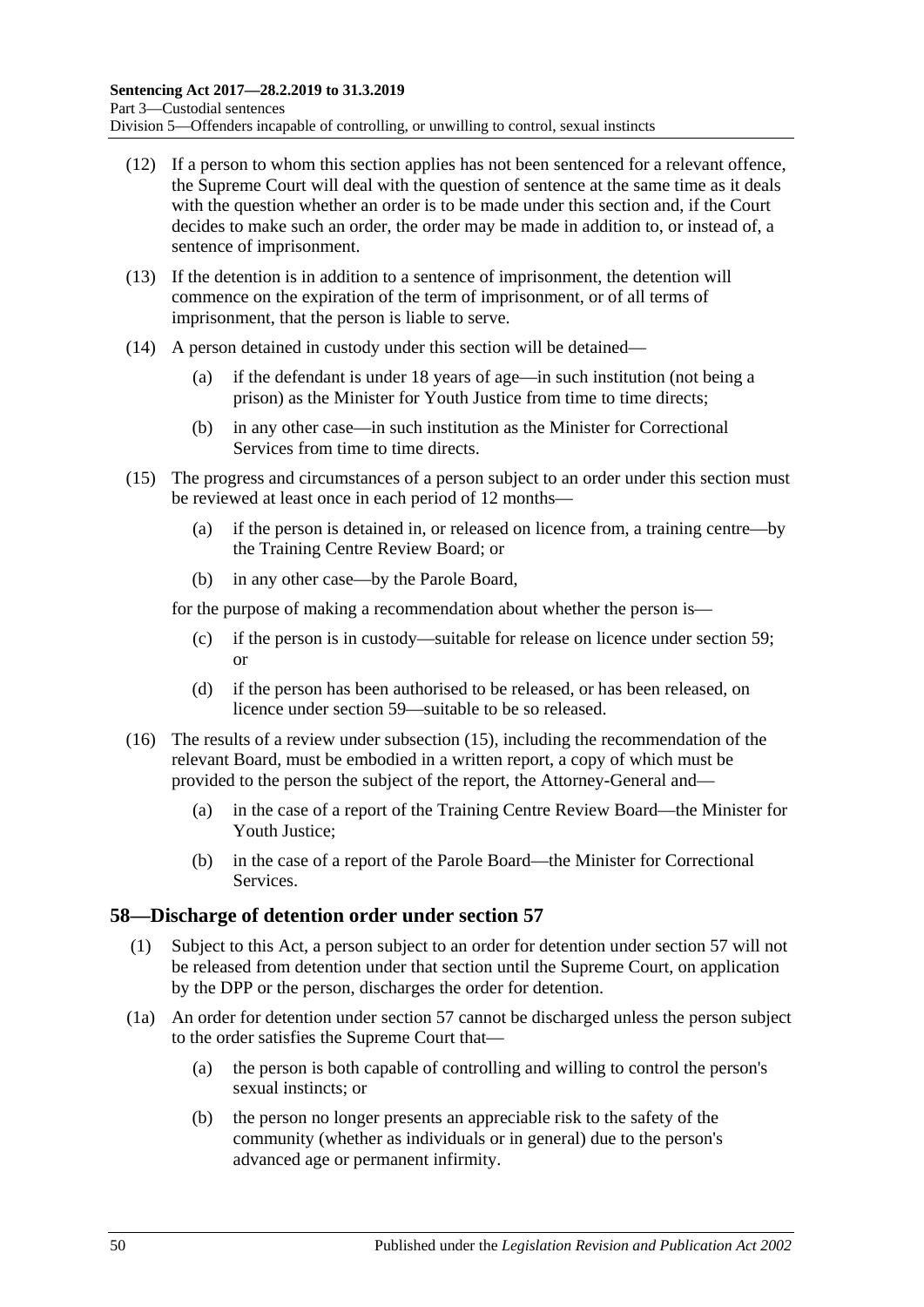- <span id="page-50-1"></span>(2) The Supreme Court must, before determining an application under this section for the discharge of an order for detention under [section](#page-47-0) 57, direct that at least 2 legally qualified medical practitioners (to be nominated by a prescribed authority for the purpose) inquire into the mental condition of the person subject to the order and report to the Court on whether the person is incapable of controlling, or unwilling to control, the person's sexual instincts.
- (3) The paramount consideration of the Supreme Court when determining an application for the discharge of an order for detention under [section](#page-47-0) 57 must be to protect the safety of the community (whether as individuals or in general).
- <span id="page-50-2"></span>(4) The Supreme Court must also take the following matters into consideration when determining an application for the discharge of an order for detention under [section](#page-47-0) 57:
	- (a) the reports of the medical practitioners (as directed and nominated under [subsection](#page-50-1) (2)) provided to the Court;
	- (b) any relevant evidence or representations that the person may desire to put to the Court;
	- (c) a report provided to the Court by the Training Centre Review Board or Parole Board (as the case may be) in accordance with the direction of the Court for the purposes of assisting the Court to determine the application, including—
		- (i) any opinion that the relevant Board may have about the effect the discharge of the order may have on the safety of the community; and
		- (ii) a report as to the probable circumstances of the person if the order is discharged; and
		- (iii) the recommendation of the relevant Board about whether the order should be discharged;
	- (d) the reports resulting from the periodic reviews under [section](#page-49-0)  $57(15)$  on the progress and circumstances of the person tendered to the Court;
	- (e) any other report required by the Court under [section](#page-54-0) 61;
	- (f) any other matter that the Court thinks relevant.
- (4a) The Supreme Court, when determining an application under this section, must not have regard to the length of time that the person subject to the order may spend in custody if the order is not discharged.
- (5) A copy of a report provided to the Supreme Court under [subsection](#page-50-2) (4) must be given to each party to the proceedings or to counsel for those parties.
- (6) If the discharge of an order for detention would result in the immediate release of a person subject to the order from custody, the Supreme Court may order that the discharge is not to take effect for such time as it considers necessary for the purpose of enabling the person to undergo a suitable pre-release program.

# <span id="page-50-3"></span><span id="page-50-0"></span>**59—Release on licence**

(1) The Supreme Court may, on application by the DPP or the person, authorise the release on licence of a person detained in custody under this Division.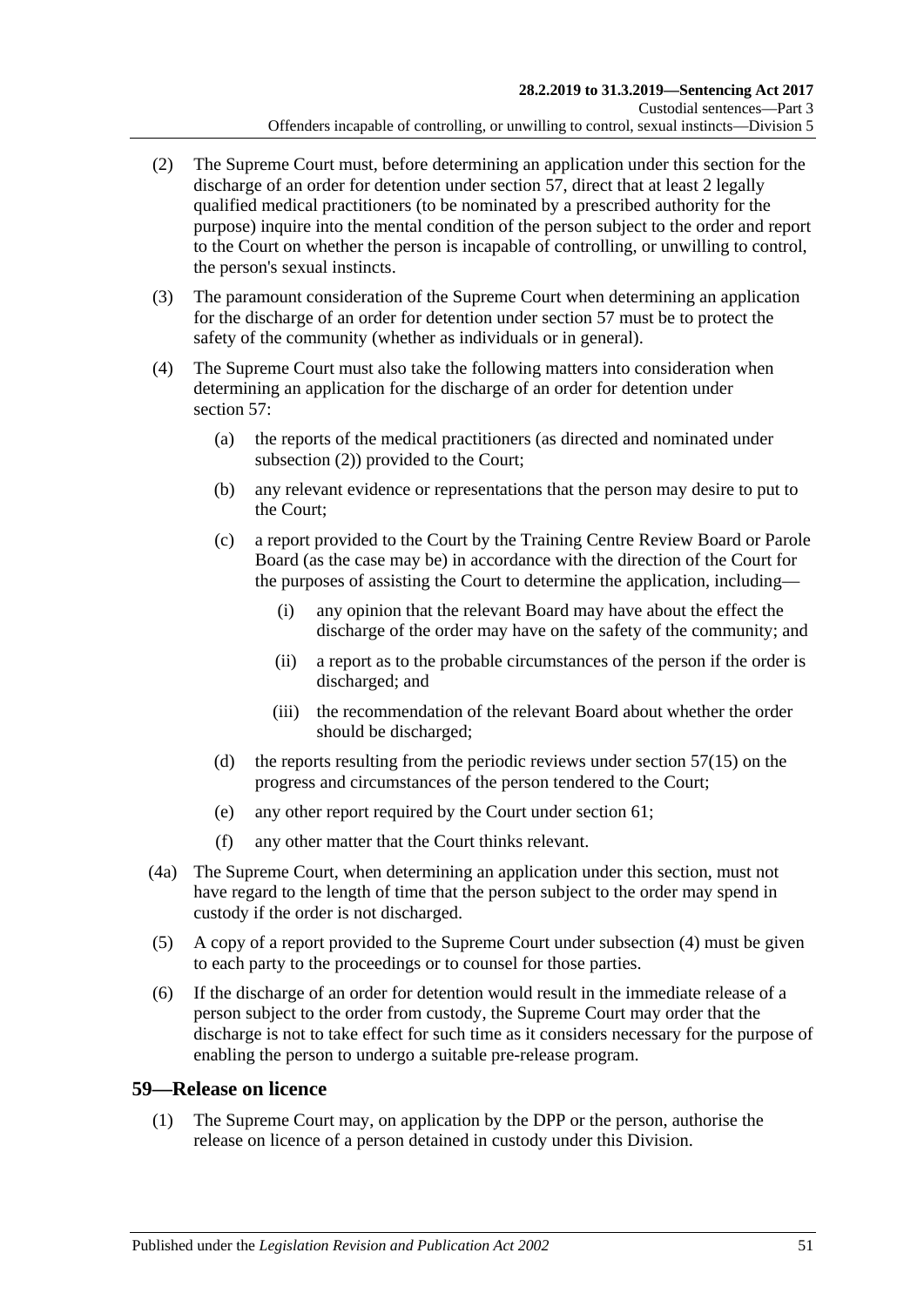- (1a) A person detained in custody under this Division cannot be released on licence unless the person satisfies the Supreme Court that—
	- (a) the person is both capable of controlling and willing to control the person's sexual instincts; or
	- (b) the person no longer presents an appreciable risk to the safety of the community (whether as individuals or in general) due to the person's advanced age or permanent infirmity.
- <span id="page-51-2"></span><span id="page-51-0"></span>(2) The Supreme Court must, before determining an application under this section for the release on licence of a person detained in custody under this Division, direct that at least 2 legally qualified medical practitioners (to be nominated by a prescribed authority for the purpose) inquire into the mental condition of the person and report to the Court on whether the person is incapable of controlling, or unwilling to control, the person's sexual instincts.
- (3) The paramount consideration of the Supreme Court when determining an application under this section for the release on licence of a person detained in custody under this Division must be to protect the safety of the community (whether as individuals or in general).
- <span id="page-51-1"></span>(4) The Supreme Court must also take the following matters into consideration when determining an application under this section for the release on licence of a person detained in custody under this Division:
	- (a) the reports of the medical practitioners (as directed and nominated under [subsection](#page-51-0) (2)) provided to the Court;
	- (b) any relevant evidence or representations that the person may desire to put to the Court;
	- (c) a report provided to the Court by the appropriate board in accordance with the direction of the Court for the purposes of assisting the Court to determine the application, including—
		- (i) any opinion of the appropriate board on the effect that the release on licence of the person would have on the safety of the community; and
		- (ii) a report as to the probable circumstances of the person if the person is released on licence; and
		- (iii) the recommendation of the appropriate board as to whether the person should be released on licence;
	- (d) evidence tendered to the Court of the estimated costs directly related to the release of the person on licence;
	- (e) the reports resulting from the periodic reviews under [section](#page-49-0)  $57(15)$  on the progress and circumstances of the person tendered to the Court;
	- (f) any other report required by the Court under [section](#page-54-0) 61;
	- (g) any other matter that the Court thinks relevant.
- (4a) The Supreme Court, when determining an application under this section, must not have regard to the length of time that the person has spent in custody or may spend in custody if the person is not released on licence.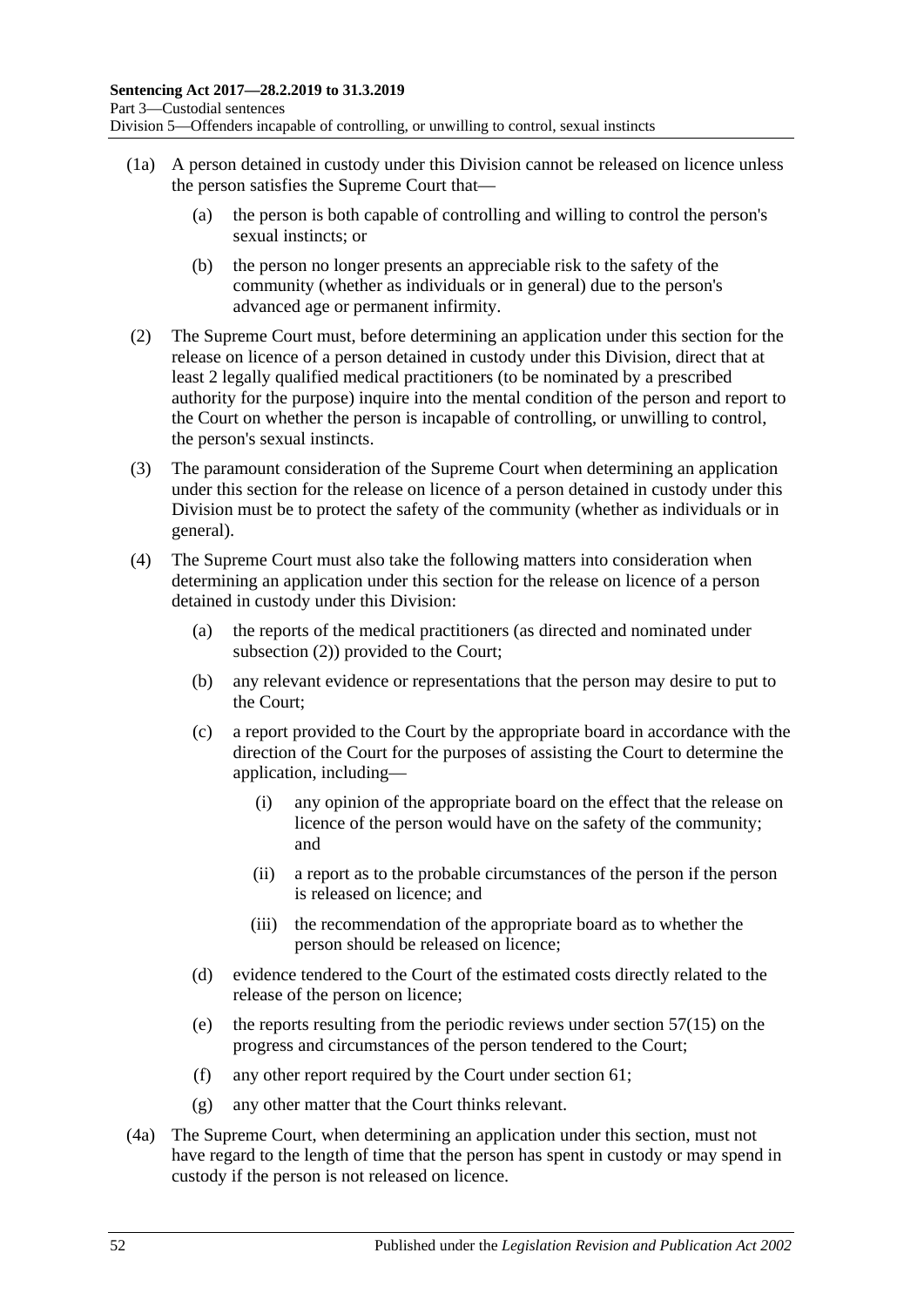- (5) A copy of any report provided to the Supreme Court under [subsection](#page-51-1) (4) must be given to each party to the proceedings or to counsel for those parties.
- (6) On the Supreme Court authorising the release of a person under [subsection](#page-50-3) (1), the appropriate board must order the release of the person on licence on the day specified by the Court.
- <span id="page-52-2"></span><span id="page-52-0"></span>(7) Subject to this Act, every release of a person on licence under this section is subject to the following conditions:
	- (a) a condition prohibiting the person from possessing a firearm or ammunition or any part of a firearm;
	- (b) a condition requiring the person to submit to such tests (including testing without notice) for gunshot residue as may be reasonably required by a person or class of persons or body specified by the appropriate board.
- (8) Without limiting [subsection](#page-52-0) (7), the release of a person on licence under this section will be subject to such conditions as the appropriate board thinks fit and specifies in the licence (including a condition that the person be monitored by use of an electronic device approved under section 4 of the *[Correctional Services Act](http://www.legislation.sa.gov.au/index.aspx?action=legref&type=act&legtitle=Correctional%20Services%20Act%201982) 1982*).
- (9) If the Supreme Court has refused a person's application for release on licence, the person may not further apply for release for a period of 6 months, or such lesser or greater period as the Court may have directed on refusing the application.
- <span id="page-52-1"></span>(10) The appropriate board may—
	- (a) on application by the DPP or the person, or on its own initiative, vary or revoke a condition of a licence or impose further conditions; or
	- (b) on application by the DPP, or on its own initiative, cancel the release of a person on licence, if satisfied that—
		- (i) in the case of a person released on licence on the ground referred to in [subsection](#page-51-2) (1a)(b)—there is evidence suggesting that the person may now present an appreciable risk to the safety of the community (whether as individuals or in general); or
		- (ii) in any case—the person has contravened, or is likely to contravene, a condition of the licence.
- (11) A board cannot exercise its powers under [subsection](#page-52-1) (10) on its own initiative in relation to a person released on licence unless the person and the Crown have been afforded a reasonable opportunity to make submissions to the board on the matter, and the board has considered any submissions so made.
- (12) The appropriate board may only vary or revoke the conditions imposed by [subsection](#page-52-0) (7) on the release of a person on licence if the board is satisfied that—
	- (a) there are cogent reasons to do so; and
	- (b) the possession of a firearm, ammunition or part of a firearm by the person does not represent an undue risk to the safety of the public.
- (13) For the purposes of proceedings under [subsection](#page-52-1) (10), a member of the appropriate board may—
	- (a) summon the person the subject of the proceedings to appear before the board; or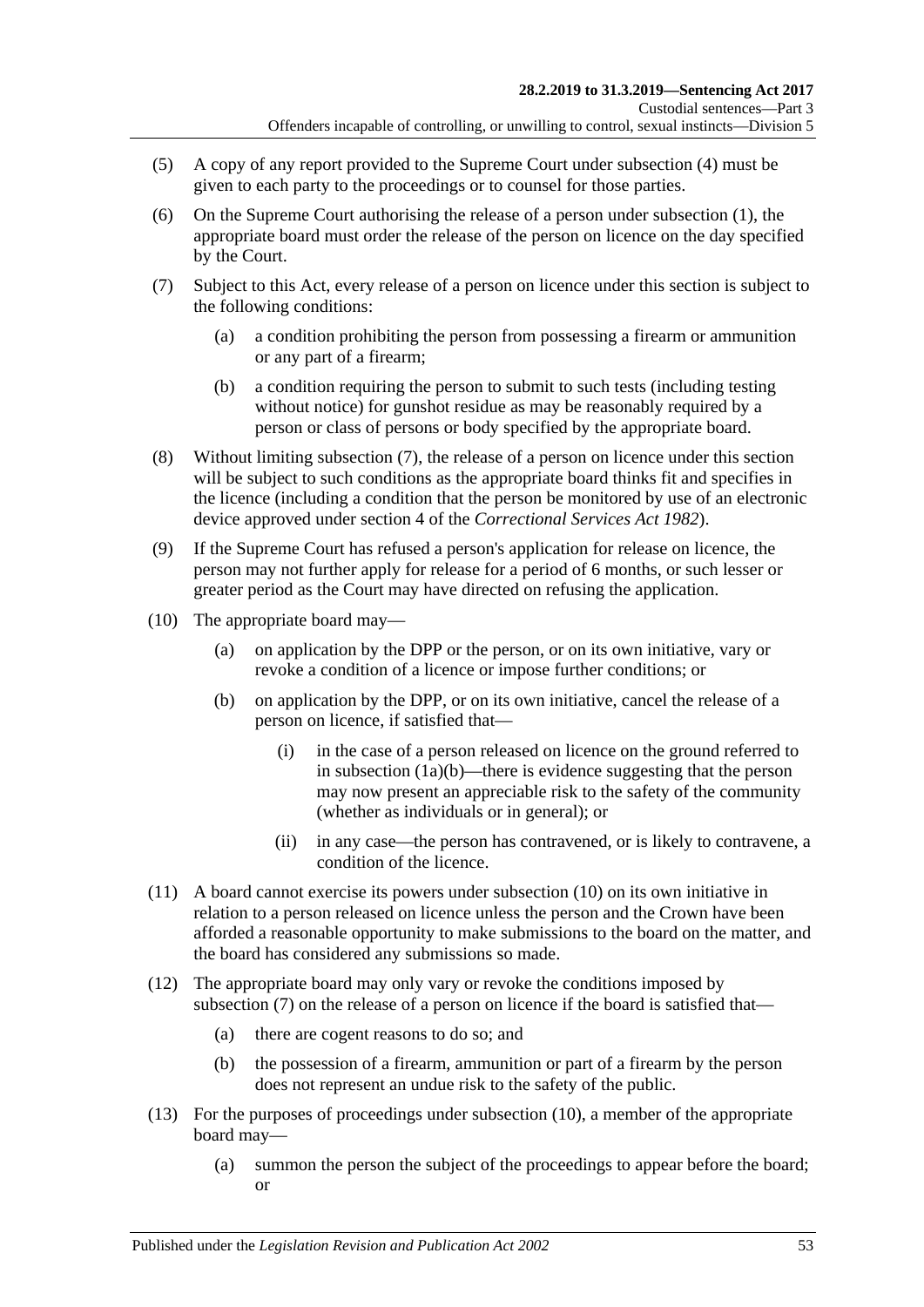- (b) in the case of proceedings for cancellation of release—
	- (i) with the concurrence of a second member of the board—issue a warrant for the apprehension and detention of the person pending determination of the proceedings; or
	- (ii) apply to a magistrate for a warrant for the apprehension and detention of the person pending determination of the proceedings.
- (14) If a person who has been summoned to appear before the appropriate board fails to attend in compliance with the summons, the board may—
	- (a) determine the proceedings in the person's absence; or
	- (b) direct a member of the board to—
		- (i) issue a warrant; or
		- (ii) apply to a magistrate for a warrant,

for the apprehension and detention of the person for the purpose of bringing the person before the board.

- (15) A member of the appropriate board may apply to a magistrate for a warrant for the apprehension and return to custody of a person whose release on licence has been cancelled by the board.
- (16) A magistrate must, on application under this section, issue a warrant for the apprehension and detention of a person or for the apprehension and return to custody of a person, as the case may require, unless it is apparent, on the face of the application, that no reasonable grounds exist for the issue of the warrant.
- (17) The appropriate board may, if it thinks good reason exists for doing so, cancel a warrant issued under this section at any time before its execution.
- (18) If a person who has been released on licence commits an offence while subject to that licence and is sentenced to imprisonment for the offence, the release on licence is, by virtue of this subsection, cancelled.
- (20) For the purposes of this section, the *appropriate board*, in relation to proceedings under this section, means—
	- (a) if the person the subject of the proceedings is being detained in a training centre, or has been released on licence from a training centre—the Training Centre Review Board;
	- (b) in any other case—the Parole Board.

### <span id="page-53-0"></span>**60—Appropriate board may direct person to surrender firearm etc**

- (1) The appropriate board may, in relation to the release of a person on licence under [section](#page-50-0) 59 that is subject to the condition imposed by section  $59(7)(a)$ , direct the person to immediately surrender at a police station specified by the appropriate board any firearm, ammunition or part of a firearm owned or possessed by the person.
- (2) A person who refuses or fails to comply with a direction under [subsection](#page-53-0) (1) is guilty of an offence.

Maximum penalty: \$10 000 or imprisonment for 2 years.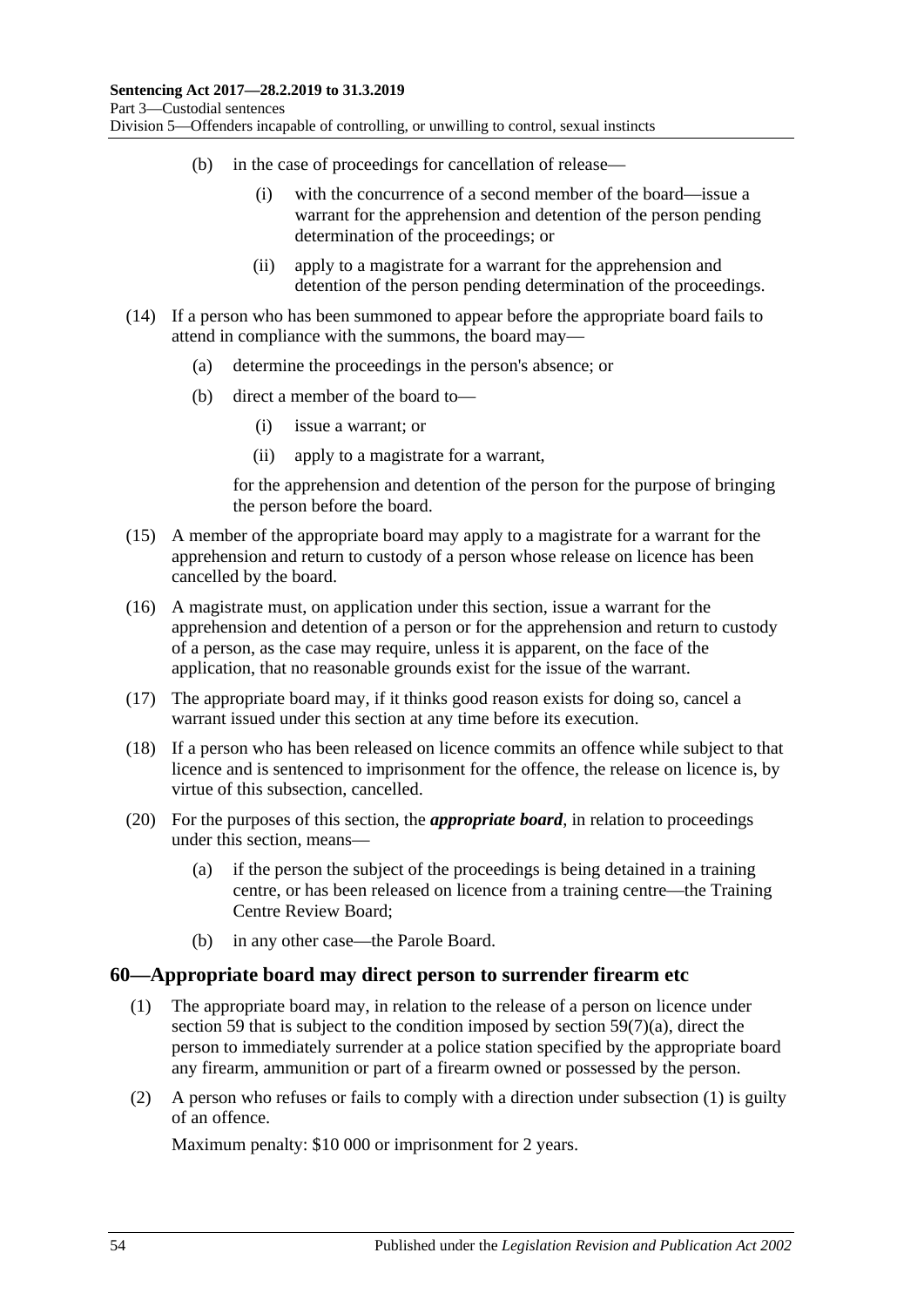- (3) No criminal liability attaches to a person to the extent that the person is complying with a direction under this section.
- (4) The Commissioner of Police must deal with any surrendered firearm, ammunition or part of a firearm in accordance with the scheme set out in the regulations.
- (5) No compensation is payable by the Crown or any other person in respect of the exercise of a function or power under this section.
- (6) The regulations may provide for the payment, recovery or waiver of fees in respect of this section.
- (7) In this section—

*appropriate board* has the same meaning as in [section](#page-50-0) 59.

# <span id="page-54-1"></span><span id="page-54-0"></span>**61—Court may obtain reports**

- (1) A court may, for the purpose of obtaining assistance in making a determination under this Division or [Schedule 2,](#page-97-0) require the Parole Board, the Training Centre Review Board or any other body or person to provide the court with a report on any matter.
- (2) A copy of a report provided to a court under [subsection](#page-54-1) (1) must be given to each party to the proceedings or to counsel for those parties.

# **62—Inquiries by medical practitioners**

If, for the purposes of this Division or [Schedule 2,](#page-97-0) the Supreme Court directs that at least 2 legally qualified medical practitioners (to be nominated by a prescribed authority) inquire into the mental condition of a person and report to the Court on whether the person is incapable of controlling, or unwilling to control, the person's sexual instincts, each medical practitioner so nominated—

- (a) must carry out an independent personal examination of the person; and
- (b) may have access to any evidence before the court by which the person was convicted; and
- (c) may obtain the assistance of a psychologist, social worker, community corrections officer or any other person.

# **63—Parties**

Both the DPP and the person to whom an application under this Division or [Schedule](#page-97-0) 2 relates are parties to the application.

# **64—Service on guardian**

If the person to whom an application under this Division or [Schedule 2](#page-97-0) relates is under 18 years of age, a copy of the application must be served on a guardian of the child, unless—

- (a) it is not practicable to do so; or
- (b) the whereabouts of all of the guardians of the child cannot, after reasonable inquiries, be ascertained.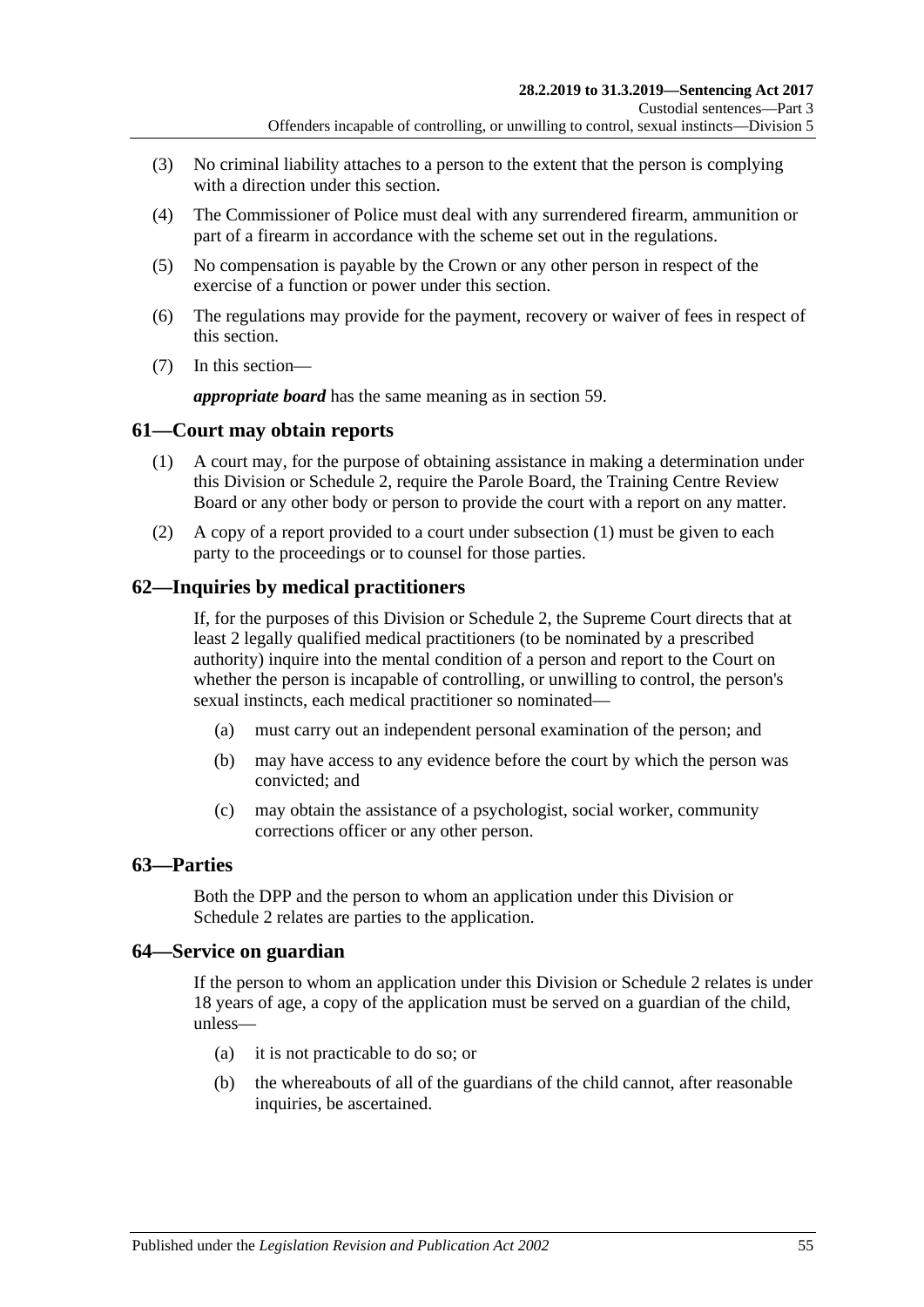# **65—Appeals**

- (1) An appeal lies to the Full Court against—
	- (a) a decision of the Supreme Court on an application to discharge an order for detention under this Division;
	- (b) a decision of the Supreme Court on an application to release a person on licence under this Division.
- (2) An appeal under this section may be instituted by the DPP or by the person to whom the particular decision relates.
- (3) Subject to a contrary order of the Full Court, an appeal cannot be commenced after 10 days from the date of the decision against which the appeal lies.
- (4) On an appeal, the Full Court may—
	- (a) confirm, reverse or annul the decision subject to appeal;
	- (b) make any order that it considers should have been made in the first instance;
	- (c) make any consequential or ancillary orders.
- <span id="page-55-1"></span>(5) Subject to [subsection](#page-55-0) (6), if—
	- (a) the Supreme Court decides—
		- (i) to discharge an order for detention under this Division; or
		- (ii) to release a person on licence under this Division; and
	- (b) counsel appearing on behalf of the DPP gives immediate notice that an appeal against the decision will be instituted,

the decision has no force or effect pending the outcome of the appeal.

<span id="page-55-0"></span>(6) If the DPP gives notice under [subsection](#page-55-1) (5) of an appeal against a decision of the Supreme Court but then a person acting on behalf of the DPP subsequently files with the Supreme Court a notice that the DPP does not desire to proceed with the appeal, the decision will take effect.

### **66—Proclamations**

The Governor may, by proclamation, vary or revoke a proclamation under this Division.

### **67—Regulations**

The Governor may make regulations—

- (a) providing for the care, treatment, rights and duties of a person detained in custody under this Division in consequence of being found to be incapable of controlling the person's sexual instincts;
- (b) providing for the granting of periods of leave for a person so detained;
- (c) providing for any other related matter.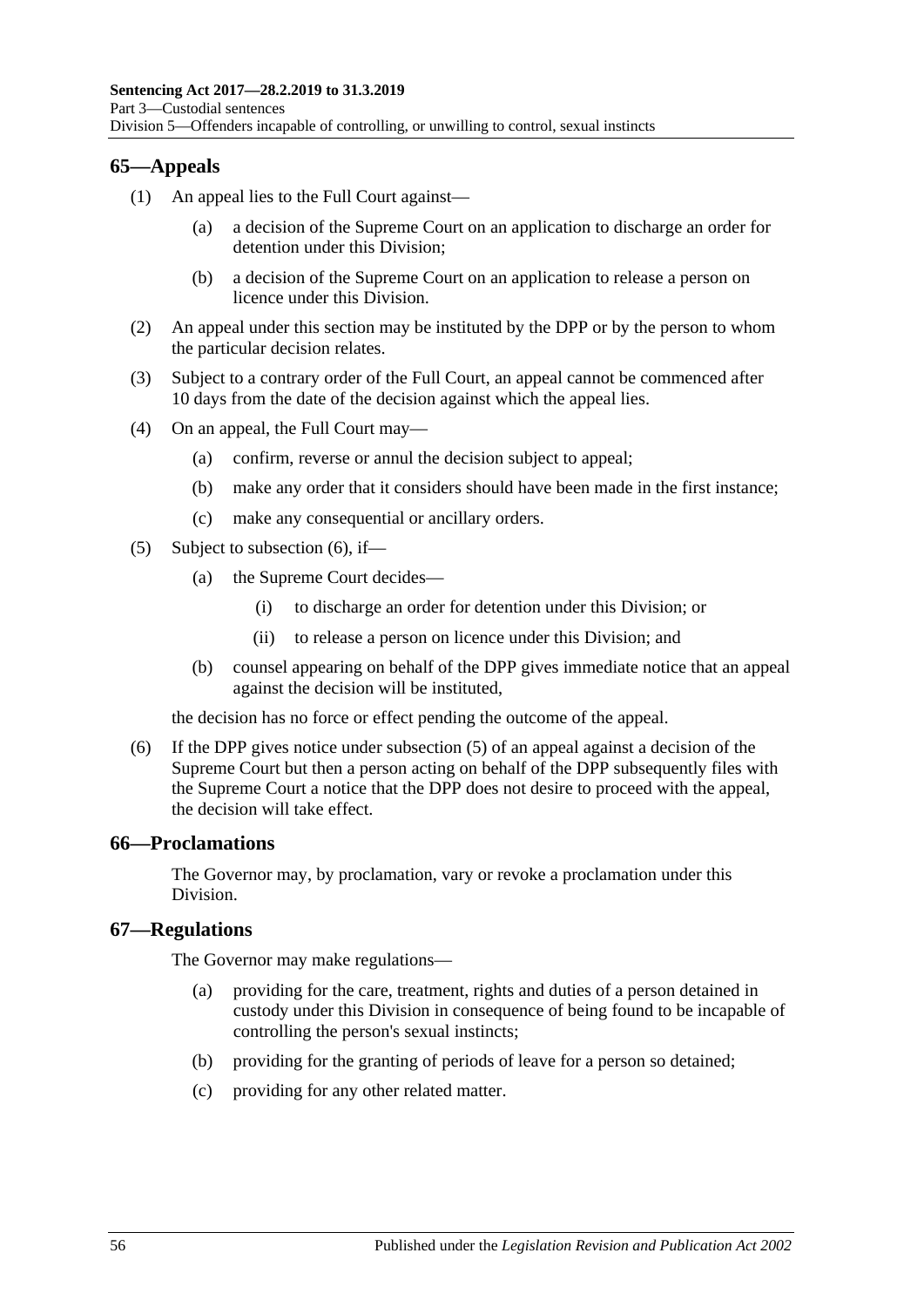# **Division 6—Sentencing standards for offences involving paedophilia**

# **68—Sentencing standards for offences involving paedophilia**

- (1) The Parliament declares that—
	- (a) the 1997 amendment of sentencing standards reflected an emerging recognition by the judiciary and the community generally of the inherent seriousness of offences involving paedophilia; and
	- (b) the reformed standards should be applied to offences involving paedophilia committed before or after the enunciation of the 1997 amendment of sentencing standards (or committed in part before, and in part after, the enunciation of the 1997 amendment of sentencing standards).
- (2) In this section—

*1997 amendment of sentencing standards* means the change to sentencing standards enunciated in *R v D* (1997) 69 SASR 413;

*offences involving paedophilia* means all offences to which the 1997 amendment of sentencing standards is applicable, whether individual sentences for the offences have been, or are to be, imposed or a global sentence covering a series of offences (see [section](#page-20-0) 26) or a course of conduct involving a number of criminal incidents (see section 74 of the *[Criminal Law Consolidation Act](http://www.legislation.sa.gov.au/index.aspx?action=legref&type=act&legtitle=Criminal%20Law%20Consolidation%20Act%201935) 1935*);

*reformed standards* means sentencing standards as changed by the 1997 amendment of sentencing standards.

# **Division 7—Community based custodial sentences**

# **Subdivision 1—Home detention**

### **69—Purpose of home detention**

- (1) The purpose of a home detention order is to allow a court to impose a custodial sentence but direct that the sentence be served on home detention.
- (2) The paramount consideration of the court when determining whether to make a home detention order must be to protect the safety of the community (whether as individuals or in general).

# **70—Home detention not available for certain offences**

- (1) The powers vested in a court by this Subdivision—
	- (a) are exercisable despite the fact that an Act prescribes a minimum penalty; but
	- (b) are not exercisable in relation to—
		- (i) a defendant who is serving or is liable to serve a sentence of indeterminate duration and who has not had a non-parole period fixed; or
		- (ii) a defendant who is being sentenced for—
			- (A) an offence of murder; or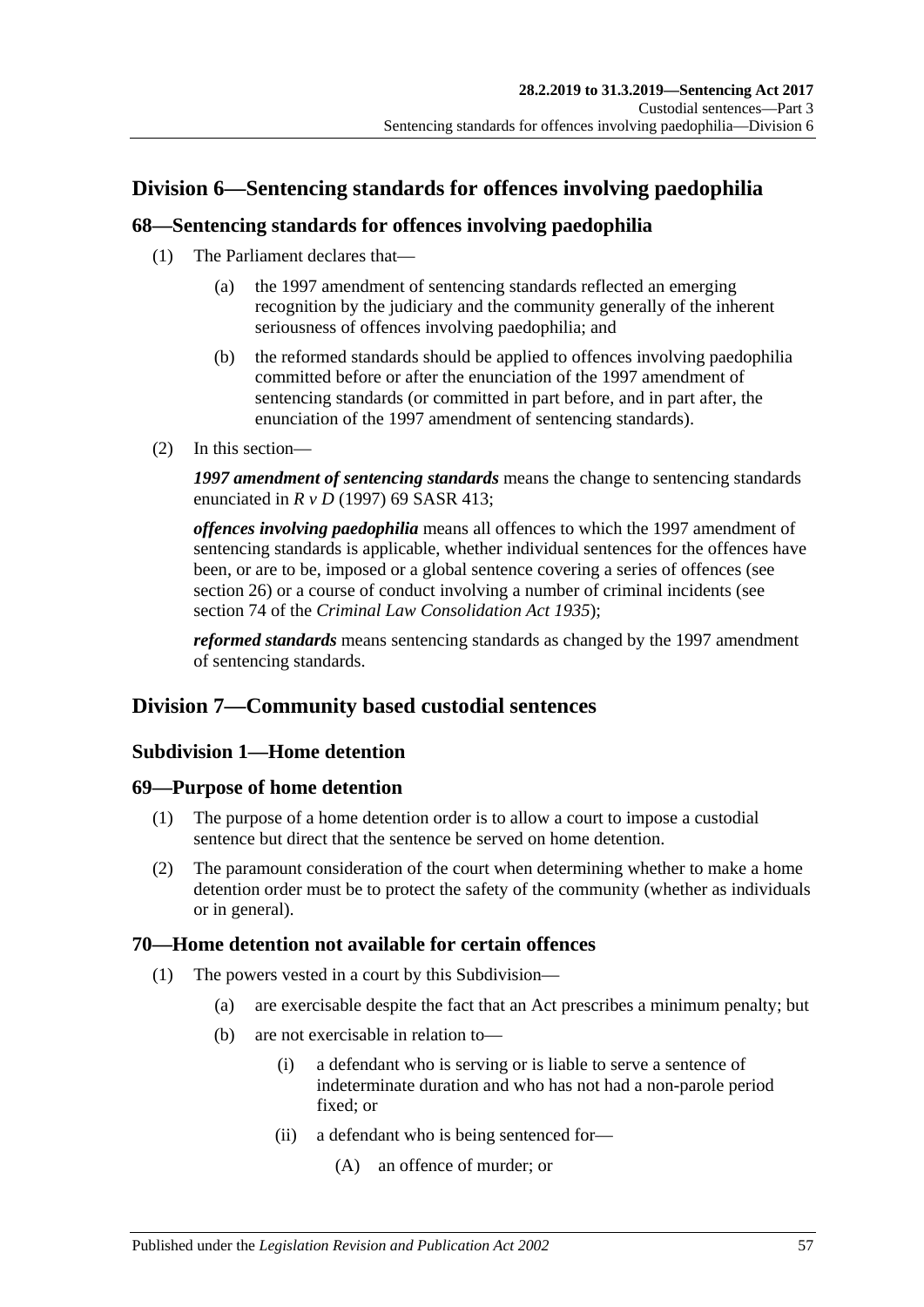- (B) treason; or
- (C) an offence involving a terrorist act; or
- (D) any other offence in respect of which an Act expressly prohibits the reduction, mitigation or substitution of penalties or sentences.
- (2) In this section—

*Act* includes a statutory instrument;

*terrorist act* has the same meaning as in the *[Terrorism \(Commonwealth Powers\)](http://www.legislation.sa.gov.au/index.aspx?action=legref&type=act&legtitle=Terrorism%20(Commonwealth%20Powers)%20Act%202002)  Act [2002](http://www.legislation.sa.gov.au/index.aspx?action=legref&type=act&legtitle=Terrorism%20(Commonwealth%20Powers)%20Act%202002)*.

- (3) For the purposes of this Division, a reference to an *offence of murder* includes—
	- (a) an offence of conspiracy to murder; and
	- (b) an offence of aiding, abetting, counselling or procuring the commission of murder.

### **71—Home detention orders**

- (1) Subject to this section, if—
	- (a) a court has imposed a sentence of imprisonment on a defendant; and
	- (b) the court considers that the sentence should not be suspended under [Part](#page-74-1) 4 [Division](#page-74-1) 2; and
	- (c) the court considers that the defendant is a suitable person to serve the sentence on home detention,

the court may order that the defendant serve the sentence on home detention (a *home detention order*).

- <span id="page-57-0"></span>(2) The following provisions apply to a home detention order:
	- (a) a home detention order must not be made if the court considers that the making of such an order would, or may, affect public confidence in the administration of justice;
	- (b) a home detention order must not be made if the defendant is being sentenced—
		- (i) as an adult to a period of imprisonment with a non-parole period of 2 years or more for a prescribed designated offence; or
		- (ii) as an adult for a serious sexual offence unless the court is satisfied that special reasons exist for the making of a home detention order; or
		- (iii) as an adult for a serious and organised crime offence or specified offence against police; or
		- (iv) as an adult for a designated offence and, during the 5 year period immediately preceding the date on which the relevant offence was committed, a court has sentenced the defendant to imprisonment (other than where the sentence is suspended) or home detention for a designated offence;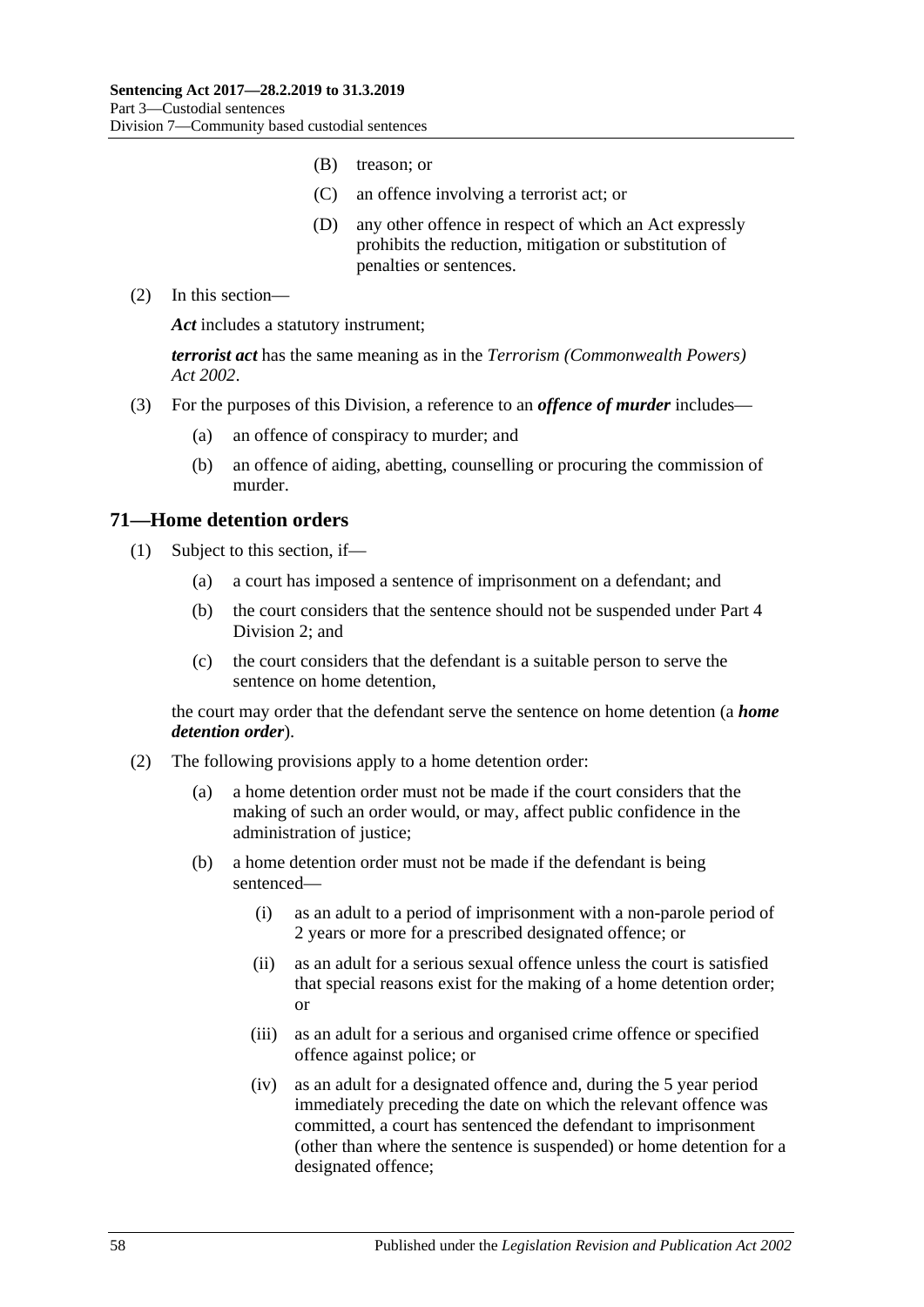- (c) a home detention order must not be made unless the court is satisfied that the residence the court proposes to specify in its order is suitable and available for the detention of the defendant and that the defendant will be properly maintained and cared for while detained in that place;
- (d) a home detention order must not be made if the home detention is to be served concurrently with a term of imprisonment then being served, or about to be served, by the defendant;
- (e) a home detention order should not be made unless the court is satisfied that adequate resources exist for the proper monitoring of the defendant while on home detention by a home detention officer.
- (3) The court must take the following matters into consideration when determining whether to make a home detention order:
	- (a) the impact that the home detention order is likely to have on—
		- (i) any victim of the offence for which the defendant is being sentenced; and
		- (ii) any spouse or domestic partner of the defendant; and
		- (iii) any person residing at the residence at which the prisoner would, if released, be required to reside;
	- (b) the pre-sentence report (if any) ordered by the court;
	- (c) any other matter the court thinks relevant.
- (4) In deciding whether special reasons exist for the purposes of [subsection](#page-57-0)  $(2)(b)(ii)$ , the court must have regard to both of the following matters and only those matters:
	- (a) whether the defendant's advanced age or infirmity means that the defendant no longer presents an appreciable risk to the safety of the community (whether as individuals or in general);
	- (b) whether the interest of the community as a whole would be better served by the defendant serving the sentence on home detention rather than in custody.
- (5) In this section—

*designated offence* means any of the following offences under the *[Criminal Law](http://www.legislation.sa.gov.au/index.aspx?action=legref&type=act&legtitle=Criminal%20Law%20Consolidation%20Act%201935)  [Consolidation Act](http://www.legislation.sa.gov.au/index.aspx?action=legref&type=act&legtitle=Criminal%20Law%20Consolidation%20Act%201935) 1935*:

- (a) an offence under section 12, 12A, 13 or 13A;
- (b) an offence under section 19;
- (c) an offence under section 19AA;
- (d) an offence under section 19AC;
- (e) an offence under section 19A;
- (f) an offence under section 23 or 24;
- (g) an offence under section 29A;
- (h) an offence under section 39;
- (i) an offence under section 137;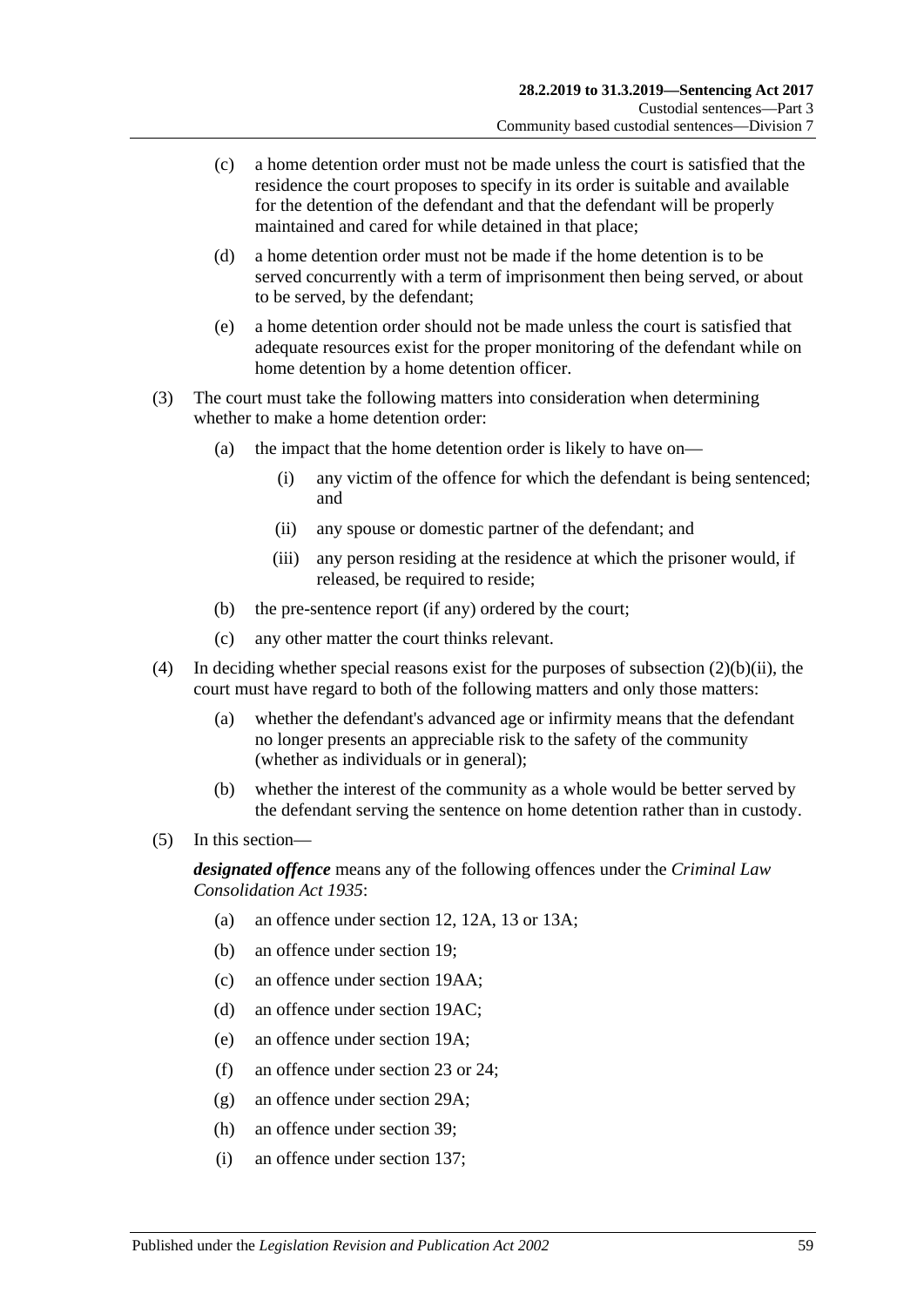- (j) an offence under section 170;
- (k) an offence under section 270B if the offence against the person to which that section applies is a relevant offence referred to in a preceding paragraph;

*prescribed designated offence* means an offence under section 13 or 23 of the *[Criminal Law Consolidation Act](http://www.legislation.sa.gov.au/index.aspx?action=legref&type=act&legtitle=Criminal%20Law%20Consolidation%20Act%201935) 1935*;

#### *serious and organised crime offence* means—

- (a) any of the following offences under the *[Criminal Law Consolidation](http://www.legislation.sa.gov.au/index.aspx?action=legref&type=act&legtitle=Criminal%20Law%20Consolidation%20Act%201935)  Act [1935](http://www.legislation.sa.gov.au/index.aspx?action=legref&type=act&legtitle=Criminal%20Law%20Consolidation%20Act%201935)*:
	- (i) an offence under section 83E;
	- (ii) an aggravated offence under section 172 or 251, where the aggravating circumstances of the offence are the circumstances referred to in section  $5AA(1)(ga)(i)$  or (ii) of that Act;
	- (iii) an offence under section 244 or 245;
	- (iv) an attempt to commit any of the offences referred to in any of the preceding subparagraphs; or
- (b) any of the following offences under the *[Controlled Substances Act](http://www.legislation.sa.gov.au/index.aspx?action=legref&type=act&legtitle=Controlled%20Substances%20Act%201984) 1984*:
	- (i) an offence under section 32(1);
	- (ii) an aggravated offence under section  $32(2)$ ,  $32(2a)$  or  $32(3)$ ;
	- (iii) an offence under section  $33(1)$ ;
	- (iv) an aggravated offence under section 33(2) or 33(3);
	- (v) an aggravated offence under section  $33A(1)$ ,  $33A(2)$ ,  $33A(3)$ ,  $33A(4)$ or 33A(5);
	- (vi) an attempt to commit any of the offences referred to in any of the preceding subparagraphs;

<span id="page-59-1"></span>*serious sexual offence* means any of the following offences where the maximum penalty prescribed for the offence is, or includes, imprisonment for at least 5 years:

- <span id="page-59-0"></span> $(a)$
- (i) an offence under section 48, 48A, 49, 50, 51, 56, 58, 59, 60, 63, 63B, 66, 67, 68 or 72 of the *[Criminal Law Consolidation Act](http://www.legislation.sa.gov.au/index.aspx?action=legref&type=act&legtitle=Criminal%20Law%20Consolidation%20Act%201935) 1935*;
- (ii) an offence against a corresponding previous enactment substantially similar to an offence referred to in [subparagraph](#page-59-0) (i);
- (iii) an attempt to commit or an assault with intent to commit any of the offences referred to in either of the preceding subparagraphs;
- (b) an offence against the law of another State or a Territory corresponding to an offence referred to in [paragraph](#page-59-1) (a);

#### *specified offence against police* means—

(a) an aggravated offence under section 23(1) or 23(3) of the *[Criminal Law](http://www.legislation.sa.gov.au/index.aspx?action=legref&type=act&legtitle=Criminal%20Law%20Consolidation%20Act%201935)  [Consolidation Act](http://www.legislation.sa.gov.au/index.aspx?action=legref&type=act&legtitle=Criminal%20Law%20Consolidation%20Act%201935) 1935* where the aggravating circumstances of the offence are the circumstances referred to in section 5AA(1)(c) of that Act and the victim is a police officer; or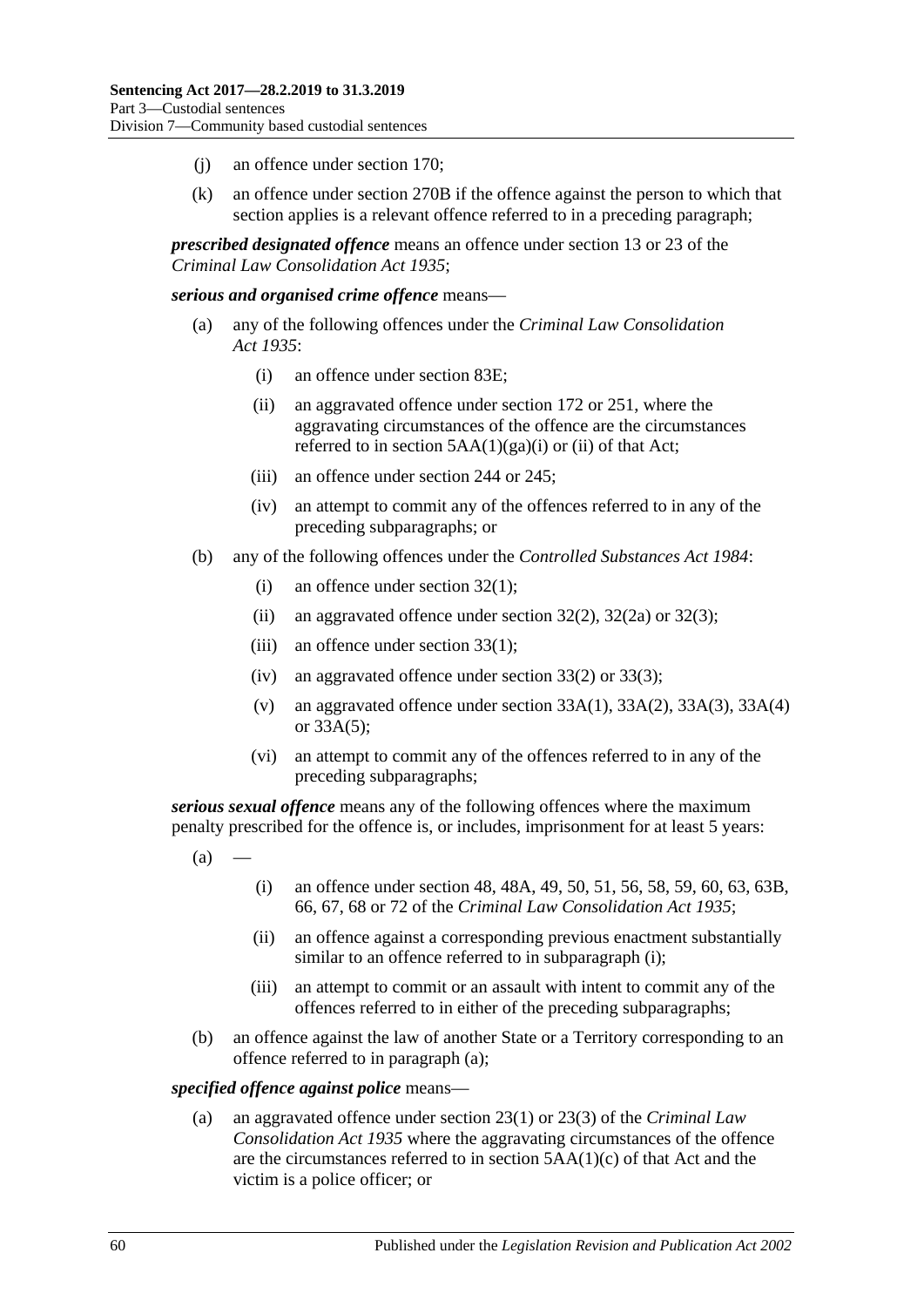- (b) an offence of attempted murder or attempted manslaughter under the *[Criminal Law Consolidation Act](http://www.legislation.sa.gov.au/index.aspx?action=legref&type=act&legtitle=Criminal%20Law%20Consolidation%20Act%201935) 1935* where the victim is a police officer and the offender committed the offence—
	- (i) knowing the victim to be acting in the course of the victim's official duty; or
	- (ii) in retribution for something the offender knows or believes to have been done by the victim in the course of the victim's official duty.

# **72—Conditions of home detention order**

- (1) A home detention order is subject to the following conditions:
	- (a) a condition requiring the person subject to the order to remain at the residence specified by the court throughout the period of the home detention order and not to leave that residence at any time during that period except for the following purposes:
		- (i) attendance at such remunerated employment at such times and places as approved from time to time by the home detention officer to whom the person is assigned during the period of the home detention order;
		- (ii) urgent medical or dental treatment for the person;
		- (iii) attendance at—
			- (A) a place for the purpose of undergoing assessment or treatment (or both) relating to the person's mental or physical condition; or
			- (B) an intervention program; or
			- (C) any other course of education, training or instruction, or other activity,

as approved or directed by the home detention officer to whom the person is assigned;

- (iv) any other purposes as approved or directed by the home detention officer to whom the person is assigned;
- (b) a condition requiring the person to be of good behaviour;
- (c) a condition requiring the person to be under the supervision of a home detention officer:
- (d) a condition requiring the person to obey the lawful directions of the home detention officer to whom the person is assigned;
- <span id="page-60-0"></span>(e) a condition prohibiting the person from possessing a firearm or ammunition or any part of a firearm;
- (f) a condition relating to the use of drugs by the person other than for therapeutic purposes;
- <span id="page-60-1"></span>(g) a condition requiring the person to submit to such tests (including testing without notice)—
	- (i) for gunshot residue; or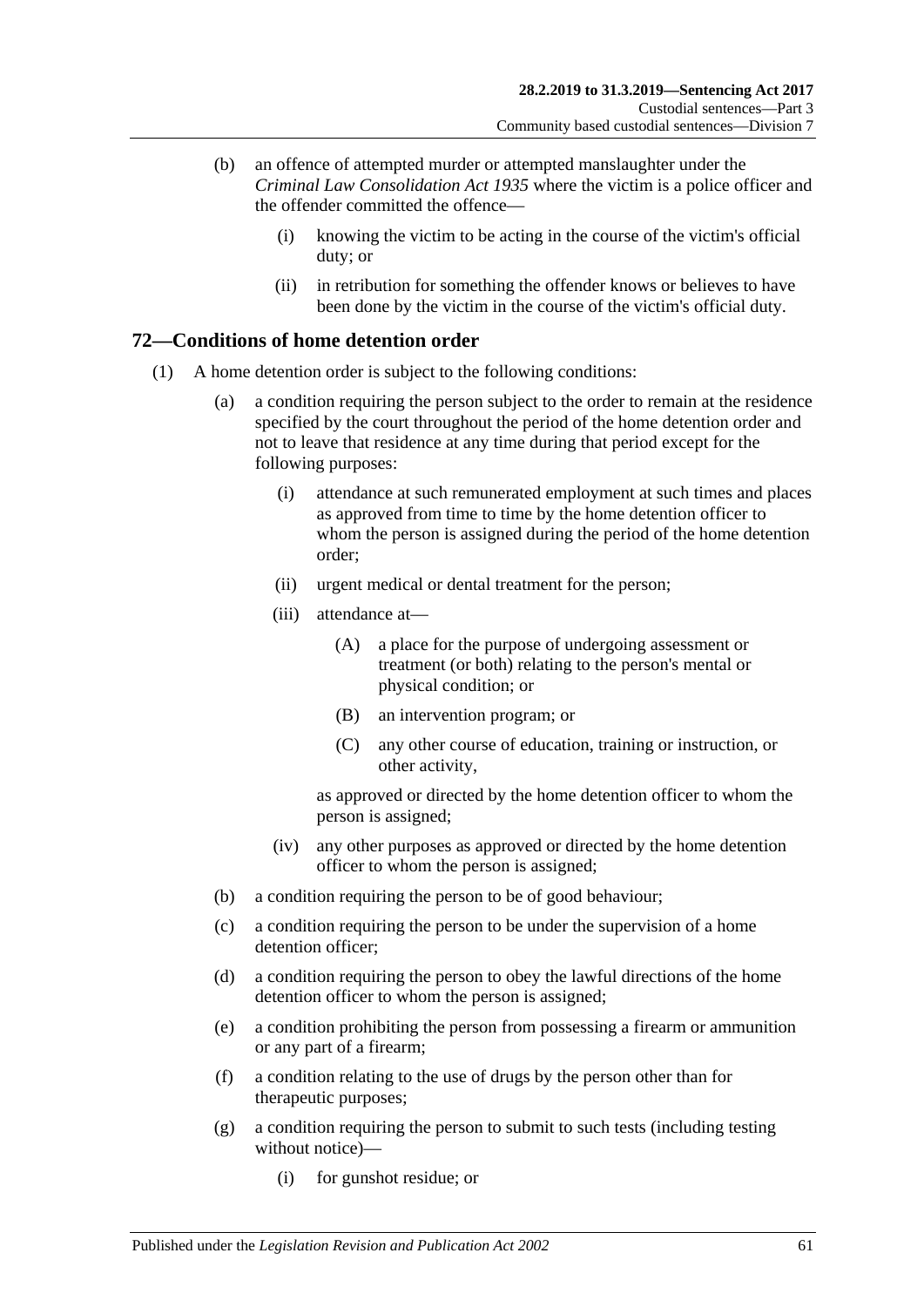(ii) relating to drug use,

as a home detention officer may reasonably require;

- <span id="page-61-1"></span>(h) a condition that the person be monitored by use of an electronic device approved under section 4 of the *[Correctional Services Act](http://www.legislation.sa.gov.au/index.aspx?action=legref&type=act&legtitle=Correctional%20Services%20Act%201982) 1982*;
- (i) such other conditions as the court thinks appropriate and specifies in the order.
- (2) A person subject to a home detention order will, unless the home detention order is earlier revoked, remain on home detention—
	- (a) in the case of a person subject to a non-parole period—until the person is released on parole; or
	- (b) in the case of any other person—in accordance with Part 4 Division 7 of the *[Correctional Services Act](http://www.legislation.sa.gov.au/index.aspx?action=legref&type=act&legtitle=Correctional%20Services%20Act%201982) 1982*.
- (3) Subject to [subsection](#page-61-0) (4), the court may vary or revoke a condition imposed under this section.
- <span id="page-61-0"></span>(4) The court may only vary or revoke the following conditions in the following circumstances:
	- (a) the conditions imposed by [subsection](#page-60-0) (1)(e) and [\(g\)\(i\)—](#page-60-1)if the court is satisfied, by evidence given on oath, that—
		- (i) there are cogent reasons to do so; and
		- (ii) the possession of a firearm, ammunition or part of a firearm by the person does not represent an undue risk to the safety of the public;
	- (b) the condition imposed by [subsection](#page-61-1)  $(1)(h)$ —if the court is satisfied, by evidence given on oath, that removal of the electronic device is necessary for medical reasons.

# <span id="page-61-4"></span>**73—Orders that court may make on breach of condition of home detention order etc**

- <span id="page-61-3"></span><span id="page-61-2"></span>(1) Subject to this section, if the court that imposed a home detention order on a person is satisfied that—
	- (a) a person subject to a home detention order has breached a condition of the order; or
	- (b) the residence specified by the court at which the person is required to remain throughout the period of the home detention order is no longer suitable for the person and no other suitable residence is available for the person's detention,

the court must revoke the home detention order and order that the balance of the sentence the person was serving on home detention be served in custody.

- (2) Despite [subsection](#page-61-2) (1)(a), if the court is satisfied that the failure of the person to comply with the conditions of the home detention order was trivial or there are proper grounds on which the failure should be excused, the court—
	- (a) may refrain from revoking the order; and
	- (b) may impose a further condition on, or revoke or vary a condition of, the order.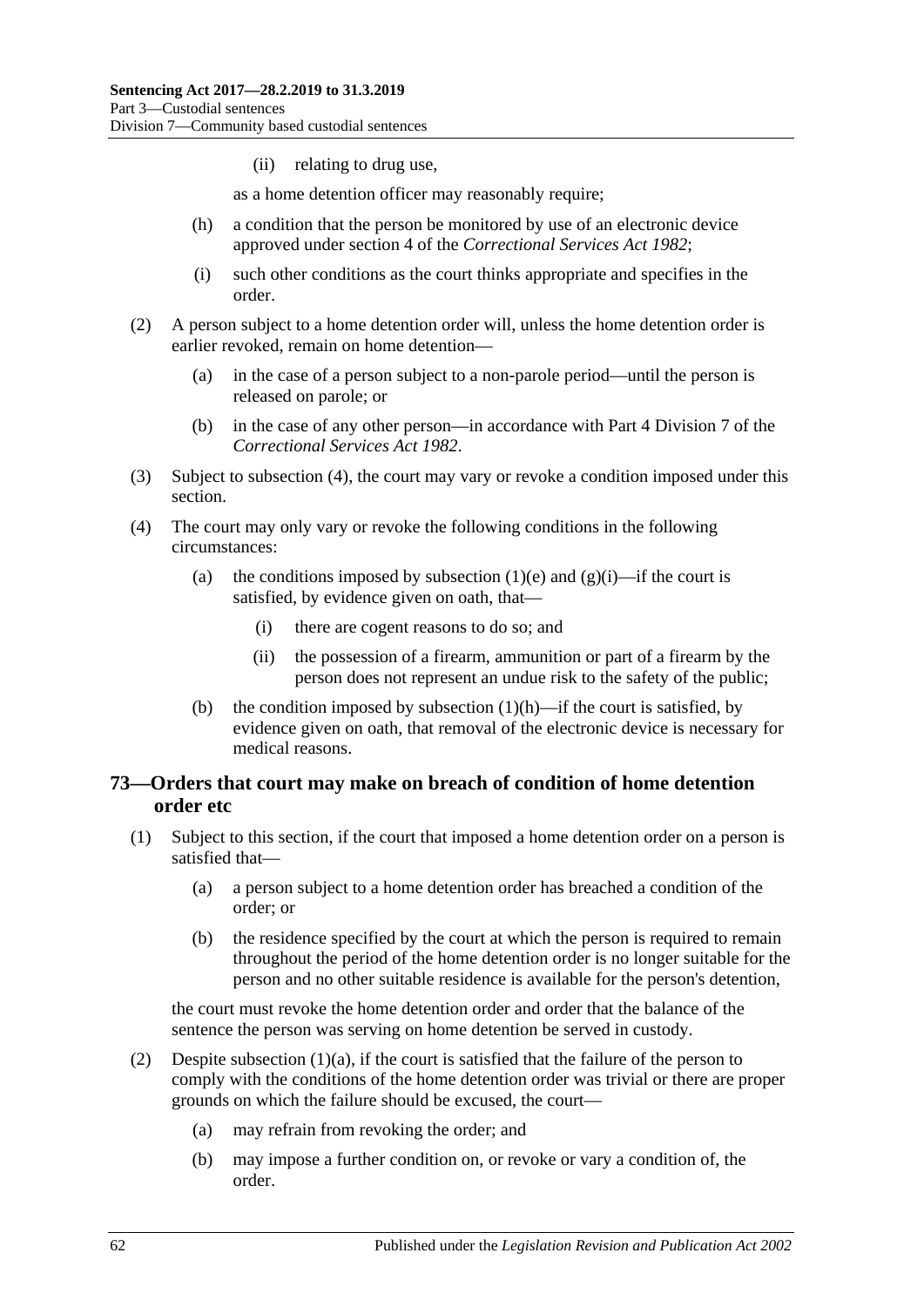- (3) A person subject to a home detention order is not in breach of a condition requiring the person to remain at the person's residence if the person leaves the residence for the purpose of averting or minimising a serious risk of death or injury (either to the person or some other person).
- (4) If a court revokes a home detention order and orders that the balance of the sentence be served in custody under [subsection](#page-61-3) (1), the court—
	- (a) must take the following periods into account:
		- (i) the period of compliance by the person with the conditions of the home detention order;
		- (ii) the period spent by the person on home detention or in custody pending determination of the proceedings under this section; and
	- (b) may, if it considers that there are special circumstances justifying it in so doing, reduce the term of the sentence of imprisonment; and
	- (c) may direct that the sentence be cumulative on any other sentence, or sentences, of imprisonment then being served, or to be served, by the person.
- (5) The court may, if it thinks it is necessary to do so for the purpose of proceedings under this section—
	- (a) issue a summons to a person subject to a home detention order requiring the person to appear before the court at the time and place specified in the summons; or
	- (b) issue a warrant for the person's arrest.
- (6) A person who appears before the court as required by a summons issued under this section may be remanded in custody pending determination of the proceedings.
- (7) If a person fails to appear before the court as required by a summons issued under this section, the court may issue a warrant for the person's arrest.
- <span id="page-62-0"></span>(8) If a person is arrested pursuant to a warrant issued under this section, the person must be brought before the court or the Magistrates Court not later than the next working day and may be remanded in custody pending determination of the proceedings.
- (9) A warrant issued under this section authorises the detention of the person in custody pending appearance before the court.
- <span id="page-62-1"></span>(10) The obligations of a person subject to a home detention order are suspended during any period the person is in custody.
- (11) If a person subject to a home detention order is found guilty of an offence by a court of a superior jurisdiction to that of the court that made the order, being an offence committed during the period of the home detention order, any proceedings for breach of condition arising out of the offence are to be taken in the court of superior jurisdiction.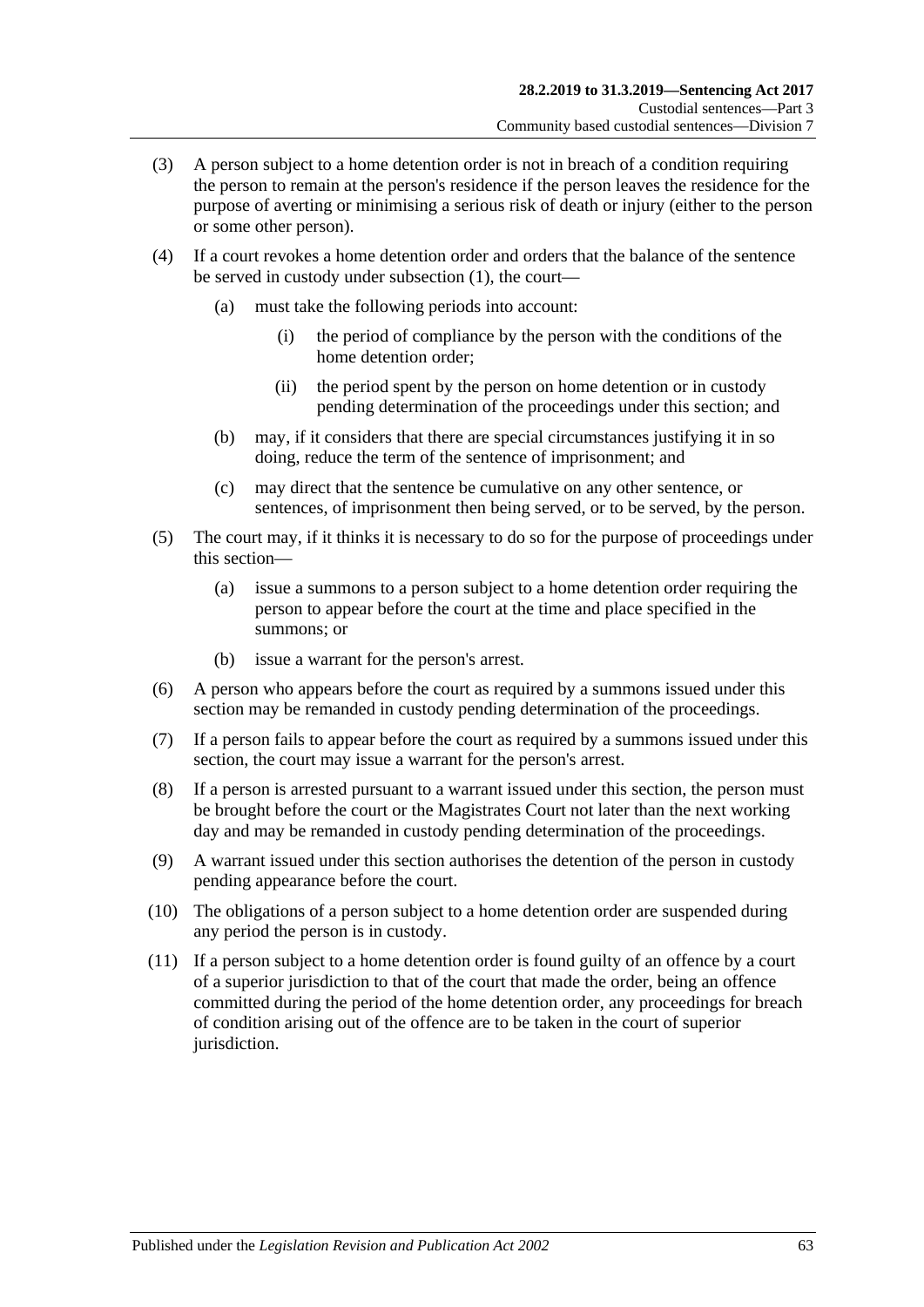- (12) If a person subject to a home detention order is found guilty of an offence by a court of an inferior jurisdiction to that of the court that made the order, being an offence committed during the period of the home detention order, the court of inferior jurisdiction must-
	- (a) sentence the person for the offence and remand the person to the court that made the home detention order to be dealt with for breach of condition of the order; or
	- (b) remand the person to the court that made the home detention order to be sentenced for the offence and dealt with for breach of condition of the order.
- (13) The court dealing with a person for breach of condition of a home detention order must hear any evidence adduced tending to establish that the person has failed to comply with a condition of the order and any evidence or representations that the person may wish to adduce or make in reply.
- (14) In this section—

### *court of an inferior jurisdiction* means—

- (a) if the court that made the home detention order is the Supreme Court—the District Court or the Magistrates Court;
- (b) if the court that made the home detention order is the District Court—the Magistrates Court;

### *court of a superior jurisdiction* means—

- (a) if the court that made the home detention order is the Magistrates Court—the Supreme Court or the District Court;
- (b) if the court that made the home detention order is the District Court—the Supreme Court.

# **74—Court to provide CE with copy of home detention order**

If a home detention order is made in respect of a person, or the order or conditions of the order are varied or revoked, or a further order is made in respect of the person, the court must notify the CE of the terms of the order, variation, revocation or further order, as the case may require.

# **75—CE must assign home detention officer**

- (1) The CE must, on receiving a copy of a home detention order (and may after then from time to time) assign the person to whom the order relates to a home detention officer.
- (2) The CE must ensure that the person is notified in writing of the name of the home detention officer to whom the person has been assigned and, if necessary, of the place and time at which the person must first report to that officer.
- (3) It is the duty of a home detention officer to endeavour to ensure that any person assigned to the officer complies with the conditions of the order.

# **76—Powers of home detention officers**

- (1) A home detention officer may, at any time—
	- (a) enter or telephone the residence of a person to whom the officer has been assigned; or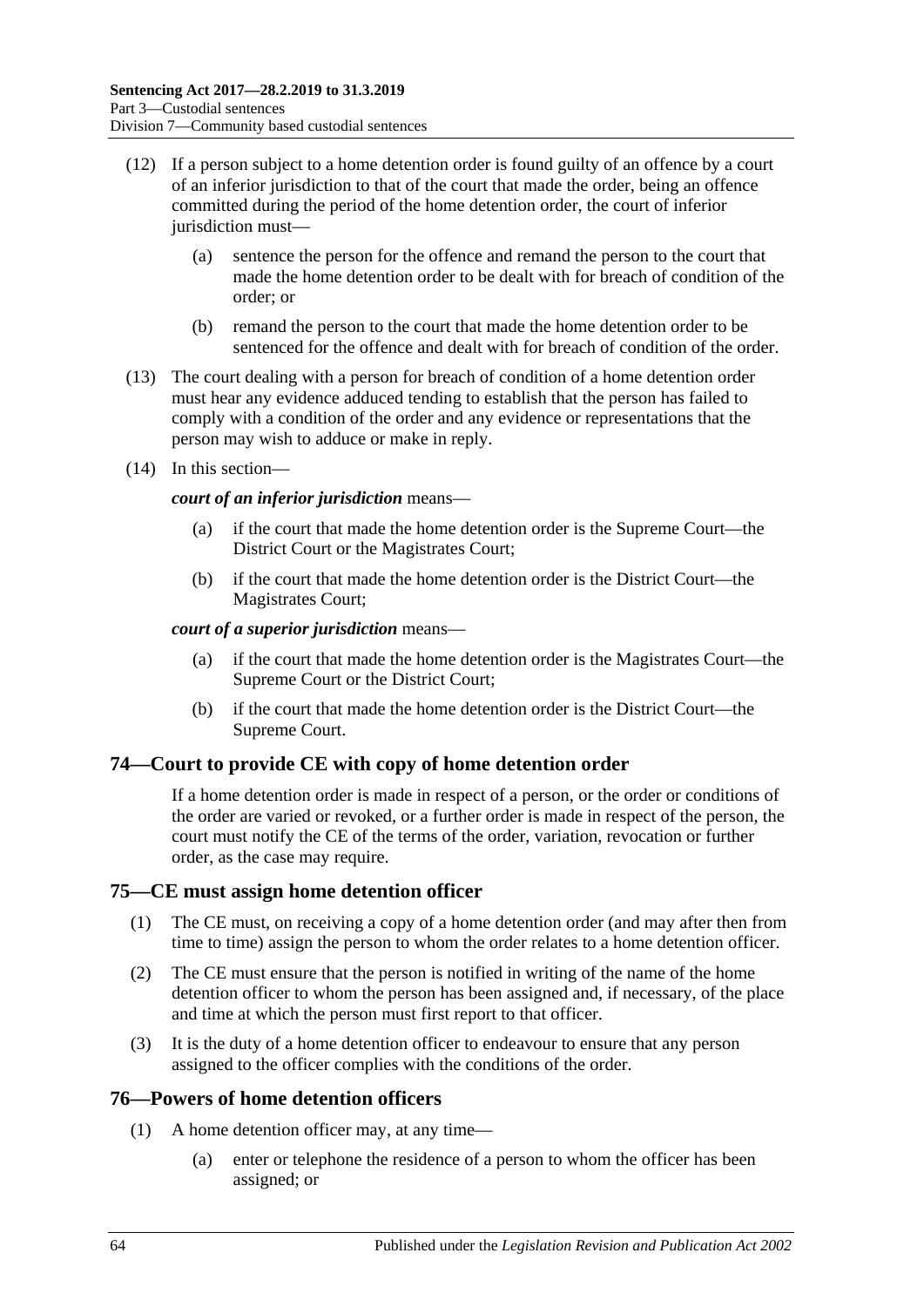- (b) telephone the person's place of employment or any other place at which the person is permitted or required to attend; or
- (c) question any person who is at that residence or place as to the whereabouts of the person to whom the officer has been assigned,

for the purposes of ascertaining whether or not the person is complying with a condition of the home detention order.

- (2) A person must not—
	- (a) hinder a home detention officer in the exercise of powers under this section; or
	- (b) fail to answer truthfully any question put to the person by a home detention officer under those powers.

Maximum penalty: \$2 500.

# **77—Apprehension and detention of person subject to home detention order without warrant**

- (1) If the CE suspects on reasonable grounds that a person subject to a home detention order has breached a condition of the order, the person may be apprehended, without warrant, by a police officer or home detention officer and detained in custody for the purposes of proceedings relating to the suspected breach under [section](#page-61-4) 73 before the court that imposed the order.
- (2) [Section](#page-62-0) 73(8) to [\(10\)](#page-62-1) (inclusive) apply to a person apprehended under this section as if the person were arrested pursuant to a warrant issued under [section](#page-61-4) 73.

# **78—Offence to contravene or fail to comply with condition of home detention order**

A person subject to a home detention order who contravenes or fails to comply with a condition of the order is guilty of an offence.

Maximum penalty: \$10 000 or imprisonment for 2 years.

### **Subdivision 2—Intensive correction**

### **79—Purpose of intensive correction order**

- (1) The purpose of an intensive correction order is to provide a court with an alternative sentencing option for a defendant where the court—
	- (a) is considering imposing a sentence of imprisonment of 2 years or less; and
	- (b) considers there is a genuine risk that the defendant will re-offend if not provided with a suitable intervention program for rehabilitation purposes.
- (2) The court should not impose an intensive correction order on a defendant unless the court considers that, given the short custodial sentence that the court would otherwise have imposed, rehabilitation of the defendant is more likely to be achieved by allowing the defendant to serve the sentence in the community while subject to strict conditions of intensive correction.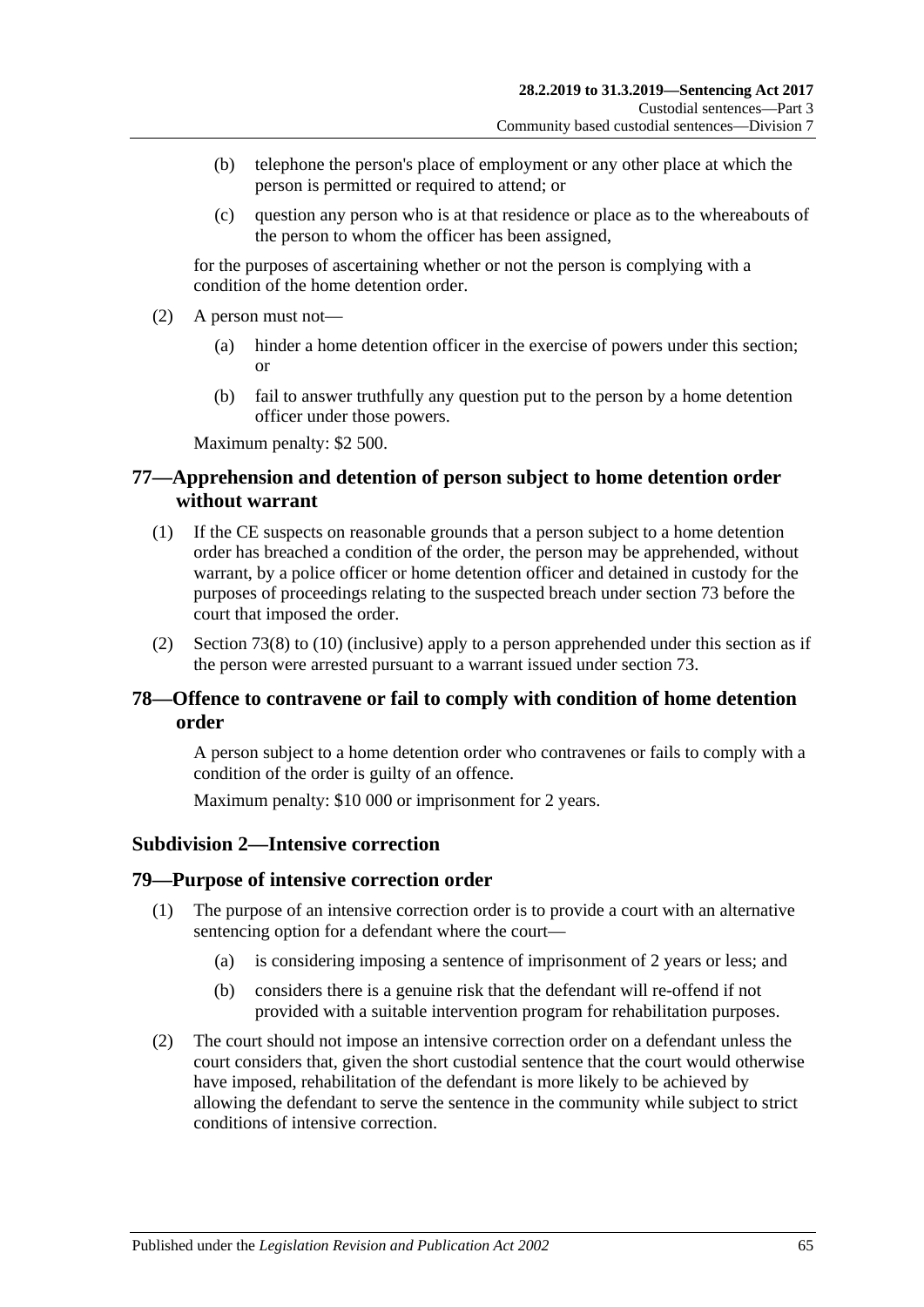(3) Despite the preceding subsections, the paramount consideration of the court when determining whether to make an intensive correction order must be to protect the safety of the community (whether as individuals or in general).

### **80—Intensive correction not available for certain offences**

- (1) The powers vested in a court by this Subdivision—
	- (a) are exercisable despite the fact that an Act prescribes a minimum penalty; but
	- (b) are not exercisable in relation to any offence in respect of which an Act expressly prohibits the reduction, mitigation or substitution of penalties or sentences.
- (2) In this section—

*Act* includes a statutory instrument.

### **81—Intensive correction orders**

- (1) Subject to this section, if—
	- (a) a court has imposed a sentence of imprisonment on a defendant of a term that is 2 years or less; and
	- (b) the court considers that the sentence should not be suspended under [Part](#page-74-1) 4 [Division](#page-74-1) 2; and
	- (c) the court determines that there is good reason for the defendant to serve the sentence in the community while subject to intensive correction,

<span id="page-65-0"></span>the court may order that the defendant serve the sentence in the community while subject to intensive correction (an *intensive correction order*).

- (2) For the purposes of [subsection](#page-65-0) (1)(c), the court may determine that, even though a custodial sentence is warranted and there is a moderate to high risk of the defendant re-offending, any rehabilitation achieved during the period that would be spent in prison is likely to be limited compared to the likely rehabilitative effect if the defendant were instead to spend that period in the community while subject to intensive correction.
- (3) The following provisions apply to an intensive correction order:
	- (a) an intensive correction order must not be made if the sentence is to be served concurrently with a term of imprisonment then being served, or about to be served, by the defendant;
	- (b) an intensive correction order should not be made if the court is not satisfied that adequate resources exist for the proper monitoring of the defendant while subject to an intensive correction order by a community corrections officer.
- (4) The court must take the following matters into consideration when determining whether to make an intensive correction order:
	- (a) the impact that the intensive correction order is likely to have on—
		- (i) any victim of the offence for which the defendant is being sentenced; and
		- (ii) any spouse or domestic partner of the defendant; and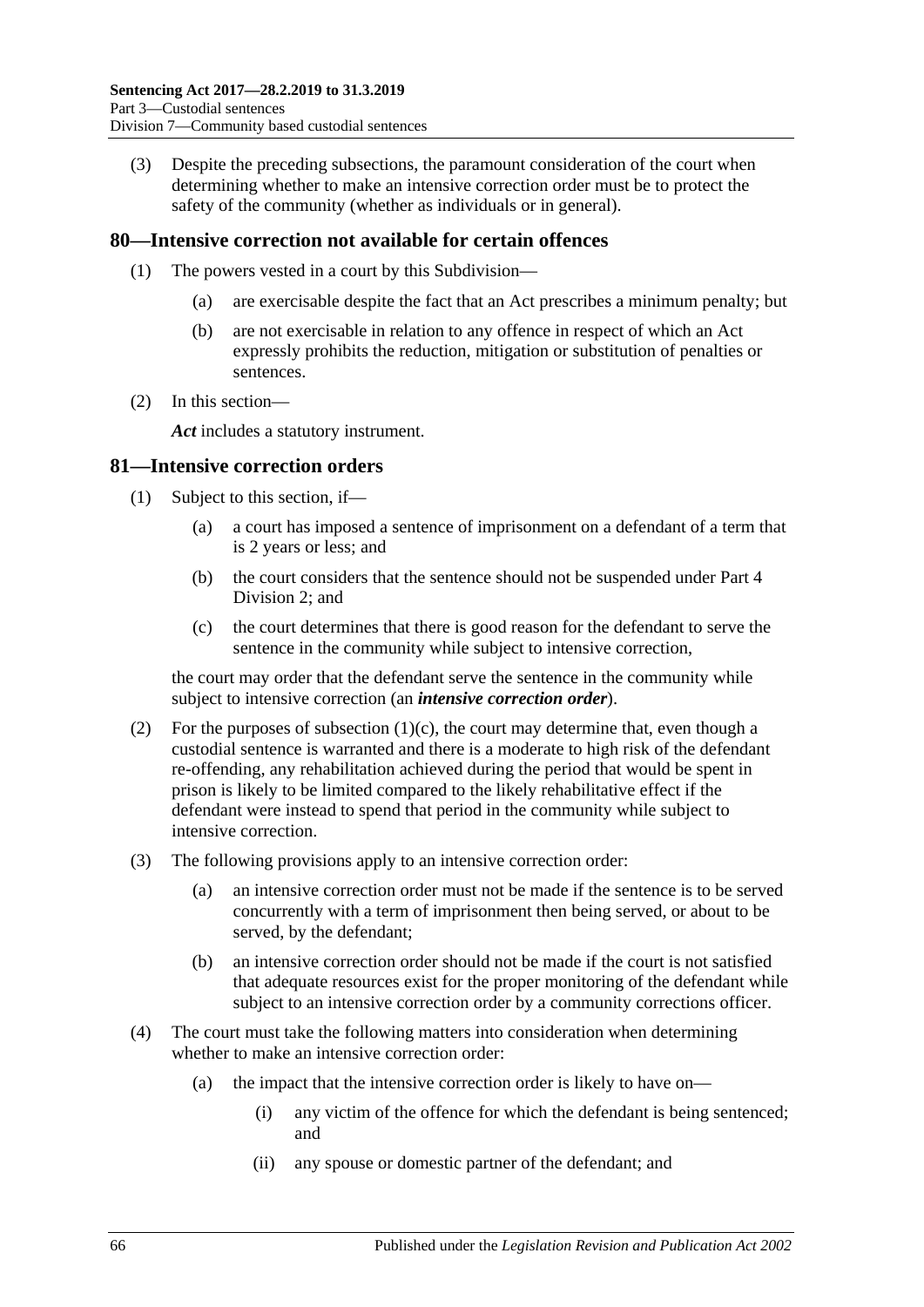- (iii) any person residing at the residence at which the defendant may, if released, reside;
- (b) the pre-sentence report (if any) ordered by the court;
- (c) any other matter the court thinks relevant.

# **82—Conditions of intensive correction order**

- <span id="page-66-3"></span><span id="page-66-2"></span>(1) An intensive correction order is subject to the following conditions:
	- (a) a condition requiring the person to be of good behaviour;
	- (b) a condition requiring the person to be under the supervision of a community corrections officer;
	- (c) a condition requiring the person to obey the lawful directions of the community corrections officer to whom the person is assigned;
	- (d) a condition requiring the person to report to a specified place not later than 2 working days after the date of the order unless, within that period, the defendant receives a notice from the CE to the contrary;
	- (e) a condition prohibiting the person from possessing a firearm or ammunition or any part of a firearm;
	- (f) a condition requiring the person to submit to such tests (including testing without notice) for gunshot residue as a community corrections officer may reasonably require;
	- (g) a condition that the person undergo assessment or treatment (or both) relating to the person's mental or physical condition;
	- (h) a condition requiring the person to report to the community corrections officer to whom the person is assigned any change of address or employment, not later than 2 working days after the date of the change;
	- (i) a condition that the person must not leave the State for any reason except in accordance with the written permission of the CE;
	- (j) if the defendant is unemployed—a condition requiring the person to perform a specified number of hours of community service;
	- (k) a condition requiring the person to comply with the following:
		- (i) regulations made for the purposes of this section;
		- (ii) the lawful directions of the CE;
	- (l) such other conditions as the court thinks appropriate and specifies in the order.
- <span id="page-66-1"></span><span id="page-66-0"></span>(2) Without limiting the generality of [subsection](#page-66-0) (1)(l), an intensive correction order may (for example) be subject to any of the following conditions:
	- (a) a condition that the person subject to the order reside at specified premises;
	- (b) a condition that the defendant be monitored by use of an electronic device approved under section 4 of the *[Correctional Services Act](http://www.legislation.sa.gov.au/index.aspx?action=legref&type=act&legtitle=Correctional%20Services%20Act%201982) 1982*;
	- (c) a condition requiring the defendant to abstain from drugs of a specified class (including alcohol);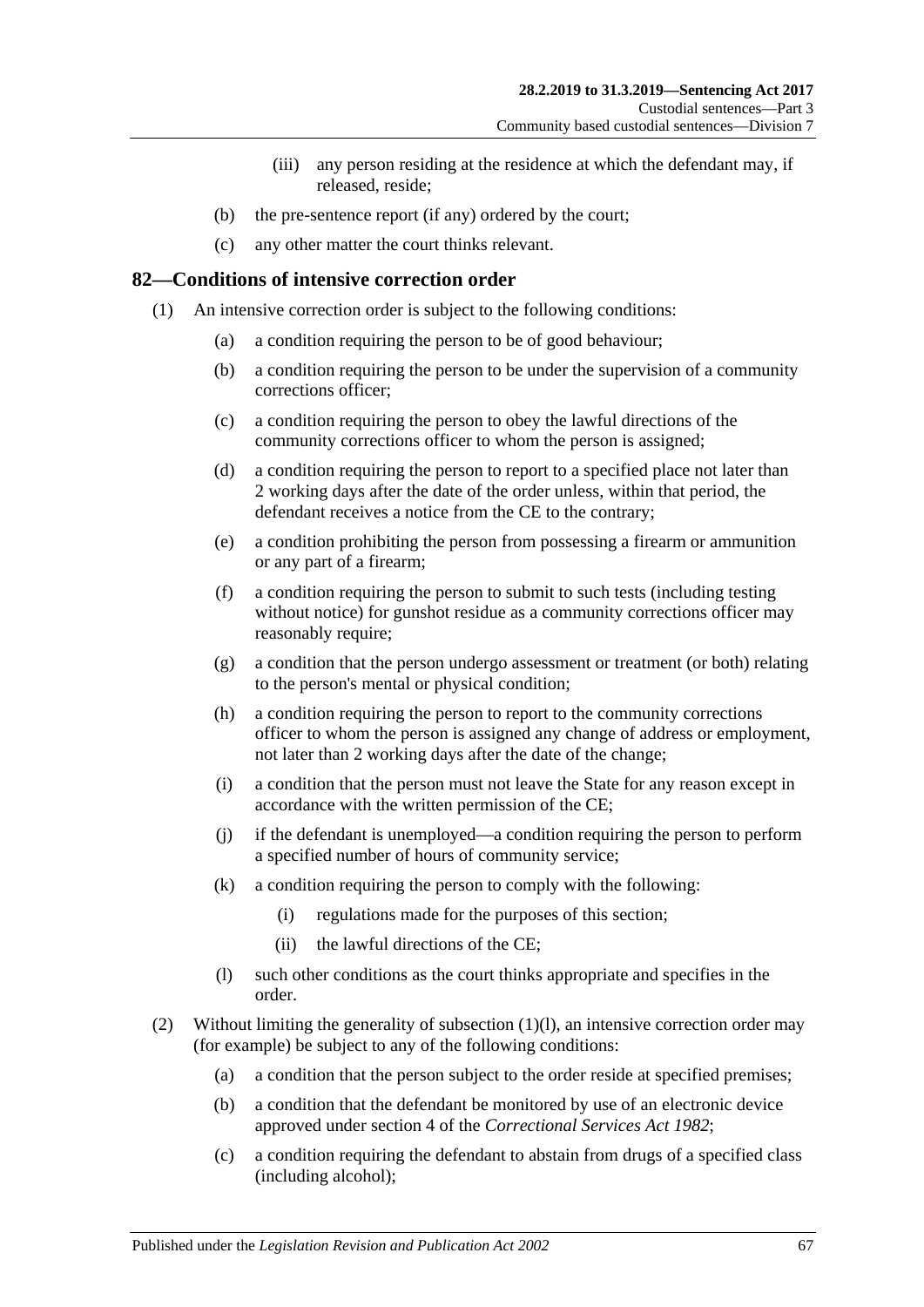- (d) a condition requiring the defendant to undertake an intervention program;
- (e) a condition requiring the person to submit to such tests (including testing without notice) relating to drug use, as a community corrections officer may reasonably require;
- (f) a condition that the person contribute financially to any course or treatment program that the person is required to undertake;
- (g) any other condition that the court thinks fit.
- (3) Without limiting the generality of [subsection](#page-66-1)  $(1)(k)(ii)$ , the CE may (for example) direct the person subject to the order to do 1 or more of the following during the period of the order:
	- (a) reside at specified premises;
	- (b) be monitored (for a period not exceeding 28 days) by use of an electronic device approved under section 4 of the *[Correctional Services Act](http://www.legislation.sa.gov.au/index.aspx?action=legref&type=act&legtitle=Correctional%20Services%20Act%201982) 1982*;
	- (c) submit to such tests (including testing without notice) relating to drug use, as a community corrections officer may reasonably require;
	- (d) if the defendant is unemployed—perform a specified number of hours of community service per week (which must be at least 12 hours but not more than 20 hours per week).
- (4) A person subject to an intensive correction order will, unless the intensive correction order is earlier revoked, remain subject to intensive correction in the community until the expiry of the order.
- (5) Subject to [subsection](#page-67-0) (6), the court may vary or revoke a condition imposed under this section.
- <span id="page-67-0"></span>(6) The court may only vary or revoke the conditions imposed by [subsection](#page-66-2)  $(1)(e)$  and  $(f)$ if the court is satisfied, by evidence given on oath, that—
	- (a) there are cogent reasons to do so; and
	- (b) the possession of a firearm, ammunition or part of a firearm by the person does not represent an undue risk to the safety of the public.

# **83—Orders that court may make on breach of condition of intensive correction order etc**

- <span id="page-67-1"></span>(1) Subject to this section, if the court that imposed an intensive correction order on a person is satisfied that a person subject to an intensive correction order has breached a condition of the order, the court must revoke the intensive correction order and order that the balance of the sentence the person was serving in the community be served in custody.
- (2) Despite [subsection](#page-67-1) (1), if the court is satisfied that the failure of the person to comply with the conditions of the intensive correction order was trivial or there are proper grounds on which the failure should be excused, the court—
	- (a) may refrain from revoking the order; and
	- (b) may vary the order (including by extending the term of the order but not so that the order would exceed in aggregate a period of 2 years or imposing a condition of home detention); and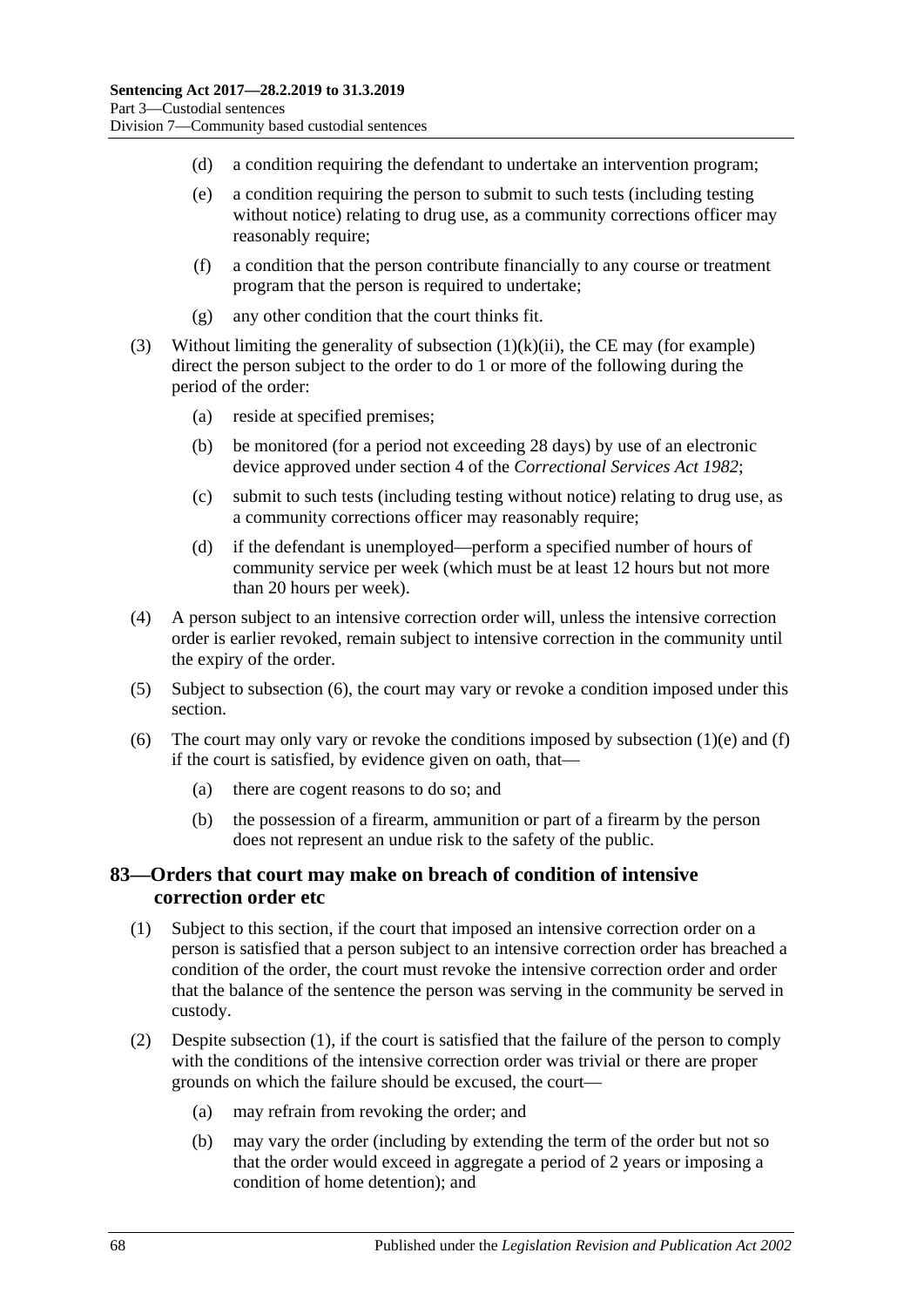- (c) may impose a further condition on, or revoke or vary a condition of, the order.
- (3) If a court revokes an intensive correction order and orders that the balance of the sentence be served in custody under [subsection](#page-67-1) (1), the court—
	- (a) must take the following periods into account:
		- (i) the period of compliance by the person with the conditions of the intensive correction order;
		- (ii) the period spent by the person in custody or in the community subject to intensive correction pending determination of the proceedings under this section; and
	- (b) may, if it considers that there are special circumstances justifying it in so doing, reduce the term of the sentence of imprisonment; and
	- (c) may direct that the sentence be cumulative on any other sentence, or sentences, of imprisonment then being served, or to be served, by the person.
- (4) If the court imposes a condition of home detention, the terms of the condition require the defendant to reside in a specified place and to remain at that place for a specified period (which may not exceed the balance of the term of the sentence), not leaving it except for 1 of the following purposes:
	- (a) remunerated employment;
	- (b) necessary medical or dental treatment for the defendant;
	- (c) averting or minimising a serious risk of death or injury (whether to the defendant or some other person);
	- (d) any other purpose approved or directed by the community corrections officer to whom the defendant is assigned.
- (5) The court may, if it thinks it is necessary to do so for the purpose of proceedings under this section—
	- (a) issue a summons to a person subject to an intensive correction order requiring the person to appear before the court at the time and place specified in the summons; or
	- (b) issue a warrant for the person's arrest.
- (6) A person who appears before the court as required by a summons issued under this section may be remanded in custody pending determination of the proceedings.
- (7) If a person fails to appear before the court as required by a summons issued under this section, the court may issue a warrant for the person's arrest.
- (8) If a person is arrested pursuant to a warrant issued under this section, the person must be brought before the court or the Magistrates Court not later than the next working day and may be remanded in custody pending determination of the proceedings.
- (9) A warrant issued under this section authorises the detention of the person in custody pending appearance before the court.
- (10) The obligations of a person subject to an intensive correction order are suspended during any period the person is in custody.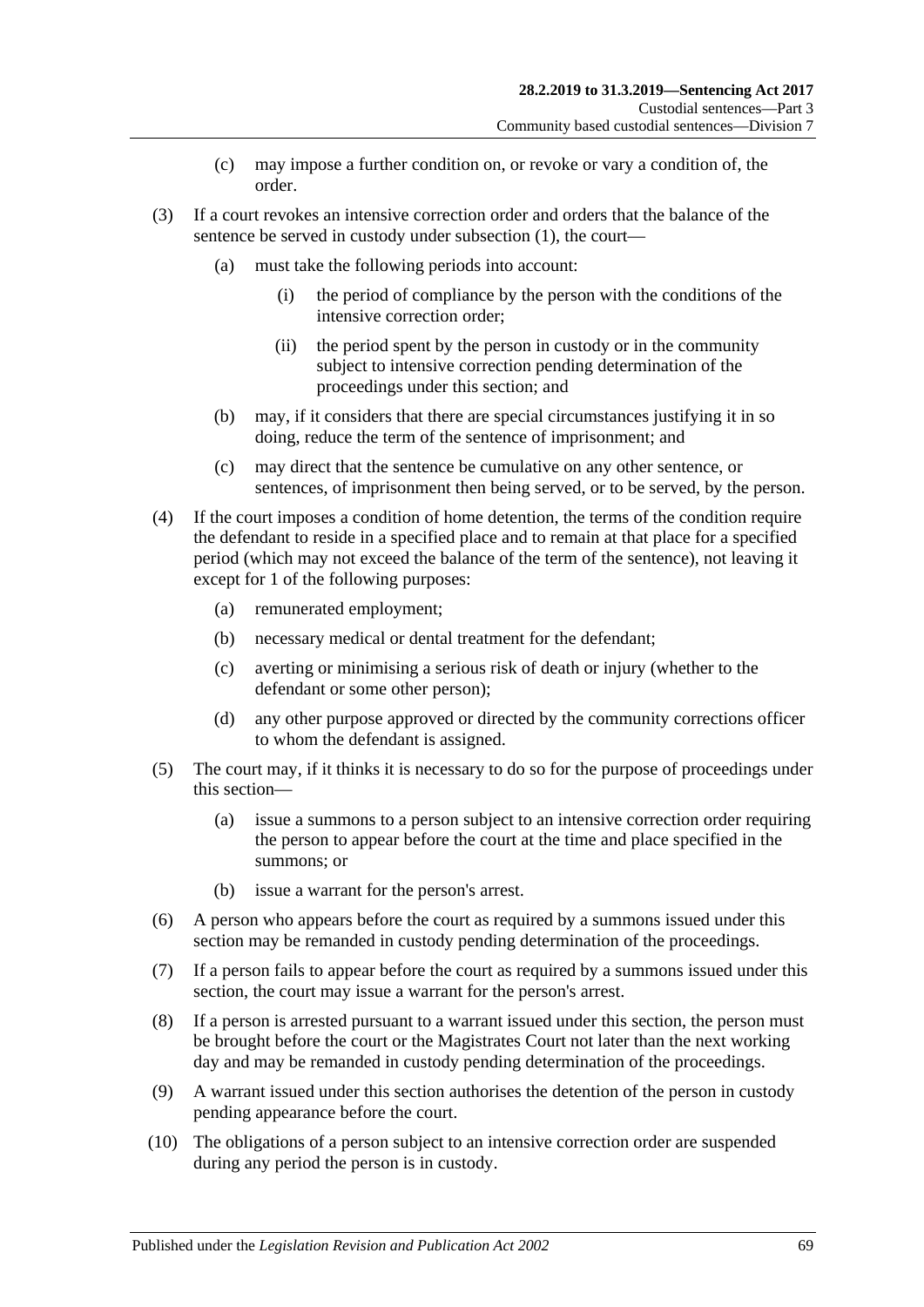- (11) If a person subject to an intensive correction order is found guilty of an offence by a court of a superior jurisdiction to that of the court that made the order, being an offence committed during the period of the intensive correction order, any proceedings for breach of condition arising out of the offence are to be taken in the court of superior jurisdiction.
- (12) If a person subject to an intensive correction order is found guilty of an offence by a court of an inferior jurisdiction to that of the court that made the order, being an offence committed during the period of the intensive correction order, the court of inferior jurisdiction must—
	- (a) sentence the person for the offence and remand the person to the court that made the intensive correction order to be dealt with for breach of condition of the order; or
	- (b) remand the person to the court that made the intensive correction order to be sentenced for the offence and dealt with for breach of condition of the order.
- (13) The court dealing with a person for breach of condition of an intensive correction order must hear any evidence adduced tending to establish that the person has failed to comply with a condition of the order and any evidence or representations that the person may wish to adduce or make in reply.
- (14) In this section—

*court of an inferior jurisdiction* means—

- (a) if the court that made the intensive correction order is the Supreme Court—the District Court or the Magistrates Court;
- (b) if the court that made the intensive correction order is the District Court—the Magistrates Court;

### *court of a superior jurisdiction* means—

- (a) if the court that made the intensive correction order is the Magistrates Court—the Supreme Court or the District Court;
- (b) if the court that made the intensive correction order is the District Court—the Supreme Court.

# **84—Court to provide CE with copy of intensive correction order**

If an intensive correction order is made in respect of a person, or the order or conditions of the order are varied or revoked, or a further order is made in respect of the person, the court must notify the CE of the terms of the order, variation, revocation or further order, as the case may require.

# **85—CE must assign community corrections officer**

- (1) The CE must, on receiving a copy of an intensive correction order (and may after then from time to time) assign the person to whom the order relates to a community corrections officer.
- (2) The CE must ensure that the person is notified in writing of the name of the community corrections officer to whom the person has been assigned and, if necessary, of the place and time at which the person must first report to that officer.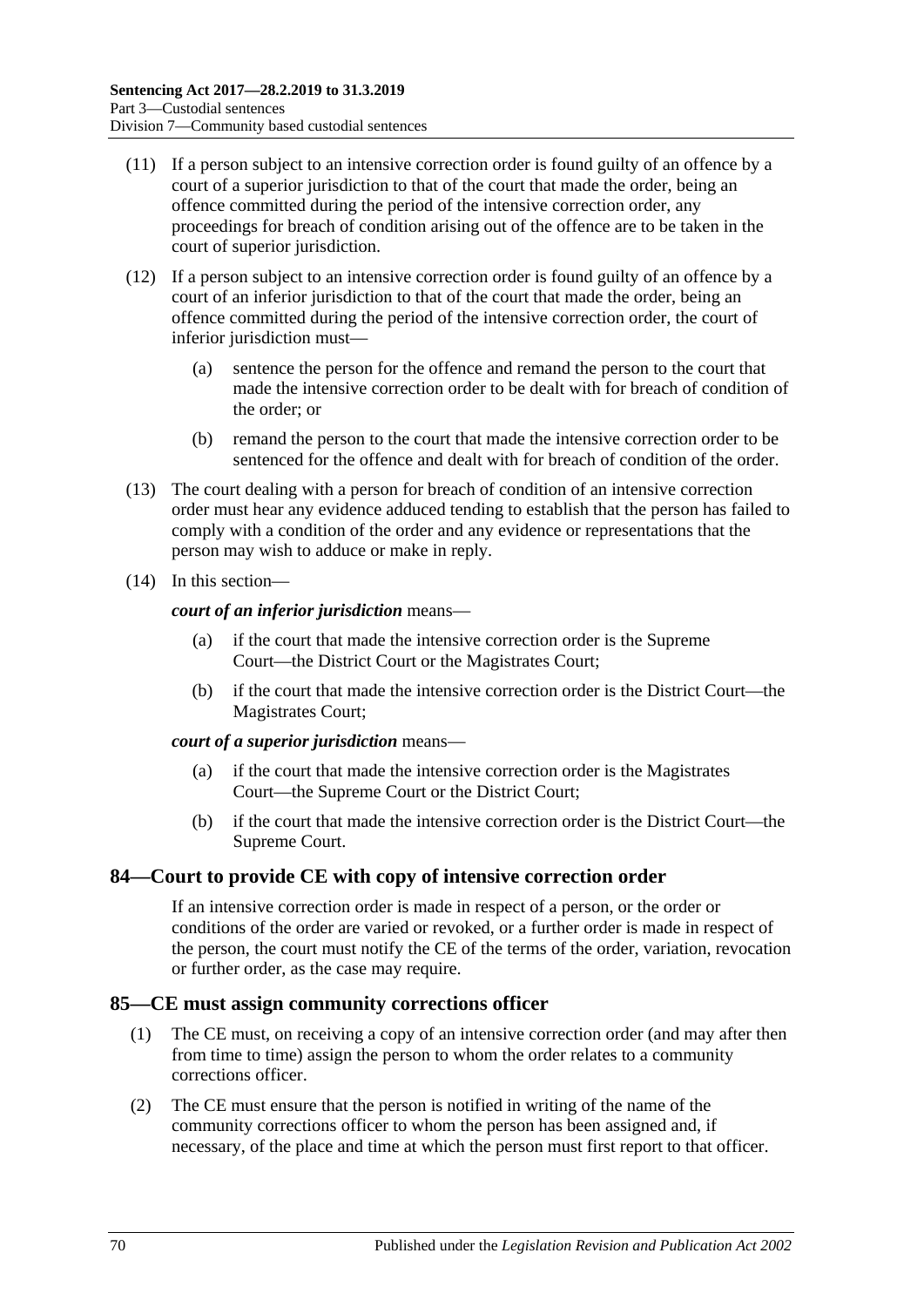(3) It is the duty of a community corrections officer to endeavour to ensure that any person assigned to the officer complies with the conditions of the order.

# **86—Provisions relating to community service**

- (1) The following provisions apply to an intensive correction order that includes a condition requiring the performance of community service:
	- (a) the court must specify the number of hours of community service to be performed by the person to whom the sentence relates, being not less than 15 or more than 300;
	- (b) the court must not specify a number of hours of community service to be performed by a person who is already performing, or is liable to perform, community service, where the aggregate of that number and the number of hours previously specified would exceed 300;
	- (c) the court must specify a period, not exceeding 18 months, within which the community service is to be performed;
	- (d) the person is required to report to a specified place not later than 2 working days after the date of the order unless, within that period, the person receives a notice from the CE to the contrary;
	- (e) the person is required to perform community service for not less than 4 hours each week and on such day, or days, as the community corrections officer to whom the person is assigned may direct;
	- (f) the person may not, except in circumstances approved by the Minister for Correctional Services, be required to perform community service for a continuous period exceeding 7.5 hours;
	- (g) if on any day a period of community service is to exceed 4 continuous hours, the next hour must be a meal break;
	- (h) the person may not be required to perform community service at a time that would interfere with the person's remunerated employment or with a course of training or instruction relating to, or likely to assist the person to obtain, remunerated employment, or that would cause unreasonable disruption of the person's commitments in caring for the person's dependants;
	- (i) the person may not be required to perform community service at a time that would cause the person to offend against a rule of a religion that the person practises;
	- (j) the attendance of the person at any educational or recreational course of instruction approved by the Minister for Correctional Services will be taken to be performance of community service;
	- (k) the person will not be remunerated for the performance of community service under the order;
	- (l) the person must obey the lawful directions of the community corrections officer to whom the person is assigned.
- (2) This section does not apply in relation to the performance of community service by a youth.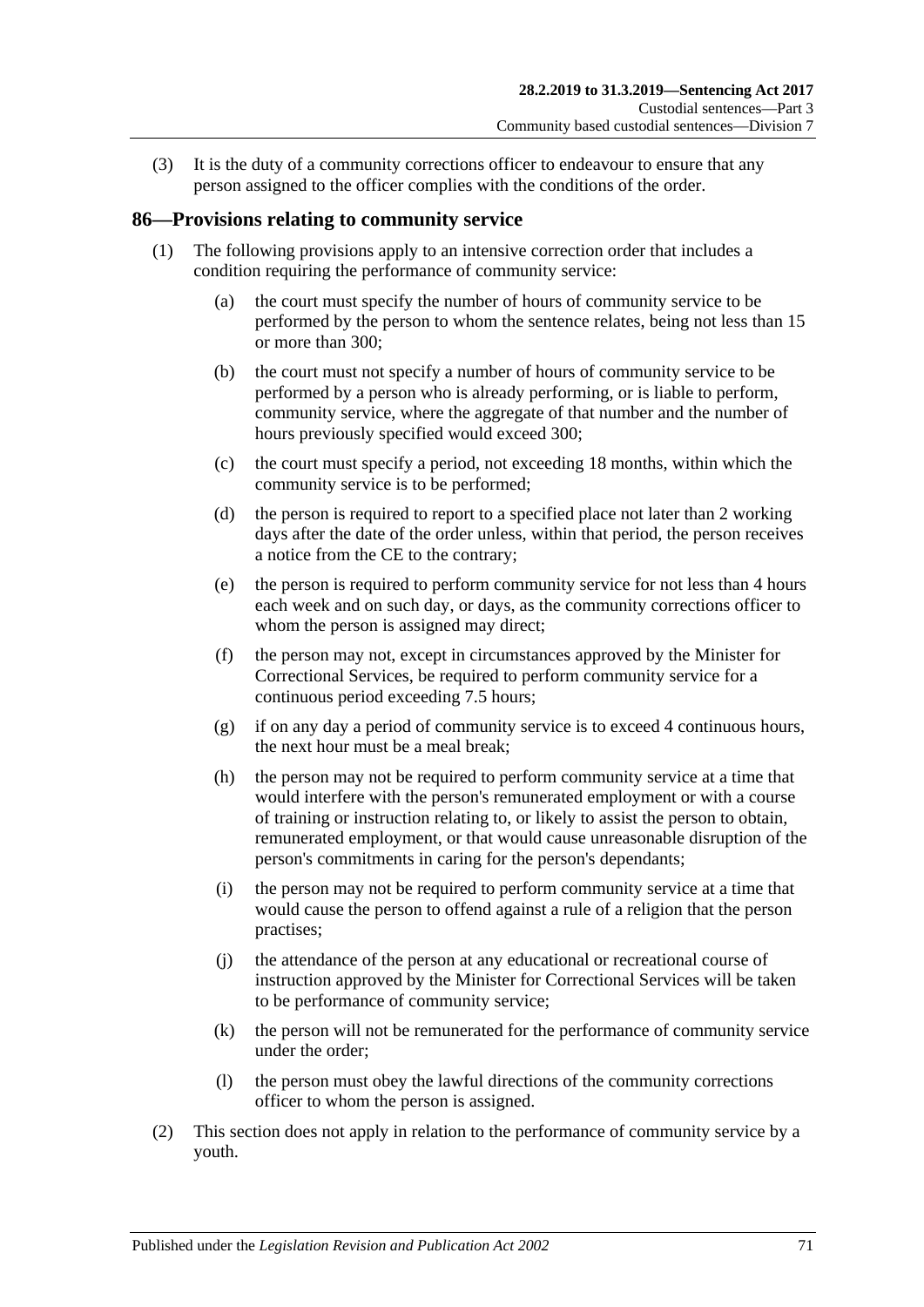# <span id="page-71-0"></span>**87—Court to be notified if suitable community service placement not available**

- (1) If the CE, on being notified that a court has included in an intensive correction order a condition requiring the performance of community service, is of the opinion that suitable community service work cannot be found for the defendant, whether because of the defendant's physical or mental disability, the location of the defendant, or for some other reason, the CE must notify the court in writing of that fact.
- (2) On receiving a notification under [subsection](#page-71-0) (1), the court may revoke the condition or discharge the intensive correction order (as the case may be) and may require the defendant to appear before the court for further order.

### **88—Community corrections officer to give reasonable directions**

- (1) A community corrections officer responsible for supervising a person in the community under this Subdivision—
	- (a) must give reasonable directions to the person requiring the person to report to the officer on a regular basis; and
	- (b) may give reasonable directions to the person—
		- (i) requiring the person to notify the officer of any change in the person's place of residence or employment; or
		- (ii) requiring the person to reside, or not to reside, in any particular place or area or with any particular person; or
		- (iii) requiring the person to take up, or not to take up, any particular employment, to be punctual in reporting to work or not to give up some particular employment; and
	- (c) may give the person other directions of a kind authorised by the Minister for Correctional Services, either generally or in relation to that person.
- (2) If the person is required to perform community service as a condition of an intensive correction order, the community corrections officer may also give reasonable directions to the person—
	- (a) requiring the person to report to a community service centre or other place at certain times; or
	- (b) requiring the person to perform certain projects or tasks as community service; or
	- (c) requiring the person to undertake or participate in courses of instruction at a community service centre or other place; or
	- (d) requiring the person to behave in a particular manner while undertaking community service.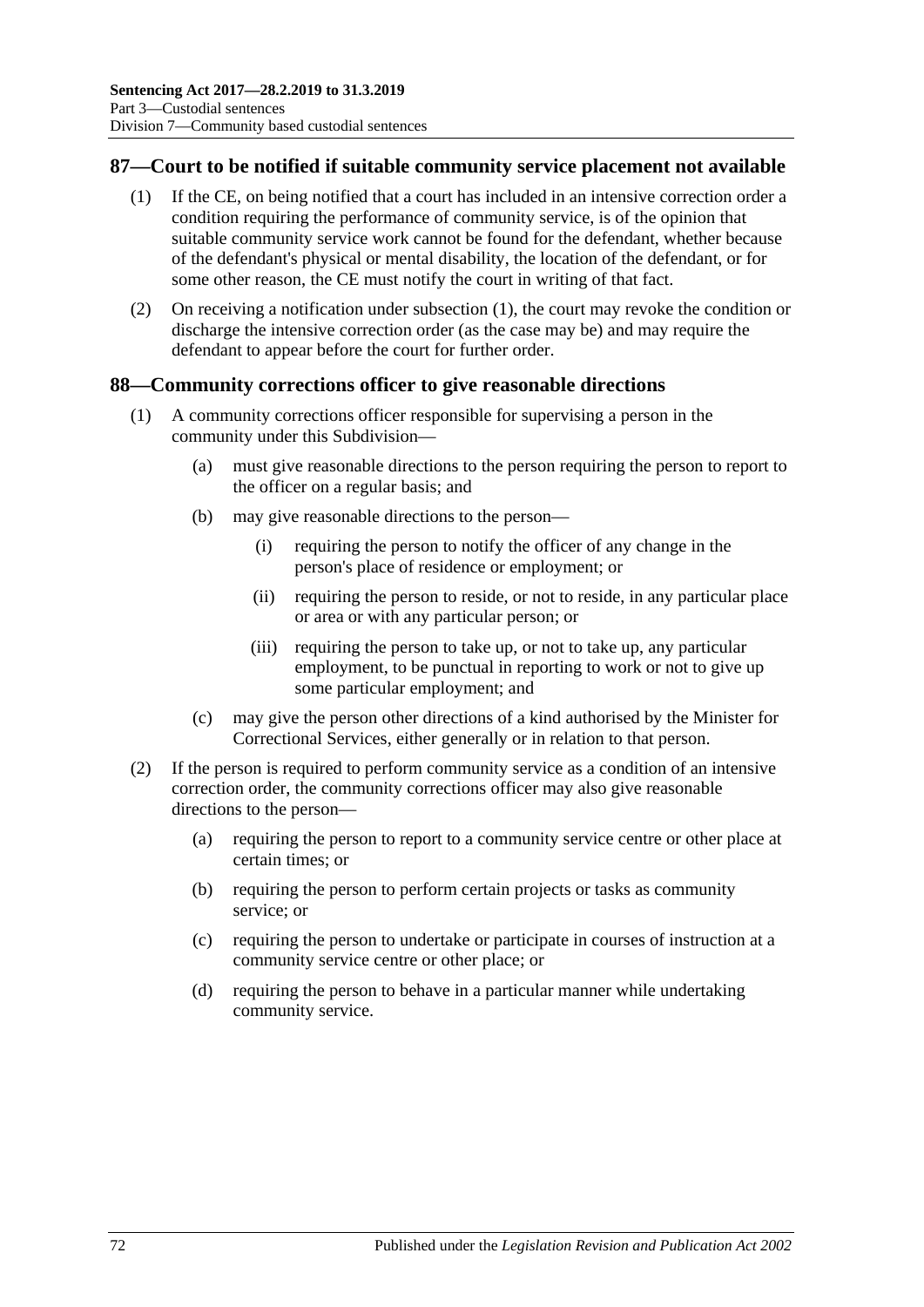### **89—Power of Minister in relation to default in performance of community service**

- <span id="page-72-0"></span>(1) If the Minister for Correctional Services is satisfied that a person who is required to perform community service as a condition of an intensive correction order has failed to obey a direction given by the community corrections officer to whom the person is assigned, the Minister may, instead of commencing proceedings for breach of order, by notice in writing served personally, increase the number of hours of community service that the person is required to perform.
- (2) If the Minister increases the hours of community service to be performed under a condition of an intensive correction order, the order will be taken to have been amended accordingly.
- (3) The number of hours of community service may not be increased under [subsection](#page-72-0) (1) by more than 24 in aggregate, but such an increase may be made despite the fact that its effect is to increase the total number of hours to be performed beyond the normal limit.
- (4) If the Minister for Correctional Services is satisfied that a person has failed to comply with a condition of an intensive correction order requiring performance of community service, the Minister may, by notice in writing served personally or by post, suspend the operation of the order until proceedings for breach of the intensive correction order have been determined.

### **90—Apprehension and detention of person subject to intensive correction order without warrant**

- (1) If the CE suspects on reasonable grounds that a person subject to an intensive correction order has breached a condition of the order, the person may be apprehended, without warrant, by a police officer or community corrections officer and detained in custody for the purposes of proceedings relating to the suspected breach under [section](#page-67-0) 83 before the court that imposed the order.
- (2) [Section](#page-68-0) 83(9) to [\(11\)](#page-69-0) (inclusive) apply to a person apprehended under this section as if the person were arrested pursuant to a warrant issued under [section](#page-67-0) 83.

#### **91—Offence to contravene or fail to comply with condition of intensive correction order**

A person subject to an intensive correction order who contravenes or fails to comply with a condition of the order is guilty of an offence.

Maximum penalty: \$2 500 or imprisonment for 6 months.

#### **Subdivision 3—General**

#### **92—Court may direct person to surrender firearm etc**

- (1) This section applies to the following persons:
	- (a) a person subject to a home detention order under [Subdivision](#page-56-0) 1;
	- (b) a person subject to an intensive correction order under [Subdivision](#page-64-0) 2.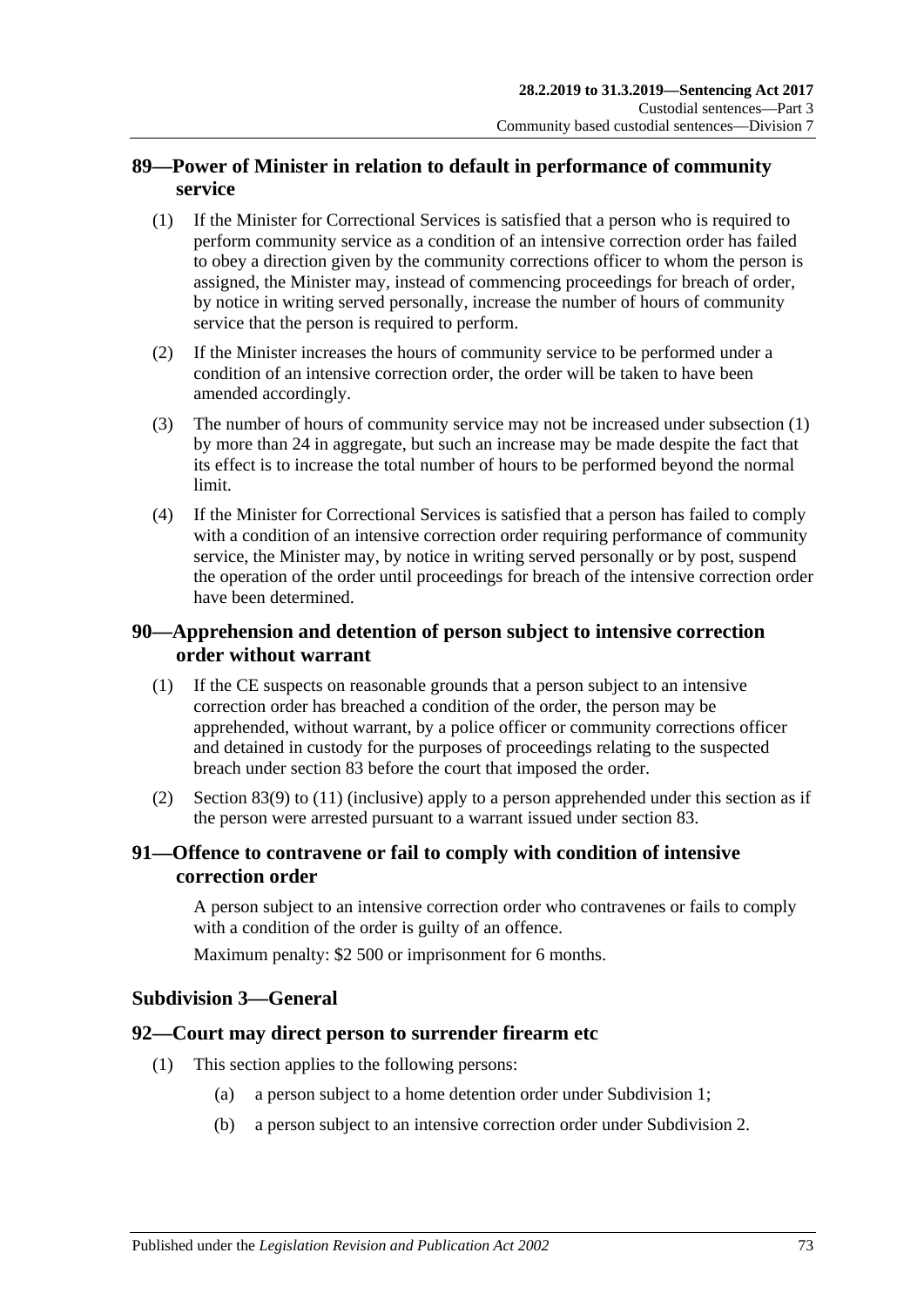- (2) A court may, when imposing a sentence on a person to whom this section applies, direct the person to immediately surrender at a police station specified by the court any firearm, ammunition or part of a firearm owned or possessed by the person.
- (3) No criminal liability attaches to a person to the extent that the person is complying with a direction under this section.
- (4) The Commissioner of Police must deal with any surrendered firearm, ammunition or part of a firearm in accordance with the scheme set out in the regulations.
- (5) No compensation is payable by the Crown or any other person in respect of the exercise of a function or power under this section.
- (6) The regulations may provide for the payment, recovery or waiver of fees in respect of this section.

### **Division 8—Effect of imprisonment for contempt**

#### **93—Effect of imprisonment for contempt**

If a person is imprisoned for contempt of court—

- (a) any sentence of imprisonment that the person has not yet begun to serve (and any non-parole period in respect of that sentence) will not commence until the expiry of the period of imprisonment for contempt; and
- (b) any sentence of imprisonment that the person is then serving (and any non-parole period in respect of that sentence) ceases to run for the period of imprisonment for contempt.

## **Part 4—Other community based sentences**

### **Division 1—Purpose, interpretation and application**

#### **94—Purpose of Part**

The purpose of this Part is to provide a court with an option to impose a non-custodial community based sentence on a defendant.

#### **95—Interpretation and application of Part**

- (1) In this Part, a reference to a *bond under this Act* is a reference to a bond under [section](#page-74-0) 96 or [97,](#page-77-0) as the case requires.
- <span id="page-73-0"></span>(2) The powers vested in a court by this Part—
	- (a) are exercisable despite the fact that an Act prescribes a minimum penalty; but
	- (b) are not exercisable in relation to—
		- (i) murder or treason; or
		- (ii) any other offence in respect of which an Act expressly prohibits the reduction, mitigation or substitution of penalties or sentences.
- (3) In [subsection](#page-73-0) (2)—

*Act* includes a statutory instrument.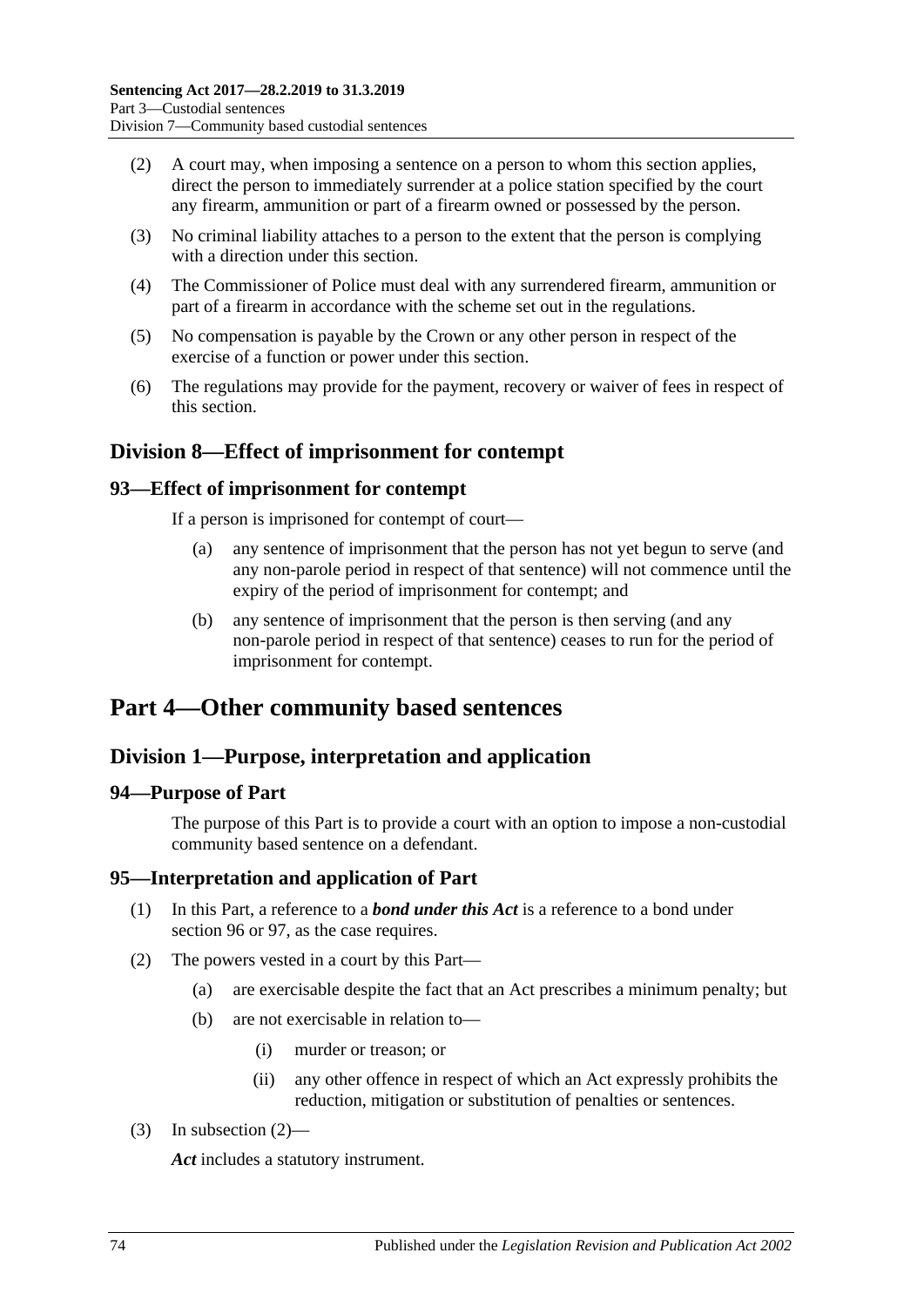### **Division 2—Bonds, community service and supervision in community**

#### <span id="page-74-3"></span><span id="page-74-0"></span>**96—Suspension of imprisonment on defendant entering into bond**

- (1) Subject to this section, if a court has imposed a sentence of imprisonment on a defendant, the court may, if it thinks that good reason exists for doing so, suspend the sentence on condition that the defendant enter into a bond—
	- (a) to be of good behaviour; and
	- (b) to comply with the conditions of the bond referred to in [subsection](#page-74-1) (2); and
	- (c) to comply with any other conditions of the bond as the court thinks appropriate and specifies in the bond.
- <span id="page-74-8"></span><span id="page-74-1"></span>(2) Subject to this Act, a bond under this section is subject to the following conditions:
	- (a) a condition prohibiting the defendant from possessing a firearm or ammunition or any part of a firearm;
	- (b) a condition requiring the defendant to submit to such tests (including testing without notice) for gunshot residue as may be reasonably required by a person or class of persons or body specified by the court.
- <span id="page-74-4"></span><span id="page-74-2"></span>(3) A sentence of imprisonment may not be suspended under this section if the defendant is being sentenced—
	- (a) to a sentence of imprisonment that is to be served cumulatively on another term of imprisonment, or concurrently with another term of imprisonment then being served, or about to be served, by the defendant; or
	- (b) as an adult to a period of imprisonment of 2 years or more for a prescribed designated offence; or
	- (c) as an adult for a serious and organised crime offence or specified offence against police; or
	- (d) as an adult for a designated offence and, during the 5 year period immediately preceding the date on which the relevant offence was committed, a court has suspended a sentence of imprisonment or period of detention imposed on the defendant for a designated offence.
- <span id="page-74-7"></span><span id="page-74-6"></span><span id="page-74-5"></span>(4) Despite [subsection](#page-74-2)  $(3)(a)$ , if the period of imprisonment to which a defendant is liable under 1 or more sentences is more than 3 months but less than 12 months, the sentencing court may, by order—
	- (a) direct that the defendant serve a specified period (being not less than 1 month) of the imprisonment in prison; and
	- (b) suspend the remainder of the sentence on condition that the defendant enter into a bond of a kind described in [subsection](#page-74-3) (1) that will have effect on the defendant's release from prison.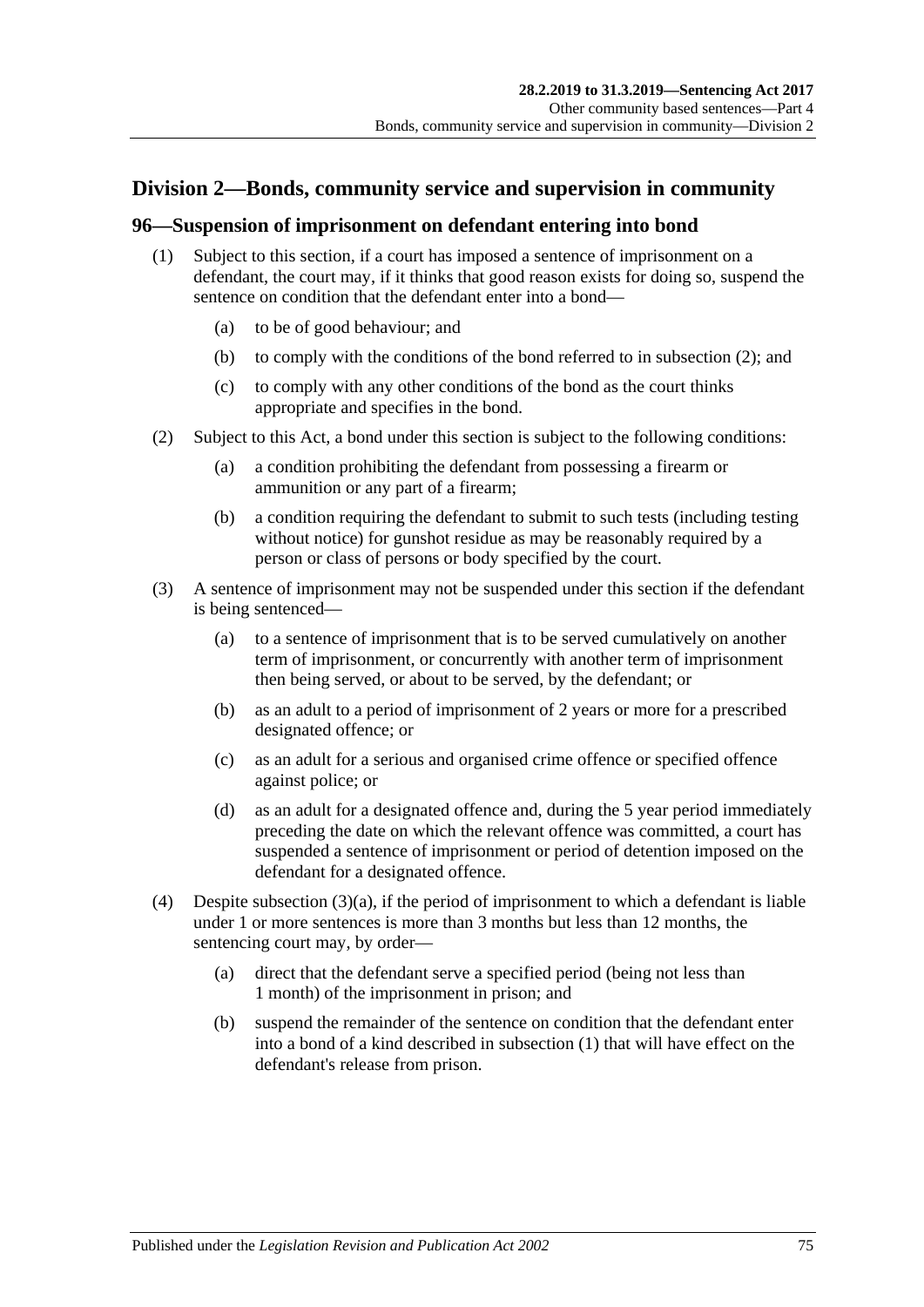- <span id="page-75-0"></span>(5) Despite [subsection](#page-74-4) (3)(b), if a defendant is being sentenced as an adult to a period of imprisonment of 2 years or more for a prescribed designated offence, the sentencing court may, by order—
	- (a) direct that the defendant serve a specified period of the imprisonment in prison (which, if a non-parole period has been fixed in respect of the defendant, must be a period that is one-fifth of the non-parole period fixed); and
	- (b) suspend the remainder of the sentence on condition that the defendant enter into a bond of a kind described in [subsection](#page-74-3) (1) that will have effect on the defendant's release from prison.
- (6) Despite [subsection](#page-74-5)  $(3)(c)$  and  $(d)$ , the court may, if satisfied that exceptional circumstances exist for doing so—
	- (a) suspend a sentence of imprisonment imposed on a defendant for a serious and organised crime offence or specified offence against police, or for a designated offence in the circumstances described in [subsection](#page-74-6) (3)(d), on condition that the defendant enter into a bond of a kind described in [subsection](#page-74-3) (1); or
	- (b) make an order under [subsection](#page-74-7) (4) in respect of a defendant being sentenced for a serious and organised crime offence or specified offence against police, or for a designated offence in the circumstances described in [subsection](#page-74-6)  $(3)(d)$ , if the period of imprisonment to which the defendant is liable under 1 or more sentences is more than 3 months but less than 12 months.
- (7) If the court suspends a sentence of imprisonment under this section on the ground that, because of the defendant's ill health, disability or frailty, it would be unduly harsh for the defendant to serve any time in prison, the court may, in addition to any other conditions included in the bond, include a condition (a *home detention condition*) requiring the defendant to reside in a specified place and to remain at that place for a specified period of no more than 12 months, not leaving it except for 1 of the following purposes:
	- (a) remunerated employment;
	- (b) necessary medical or dental treatment for the defendant;
	- (c) averting or minimising a serious risk of death or injury (whether to the defendant or some other person);
	- (d) any other purpose approved or directed by the community corrections officer to whom the defendant is assigned,

(and if the court includes a home detention condition it must also include a condition requiring the defendant to be under the supervision of a community corrections officer for at least the same period).

(8) If a probationer under a bond entered into under this section complies with the conditions of the bond, the sentence of imprisonment is, on the expiration of the bond, wholly extinguished.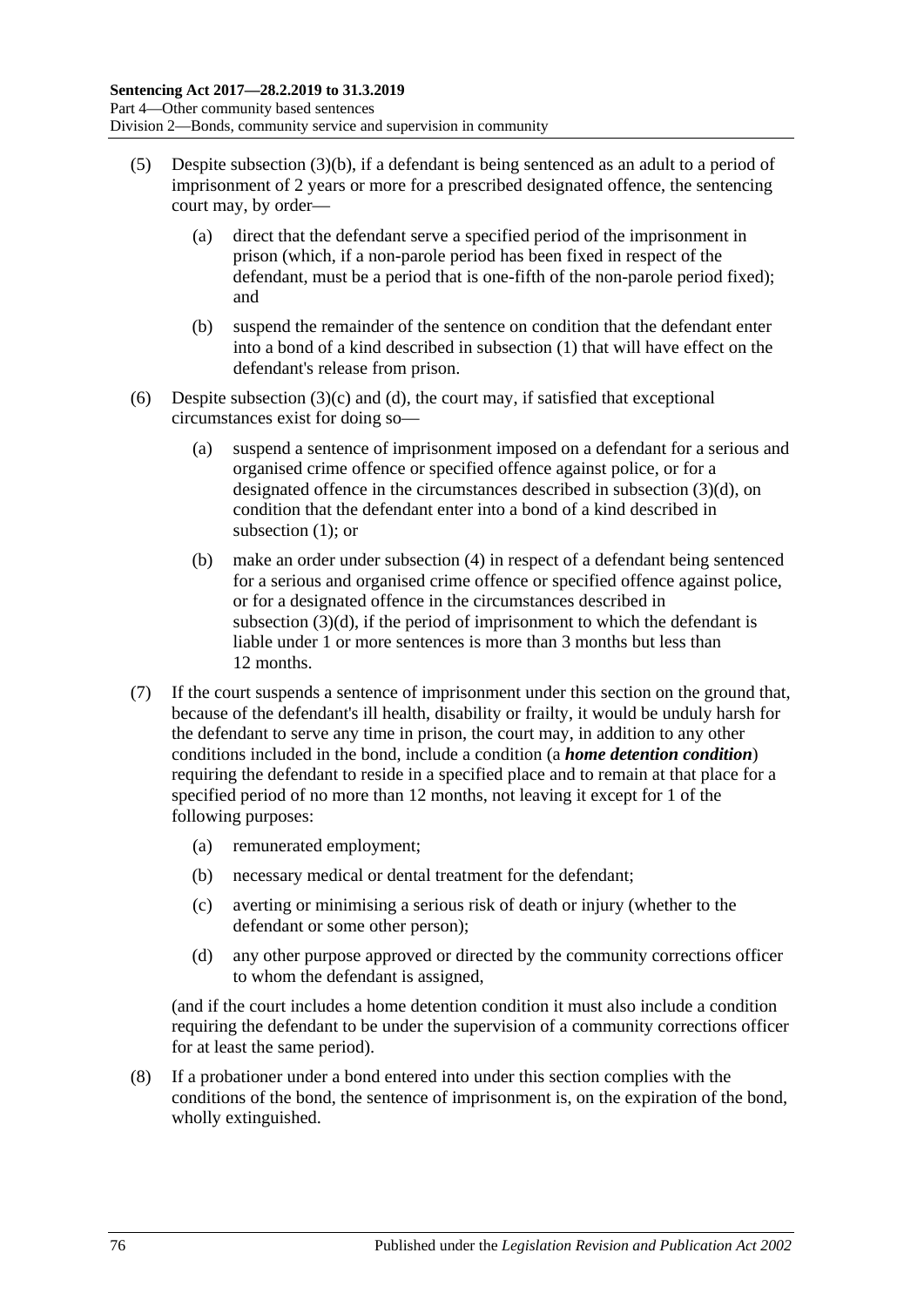(9) In this section—

*designated offence* means any of the following offences under the *[Criminal Law](http://www.legislation.sa.gov.au/index.aspx?action=legref&type=act&legtitle=Criminal%20Law%20Consolidation%20Act%201935)  [Consolidation Act](http://www.legislation.sa.gov.au/index.aspx?action=legref&type=act&legtitle=Criminal%20Law%20Consolidation%20Act%201935) 1935*:

- (a) an offence under section 12, 12A, 13 or 13A;
- (b) an offence under section 19;
- (c) an offence under section 19AA;
- (d) an offence under section 19AC;
- (e) an offence under section 19A;
- (f) an offence under section 23 or 24;
- (g) an offence under section 29A;
- (h) an offence under section 39;
- (i) an offence under section 48, 48A, 49, 50, 56, 58 or 59;
- (j) an offence under section 137;
- (k) an offence under section 170;
- (l) an offence under section 270B if the offence against the person to which that section applies is a relevant offence referred to in a preceding paragraph;

*prescribed designated offence* means an offence under section 13 or 23 of the *[Criminal Law Consolidation Act](http://www.legislation.sa.gov.au/index.aspx?action=legref&type=act&legtitle=Criminal%20Law%20Consolidation%20Act%201935) 1935*;

*serious and organised crime offence* means—

- (a) any of the following offences under the *[Criminal Law Consolidation](http://www.legislation.sa.gov.au/index.aspx?action=legref&type=act&legtitle=Criminal%20Law%20Consolidation%20Act%201935)  Act [1935](http://www.legislation.sa.gov.au/index.aspx?action=legref&type=act&legtitle=Criminal%20Law%20Consolidation%20Act%201935)*:
	- (i) an offence under section 83E;
	- (ii) an aggravated offence under section 172 or 251, where the aggravating circumstances of the offence are the circumstances referred to in section  $5AA(1)(ga)(i)$  or (ii) of that Act;
	- (iii) an offence under section 244 or 245; or
- (b) any of the following offences under the *[Controlled Substances Act](http://www.legislation.sa.gov.au/index.aspx?action=legref&type=act&legtitle=Controlled%20Substances%20Act%201984) 1984*:
	- (i) an offence under section 32(1);
	- (ii) an aggravated offence under section  $32(2)$ ,  $32(2a)$  or  $32(3)$ ;
	- (iii) an offence under section  $33(1)$ ;
	- (iv) an aggravated offence under section  $33(2)$  or  $33(3)$ ;
	- (v) an aggravated offence under section  $33A(1)$ ,  $33A(2)$ ,  $33A(3)$ ,  $33A(4)$ or 33A(5);

#### *specified offence against police* means—

(a) an aggravated offence under section 23(1) or 23(3) of the *[Criminal Law](http://www.legislation.sa.gov.au/index.aspx?action=legref&type=act&legtitle=Criminal%20Law%20Consolidation%20Act%201935)  [Consolidation Act](http://www.legislation.sa.gov.au/index.aspx?action=legref&type=act&legtitle=Criminal%20Law%20Consolidation%20Act%201935) 1935* where the aggravating circumstances of the offence are the circumstances referred to in section  $5AA(1)(c)$  of that Act and the victim is a police officer; or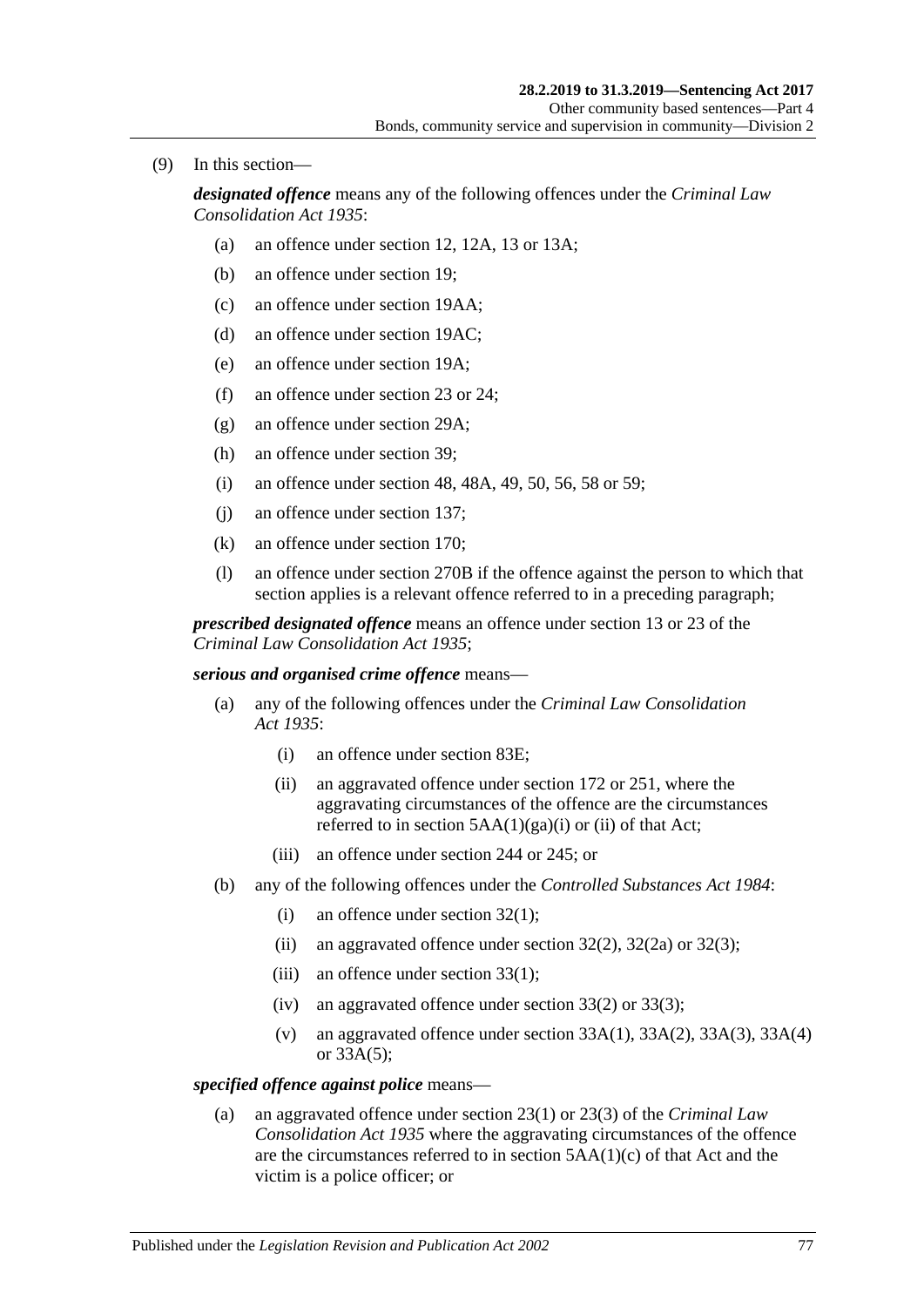- (b) an offence of attempted murder or attempted manslaughter under the *[Criminal Law Consolidation Act](http://www.legislation.sa.gov.au/index.aspx?action=legref&type=act&legtitle=Criminal%20Law%20Consolidation%20Act%201935) 1935* where the victim is a police officer and the offender committed the offence—
	- (i) knowing the victim to be acting in the course of the victim's official duty; or
	- (ii) in retribution for something the offender knows or believes to have been done by the victim in the course of the victim's official duty.

#### <span id="page-77-0"></span>**97—Discharge of other defendants on entering into good behaviour bond**

- <span id="page-77-1"></span>(1) If a court finds a person guilty of an offence, the court may, if it thinks that good reason exists for doing so, discharge the defendant with or without recording a conviction, and without imposing any other penalty, on condition that the defendant enter into a bond—
	- (a) to be of good behaviour; and
	- (b) to comply with the other conditions (if any) included in the bond; and
	- (c) if the terms of the bond so require, to appear before the court for sentence, or conviction and sentence, if the defendant fails during the term of the bond to comply with a condition of the bond.
- (2) However, if the defendant is not to be so required to appear before the court, the court cannot impose any conditions under [subsection](#page-77-1) (1)(b).
- (3) If a defendant is discharged on a bond under this section—
	- (a) no fresh prosecution may be commenced in respect of the offence; and
	- (b) the defendant will only be liable to sentence, or conviction and sentence, if the defendant fails to comply with a condition of the bond and the terms of the bond require the defendant to appear before the court for sentencing in that event.

#### **98—Conditions of bonds under this Act**

- (1) Subject to this Act, a bond under this Act may include such of the following conditions as the court thinks appropriate and directs be included:
	- (a) a condition requiring the defendant to be under the supervision of a community corrections officer for a specified period;
	- (b) a condition requiring the defendant to reside with a specified person or in a specified place or area;
	- (c) a condition requiring the defendant not to reside with a specified person or in a specified place or area;
	- (d) a condition requiring the defendant to perform a specified number of hours of community service;
	- (e) a condition requiring the defendant to undertake an intervention program;
	- (f) a condition requiring the defendant to undergo medical or psychiatric treatment in accordance with the terms of the bond;
	- (g) a condition requiring the defendant to abstain from drugs of a specified class (including alcohol);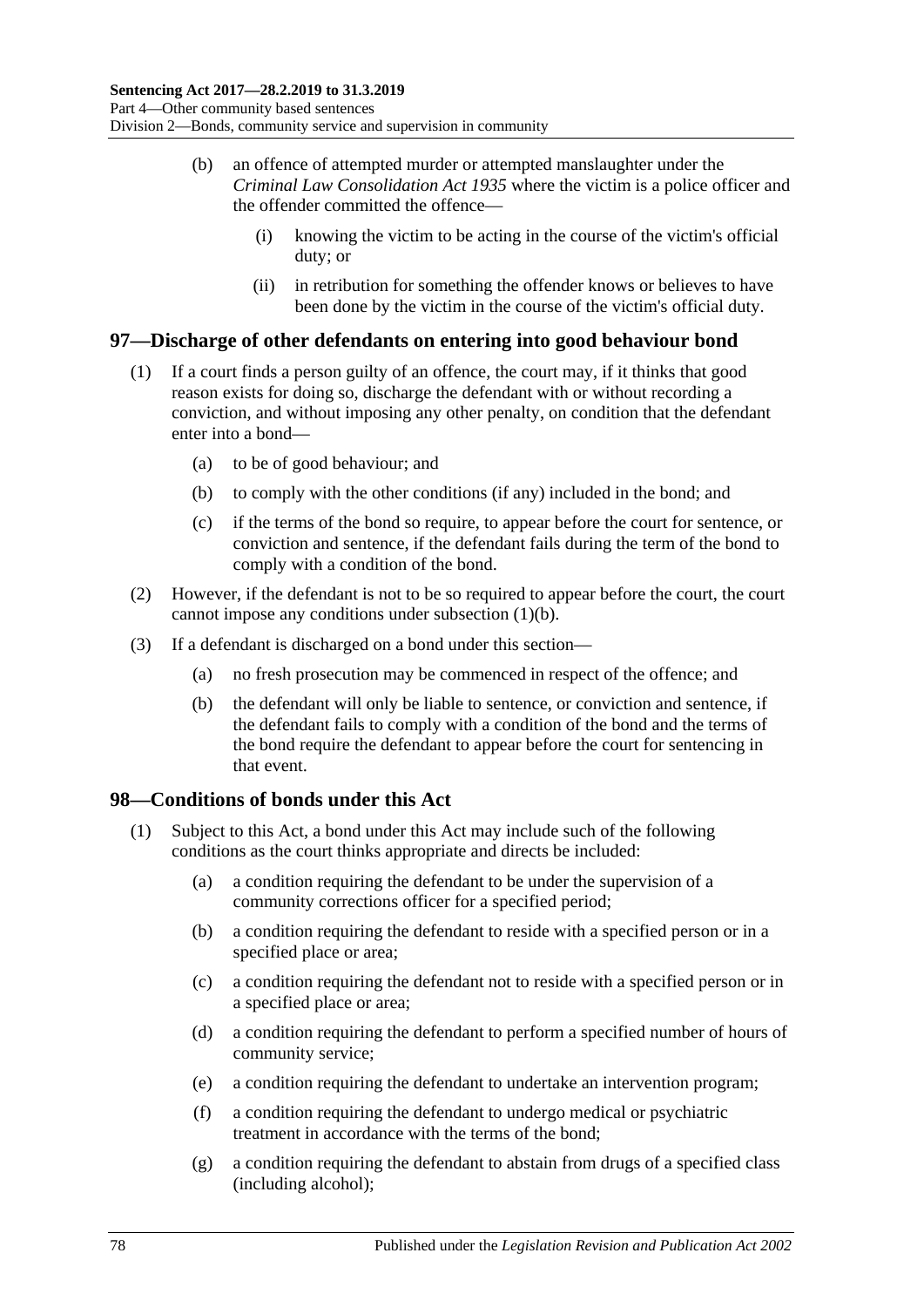- (h) a condition requiring the person to submit to such tests (including testing without notice) relating to drug use as a community corrections officer may reasonably require;
- (i) a condition requiring the defendant—
	- (i) to restore misappropriated property to any person apparently entitled to possession of it; or
	- (ii) to pay compensation of a specified amount to any person for injury, loss or damage resulting from the offence;
- (j) a condition requiring the defendant to attend and complete, within the term of the bond or such lesser period as the court may specify, a specified education program approved by the Attorney-General for the offence of which the defendant has been found guilty;
- (k) a condition requiring the defendant to comply with—
	- (i) regulations (if any) made for the purposes of this section; or
	- (ii) the lawful directions of the CE;
- (l) any other condition that the court thinks appropriate and specifies in the bond.
- (2) A court must not include a condition (whether under this or any other section) requiring the defendant to reside with a specified person or in a specified place unless the court is satisfied that accommodation is available for the defendant with that person or in that place and that the accommodation is suitable in all the circumstances.
- (3) A court must not include a condition requiring the defendant to undergo specified medical or psychiatric treatment unless it is satisfied that treatment of the nature specified in the bond has been recommended for the defendant by a legally qualified medical practitioner and is available to the defendant.
- (4) The following provisions apply in relation to an education program approved or to be approved for the purposes of this section:
	- (a) the Attorney-General may approve such a program unconditionally or subject to such conditions as the Attorney-General thinks fit and specifies in the instrument of approval;
	- (b) the Attorney-General may, by written notice to the program provider, revoke an approval or vary the conditions of an approval;
	- (c) any fees for undertaking an approved education program are to be borne by the defendant, subject to any relief from payment given by the program provider in accordance with conditions imposed by the Attorney-General under this subsection.
- (5) Before the court imposes a condition requiring a defendant to undertake an intervention program, the court must satisfy itself that—
	- (a) the defendant is eligible for the services to be included on the program in accordance with applicable eligibility criteria (if any); and
	- (b) the services are available for the defendant at a suitable time and place.
- (6) The court may make appropriate orders for assessment of a defendant to determine—
	- (a) a form of intervention program that is appropriate for the defendant; and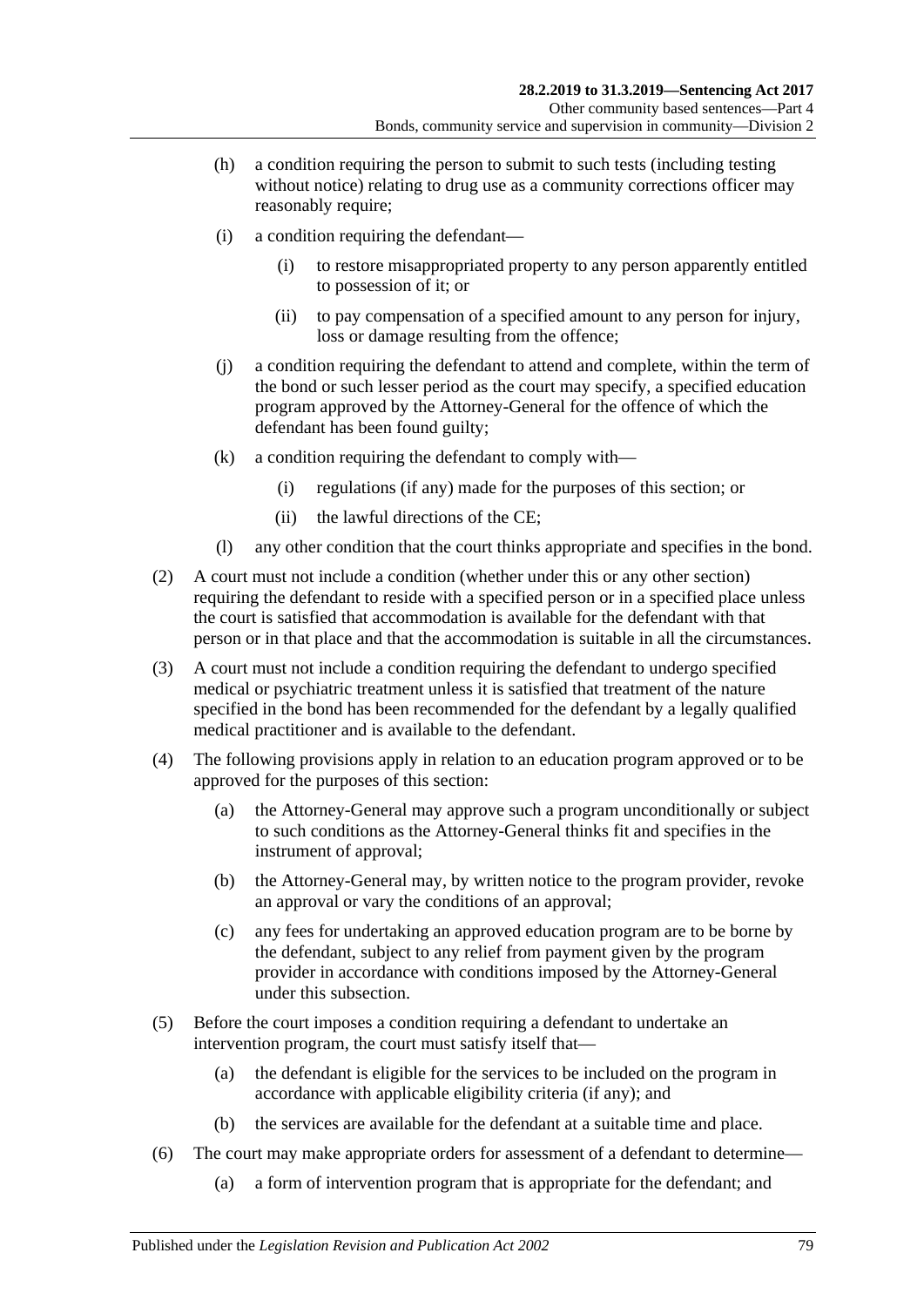(b) the defendant's eligibility for the services included on the program,

and may release the defendant on bail on condition that the defendant undertake the assessment as ordered.

- (7) A certificate apparently signed by—
	- (a) an intervention program manager as to—
		- (i) whether the services to be included on an intervention program are available for a particular person and, if so, when and where they will be available; or
		- (ii) whether a particular person is eligible for the services to be included on the program; or
	- (b) a community corrections officer as to whether a particular person has complied with conditions regulating the person's participation in an intervention program,

is admissible as evidence of the matter so certified.

#### **99—Term of bond**

Subject to this Act, a bond under this Act is effective for the term that is specified in the bond.

#### **100—Guarantors etc**

- (1) If the court thinks it appropriate—
	- (a) a bond under this Act may oblige the defendant to pay a sum specified in the bond in the event of non-compliance with a condition of the bond; and
	- (b) the court may require the defendant to find 1 or more guarantors of such an obligation.
- $(2)$  A court—
	- (a) may require a defendant to find 1 or more persons to guarantee the defendant's compliance with the conditions of the bond; and
	- (b) if such a requirement is made, must specify the amount that any such guarantor will be liable to pay in the event of the defendant's non-compliance with a condition of the bond.

#### **101—Court may direct person to surrender firearm etc**

- (1) A probative court may, in relation to a bond that is subject to the condition imposed by section [96\(2\)\(a\),](#page-74-8) direct the probationer to immediately surrender at a police station specified by the court any firearm, ammunition or part of a firearm owned or possessed by the probationer.
- (2) No criminal liability attaches to a person to the extent that the person is complying with a direction under this section.
- (3) The Commissioner of Police must deal with any surrendered firearm, ammunition or part of a firearm in accordance with the scheme set out in the regulations.
- (4) No compensation is payable by the Crown or any other person in respect of the exercise of a function or power under this section.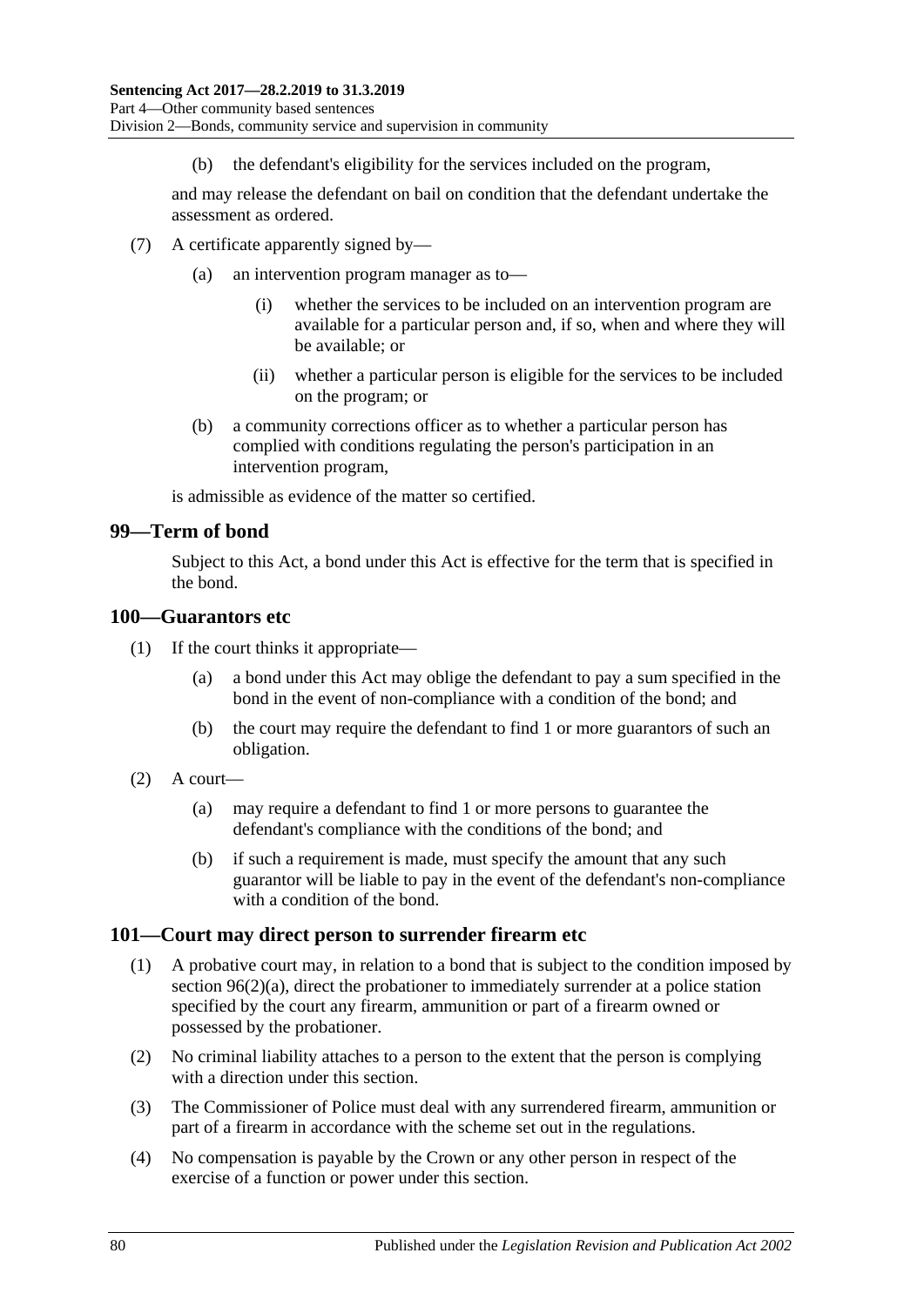(5) The regulations may provide for the payment, recovery or waiver of fees in respect of this section.

#### **102—Court to provide CE with copy of court order**

If a defendant enters into a bond under this Act, the conditions of a bond are varied, the term of a bond is extended, or a bond is discharged, the court must notify the CE of the terms of the bond, variation or extension, or of the discharge, as the case may require.

#### <span id="page-80-0"></span>**103—Variation or discharge of bond**

- (1) A probative court may, on the application of a probationer or the Minister for Correctional Services, vary or revoke a condition of a bond under this Act.
- (2) If, on an application for variation under [subsection](#page-80-0) (1), a probative court extends, beyond the term of the bond, the period within which community service is to be performed by the probationer, the term of the bond is extended accordingly.
- (3) A probative court cannot extend the period within which community service is to be performed by more than 6 months.
- (4) A probative court may only vary or revoke the conditions imposed by [section](#page-74-1) 96(2) on a bond if the court is satisfied, by evidence given on oath, that—
	- (a) there are cogent reasons to do so; and
	- (b) the possession of a firearm, ammunition or part of a firearm by the probationer does not represent an undue risk to the safety of the public.
- (5) Subject to [subsection](#page-80-1) (6), if the Minister for Correctional Services is satisfied, on the application of a probationer—
	- (a) that it is no longer necessary for the probationer to remain under supervision; and
	- (b) that it would not be in the best interests of the probationer to remain under supervision,

the Minister may, by instrument in writing, waive the obligation of the probationer to comply any further with the condition requiring supervision.

- <span id="page-80-1"></span>(6) The Minister for Correctional Services must, before deciding whether to waive the obligation of a probationer to comply any further with a condition requiring supervision, take into account the likely impact on a victim to which this subsection applies if the probationer is no longer required to remain under supervision.
- (7) [Subsection](#page-80-1) (6) applies to a victim in respect of whom a victim impact statement was provided to the sentencing court when the probationer was sentenced.
- (8) If a probative court is satisfied, on the application of a probationer, that it is no longer necessary for the probationer to remain subject to the bond, the court may, by order, discharge the bond.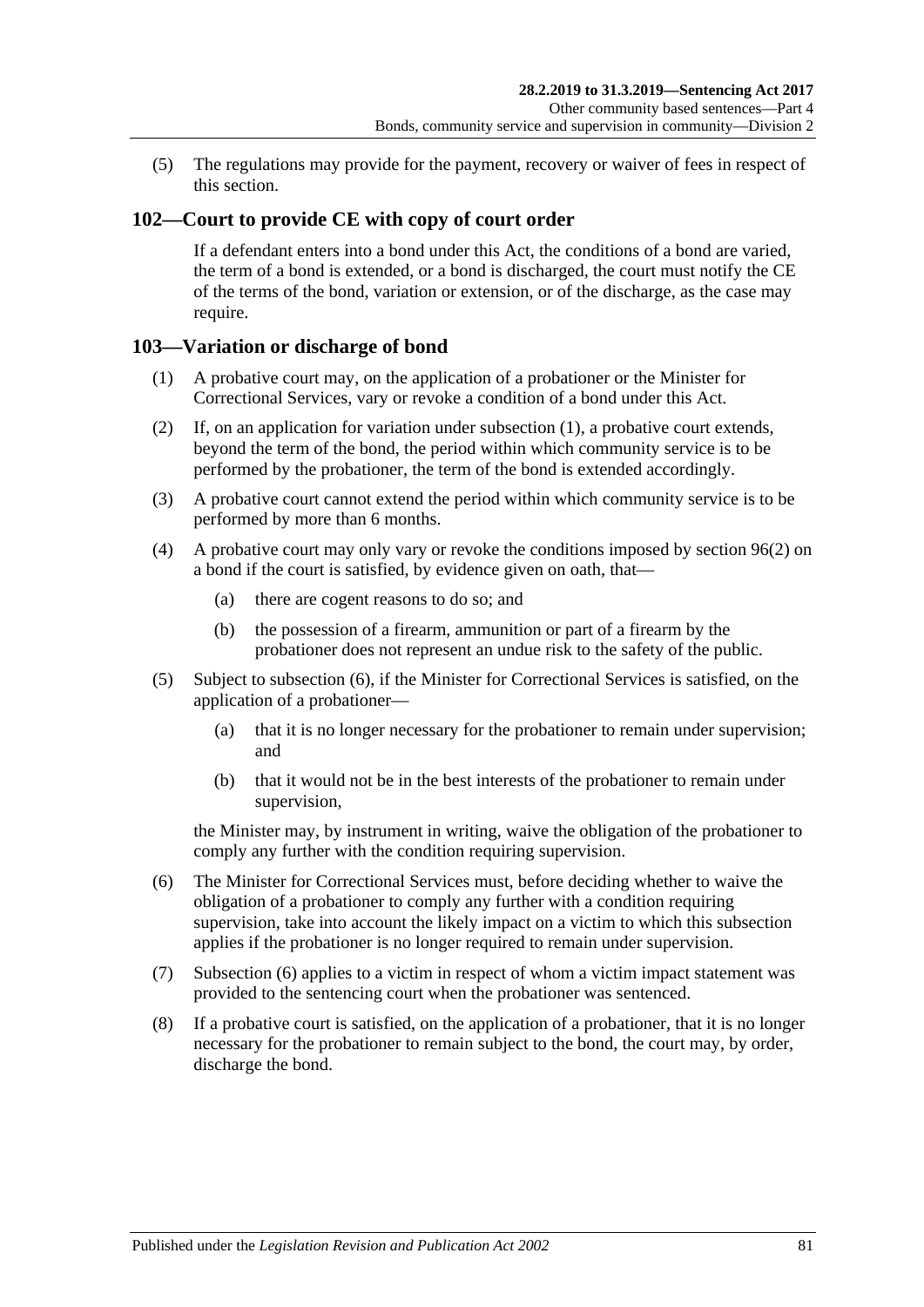#### **104—Court to be notified if suitable community service placement not available**

- <span id="page-81-0"></span>(1) If the CE, on being notified that a court has made an order for community service or included in a bond a condition requiring the performance of community service, is of the opinion that suitable community service work cannot be found for the defendant, whether because of the defendant's physical or mental disability, the location of the defendant, or for some other reason, the CE must notify the court in writing of that fact.
- (2) On receiving a notification under [subsection](#page-81-0) (1), the court may discharge the community service order or revoke the condition (as the case may be) and may require the defendant to appear before the court for further order.

#### <span id="page-81-1"></span>**105—Provisions relating to community service**

- (1) The following provisions apply if a court imposes a sentence of community service, or includes in a bond a condition requiring the performance of community service:
	- (a) the court must specify the number of hours of community service to be performed by the person to whom the sentence relates, being not less than 15 or more than 300;
	- (b) the court must not specify a number of hours of community service to be performed by a person who is already performing, or is liable to perform, community service, where the aggregate of that number and the number of hours previously specified would exceed 300;
	- (c) the court must specify a period, not exceeding 18 months, within which the community service is to be performed;
	- (d) the person is required to report to a specified place not later than 2 working days after the date of the order unless, within that period, the person receives a notice from the CE to the contrary;
	- (e) the person is required to perform community service for not less than 4 hours each week and on such day, or days, as the community corrections officer to whom the person is assigned may direct;
	- (f) the person may not, except in circumstances approved by the Minister for Correctional Services, be required to perform community service for a continuous period exceeding 7.5 hours;
	- (g) if on any day a period of community service is to exceed 4 continuous hours, the next hour must be a meal break;
	- (h) the person may not be required to perform community service at a time that would interfere with the person's remunerated employment or with a course of training or instruction relating to, or likely to assist the person to obtain, remunerated employment, or that would cause unreasonable disruption of the person's commitments in caring for the person's dependants;
	- (i) the person may not be required to perform community service at a time that would cause the person to offend against a rule of a religion that the person practises;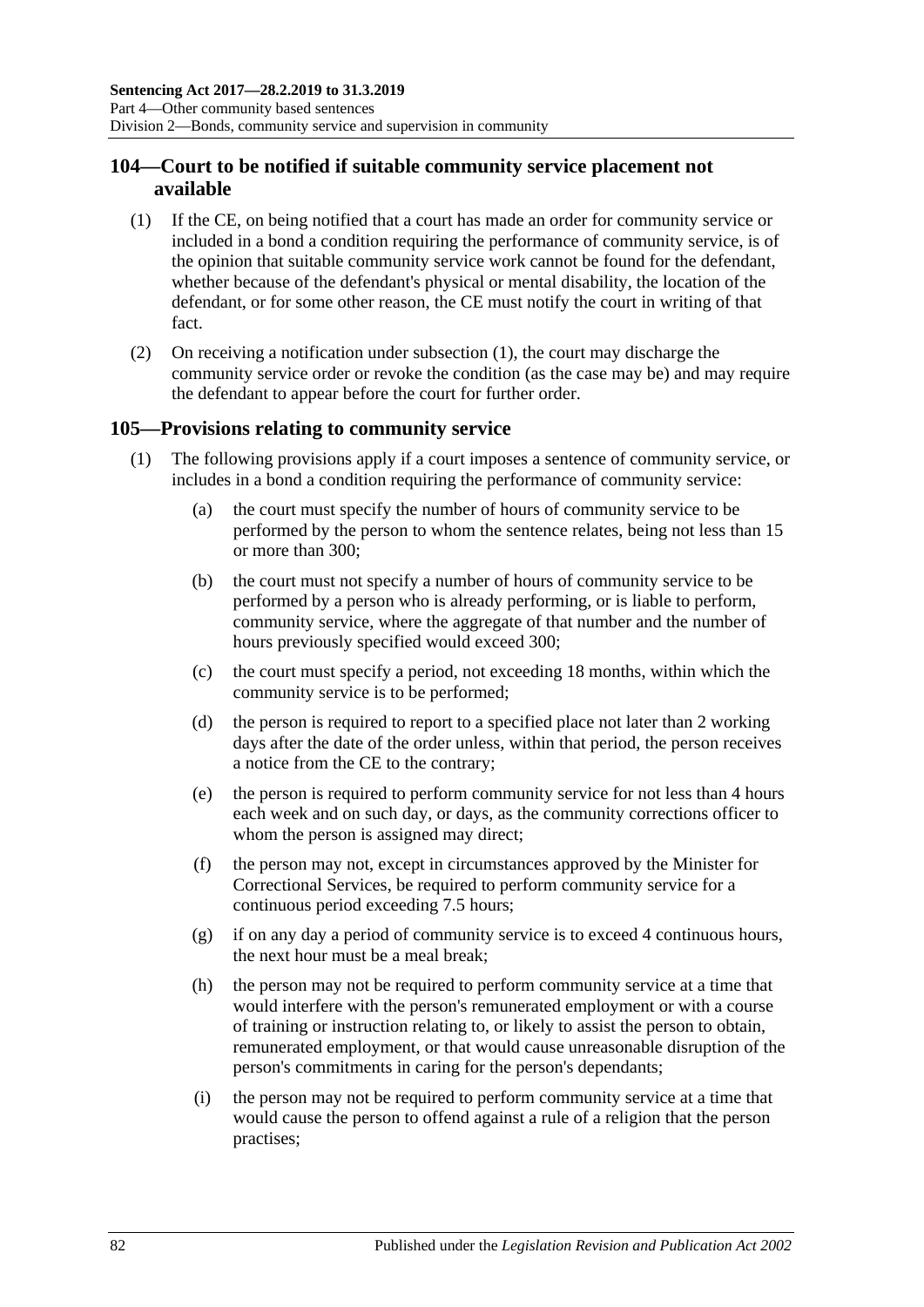- (j) the attendance of the person at any educational or recreational course of instruction approved by the Minister for Correctional Services will be taken to be performance of community service;
- (k) the person will not be remunerated for the performance of community service under the order;
- (l) the person must obey the lawful directions of the community corrections officer to whom the person is assigned.
- (2) This section does not apply in relation to the performance of community service by a youth.

#### **106—Provisions relating to supervision in the community**

- (1) A court may, in addition to sentencing a defendant to community service—
	- (a) order that the defendant be under the supervision of a community corrections officer for the duration of the sentence; and
	- (b) make such other orders as the court thinks necessary for securing compliance with this Part.
- (2) The following provisions apply if a court makes an order, or includes a condition in a bond, requiring the person to whom the order or bond relates to be under the supervision of a community corrections officer:
	- (a) the court must, in the case of a probationer, specify the period during which the probationer is to be under supervision;
	- (b) except in the case of a bond with a home detention condition, the person is required to report to a specified place not later than 2 working days after the date of the order or bond unless, within that period, the defendant receives a notice from the CE to the contrary;
	- (c) the person must obey the lawful directions of the community corrections officer to whom the person is assigned;
	- (d) the person must not, during the period of supervision, leave the State for any reason except in accordance with the written permission of the CE.

#### **107—CE must assign community corrections officer**

- (1) The CE must, on receiving a copy of an order or a bond requiring supervision or the performance of community service (and may, after then, from time to time) assign the person to whom the bond or order relates to a community corrections officer.
- (2) The CE must ensure that the person is notified in writing of the name of the community corrections officer to whom the person has been assigned and, if necessary, of the place and time at which the person must first report to that officer.
- (3) It is the duty of a community corrections officer to endeavour to ensure that any person assigned to the officer complies with the conditions of the bond or order.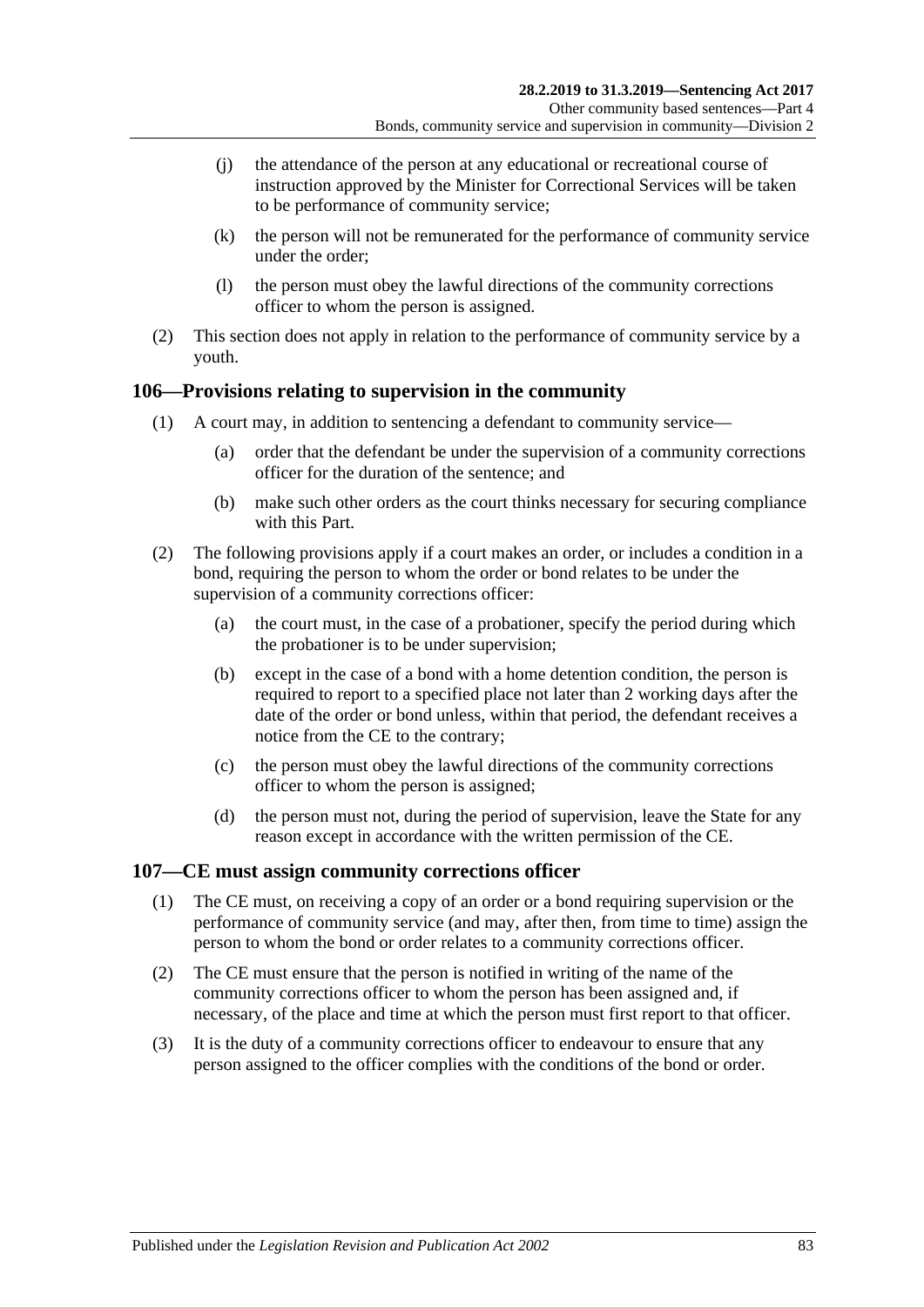#### **108—Community corrections officer to give reasonable directions**

- (1) A community corrections officer responsible for supervising a person in the community—
	- (a) must give reasonable directions to the person requiring the person to report to the officer on a regular basis; and
	- (b) may give reasonable directions to the person—
		- (i) requiring the person to notify the officer of any change in the person's place of residence or employment; or
		- (ii) requiring the person to reside, or not to reside, in any particular place or area or with any particular person; or
		- (iii) requiring the person to take up, or not to take up, any particular employment, to be punctual in reporting to work or not to give up some particular employment; and
	- (c) may give the person other directions of a kind authorised by the Minister for Correctional Services, either generally or in relation to that person.
- (2) If the person is required to perform community service, the community corrections officer may also give reasonable directions to the person—
	- (a) requiring the person to report to a community service centre or other place at certain times; or
	- (b) requiring the person to perform certain projects or tasks as community service; or
	- (c) requiring the person to undertake or participate in courses of instruction at a community service centre or other place; or
	- (d) requiring the person to behave in a particular manner while undertaking community service.

#### **109—Powers of community corrections officer relating to probationers on home detention**

- (1) A community corrections officer may, at any time—
	- (a) enter or telephone the residence of a probationer who is subject to a bond with a home detention condition; or
	- (b) telephone the probationer's place of employment or any other place at which the probationer is permitted or required to attend; or
	- (c) question any person who is at that residence or place as to the whereabouts of the probationer,

for the purposes of ascertaining whether or not the probationer is complying with the home detention condition.

- (2) A person must not—
	- (a) hinder a community corrections officer in the exercise of powers under this section; or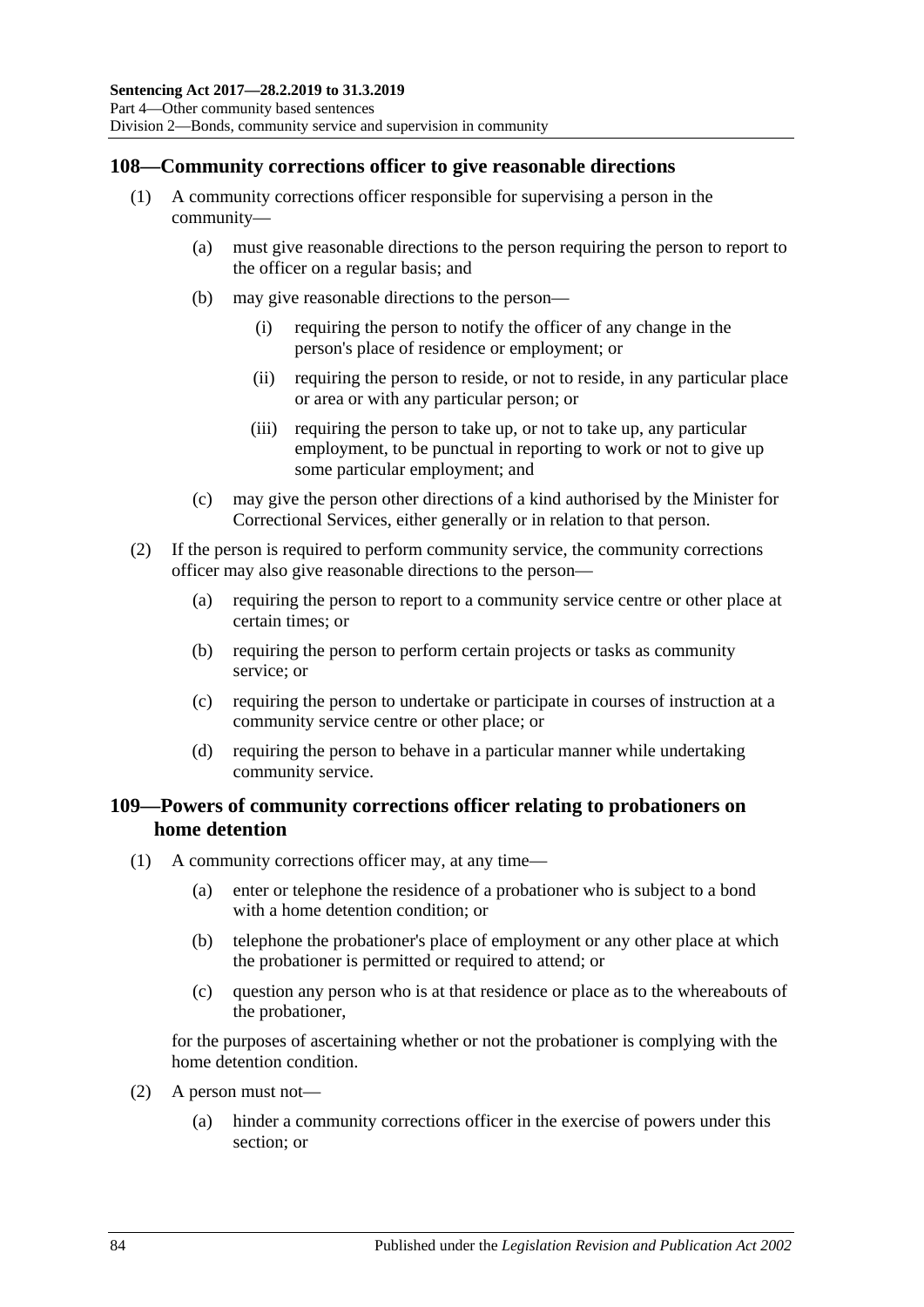(b) fail to answer truthfully any question put to the person by a community corrections officer under those powers.

Maximum penalty: \$2 500.

- <span id="page-84-0"></span>(3) A community corrections officer or a police officer who believes on reasonable grounds that a probationer who is subject to a bond with a home detention condition is contravening, has contravened, or is about to contravene, that condition of the bond may arrest the probationer without warrant and take the probationer to the nearest police station at which facilities are continuously available for the probationer's care and custody.
- (4) A probationer arrested under [subsection](#page-84-0) (3) must be brought as soon as practicable before the sentencing court to be dealt with for breach of bond.

### <span id="page-84-1"></span>**110—Variation of community service order**

- (1) If, on the application of a person required to perform community service under a bond or an order of a court, the Minister for Correctional Services is satisfied that—
	- (a) the person will not complete the community service in the time provided for in the order or the bond; and
	- (b) sufficient reason exists for the person not being able to complete the community service in the required time,

the Minister may, by instrument in writing, extend the period within which the person must complete the performance of the community service.

- (2) The court that ordered a person to perform community service, or a court of coordinate jurisdiction, may, on application by the person or the Minister for Correctional Services, vary the terms of the order for community service, or vary or revoke an ancillary order.
- (3) The period within which community service must be performed cannot be extended under this section, whether by the Minister or the court, by a period exceeding 6 months, or periods that, in aggregate, exceed 6 months.
- (4) If the Minister extends the period within which a person must complete the performance of community service under an order or a bond, the order or bond will be taken to have been amended accordingly.
- (5) The Minister must notify the probative or sentencing court of any exercise of powers under [subsection](#page-84-1) (1).

#### <span id="page-84-2"></span>**111—Power of Minister to cancel unperformed hours of community service**

- (1) If, on the application of a person required to perform community service under a bond or an order of a court, the Minister for Correctional Services is satisfied that—
	- (a) although some hours of community service remain unperformed, the person has substantially complied with the requirement; and
	- (b) there is no apparent intention on the person's part to deliberately evade the person's obligations under the bond or order; and
	- (c) sufficient reason exists for not insisting on performance of some or all of those hours,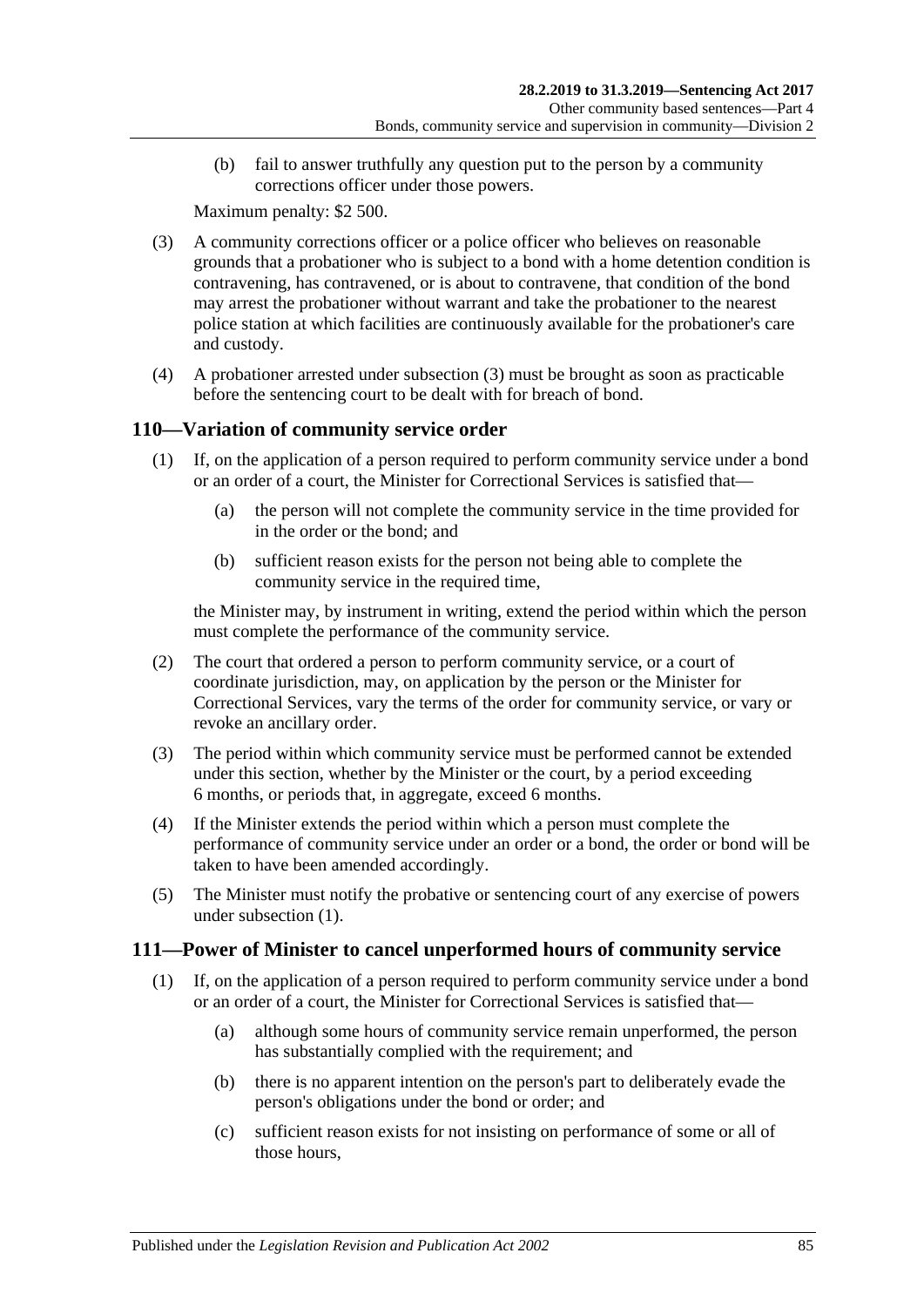the Minister may, by instrument in writing, waive compliance with the requirement to perform those hours, or a specified number of them.

- (2) The Minister cannot exercise powers under [subsection](#page-84-2) (1) to waive performance of more than 10 hours under the 1 bond or order.
- (3) The Minister must notify the probative or sentencing court of any exercise of powers under [subsection](#page-84-2) (1).

#### **112—Power of Minister in relation to default in performance of community service**

- <span id="page-85-0"></span>(1) If the Minister for Correctional Services is satisfied that a person who is required to perform community service has failed to obey a direction given by the community corrections officer to whom the person is assigned, the Minister, instead of commencing proceedings for breach of order or bond, may, by notice in writing served personally, increase the number of hours of community service that the person is required to perform.
- (2) If the Minister increases the hours of community service to be performed under an order or a bond, the order or bond will be taken to have been amended accordingly.
- (3) The number of hours of community service may not be increased under [subsection](#page-85-0) (1) by more than 24 in aggregate, but such an increase may be made despite the fact that its effect is to increase the total number of hours to be performed beyond the normal limit.
- (4) If the Minister for Correctional Services is satisfied that a person has failed to comply with an order or a bond requiring performance of community service, the Minister may, by notice in writing served personally or by post, suspend the operation of the order or the relevant condition of the bond until proceedings for breach of the community service order or bond have been determined.

## **Division 3—Enforcement of bonds, community service orders and other orders of a non-pecuniary nature**

### **Subdivision 1—Bonds**

#### **113—Non-compliance with bond**

- (1) If it appears to a probative court, by evidence given on oath, that a probationer may have failed to comply with a condition of the probationer's bond, the court—
	- $(a)$  may—
		- (i) issue a summons to the probationer requiring the probationer to appear before the court at the time and place specified in the summons; or
		- (ii) issue a warrant for the probationer's arrest; and
	- (b) may issue a summons to a guarantor.
- (2) If a person fails to appear before the court as required by a summons issued under this section, the court may issue a warrant for the person's arrest.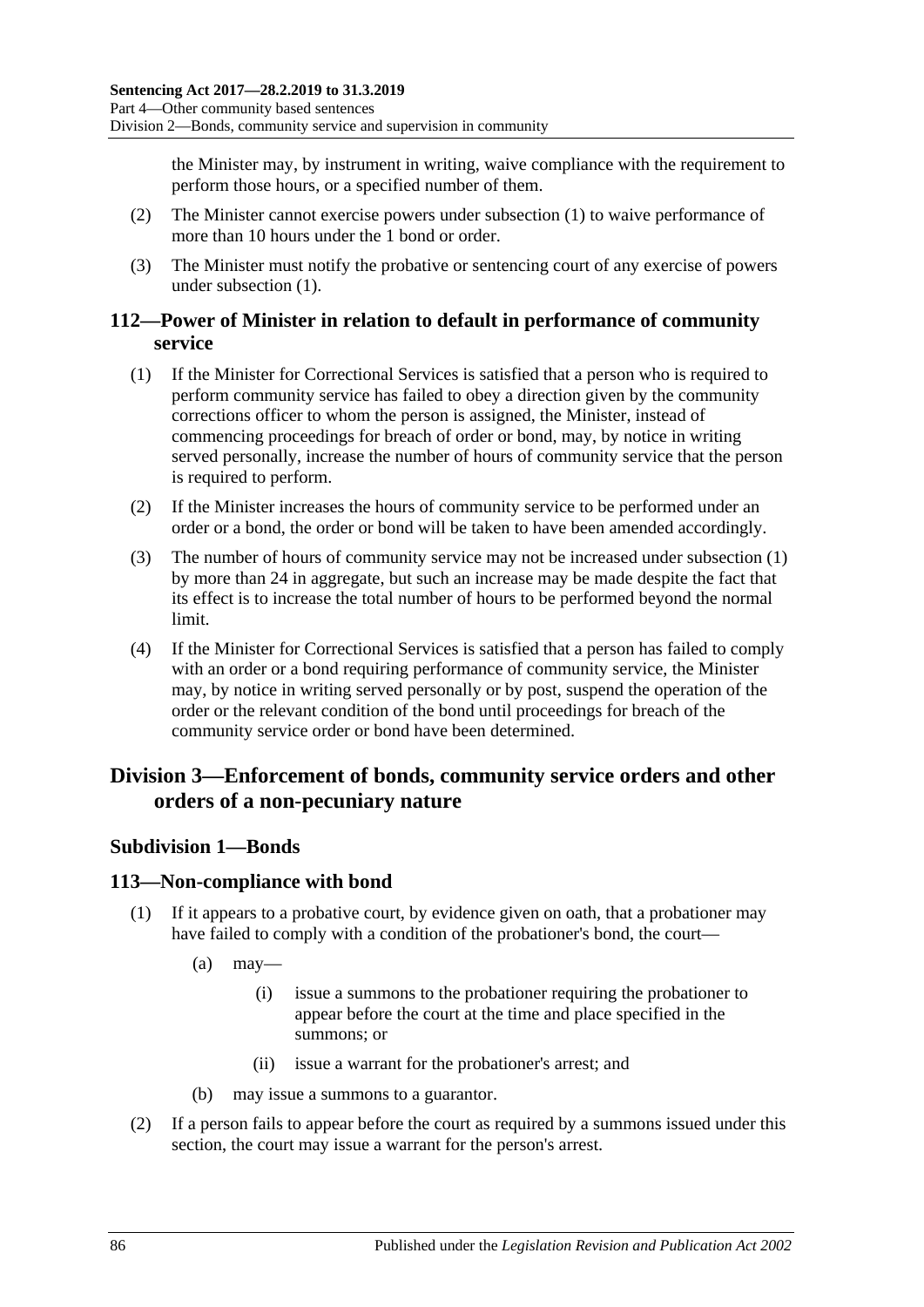- (3) If a person is arrested pursuant to a warrant issued under this section, the person must be brought before the probative court or the Magistrates Court not later than the next working day and may be remanded in custody or released on bail pending determination of the proceedings.
- (4) If a probationer is found guilty of an offence by a court of a superior jurisdiction to that of the probative court, being an offence committed during the term of the bond, any proceedings for breach of condition arising out of the offence are to be taken in the court of superior jurisdiction.
- (5) If a probationer is found guilty of an offence by a court of an inferior jurisdiction to that of the probative court, being an offence committed during the term of the bond, the court of an inferior jurisdiction must—
	- (a) sentence the probationer for the offence and remand the probationer to the probative court to be dealt with for breach of the conditions of the bond; or
	- (b) remand the probationer to the probative court to be sentenced for the offence and dealt with for breach of the conditions of the bond.
- (6) The court dealing with a probationer for breach of condition must hear any evidence adduced tending to establish that the probationer has failed to comply with a condition of the bond and any evidence or representations that the probationer may wish to adduce or make in reply.
- (7) In this section—

#### *court of an inferior jurisdiction* means—

- (a) if the probative court is the Supreme Court—the District Court or the Magistrates Court;
- (b) if the probative court is the District Court—the Magistrates Court;

#### *court of a superior jurisdiction* means—

- (a) if the probative court is the Magistrates Court—the Supreme Court or the District Court;
- (b) if the probative court is the District Court—the Supreme Court.

#### **114—Orders that court may make on breach of bond**

- <span id="page-86-0"></span>(1) If the court is satisfied that the probationer has failed to comply with a condition of the bond, the court—
	- (a) may, if the bond requires the probationer to pay a sum in the event of non-compliance with a condition of the bond, order the probationer to pay the whole or a part of that sum; or
	- (b) may order a guarantor to pay the whole or a part of the amount due under the guarantee; or
	- (c) may, if the probationer has not been sentenced for the original offence and the terms of the bond require the defendant to appear before the court for sentencing in the event of failure to comply with a condition of the bond—
		- (i) sentence the probationer for the offence, or convict and sentence the probationer for the offence, as the case may require; or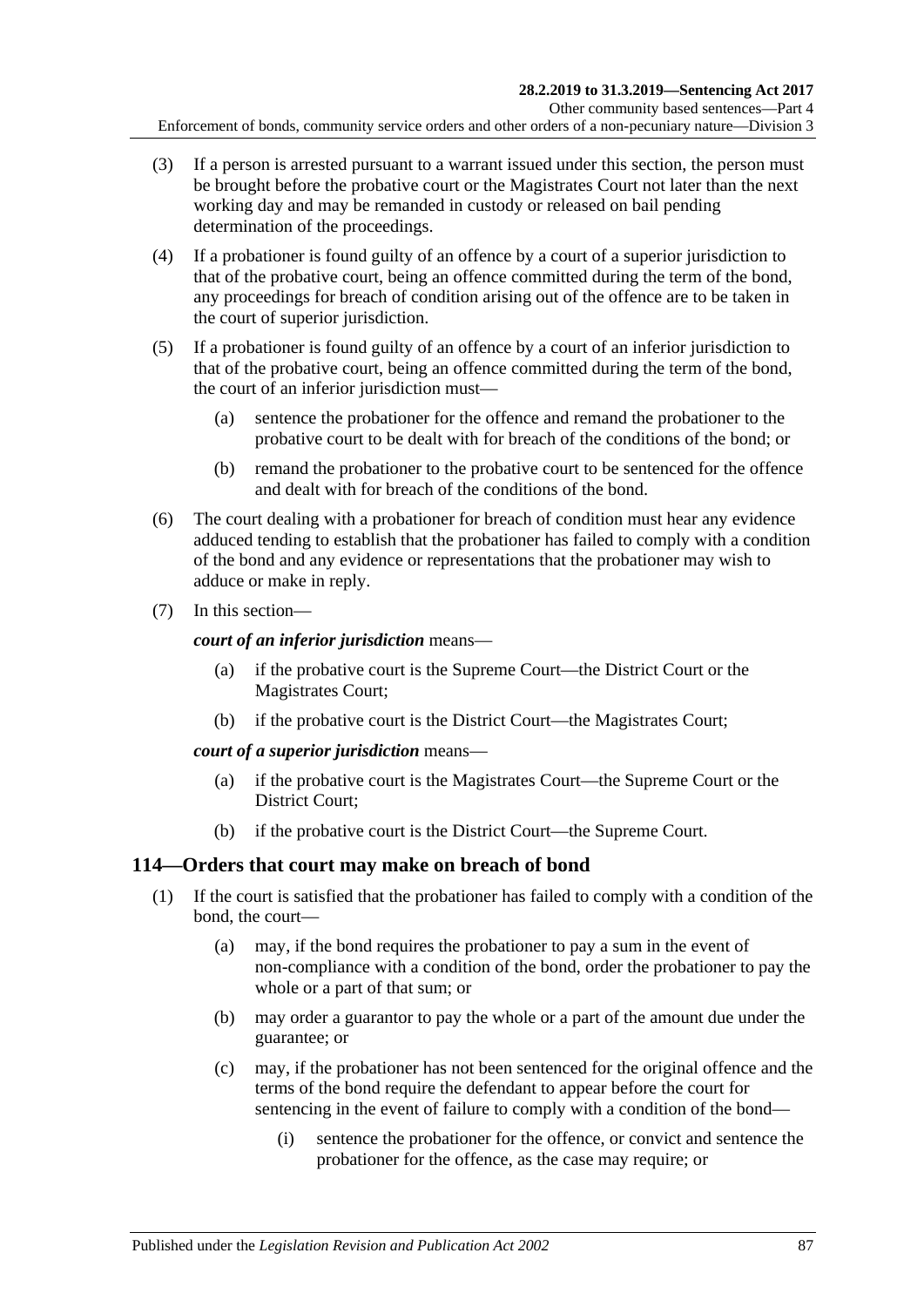- (ii) if the court is satisfied that the failure of the probationer to comply with the conditions of the bond was trivial or that there are proper grounds on which the failure should be excused, refrain from taking any action in respect of the failure; or
- (d) if the probationer has been sentenced to imprisonment for the original offence and that sentence has been suspended—must, subject to [subsection](#page-87-0) (3), revoke the suspension and order that the sentence be carried into effect.
- (2) The court may not order a person to pay an amount pursuant to [subsection](#page-86-0)  $(1)(a)$ unless the court is satisfied that—
	- (a) the person has, or will within a reasonable time have, the means to pay the amount; and
	- (b) payment of the amount would not unduly prejudice the welfare of dependants of the person.
- <span id="page-87-0"></span>(3) If a probationer is subject to a suspended sentence of imprisonment and the court is satisfied that the failure of the probationer to comply with the conditions of the bond was trivial or that there are proper grounds on which the failure should be excused, the court may refrain from revoking the suspension and—
	- (a) in the case of a bond requiring performance of community service—may—
		- (i) extend the term of the bond by such period (not exceeding 12 months) as the court thinks fit; or
		- (ii) extend the period within which any uncompleted hours of community service must be performed by not more than 6 months; or
		- (iii) if the period within which the community service must be performed has expired, impose a period of not more than 6 months within which any uncompleted hours of community service must be performed; or
		- (iv) cancel the whole or a number of any unperformed hours of community service; or
		- (v) revoke or vary any other condition of the bond; and
	- (b) in the case of any other bond—may—
		- (i) extend the term of the bond by such period (not exceeding 12 months) as the court thinks fit; or
		- (ii) impose a condition on the bond requiring the probationer to perform a specified number of hours of community service; or
		- (iii) revoke or vary any other condition of the bond; and
	- (c) if the bond has expired in any case—may require the probationer to enter into a further bond, the term of which must not exceed 12 months.
- <span id="page-87-1"></span>(4) [Section](#page-81-1) 105 applies in relation to a bond in respect of which a condition requiring the performance of community service is imposed under [subsection](#page-87-1) (3)(b)(ii).
- (5) If a court revokes the suspension of a sentence of imprisonment, the court may make any of the following orders:
	- (a) if it considers that there are special circumstances justifying it in so doing—an order reducing the term of the suspended sentence;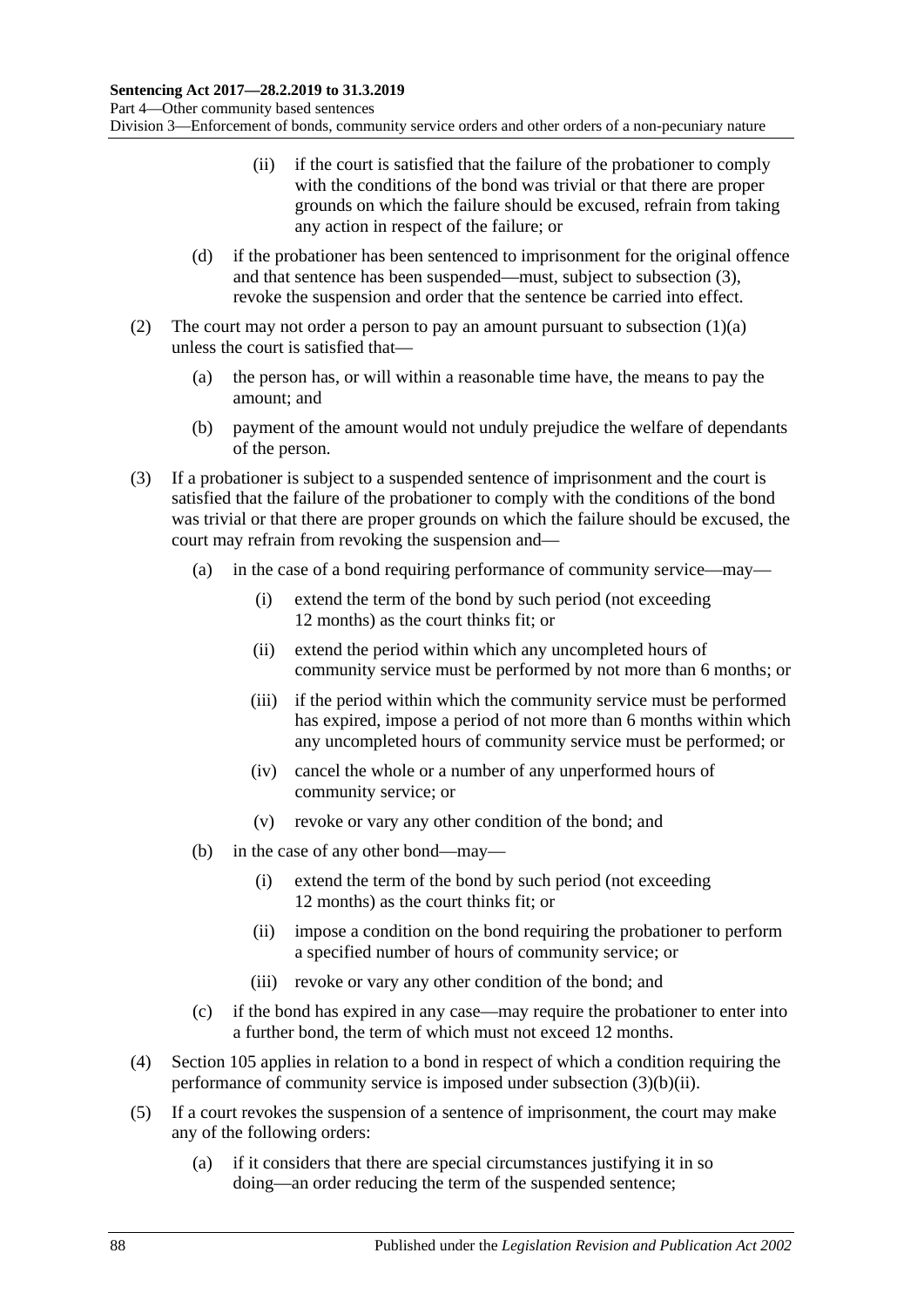- (b) an order directing that time spent by the probationer in custody pending determination of the proceedings for breach of condition be counted as part of the term of the suspended sentence;
- (c) in the case of a probationer whose sentence of imprisonment was partially suspended under [section](#page-75-0) 96(5) and even if the term of the sentence now to be served in custody is less than 12 months—an order fixing or extending a non-parole period taking into account the time spent in custody by the probationer before being released on the bond;
- (d) in the case of a bond with a home detention condition—an order directing that the period of compliance by the probationer with that condition be counted as part of the term of the suspended sentence;
- (e) an order directing that—
	- (i) in the case of a sentence partially suspended under [section](#page-74-7) 96(4) or [\(5\)—](#page-75-0)any part of the sentence that the probationer has not served in custody; or
	- (ii) in any other case—the suspended sentence,

be cumulative on another sentence, or sentences, of imprisonment then being served, or to be served, by the probationer.

(6) If a court other than the probative court sentences a probationer for the original offence, the court cannot impose a sentence that the probative court could not have imposed.

#### **Subdivision 2—Community service orders and other orders of a non-pecuniary nature**

### <span id="page-88-2"></span>**115—Community service orders may be enforced by imprisonment**

- (1) Subject to this section, an order requiring community service is enforceable by imprisonment in default of compliance.
- <span id="page-88-1"></span>(2) The term of imprisonment to be served in default of compliance will be—
	- (a) a term calculated on the basis of 1 day for each 7.5 hours of community service remaining to be performed under the order; or
	- (b) 6 months,

whichever is the lesser.

- <span id="page-88-0"></span>(3) If it appears to the court, by evidence given on oath, that a person has failed to comply with an order requiring performance of community service, the court may—
	- (a) issue a notice requiring the person to appear before the court at the time and place specified in the notice to show cause why a warrant of commitment should not be issued against the person for the default; or
	- (b) issue a warrant for the person's arrest.
- (4) If a person fails to appear before the court as required by a notice issued under [subsection](#page-88-0) (3), the court may issue a warrant for the person's arrest.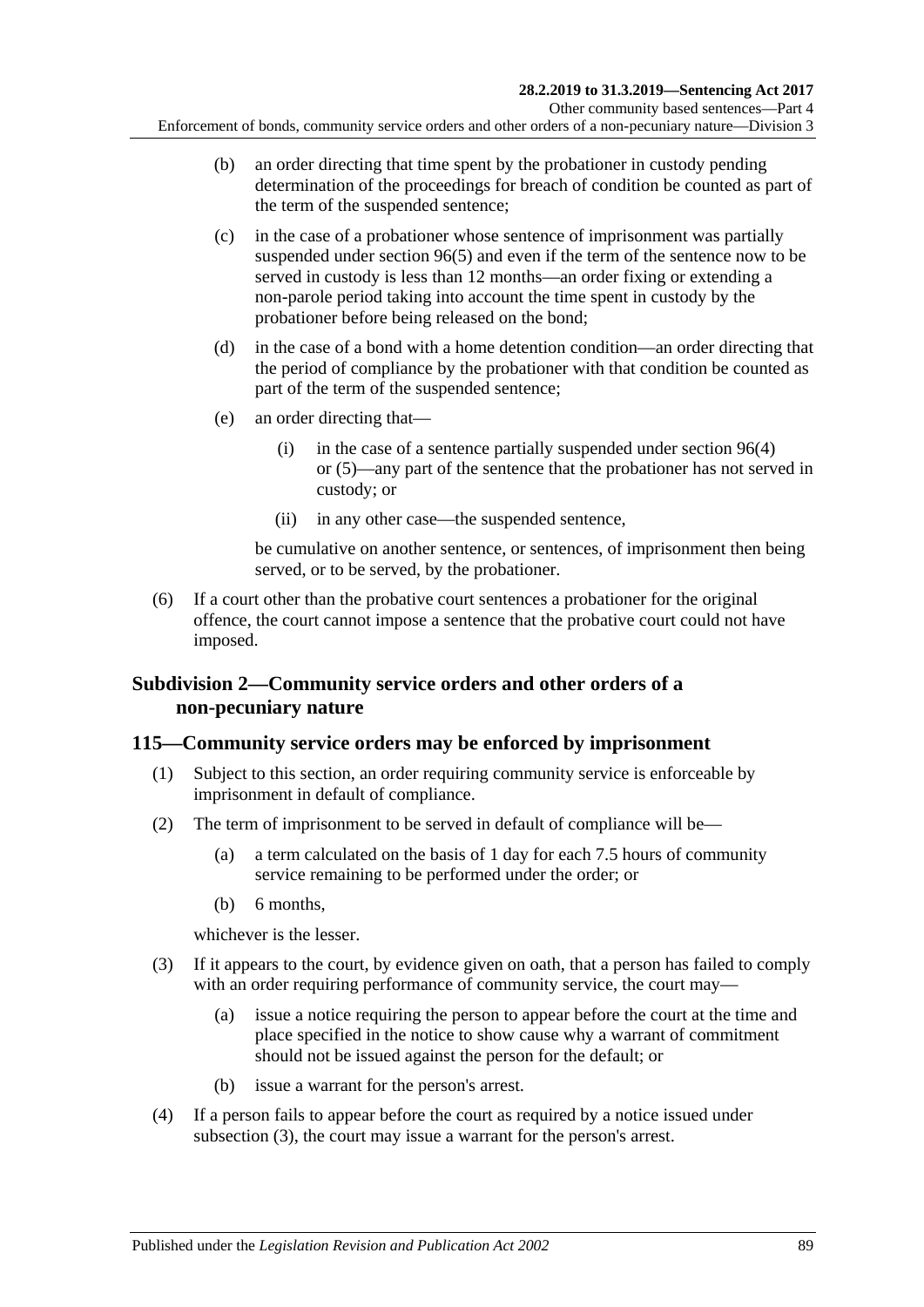Division 3—Enforcement of bonds, community service orders and other orders of a non-pecuniary nature

- <span id="page-89-1"></span><span id="page-89-0"></span>(5) If the court is satisfied that the person has failed to comply with the order requiring performance of community service—
	- (a) the court may issue a warrant of commitment for the appropriate term of imprisonment fixed in accordance with [subsection](#page-88-1) (2); but
	- (b) if the person is a youth, the court may, instead of taking action under [paragraph](#page-89-0) (a), make an order for home detention for a period fixed on the same basis.
- (6) The court may, on issuing a warrant under [subsection](#page-89-1) (5), direct that the imprisonment to which the person becomes liable by virtue of the warrant be cumulative on any other term of imprisonment being served, or to be served, by the person.
- (7) Despite [subsection](#page-89-1) (5), if the court is satisfied that the failure of a person to comply with an order requiring performance of community service was trivial or that there are proper grounds on which the failure should be excused, the court—
	- (a) may refrain from issuing a warrant of commitment; and
	- (b) may—
		- (i) extend the term of the order by such period, not exceeding 6 months, as the court thinks necessary for the purpose of enabling the person to perform the remaining hours of community service (if any);
		- (ii) if the order has expired, impose a further order, for a term not exceeding 6 months, requiring the person to perform the number of hours of community service unperformed under the previous order;
		- (iii) cancel the whole or a number of the unperformed hours of community service under the order.
- <span id="page-89-2"></span>(8) However, if the court is satisfied that the person who has failed to comply with the order requiring performance of community service has the means to pay a fine without the person or the person's dependants suffering hardship, the court may—
	- (a) revoke the community service order; and
	- (b) impose a fine not exceeding the maximum fine that may be imposed for the offence in respect of which the community service order was made (or, if the order was made in respect of more than 1 offence—the total of the maximum fines that may be imposed for the offences).
- (9) In imposing a fine under [subsection](#page-89-2) (8), the court must take into account the number of hours of community service (if any) that the person performed under the revoked order.

#### <span id="page-89-4"></span><span id="page-89-3"></span>**116—Other non-pecuniary orders may be enforced by imprisonment**

- (1) If it appears to the court, by evidence given on oath, that a person has failed to comply with an order requiring the person to do some act (other than the performance of community service or the payment of a pecuniary sum), the court may—
	- (a) issue a notice requiring the person to appear before the court at the time and place specified in the notice to show cause why the person should not be dealt with for the default; or
	- (b) issue a warrant for the person's arrest.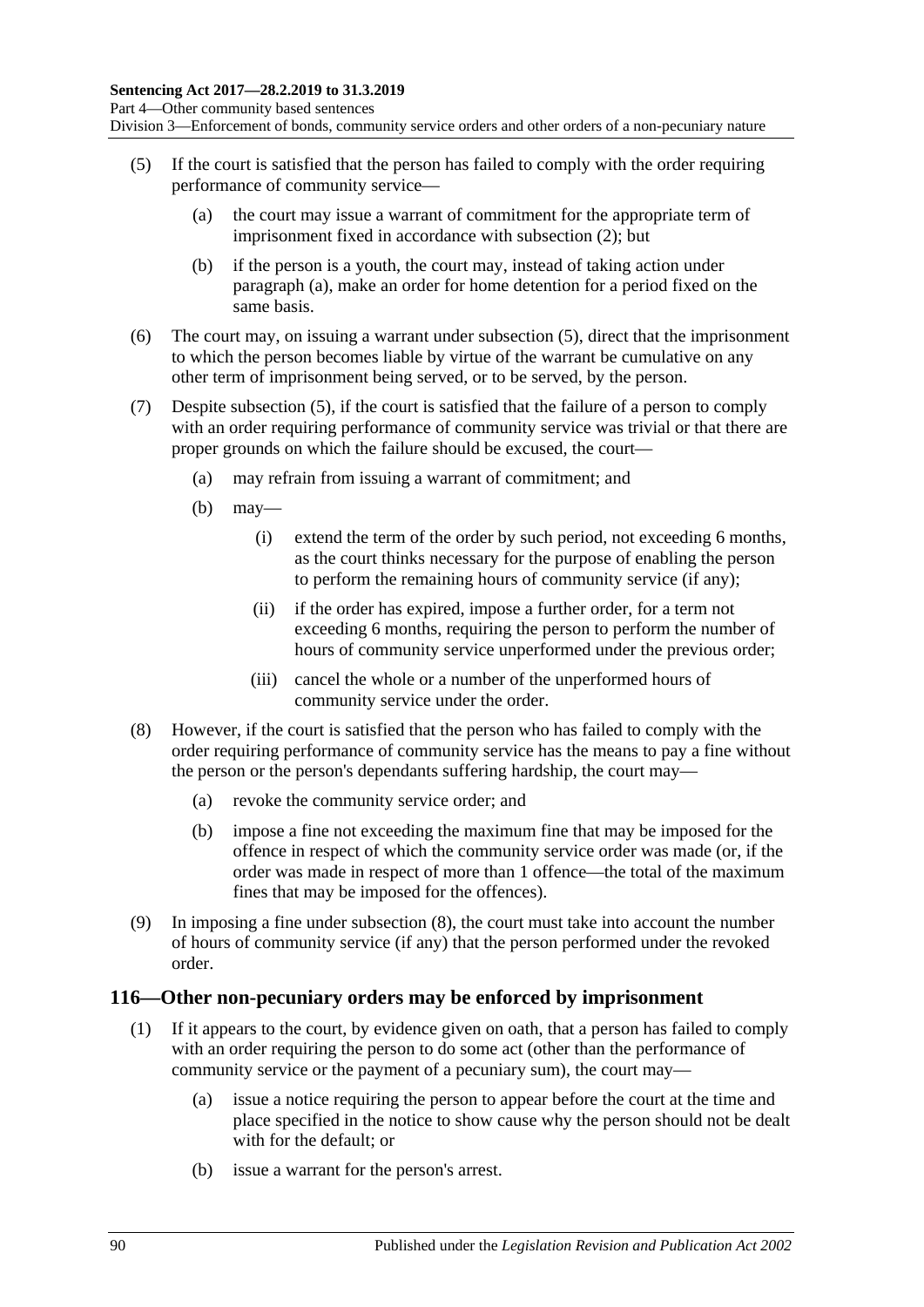- (2) If a person fails to appear before the court as required by a notice issued under [subsection](#page-89-3) (1), the court may issue a warrant for the person's arrest.
- <span id="page-90-0"></span>(3) If the court is satisfied that the person has failed to comply with the order, the court may sentence the person to such term of imprisonment (not exceeding 6 months) as the court thinks fit and issue a warrant of commitment accordingly.
- (4) The court may, on issuing a warrant under [subsection](#page-90-0) (3), direct that the imprisonment to which the person becomes liable by virtue of the warrant be cumulative on any other term of imprisonment being served, or to be served, by the person.

#### <span id="page-90-1"></span>**117—Registrar may exercise jurisdiction under this Division**

- (1) Subject to rules of court or the regulations, the powers of a court under [sections](#page-88-2) 115 and [116](#page-89-4) are exercisable by—
	- (a) if the person in relation to whom the powers are to be exercised is a youth—the Registrar of the Youth Court;
	- (b) in any other case—a Registrar of the Magistrates Court.
- (2) Subject to rules of court or the regulations, a person who is aggrieved by a decision or order of a Registrar made under [subsection](#page-90-1) (1) may apply in accordance with rules of court to the court for a review of the decision or order.
- (3) The court may, on completion of the review—
	- (a) confirm the decision or order;
	- (b) quash the decision or order and substitute any decision or order that could have been made in the first instance;
	- (c) make any ancillary order (including an order as to costs) the court thinks fit.

#### **118—Detention in prison**

If the court issues an order for detention of a youth or sentences a youth to detention under this Division—

- (a) where the youth is already in custody in a prison, the youth will serve the detention in a prison; or
- (b) where the youth has previously served a sentence of imprisonment or detention in a prison, the court may direct that the youth serve the detention in a prison,

and the *[Correctional Services Act](http://www.legislation.sa.gov.au/index.aspx?action=legref&type=act&legtitle=Correctional%20Services%20Act%201982) 1982* applies to and in relation to a youth serving detention in a prison under this section.

## **Part 5—Financial penalties**

#### **119—Maximum fine if no other maximum provided**

If a fine is imposed in respect of an offence for which an Act or statutory instrument does not prescribe a fine, the fine may not exceed—

- (a) if the Supreme Court imposes the fine—\$75 000; and
- (b) if the District Court imposes the fine—\$35 000; and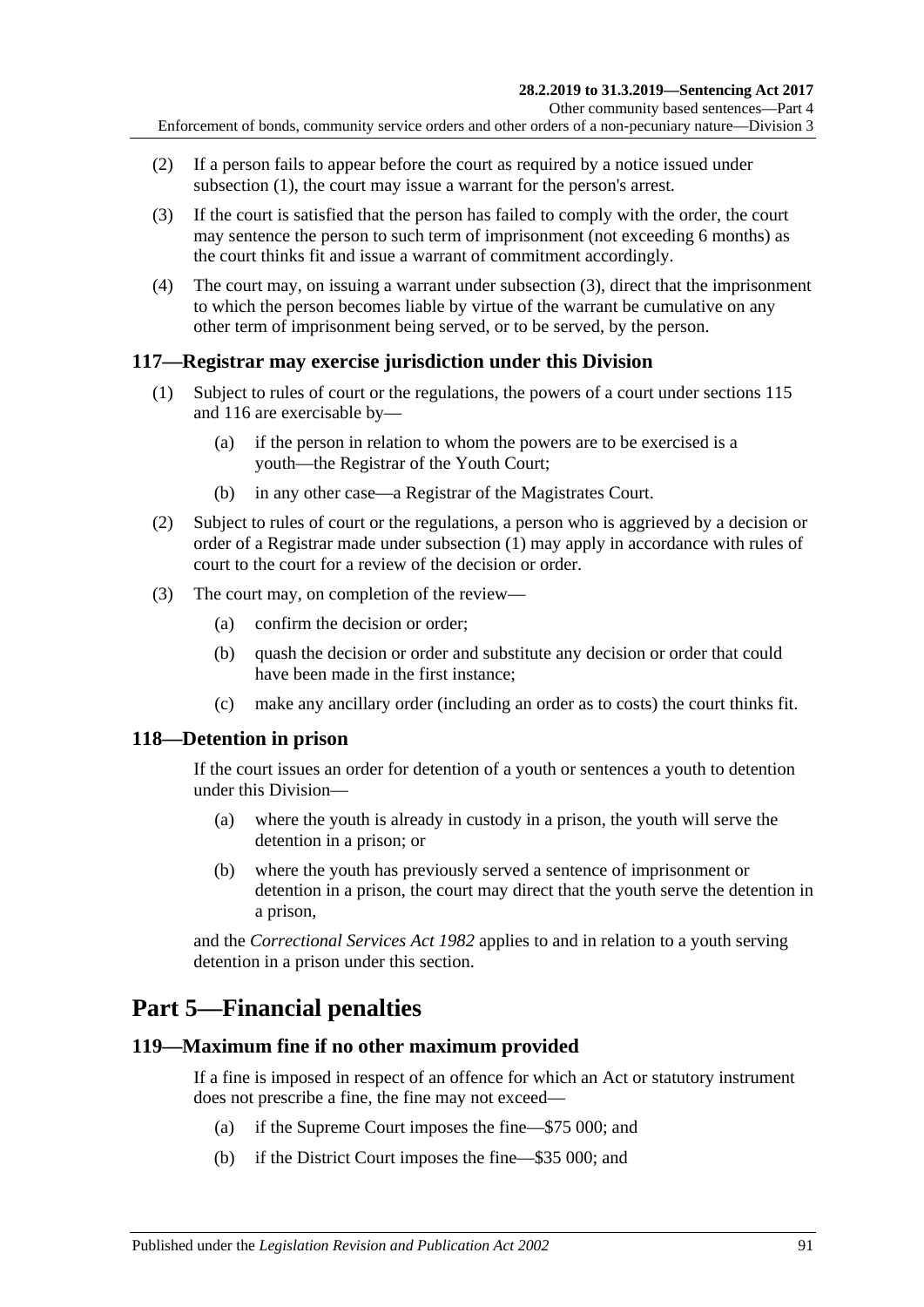(c) if the Magistrates Court imposes the fine—\$10 000.

#### **120—Order for payment of pecuniary sum not to be made in certain circumstances**

- (1) The court must not make an order requiring a defendant to pay a pecuniary sum (other than a VIC levy) if the court is satisfied that the means of the defendant, so far as they are known to the court, are such that—
	- (a) the defendant would be unable to comply with the order; or
	- (b) compliance with the order would unduly prejudice the welfare of dependants of the defendant,

(and in such a case the court may, if it thinks fit, order the payment of a lesser amount).

- (2) Subject to [subsection](#page-91-0) (3), the court is not obliged to inform itself as to the defendant's means, but it should consider any evidence on the subject that the defendant or the prosecutor has placed before it.
- <span id="page-91-0"></span>(3) In considering whether the defendant would be able to comply with the order, the court should have regard to any information available to the court as to other pecuniary sums that have been paid, or are payable, by the defendant.

#### **121—Preference must be given to compensation for victims**

If a court considers—

- (a) that it is appropriate—
	- (i) to make an order for compensation (under this Act or any other Act); and
	- (ii) to impose a fine or make any other order for the payment of a pecuniary sum; but
- (b) that the defendant has insufficient means to pay both the compensation and the fine or other pecuniary sum,

the court must give preference to compensation.

#### <span id="page-91-1"></span>**122—Court not to fix time for payment of pecuniary sums**

- (1) If a court makes an order requiring a defendant to pay a pecuniary sum, the court is not empowered to make any order relating to the time or manner in which the sum is to be paid.
- (2) [Subsection](#page-91-1) (1) does not derogate from an order of a court or an officer of a court that was in force immediately before this section came into operation.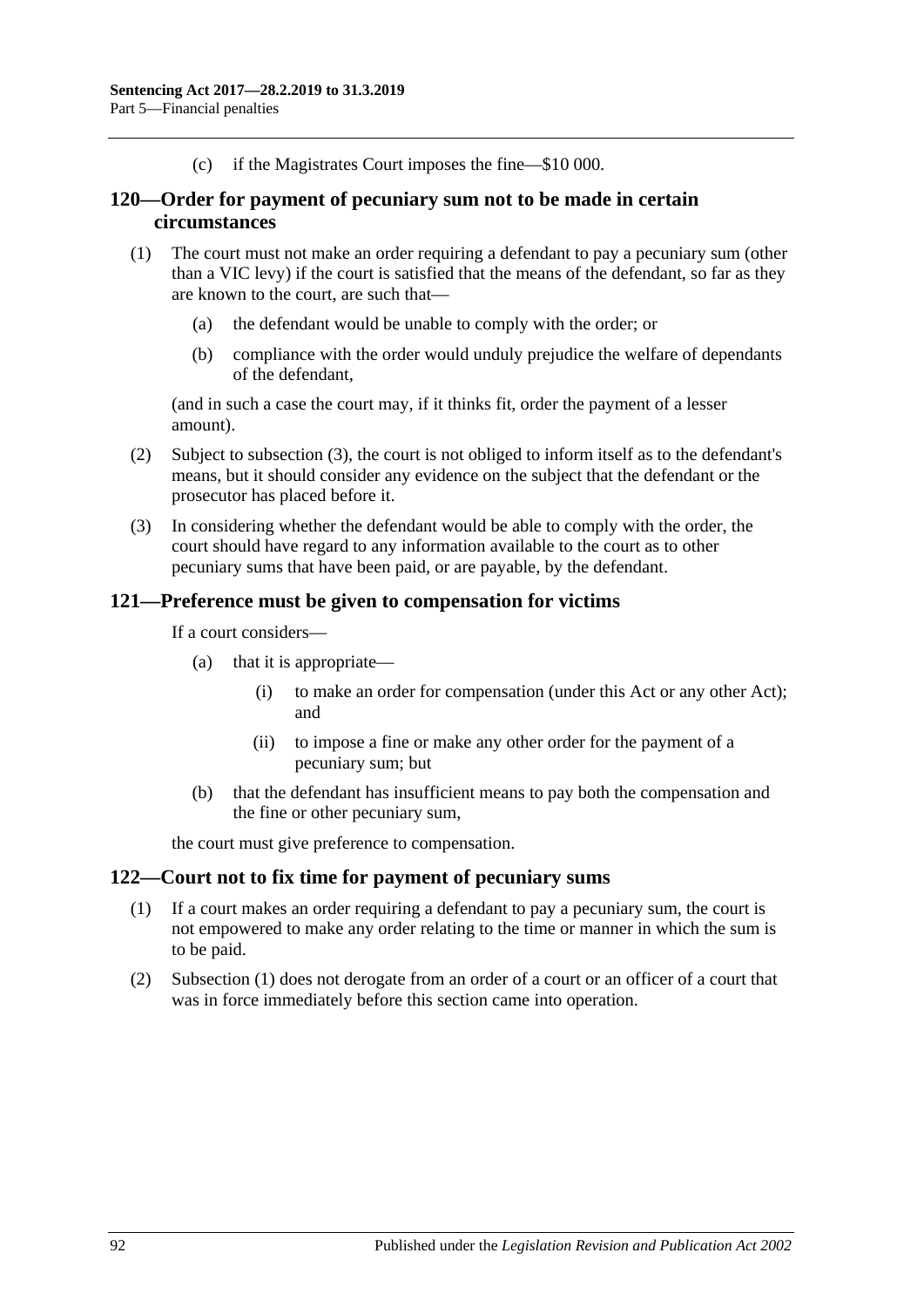# **Part 6—Restitution and compensation**

## **Division 1—Restitution and compensation generally**

### <span id="page-92-1"></span><span id="page-92-0"></span>**123—Restitution of property**

- (1) If the offence of which the defendant has been found guilty, or any other offence that is to be taken into account by the court in determining sentence, involves the misappropriation of property, the court may order the defendant, or any other person in possession of the property, to restore the property to a person who appears to be entitled to possession of the property.
- (2) An order under [subsection](#page-92-0) (1) does not prejudice a person's title to the property.

#### **124—Compensation**

- (1) Subject to this section, a court may make an order requiring a defendant to pay compensation for injury, loss or damage resulting from the offence of which the defendant has been found guilty or for any offence taken into account by the court in determining sentence for that offence.
- (2) An order for compensation may be made under this section—
	- (a) either on application by the prosecutor or on the court's own initiative; and
	- (b) instead of, or in addition to, dealing with the defendant in any other way.
- $(3)$  If—
	- (a) a court finds a defendant guilty of an offence, or takes an offence into account in determining sentence; and
	- (b) the circumstances of the offence are such as to suggest that a right to compensation has arisen, or may have arisen, under this section,

the court must, if it does not make an order for compensation, give its reasons for not doing so.

- (4) Compensation under this section will be of such amount as the court considers appropriate having regard to any evidence before the court and to any representations made by or on behalf of the prosecutor or the defendant.
- (5) If property of which a person was dispossessed as a result of the offence is recovered, any damage to the property while it was out of the person's possession is to be treated for the purposes of this section as having resulted from the offence.
- (6) The power of a court to award compensation under this section is subject to the following qualifications:
	- (a) no compensation may be awarded for injury, loss or damage caused by, or arising out of the use of, a motor vehicle except damage to property;
	- (b) no compensation may be awarded against an employer in favour of an employee or former employee if—
		- (i) the offence arises from breach of a statutory duty related to employment; and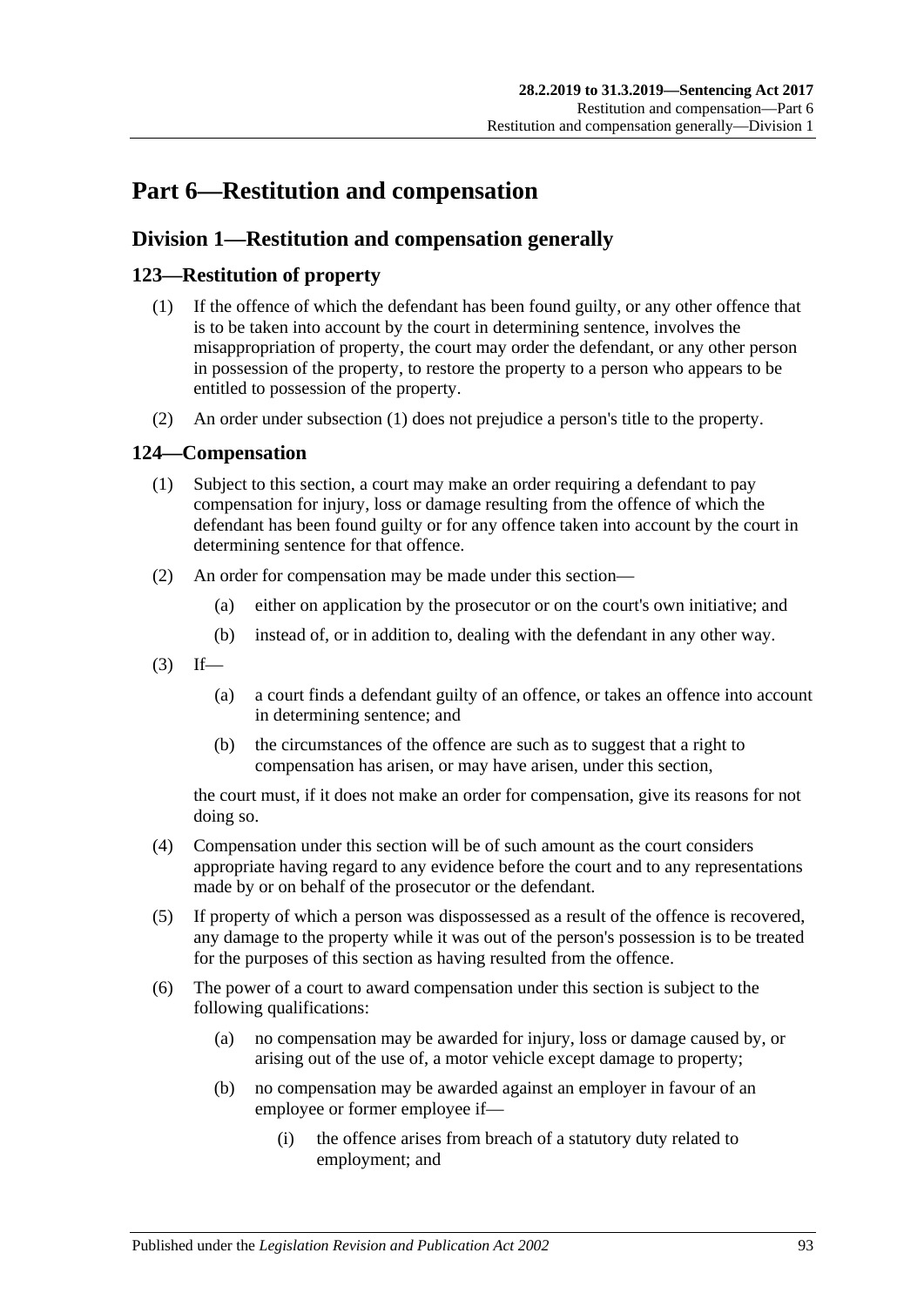- (ii) the injury, loss or damage is compensable under the *[Return to Work](http://www.legislation.sa.gov.au/index.aspx?action=legref&type=act&legtitle=Return%20to%20Work%20Act%202014)  Act [2014](http://www.legislation.sa.gov.au/index.aspx?action=legref&type=act&legtitle=Return%20to%20Work%20Act%202014)*;
- (c) the Magistrates Court may not award more than \$20 000 (or if a greater amount is prescribed—the prescribed amount) by way of compensation.
- (7) Compensation may be ordered under this section in relation to an offence despite the fact that compensation may be ordered under some other statutory provision that relates more specifically to the offence or proceedings in respect of the offence.
- (8) The amount paid to a person pursuant to an order under this section for compensation for injury, loss or damage must be taken into consideration by a court or any other body in awarding compensation for that injury, loss or damage under any other Act or law.

#### **125—Certificate for victims of identity theft**

- (1) A court that finds a person guilty of an offence involving—
	- (a) the assumption of another person's identity; or
	- (b) the use of another person's personal identification information,

may, on application by a victim of the offence, issue a certificate under [subsection](#page-93-0) (2).

- <span id="page-93-0"></span>(2) The certificate is to give details of—
	- (a) the offence; and
	- (b) the name of the victim; and
	- (c) any other matters considered by the court to be relevant.
- (3) In this section—

*personal identification information* has the same meaning as in Part 5A of the *[Criminal Law Consolidation Act](http://www.legislation.sa.gov.au/index.aspx?action=legref&type=act&legtitle=Criminal%20Law%20Consolidation%20Act%201935) 1935*;

*victim* means a person whose identity has been assumed, or personal identification information has been used, without the person's consent, in connection with the commission of the offence.

## **Division 2—Enforcement of restitution orders**

### **126—Non-compliance with order for restitution of property**

- $(1)$  If—
	- (a) an order is made under [section](#page-92-1) 123 requiring property to be restored to a person; and
	- (b) the order is not complied with,

the person may request an authorised officer to take action under this section for enforcement of the order.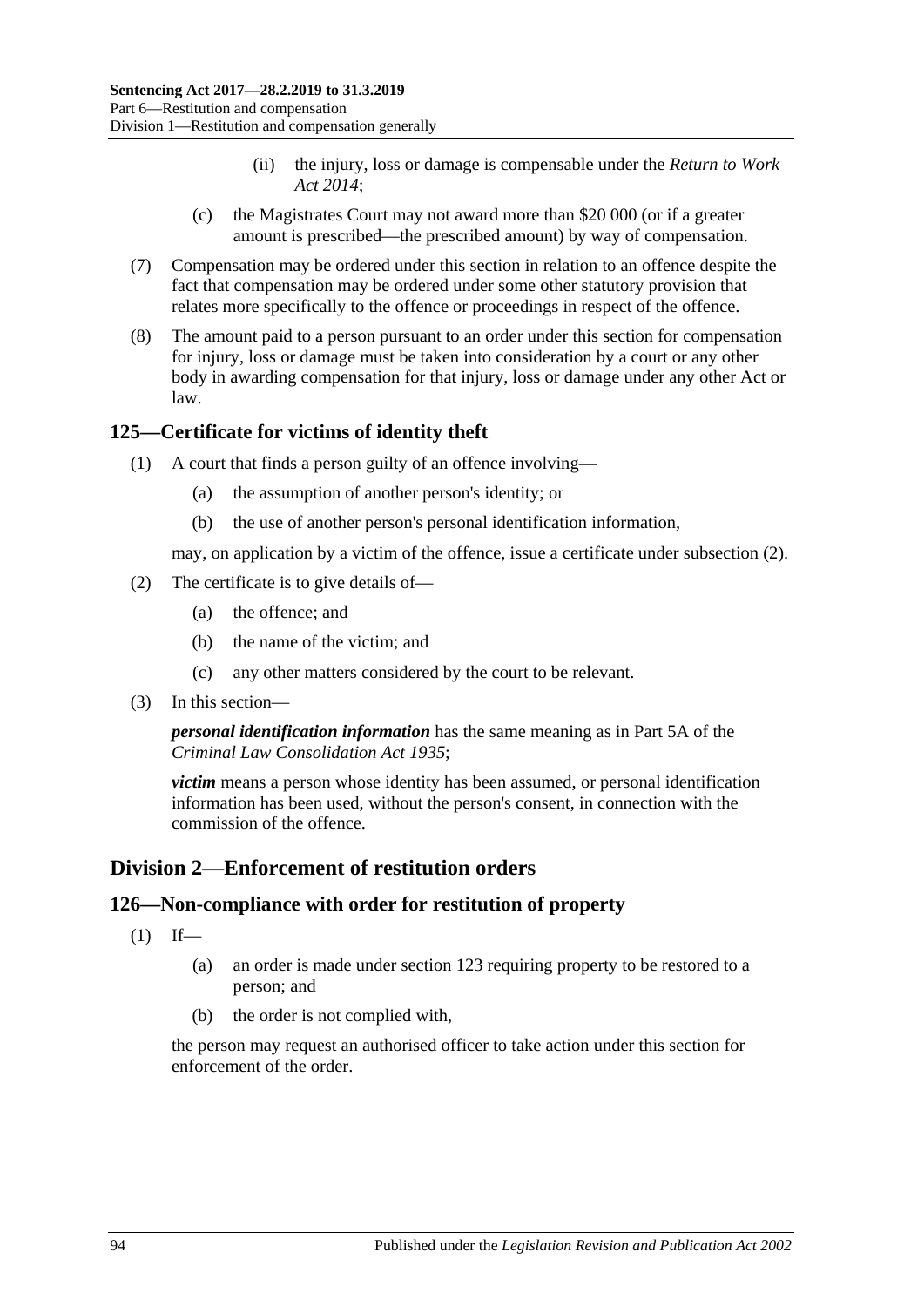- <span id="page-94-0"></span>(2) On receiving a request under this section in relation to an order requiring the restitution of property, an authorised officer may—
	- (a) enter any land (using such force as may be necessary) on which the officer reasonably suspects the property is situated and seize and remove the property; or
	- (b) cause the property to be valued (in such manner as the officer thinks fit) and make an order requiring the defendant to pay to the person an amount equal to the value of the property.
- <span id="page-94-1"></span>(3) In exercising powers under [subsection](#page-94-0) (2)(a), an authorised officer may be assisted by such other persons (including a member of the police force) as the officer considers necessary in the circumstances.
- (4) An authorised officer who makes an order under [subsection](#page-94-1) (2)(b) must cause a copy of the order to be served on the defendant personally or by post.
- (5) An order under [subsection](#page-94-1)  $(2)(b)$ 
	- (a) may be made in the absence of, and without prior notice to, the defendant; and
	- (b) may be varied or cancelled by an authorised officer in such circumstances as the officer considers just; and
	- (c) is enforceable as a pecuniary sum.
- (6) The prescribed fees for issuing, serving and executing an order under [subsection](#page-94-1) (2)(b) are payable in addition to the amount specified in the order as the value of the relevant property and form part of the amount payable under the order.
- (7) In this section—

*authorised officer* means the sheriff or a person authorised in writing by the sheriff for the purposes of this section;

*defendant*, in relation to property, means the defendant in the proceedings in which the order requiring restitution of the property was made.

## **Part 7—Miscellaneous**

#### **127—Power of delegation—intervention program manager**

- (1) An intervention program manager may, by instrument in writing, delegate a power or function under this Act—
	- (a) to a particular person; or
	- (b) to the person for the time being occupying a particular position.
- (2) A power or function so delegated under this section may, if the instrument of delegation so provides, be further delegated.
- (3) A delegation—
	- (a) may be absolute or conditional; and
	- (b) does not derogate from the power of the delegator to act in a matter; and
	- (c) is revocable at will.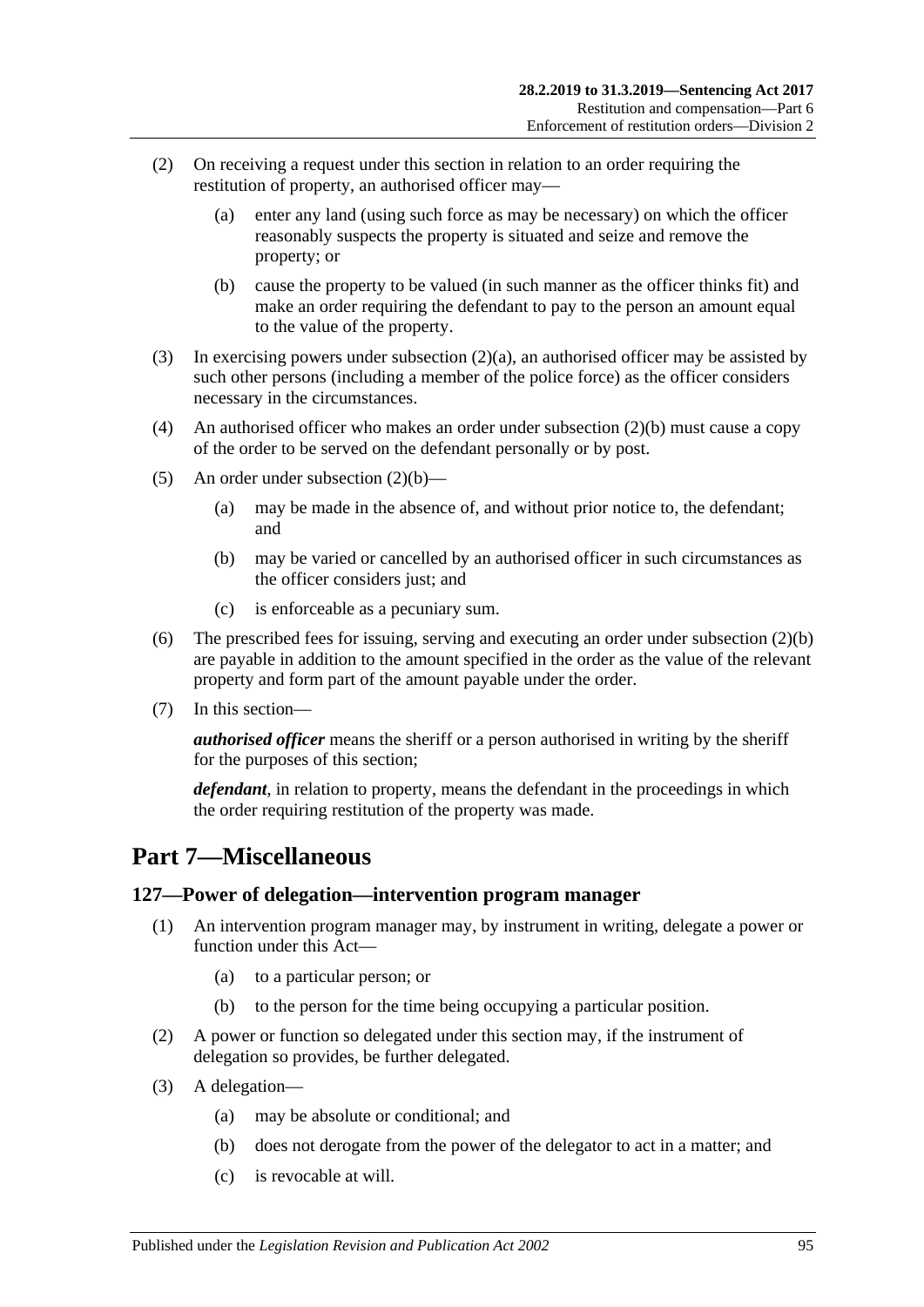#### <span id="page-95-0"></span>**128—Regulations**

- (1) The Governor may make such regulations as are contemplated by, or as are necessary or expedient for the purposes of, this Act.
- (2) Without limiting the generality of [subsection](#page-95-0) (1), the regulations may—
	- (a) prescribe forms for the purposes of this Act;
	- (b) prescribe, or provide for the calculation of, costs, fees or charges for the purposes of this Act;
	- (c) exempt any person or class of persons from the obligation to pay any costs, fees or charges so prescribed;
	- (d) prescribe penalties, not exceeding \$5 000, for breach of, or non-compliance with, a regulation.
- (3) The regulations may—
	- (a) be of general or limited application; and
	- (b) make different provision according to the persons, things or circumstances to which they are expressed to apply; and
	- (c) provide that a specified provision of this Act does not apply, or applies with prescribed variations, to any person, circumstance or situation (or person, circumstance or situation of a prescribed class) specified by the regulations, subject to any condition to which the regulations are expressed to be subject; and
	- (d) provide that any matter or thing is to be determined, dispensed with, regulated or prohibited according to the discretion of the Minister, an authorised officer or another prescribed person.
- (4) The regulations may make provisions of a savings or transitional nature consequent on the commencement of any provisions of this Act (including provisions of a transitional nature modifying any provisions of this Act).

# **Schedule 1—Repeal and transitional provisions Part 1—Repeal of** *Criminal Law (Sentencing) Act 1988*

#### <span id="page-95-1"></span>**1—Repeal of Act**

The *[Criminal Law \(Sentencing\) Act](http://www.legislation.sa.gov.au/index.aspx?action=legref&type=act&legtitle=Criminal%20Law%20(Sentencing)%20Act%201988) 1988* is repealed.

## **Part 2—Transitional provisions**

#### **2—Transitional provisions**

(1) Subject to this clause, this Act applies to the sentencing of a defendant after the commencement of this Act, regardless of whether the offence for which the defendant is being sentenced was committed before or after that commencement.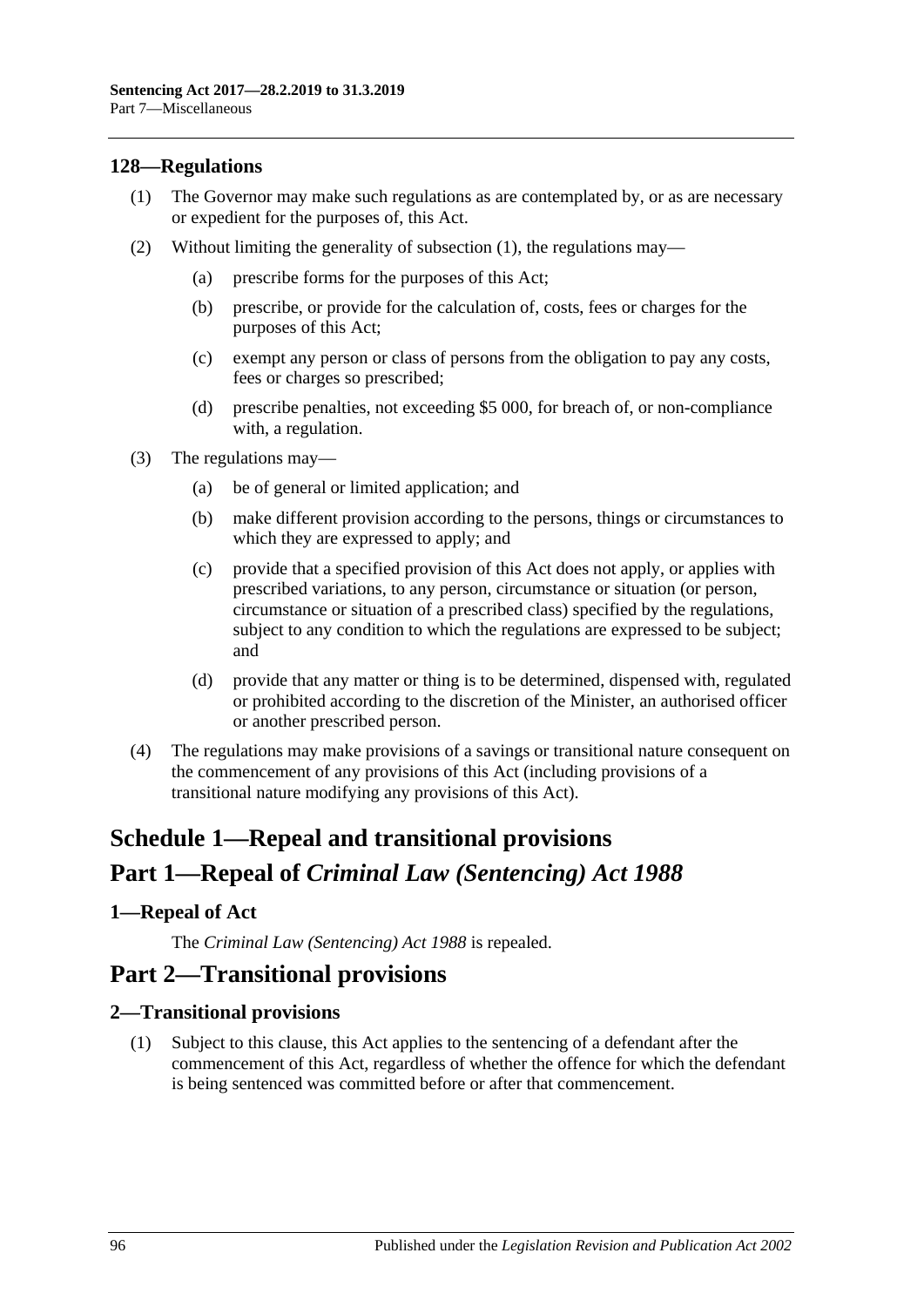- (2) However—
	- (a) the old sentence reduction provisions of the repealed Act will continue to apply in relation to the sentencing of a defendant for an offence where the proceedings for that offence are commenced before the commencement of the amendments to the repealed Act to be effected by the *[Summary Procedure](http://www.legislation.sa.gov.au/index.aspx?action=legref&type=act&legtitle=Summary%20Procedure%20(Indictable%20Offences)%20Amendment%20Act%202017)  [\(Indictable Offences\) Amendment Act 2017](http://www.legislation.sa.gov.au/index.aspx?action=legref&type=act&legtitle=Summary%20Procedure%20(Indictable%20Offences)%20Amendment%20Act%202017)*; while
	- (b) the new sentence reduction provisions of this Act will apply in relation to the sentencing of a defendant for an offence where the proceedings for that offence are commenced after the commencement of the amendments to the repealed Act to be effected by the *[Summary Procedure \(Indictable Offences\)](http://www.legislation.sa.gov.au/index.aspx?action=legref&type=act&legtitle=Summary%20Procedure%20(Indictable%20Offences)%20Amendment%20Act%202017)  [Amendment Act](http://www.legislation.sa.gov.au/index.aspx?action=legref&type=act&legtitle=Summary%20Procedure%20(Indictable%20Offences)%20Amendment%20Act%202017) 2017*, regardless of when the offence was committed
- (3) In this clause—

*new sentence reduction provisions* means Part 2 Division [2 Subdivision](#page-27-0) 4 of this Act;

*old sentence reduction provisions* means sections 10A, 10B and 10C and Part 2 Division 6 of the repealed Act;

*repealed Act* means the *[Criminal Law \(Sentencing\) Act](http://www.legislation.sa.gov.au/index.aspx?action=legref&type=act&legtitle=Criminal%20Law%20(Sentencing)%20Act%201988) 1988* repealed by [clause](#page-95-1) 1.

## **Part 3—Transitional provisions relating to** *Sentencing (Release on Licence) Amendment Act 2018*

#### **3—Transitional provisions**

- (1) [Section 58](#page-49-0) of this Act as in force immediately after the commencement of Part 2 of the *[Sentencing \(Release on Licence\) Amendment Act](http://www.legislation.sa.gov.au/index.aspx?action=legref&type=act&legtitle=Sentencing%20(Release%20on%20Licence)%20Amendment%20Act%202018) 2018* applies to the following applications:
	- (a) an application under that section for the discharge of an order for detention (whether the order for detention was made under [section](#page-47-0) 57 of this Act or section 23 of the repealed Act) where the application is made after that commencement;
	- (b) an application under that section for the discharge of an order for detention (whether the order for detention was made under [section](#page-47-0) 57 of this Act or section 23 of the repealed Act) where the application was made but not finalised before that commencement;
	- (c) an application under section 23A of the repealed Act for the discharge of an order for detention under section 23 of the repealed Act where the application was made but not finalised before that commencement.
- (2) [Section 59](#page-50-0) of this Act as in force immediately after the commencement of Part 2 of the *[Sentencing \(Release on Licence\) Amendment Act](http://www.legislation.sa.gov.au/index.aspx?action=legref&type=act&legtitle=Sentencing%20(Release%20on%20Licence)%20Amendment%20Act%202018) 2018* applies to the following applications:
	- (a) an application under that section for the release on licence from an order for detention (whether the order for detention was made under [section](#page-47-0) 57 of this Act or section 23 of the repealed Act) where the application is made after that commencement;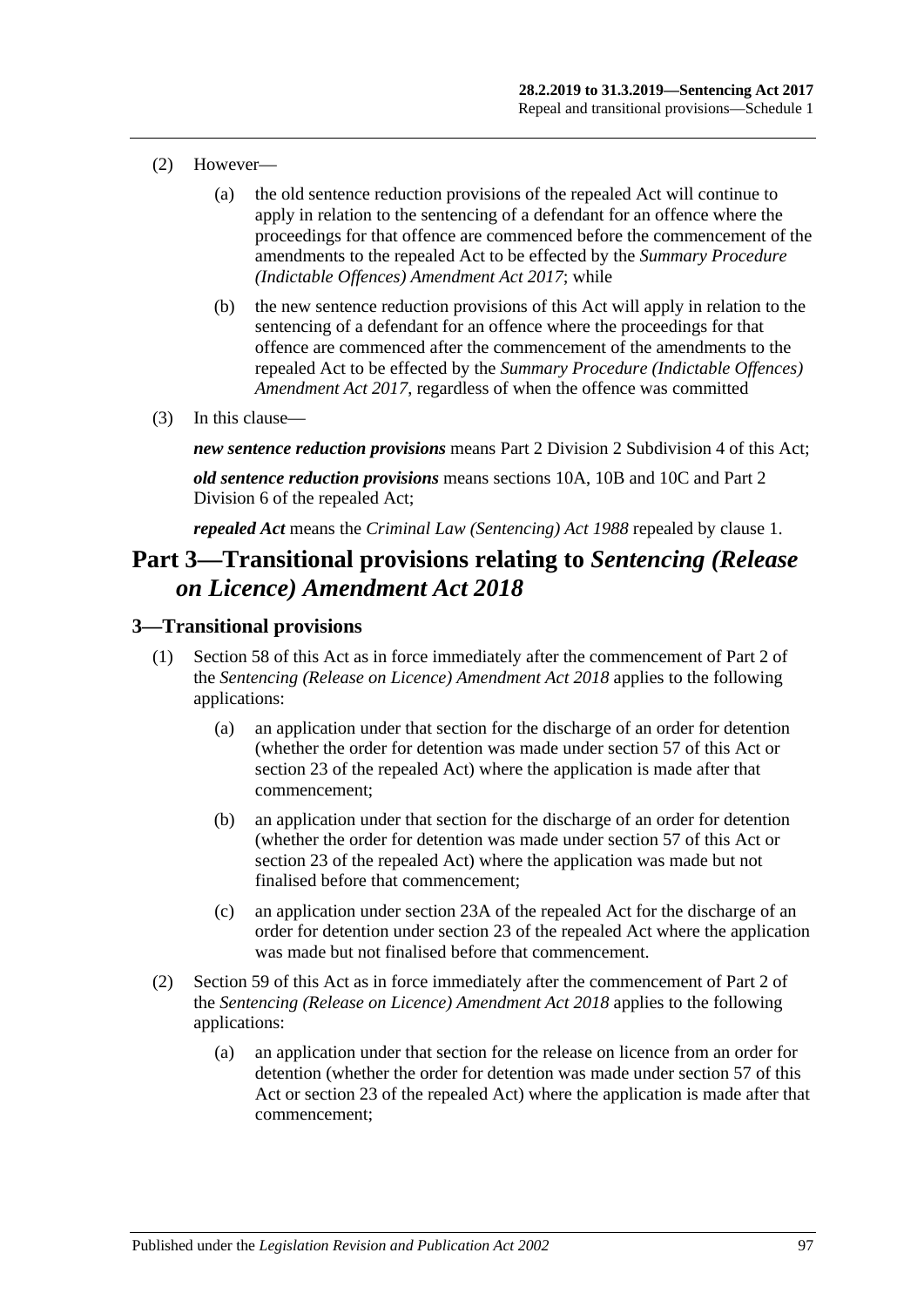- (b) an application under that section for the release on licence from an order for detention (whether the order for detention was made under [section](#page-47-0) 57 of this Act or section 23 of the repealed Act) where the application was made but not finalised before that commencement;
- (c) an application under section 24 of the repealed Act for the release on licence from an order for detention under section 23 of the repealed Act where the application was made but not finalised before that commencement.
- (3) In this clause—

*repealed Act* means the *[Criminal Law \(Sentencing\) Act](http://www.legislation.sa.gov.au/index.aspx?action=legref&type=act&legtitle=Criminal%20Law%20(Sentencing)%20Act%201988) 1988*.

## **Schedule 2—Re-consideration of authorisations to release on licence under section 24 of repealed Act or [section](#page-50-0) 59 of this Act**

#### **1—Re-consideration of authorisations to release on licence under section 24 of repealed Act or [section](#page-50-0) 59 of this Act**

- (1) This clause applies to a person subject to an order for detention under section 23 of the repealed Act or [section](#page-47-0) 57 of this Act who, before the commencement of this clause, has been authorised by the Supreme Court under section 24 of the repealed Act or [section](#page-50-0) 59 of this Act (as the case may be) to be released on licence.
- (2) After the commencement of this clause, the Supreme Court may, on application by the DPP—
	- (a) cancel the release on licence of a person to whom this clause applies; or
	- (b) confirm the release on licence of a person to whom this clause applies.
- <span id="page-97-0"></span>(3) For the purposes of proceedings under this clause, the DPP may apply to a magistrate for a warrant for the apprehension and detention of the person pending determination of the proceedings.
- (4) A magistrate must, on application under [subclause](#page-97-0) (3), issue a warrant for the apprehension and detention of a person unless it is apparent, on the face of the application, that no reasonable grounds exist for the issue of the warrant.
- (5) The release on licence of a person to whom this clause applies must not be confirmed unless the person satisfies the Supreme Court that—
	- (a) the person is both capable of controlling and willing to control the person's sexual instincts; or
	- (b) the person no longer presents an appreciable risk to the safety of the community (whether as individuals or in general) due to the person's advanced age or permanent infirmity.
- <span id="page-97-1"></span>(6) The Supreme Court must, before determining an application under this clause, direct that at least 2 legally qualified medical practitioners (to be nominated by a prescribed authority for the purpose) inquire into the mental condition of the person and report to the Court on whether the person is incapable of controlling, or unwilling to control, the person's sexual instincts.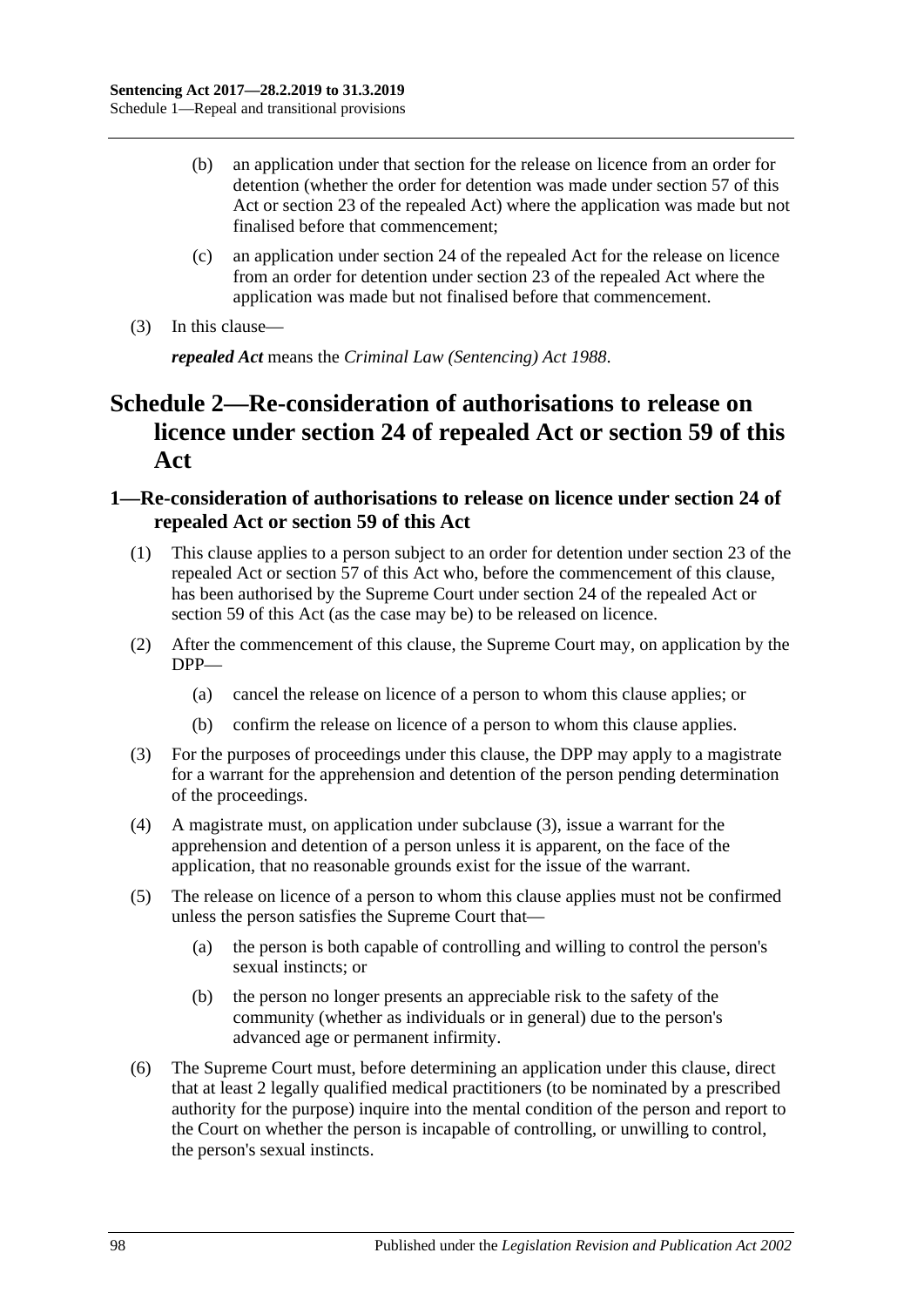#### **28.2.2019 to 31.3.2019—Sentencing Act 2017**

Re-consideration of authorisations to release on licence under section 24 of repealed Act or section 59 of this Act—Schedule 2

- (7) The paramount consideration of the Supreme Court when determining an application under this clause must be to protect the safety of the community (whether as individuals or in general).
- <span id="page-98-0"></span>(8) The Supreme Court must also take the following matters into consideration when determining an application under this clause:
	- (a) the reports of the medical practitioners (as directed and nominated under [subclause](#page-97-1) (6)) provided to the Court;
	- (b) any relevant evidence or representations that the person may desire to put to the Court;
	- (c) a report provided to the Court by the appropriate board in accordance with the direction of the Court for the purposes of assisting the Court to determine the application, including—
		- (i) any opinion of the appropriate board on the effect that the release on licence of the person has had, or would have, on the safety of the community; and
		- $(ii)$
- (A) if the person has been released on licence—a report as to the current circumstances of the person; or
- (B) if the person has not yet been released on licence—a report as to the probable circumstances of the person if the person is so released; and
- (iii) the recommendation of the appropriate board about whether the person is suitable for release on licence;
- (d) evidence tendered to the Court of the estimated costs directly related to the release of the person on licence;
- (e) any other report required by the Court under [section](#page-54-0) 61 of this Act;
- (f) any other matter that the Court thinks relevant.
- (9) The Supreme Court, when determining an application under this clause, must not have regard to the length of time that the person has spent in custody or may spend in custody if the person's release on licence is cancelled or not confirmed.
- (10) A copy of any report provided to the Supreme Court under [subclause](#page-98-0) (8) must be given to each party to the proceedings or to counsel for those parties.
- (11) For the purposes of this clause—

*appropriate board*, in relation to proceedings under this clause, means—

- (a) if the person the subject of the proceedings is being detained in a training centre, or has been released on licence from a training centre—the Training Centre Review Board;
- (b) in any other case—the Parole Board;

*repealed Act* means the *[Criminal Law \(Sentencing\) Act](http://www.legislation.sa.gov.au/index.aspx?action=legref&type=act&legtitle=Criminal%20Law%20(Sentencing)%20Act%201988) 1988*.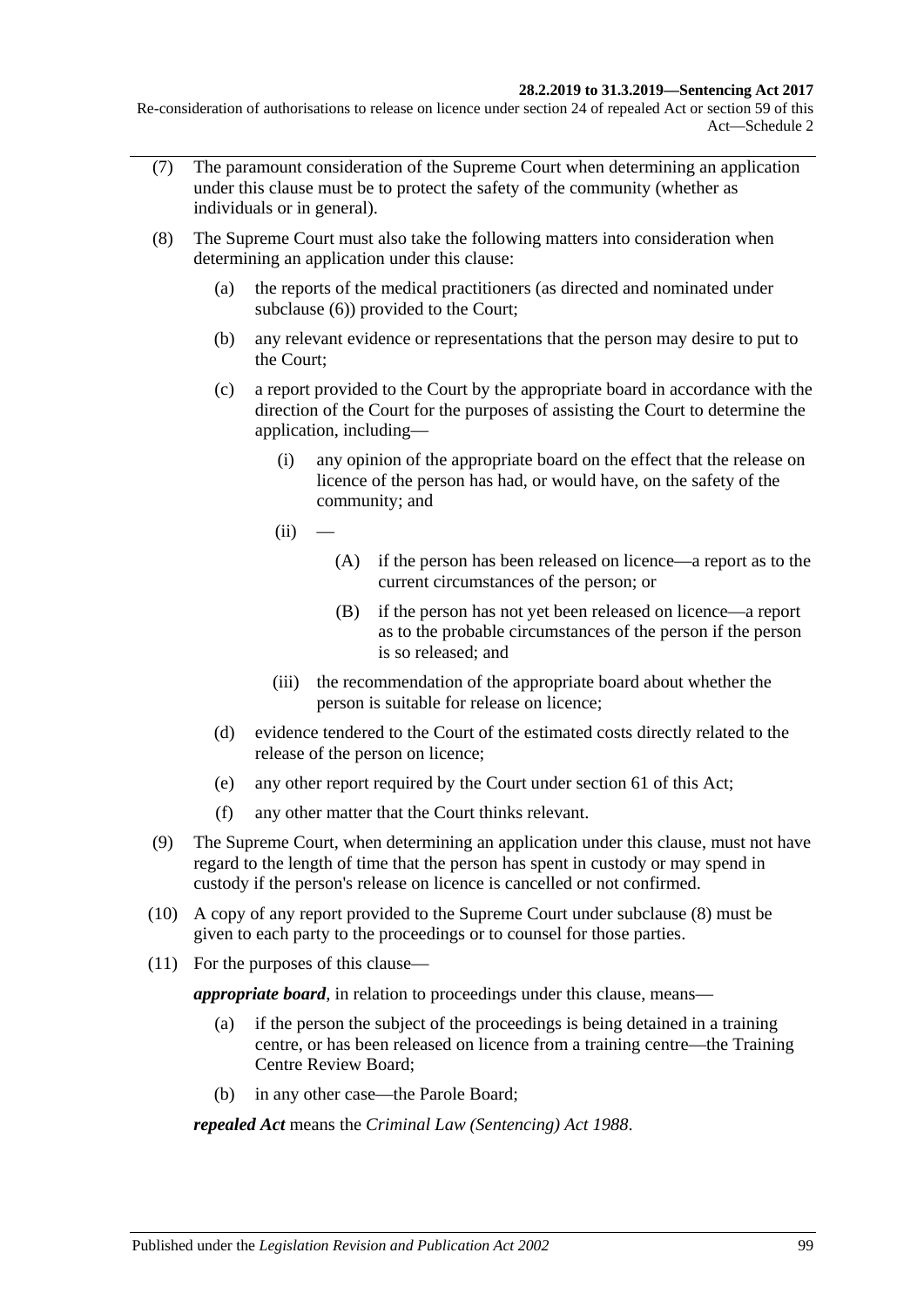# **Legislative history**

#### **Notes**

- Amendments of this version that are uncommenced are not incorporated into the text.
- Please note—References in the legislation to other legislation or instruments or to titles of bodies or offices are not automatically updated as part of the program for the revision and publication of legislation and therefore may be obsolete.
- Earlier versions of this Act (historical versions) are listed at the end of the legislative history.
- For further information relating to the Act and subordinate legislation made under the Act see the Index of South Australian Statutes or www.legislation.sa.gov.au.

## **Principal Act and amendments**

New entries appear in bold.

| Year No |    | Title                                                               | Assent     | Commencement                                                                          |
|---------|----|---------------------------------------------------------------------|------------|---------------------------------------------------------------------------------------|
| 2017    | 26 | Sentencing Act 2017                                                 | 18.7.2017  | 30.4.2018 ( <i>Gazette 6.2.2018 p610</i> )                                            |
| 2017    | 67 | <b>Statutes Amendment (Youths)</b><br>Sentenced as Adults) Act 2017 | 12.12.2017 | Pt 4 (s 6) & Sch 1 (cl 1) -30.4.2018<br>immediately after s 6 of $26/2017$ : s $2(2)$ |
| 2018 2  |    | Sentencing (Release on Licence)<br>Amendment Act 2018               | 25.6.2018  | 25.6.2018                                                                             |
| 2018    | 32 | Statutes Amendment (Drug Offences) 22.11.2018<br>Act 2018           |            | Pt 3 (ss $26 \& 27$ )-1.4.2019 (Gazette<br>$7.2.2019$ $p415$ )                        |
| 2018    | 36 | <b>Sentencing (Miscellaneous)</b><br><b>Amendment Act 2018</b>      | 6.12.2018  | 28.2.2019 (Gazette 28.2.2019 p703)                                                    |

## **Provisions amended**

New entries appear in bold.

| s <sub>2</sub><br>25.6.2018<br>omitted under Legislation Revision and<br><b>Publication Act 2002</b><br>s <sub>5</sub><br>s 5(1)<br>intervention<br>substituted by 36/2018 s 4<br>28.2.2019<br>program manager<br>s <sub>40</sub><br>$s\ 40(3)$<br>amended by $36/2018$ s $5(1)$ , (2)<br>28.2.2019 | Provision | How varied | Commencement |
|-----------------------------------------------------------------------------------------------------------------------------------------------------------------------------------------------------------------------------------------------------------------------------------------------------|-----------|------------|--------------|
|                                                                                                                                                                                                                                                                                                     | Pt 1      |            |              |
|                                                                                                                                                                                                                                                                                                     |           |            |              |
|                                                                                                                                                                                                                                                                                                     |           |            |              |
|                                                                                                                                                                                                                                                                                                     |           |            |              |
|                                                                                                                                                                                                                                                                                                     |           |            |              |
|                                                                                                                                                                                                                                                                                                     | Pt 2      |            |              |
|                                                                                                                                                                                                                                                                                                     |           |            |              |
|                                                                                                                                                                                                                                                                                                     |           |            |              |
|                                                                                                                                                                                                                                                                                                     | Pt 3      |            |              |
| s 46                                                                                                                                                                                                                                                                                                |           |            |              |
| amended by 67/2017 s 6<br>30.4.2018<br>$s\,46(1)$                                                                                                                                                                                                                                                   |           |            |              |
| s 58                                                                                                                                                                                                                                                                                                |           |            |              |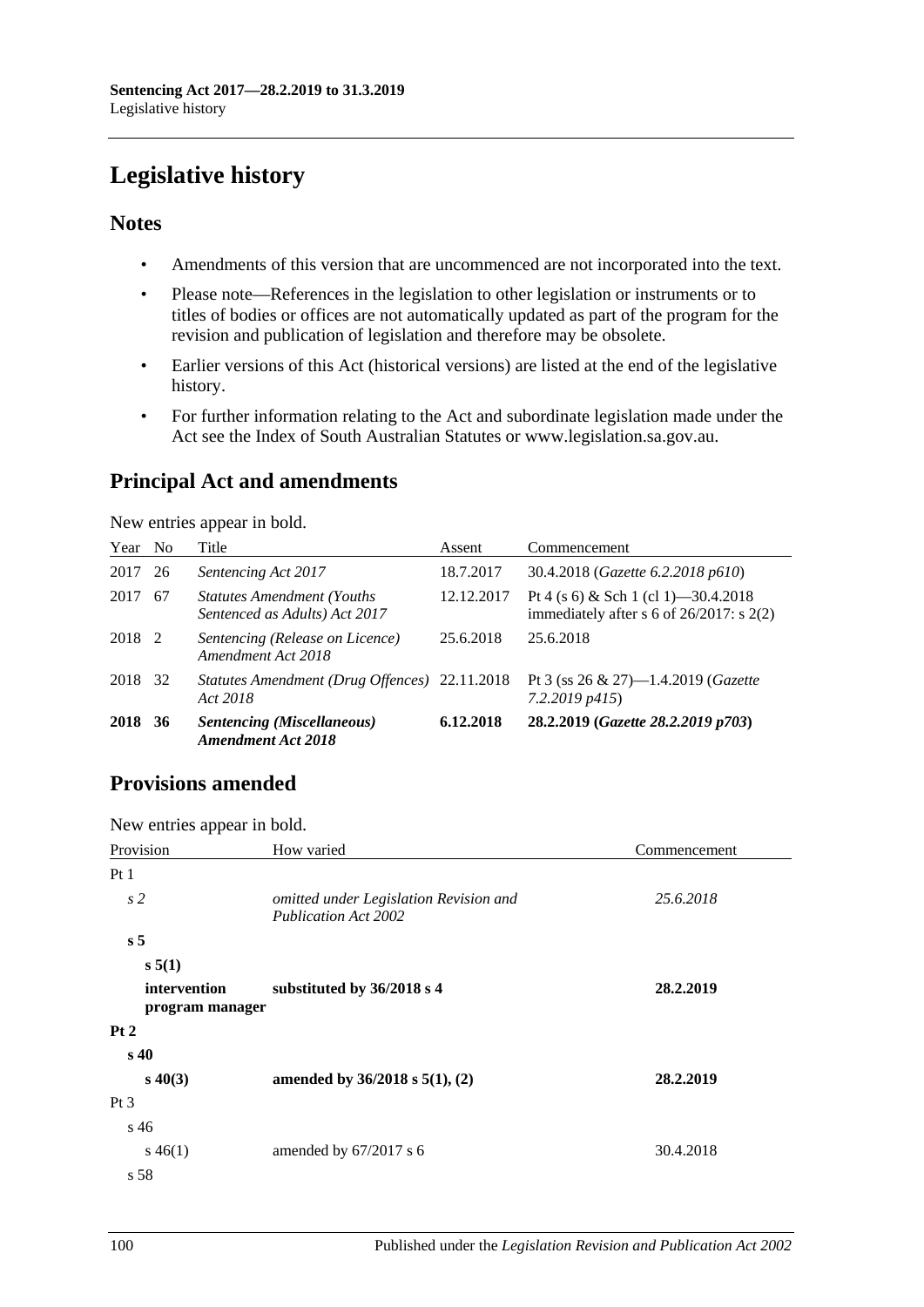#### **28.2.2019 to 31.3.2019—Sentencing Act 2017** Legislative history

| s 58(1a)                                  | inserted by $2/2018$ s 3(1)           | 25.6.2018                 |
|-------------------------------------------|---------------------------------------|---------------------------|
| s 58(4a)                                  | inserted by $2/2018$ s $3(2)$         | 25.6.2018                 |
| s 58(6)                                   | inserted by $2/2018$ s 3(3)           | 25.6.2018                 |
| s <sub>59</sub>                           |                                       |                           |
| s 59(1a)                                  | inserted by $2/2018$ s $4(1)$         | 25.6.2018                 |
| s 59(4a)                                  | inserted by $2/2018$ s $4(2)$         | 25.6.2018                 |
| s 59(10)                                  | amended by $2/2018$ s $4(3)$          | 25.6.2018                 |
| s 59(19)                                  | deleted by $2/2018 s 4(4)$            | 25.6.2018                 |
| s 61                                      |                                       |                           |
| s 61(1)                                   | amended by 2/2018 s 5                 | 25.6.2018                 |
| s 62                                      | amended by 2/2018 s 6                 | 25.6.2018                 |
| s 63                                      | amended by 2/2018 s 7                 | 25.6.2018                 |
| s 64                                      | amended by 2/2018 s 8                 | 25.6.2018                 |
| s 65                                      |                                       |                           |
| s 65(1)                                   | (c) deleted by $2/2018$ s $9(1)$      | 25.6.2018                 |
| s 65(5)                                   | (a)(iii) deleted by $2/2018$ s $9(2)$ | 25.6.2018                 |
| s 71                                      |                                       |                           |
| s71(5)                                    |                                       |                           |
| serious and<br>organised crime<br>offence | amended by $36/2018$ s $6(1)$ , (2)   | 28.2.2019                 |
| serious and<br>organised crime<br>offence | amended by 32/2018 s 26               | 1.4.2019-not incorporated |
| s 79                                      |                                       |                           |
| s79(1)                                    | amended by 36/2018 s 7                | 28.2.2019                 |
| s 96                                      |                                       |                           |
| s96(9)                                    |                                       |                           |
| serious and<br>organised crime<br>offence | amended by 32/2018 s 27               | 1.4.2019-not incorporated |
| s 98                                      |                                       |                           |
| s 98(7)                                   | amended by 36/2018 s 8                | 28.2.2019                 |
| s 103                                     |                                       |                           |
| $s\ 103(2)$                               | amended by 36/2018 s 9                | 28.2.2019                 |
| Sch 1                                     |                                       |                           |
| Pt <sub>3</sub>                           | inserted by 2/2018 s 10               | 25.6.2018                 |
| Sch 2                                     | inserted by 2/2018 s 11               | 25.6.2018                 |
|                                           |                                       |                           |